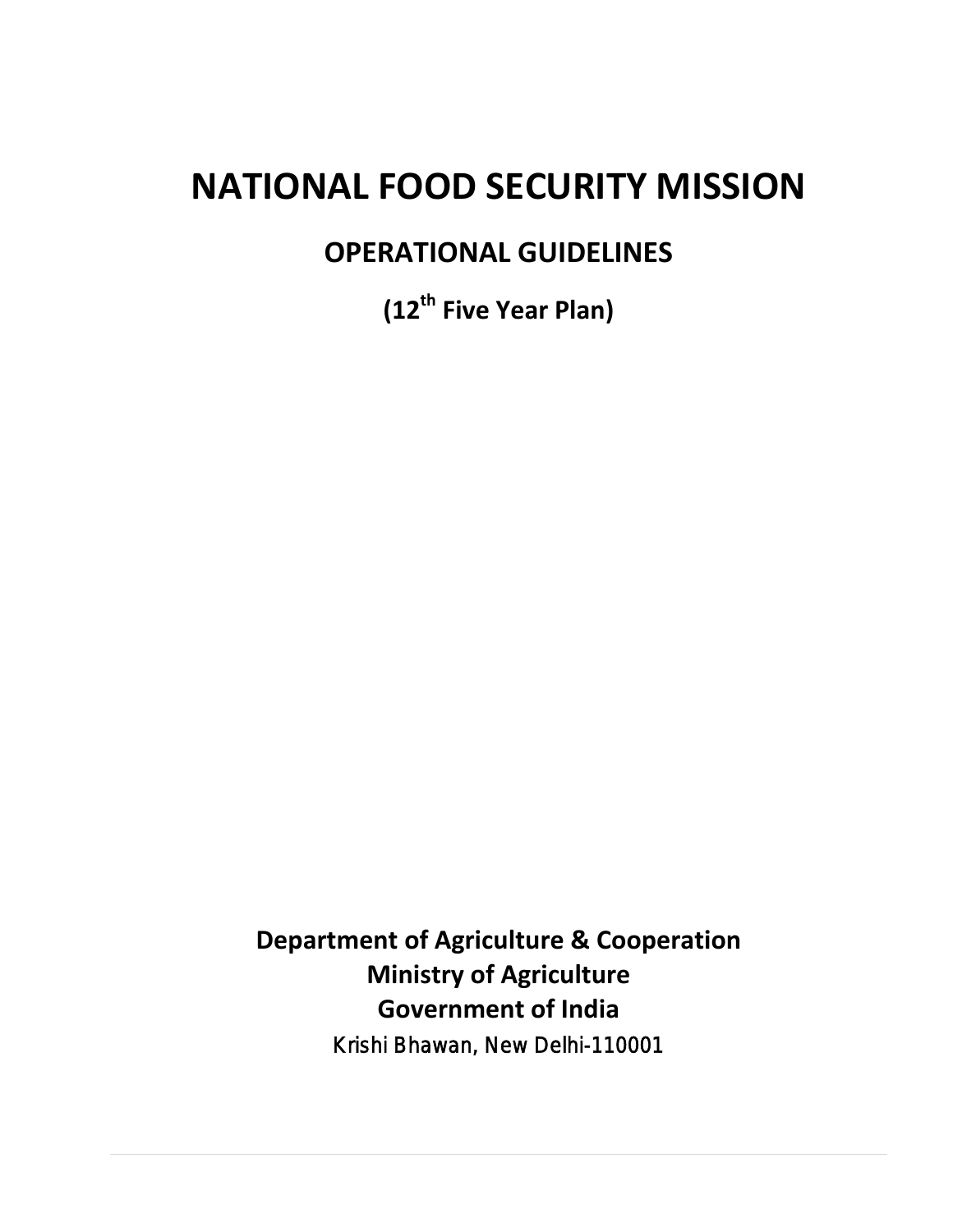### **TABLE OF CONTENTS**

| S. No                     |                      | <b>Contents</b>                                                                                            | Page No.       |
|---------------------------|----------------------|------------------------------------------------------------------------------------------------------------|----------------|
| 1.                        | Introduction         |                                                                                                            | 1              |
| 2.                        | Objectives           |                                                                                                            | 1              |
| 3.                        | Strategy             |                                                                                                            | 1              |
| 4.                        | Structure            |                                                                                                            | 2              |
|                           | 4.1                  | <b>National Level</b>                                                                                      | $\overline{2}$ |
|                           | 4.2                  | <b>State Level</b>                                                                                         | 4              |
|                           | 4.3                  | District Level                                                                                             | 5              |
|                           | 4.4                  | <b>Project Management Teams</b>                                                                            | 6              |
| 5.                        |                      | Role of Panchayati Raj Institutions                                                                        | 7              |
| 6.                        | Area of Operation    |                                                                                                            | 7              |
| 7.                        |                      | Mechanism of Fund Flow                                                                                     | 8              |
| 8.                        |                      | Procedure for Approval and Implementation of Annual plans                                                  | 8              |
| 9.                        |                      | Monitoring mechanism                                                                                       | 9              |
|                           | 10. Reporting System |                                                                                                            | 9              |
|                           | 11. Evaluation       |                                                                                                            | 10             |
|                           |                      | 12. Criteria for Identification of Areas and Beneficiaries                                                 | 10             |
|                           |                      | 13. Position of Ongoing Schemes                                                                            | 11             |
|                           | 14. Interventions    |                                                                                                            | 11             |
|                           | 14.1                 | Accelerated Crop Production Programme                                                                      | 11             |
|                           | 14.2<br>14.3         | Need based inputs (Seed, IPM, INM, Machines and Training)<br>Commercial crops based cropping system        | 14<br>17       |
|                           | 14.4.                | Research Support                                                                                           | 17             |
|                           | 14.5                 | Other Initiatives                                                                                          | 18             |
|                           | 14.6                 | Exposure visit to International Organizations                                                              | 21             |
|                           | 14.7                 | Awards                                                                                                     | 21             |
|                           | 14.8                 | Local Initiatives                                                                                          | 22             |
|                           | 14.9                 | Miscellaneous Expenses                                                                                     | 22             |
|                           |                      | Annexure-I (a) -Basic qualification, experience and honorarium of Advisors/Consultants/                    |                |
|                           | Technical Assistants |                                                                                                            | 24             |
|                           | Annexure-I (b) -     | Crop wise No. of Districts and No. of State and District PMT in NFSM States                                | 26             |
|                           | Annexure-I(c) -      | Names of PMT Districts                                                                                     | 27             |
|                           | Annexure-I (d) -     | Duties of Consultants/TAs engaged at national/State/district levels                                        | 33             |
|                           | Annexure-I (e) -     | Model Activity Map                                                                                         | 36             |
|                           | Annexure-II (a) -    | Districts covered under NFSM-Rice                                                                          | 38             |
|                           | Annexure-II (b) -    | Districts covered under NFSM-Wheat                                                                         | 41             |
|                           | Annexure-II(c) -     | Districts covered under NFSM-Pulses                                                                        | 43             |
|                           | Annexure-II (d) -    | Districts covered under NFSM-Coarse Cereals                                                                | 49             |
|                           | Annexure-III (a) -   | <b>Action Plan for NFSM-Rice</b>                                                                           | 52             |
|                           | Annexure-III (b) -   | Action Plan for NFSM-Wheat                                                                                 | 53             |
|                           | Annexure-III (c) -   | <b>Action Plan for NFSM-Pulses</b>                                                                         | 54             |
|                           | Annexure-III (d) -   | Action Plan for NFSM-Coarse Cereals                                                                        | 55             |
|                           | Annexure-IV (a) -    | Quarterly/Annual Progress Report of NFSM-Rice                                                              | 56             |
|                           | Annexure-IV (b) -    | Quarterly/Annual Progress Report of NFSM-Wheat                                                             | 57<br>58       |
|                           | Annexure-IV(c) -     | Quarterly/Annual Progress Report of NFSM-Pulses                                                            | 59             |
|                           | Annexure-IV (d) -    | Quarterly/Annual Progress Report of NFSM-Coarse Cereals                                                    |                |
| Annexure-V<br>Annexure-VI |                      | Summary of Pattern of Assistance for foodgrain crops<br>Cafeteria of Interventions for Block demonstration | 60<br>62       |
| Annexure-VII              |                      | Summary of Pattern of Assistance for commercial crops                                                      | 66             |
| Annexure-VIII             | $\sim$ $-$           | Component wise financial provision for promotion of farmer producer                                        |                |
|                           |                      | organizations (FPOs) and marketing support for value chain integration                                     | 68             |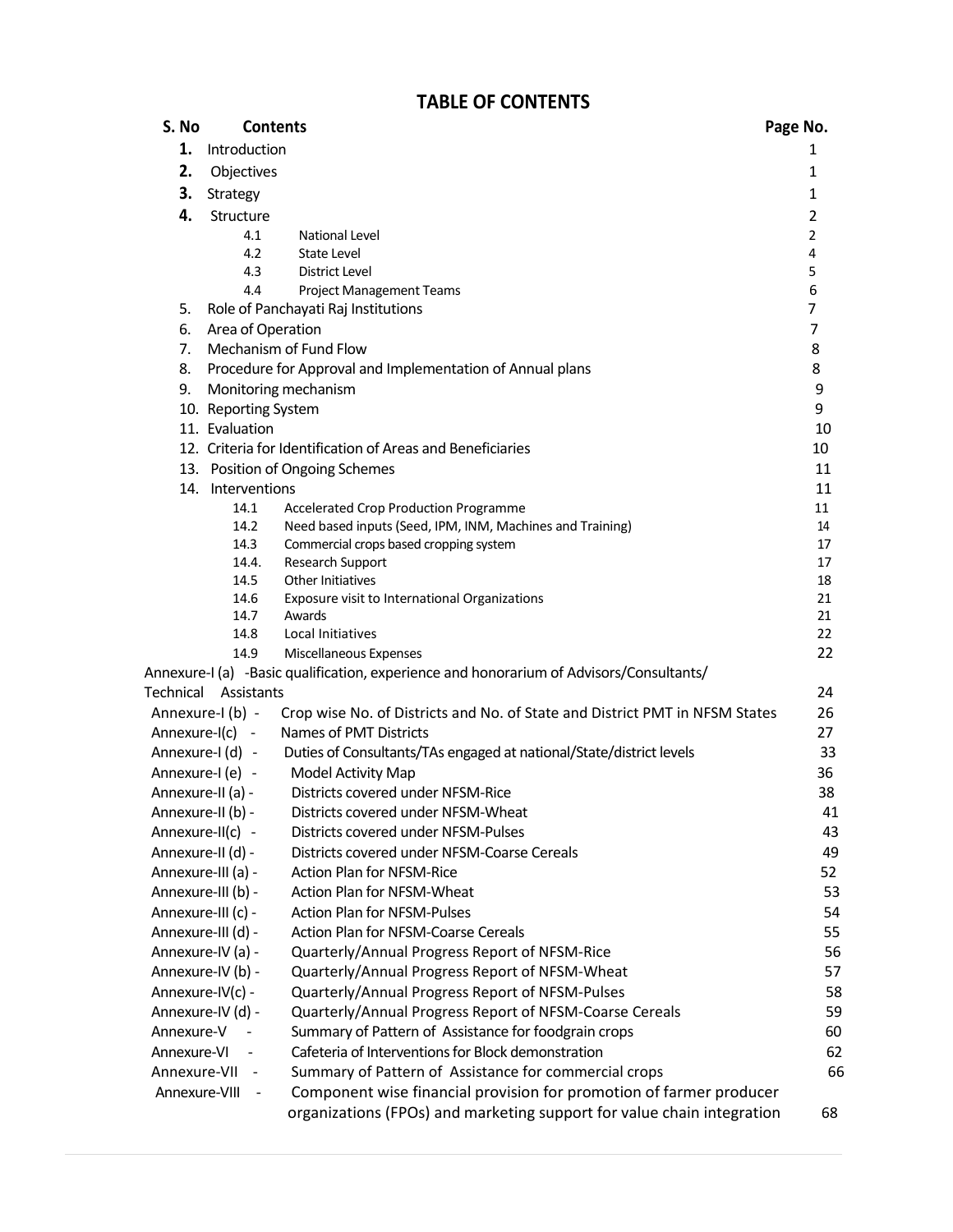#### **ABBREVIATIONS**

| <b>ACPP</b>    | <b>Accelerated Crop Production Programme</b>                            |
|----------------|-------------------------------------------------------------------------|
| <b>APR</b>     | <b>Annual Progress Report</b>                                           |
| <b>ATMA</b>    | Agricultural Technology Management Agency                               |
| <b>CCI</b>     | <b>Cotton Corporation of India</b>                                      |
| <b>CDD</b>     | Crop Development Directorate                                            |
| <b>CIAE</b>    | Central Institute of Agricultural Engineering                           |
| <b>CICR</b>    | <b>Central Institute of Cotton Research</b>                             |
| <b>CRIJAF</b>  | Central Research Institute of Jute and Allied Fibers                    |
| <b>CRRI</b>    | <b>Central Rice Research Institute</b>                                  |
| <b>CSC</b>     | <b>Central Seeds Committee</b>                                          |
| <b>CYMMIT</b>  | International Maize and Wheat Improvement Center                        |
| <b>DAC</b>     | Department of Agriculture and Cooperation                               |
| <b>DFSMEC</b>  | District Food Security Mission Executive Committee                      |
| <b>DOCD</b>    | Directorate of Cotton Development                                       |
| <b>DOJD</b>    | Directorate of Jute Development                                         |
| <b>DOSD</b>    | Directorate of Sugarcane Development                                    |
| <b>DRR</b>     | Directorate of Rice Research                                            |
| <b>DWR</b>     | Directorate of Wheat Research                                           |
| <b>ELS</b>     | <b>Extra Long Staple Cotton</b>                                         |
| <b>FLDs</b>    | <b>Front Line Demonstrations</b>                                        |
| <b>FPO</b>     | Farmer - Producer Organization                                          |
| GC             | <b>General Council</b>                                                  |
| <b>HDPS</b>    | <b>High Density Planting Systems</b>                                    |
| <b>HYV</b>     | <b>High Yielding Variety</b>                                            |
| <b>ICAR</b>    | <b>Indian Council of Agricultural Research</b>                          |
| <b>ICDP</b>    | <b>Integrated Cereal Development Programme</b>                          |
| <b>ICRISAT</b> | International Crops Research Institute for the Semi - Arid Tropics      |
| <b>ICT</b>     | <b>Information Communication Technology</b>                             |
| <b>INM</b>     | <b>Integrated Nutrient Management</b>                                   |
| <b>IIPR</b>    | Indian Institute of Pulses Research                                     |
| <b>IPM</b>     | <b>Integrated Pest Management</b>                                       |
| <b>IRM</b>     | Insecticide Resistance Management                                       |
| <b>INM</b>     | <b>Integrated Nutrient Management</b>                                   |
| <b>IPM</b>     | <b>Integrated Pest Management</b>                                       |
| <b>IRRI</b>    | International Rice Research Institute                                   |
| <b>IISR</b>    | Indian Institute of Sugarcane Research                                  |
| <b>IISS</b>    | <b>Indian Institute of Soil Science</b>                                 |
| <b>JTM</b>     | Jute Technology Mission                                                 |
| <b>KVK</b>     | Krishi Vigyan Kendra                                                    |
| <b>NABARD</b>  | National Bank for Agriculture and Rural Development                     |
| <b>NAFED</b>   | National Agricultural Cooperative Marketing Federation of India Limited |
| <b>NALMOT</b>  | National Level Monitoring Team                                          |
| <b>NCIPM</b>   | National Centre for Integrated Pest Management                          |
| <b>NDC</b>     | National Development Council                                            |
|                |                                                                         |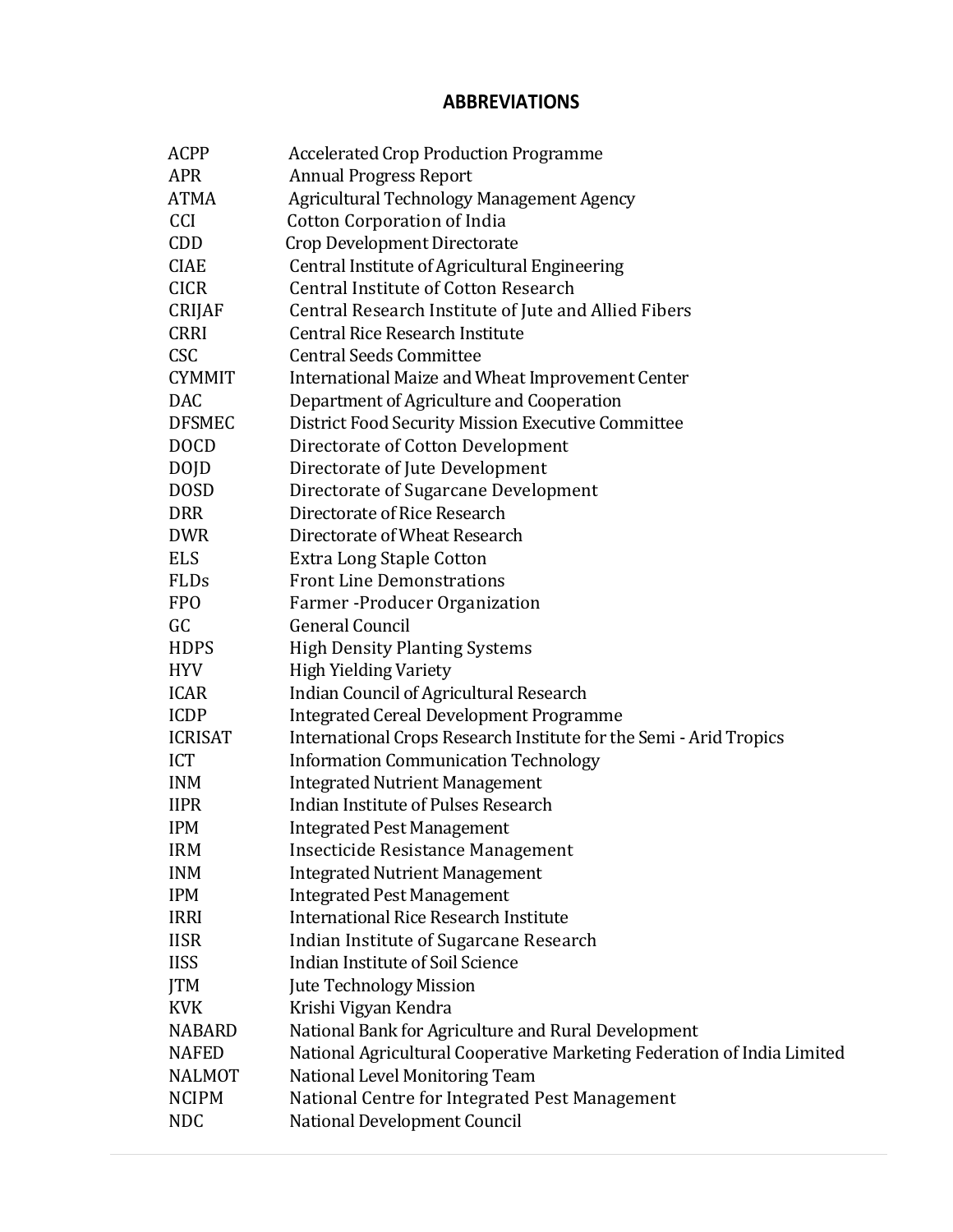| <b>NFSM</b>   | <b>National Food Security Mission</b>                            |
|---------------|------------------------------------------------------------------|
| <b>NFSMEC</b> | National Food Security Mission Executive Committee               |
| NGO           | Non-Government Organizations                                     |
| <b>NSC</b>    | National Seeds Corporation                                       |
| NIRJAFT       | National Institute of Research on Jute & Allied Fiber Technology |
| <b>OPMAS</b>  | On Line Pest Monitoring and Advisory Services                    |
| <b>PMT</b>    | <b>Project Management Team</b>                                   |
| QPR           | <b>Quarterly Progress Report</b>                                 |
| <b>SAMETI</b> | State Agricultural Management and Extension Training Institute   |
| SAU           | <b>State Agriculture University</b>                              |
| <b>SBI</b>    | <b>Sugarcane Breeding Institute</b>                              |
| <b>SDA</b>    | <b>State Department of Agriculture</b>                           |
| <b>SFAC</b>   | Small Farmers Agri-business Consortium                           |
| SSC           | <b>State Seed Corporation</b>                                    |
| <b>SSCA</b>   | <b>State Seed Certification Agency</b>                           |
| <b>SC</b>     | <b>Schedule Caste</b>                                            |
| <b>SC</b>     | <b>Seed Committee</b>                                            |
| <b>SCP</b>    | <b>Special Component Plan</b>                                    |
| <b>SFCI</b>   | State Farms Corporation of India                                 |
| <b>SFSMEC</b> | <b>State Food Security Mission Executive Committee</b>           |
| <b>SHGs</b>   | Self Help Groups                                                 |
| <b>SRI</b>    | System of Rice Intensification                                   |
| <b>SSCA</b>   | <b>State Seed Certification Agency</b>                           |
| <b>ST</b>     | <b>Schedule Tribe</b>                                            |
| <b>TSP</b>    | <b>Tribal Sub-Plan</b>                                           |
| <b>TMC</b>    | <b>Technology Mission on Cotton</b>                              |
| <b>VSI</b>    | Vasant Dada Sugar Institute                                      |
| <b>UPCSR</b>  | Uttar Pradesh Council of Sugarcane Research                      |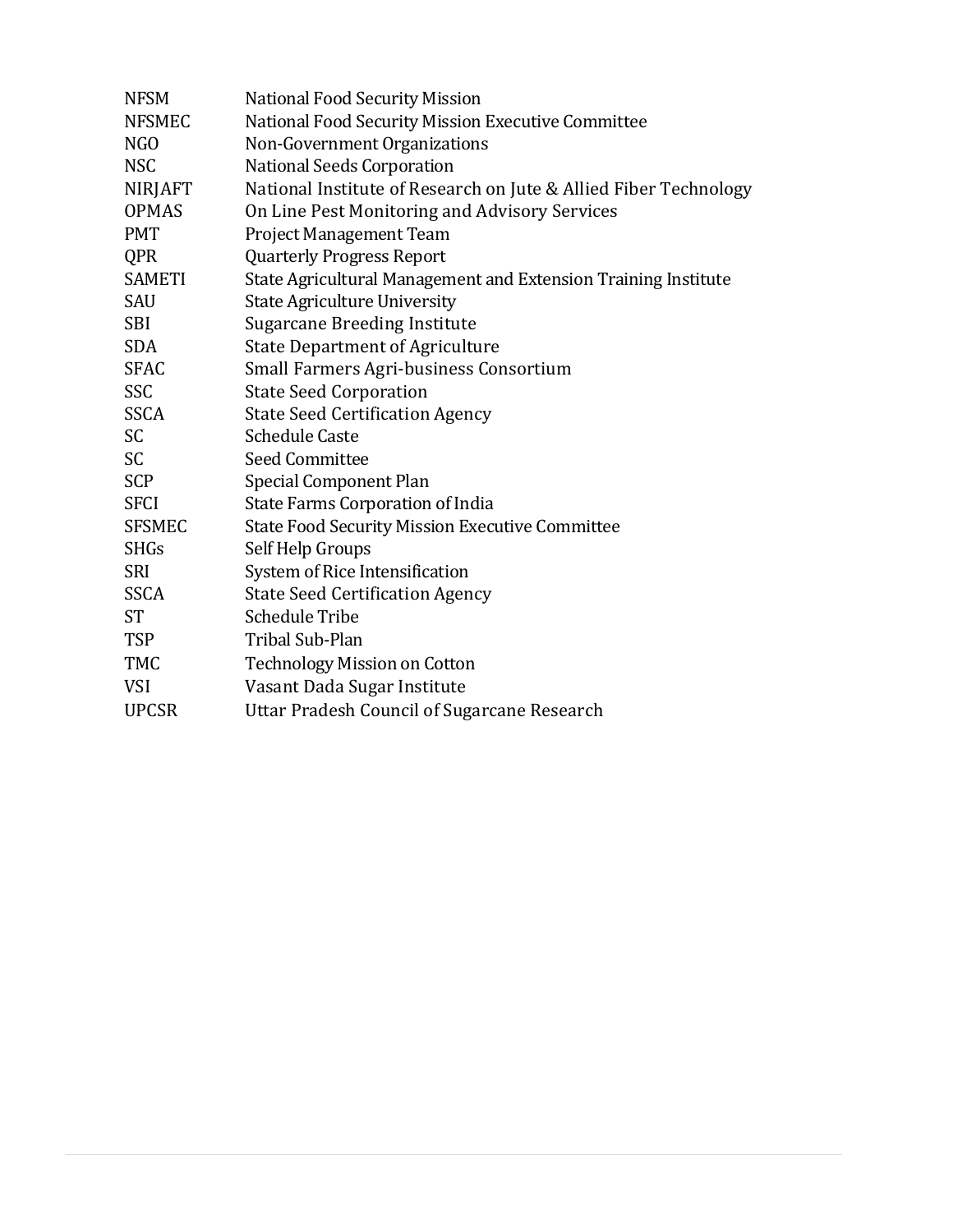## **National Food Security Mission**

## **Operational Guidelines**

#### **1. Introduction**

1.1 The National Development Council (NDC) in its 53rd meeting held on 29th May, 2007 adopted a resolution to launch a Food Security Mission comprising rice, wheat and pulses to increase the annual production of rice by 10 million tons, wheat by 8 million tons and pulses by 2 million tons by the end of the Eleventh Plan (2011-12). Accordingly, a Centrally Sponsored Scheme, 'National Food Security Mission' (NFSM), was launched in October 2007. The Mission met with an overwhelming success and achieved the targeted additional production of rice, wheat and pulses. The Mission is being continued during 12th Five Year Plan with new targets of additional production of food grains of 25 million tons of food grains comprising of 10 million tons rice, 8 million tons of wheat, 4 million tons of pulses and 3 million tons of coarse cereals by the end of 12th Five Year Plan. Based on past experience and feedback received from the States major changes have been made in approach, norms of financial assistance and programme implementation strategy which are reflected in the revised operational guidelines.

1.2 The National Food Security Mission (NFSM) during the 12th Five Year Plan will have five components (i) NFSM- Rice; (ii) NFSM-Wheat; (iii) NFSM-Pulses, (iv) NFSM-Coarse cereals and (v) NFSM-Commercial Crops.

#### **2. Objectives**

2.1 Increasing production of rice, wheat, pulses and coarse cereals through area expansion and productivity enhancement in a sustainable manner in the identified districts of the country;

- 2.2 Restoring soil fertility and productivity at the individual farm level; and
- 2.3 Enhancing farm level economy (i.e. farm profits) to restore confidence amongst the farmers.

#### **3. Strategy**

To achieve the above objectives, the Mission would adopt following strategies:

- i. Focus on low productivity and high potential districts including cultivation of food grain crops in rain fed areas.
- ii. Implementation of cropping system centric interventions in a Mission mode approach through active engagement of all the stakeholders at various levels.
- iii. Agro-climatic zone wise planning and cluster approach for crop productivity enhancement.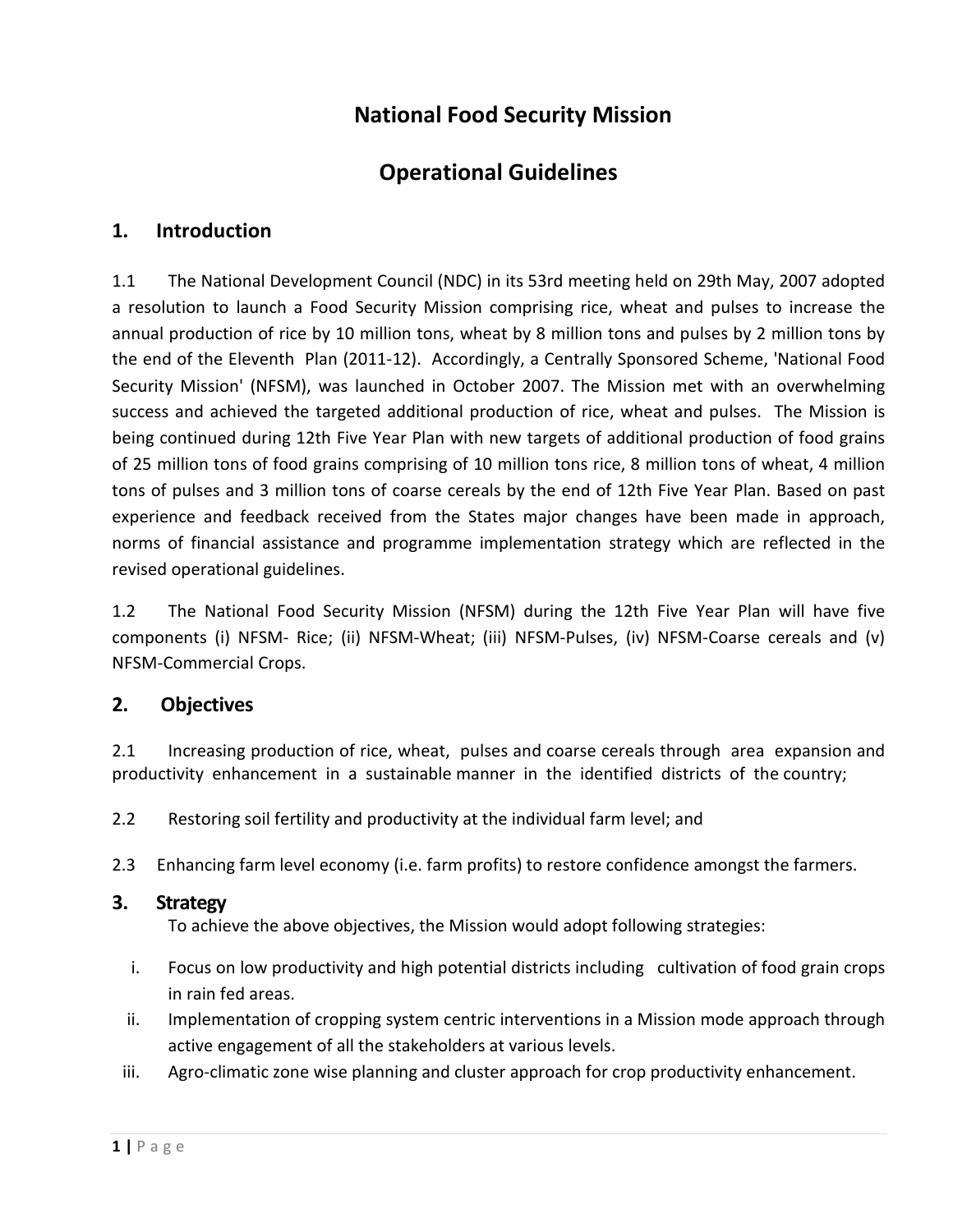- iv. Focus on pulse production through utilization of rice fallow, rice bunds and intercropping of pulses with coarse cereals, oilseeds and commercial crops (sugarcane, cotton, jute).
- v. Promotion and extension of improved technologies i.e., seed, integrated nutrient management (INM) including micronutrients, soil amendments, integrated pest management (IPM), input use efficiency and resource conservation technologies along with capacity building of the farmers/extension functionaries.
- vi. Close monitoring of flow of funds to ensure timely reach of interventions to the target beneficiaries.
- vii. Integration of various proposed interventions and targets with the district plan of each identified district.
- viii. Constant monitoring and concurrent evaluation by the implementing agencies for assessing the impact of the interventions for a result oriented approach.

#### **4. Structure**

#### **4.1 National Level**

4.1.1 The General Council (GC) constituted under the chairmanship of the Union Agriculture Minister would continue to function in 12th Plan. The Mission Director will continue to function as Member-secretary of the GC. The composition of the GC will remain as under:

| (i)<br>Minister of Agriculture                              | Chairman |
|-------------------------------------------------------------|----------|
| (ii) Secretary (A&C)                                        | Member   |
| (iii) Secretary (DARE) &DG (ICAR)                           | Member   |
| (iv) Secretary                                              | Member   |
| Department of Expenditure,                                  |          |
| Ministry of Finance                                         |          |
| (v) Secretary                                               | Member   |
| Department of Food and Public distribution                  |          |
| Ministry of Food, Consumers Affairs and Public Distribution |          |
| (vi) Secretary,                                             | Member   |
| Ministry of Panchayati Raj                                  |          |
| (vii) Secretary,                                            | Member   |
| Ministry of Tribal Affairs                                  |          |
| (viii) Secretary                                            | Member   |
| Department of Social Justice and Empowerment                |          |
| Ministry of Social Justice and Empowerment                  |          |
| (ix) Secretary                                              | Member   |
| Ministry of Women and Child Development                     |          |
| (x) Adviser (Agriculture)                                   | Member   |
| <b>Planning Commission</b>                                  |          |
| (xi) Agriculture Commissioner, DAC                          | Member   |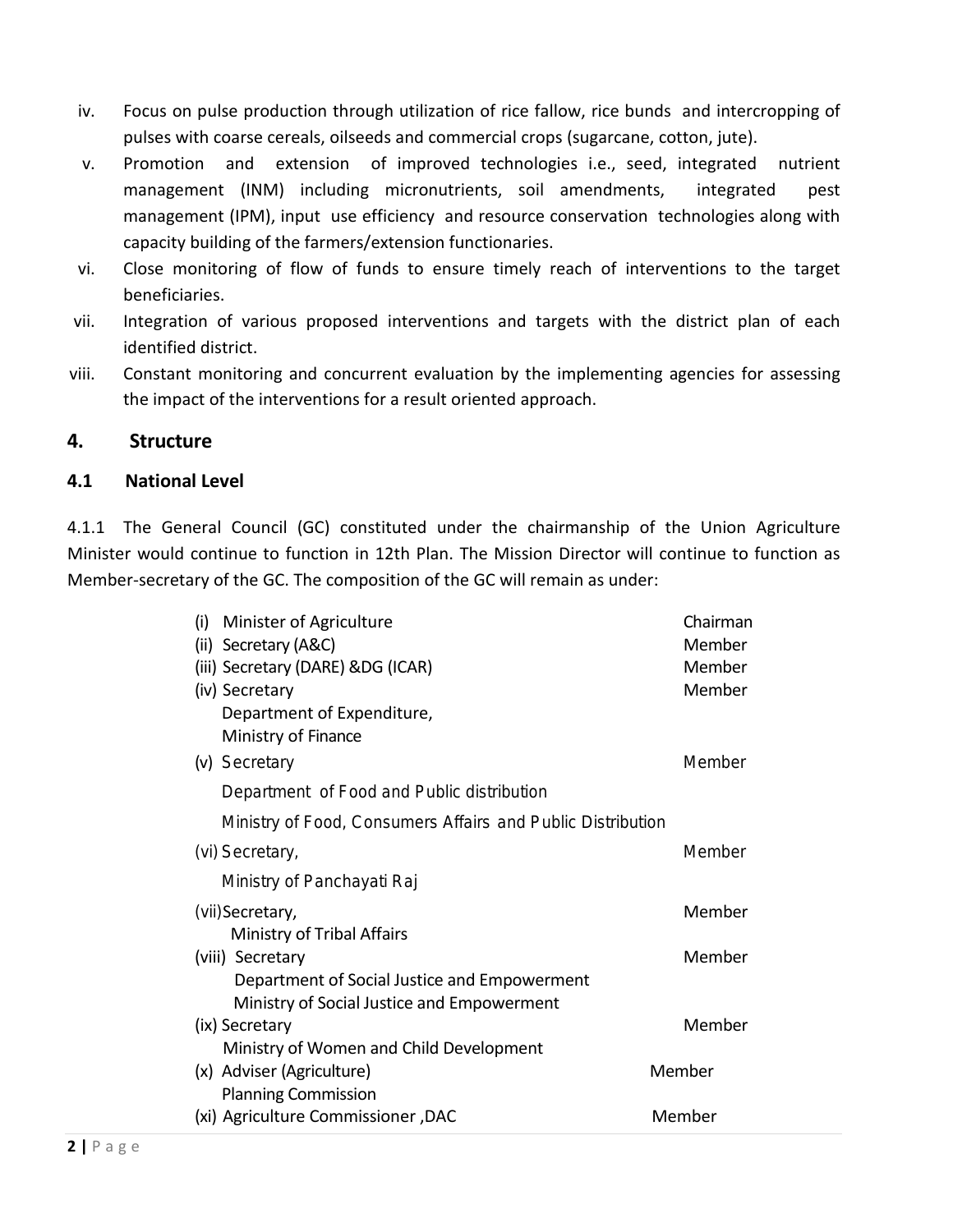#### (xii) Mission Director, NFSM Member secretary

4.1.2 The GC is the policy making body providing suitable directives and guidance to the Mission and reviewing the overall progress and development of the scheme. The GC is empowered to lay down and amend the operational guidelines, decide need based re-allocation of resources across States and districts and approve projects as per the requirements. The GC will meet at least twice a year.

4.1.3 The National Food Security Mission Executive Committee (NFSMEC) would continue under the Chairmanship of Secretary, Department of Agriculture & Cooperation to oversee the activities of the Mission and to approve the annual State Action Plans.The constitution of NFSMEC is as under:

| (i)   | Secretary (A&C)                              | Chairman         |
|-------|----------------------------------------------|------------------|
| (ii)  | Secretary (DARE) &DG (ICAR)                  | Member           |
| (iii) | Secretary,                                   | Member           |
|       | Ministry of Water Resources                  |                  |
| (iv)  | Secretary,                                   |                  |
|       | Department of Fertilizers                    | Member           |
| (v)   | Secretary,                                   | Member           |
|       | Ministry of Panchayati Raj                   |                  |
| (vi)  | Secretary,                                   | Member           |
|       | Ministry of Tribal Affairs                   |                  |
|       | (vii) Secretary                              | Member           |
|       | Department of Social Justice and Empowerment |                  |
|       | Ministry of Social Justice and Empowerment   |                  |
|       | (viii) Secretary                             | Member           |
|       | Ministry of Women and Child Development      |                  |
| (ix)  | Adviser (Agriculture),                       | Member           |
|       | <b>Planning Commission</b>                   |                  |
| (x)   | Agriculture Commissioner                     | Member           |
| (xi)  | Five Experts                                 | Member           |
| (xii) | <b>Mission Director</b>                      | Member-secretary |
|       |                                              |                  |

4.1.4 The Chairman may nominate additional members to the committee as per requirement. The NFSMEC will meet once in every quarter.

4.1.5 A National Food Security Mission Cell created in the Crops Division during 11th Plan will continue in 12<sup>th</sup> Plan. The cell will have three Additional Commissioners, three Deputy Commissioners, two Assistant Commissioners, three Assistant Directors, three STAs and supporting staff.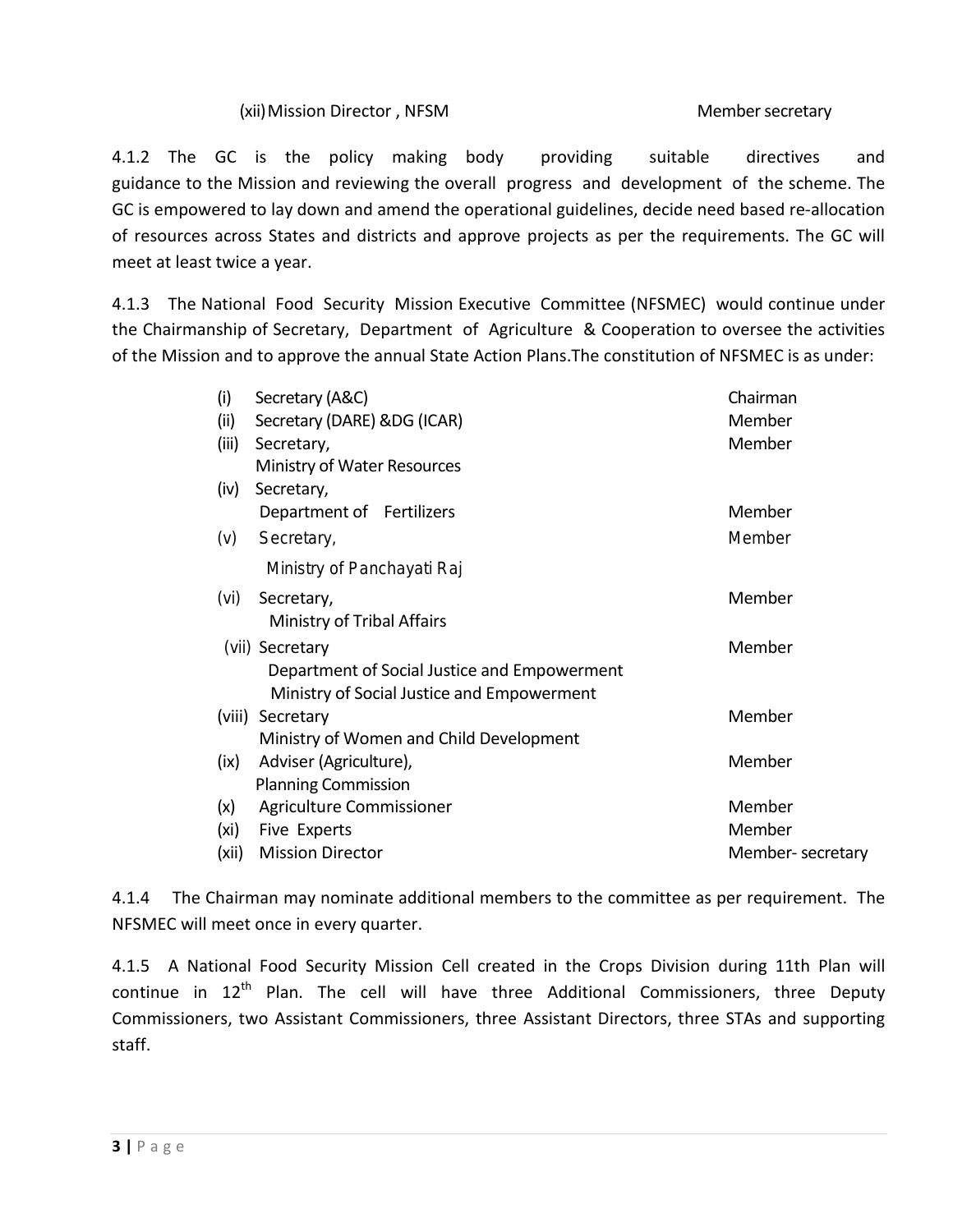#### **4.2 State Level**

4.2.1 The State Food Security Mission Executive Committee (SFSMEC) constituted by the State Government under the chairmanship of Chief Secretary to oversee the activities of the Mission in the State will continue. The constitution of the State Food Security Mission Executive Committee (SFSMEC) is as follows:

| (i) Chief Secretary<br>Chairman                        |                  |  |  |  |
|--------------------------------------------------------|------------------|--|--|--|
| Agriculture Production Commissioner<br>(iii)           | Member           |  |  |  |
| (iii) Secretary (Agriculture)                          | Member           |  |  |  |
| (iv) Secretary (Irrigation)                            | Member           |  |  |  |
| (v) Secretary (Power)                                  | Member           |  |  |  |
| (vi) Secretary (Panchayati Raj)                        | Member           |  |  |  |
| (vii) Secretary (Tribal Affairs)                       | Member           |  |  |  |
| (viii) Secretary (Social Welfare Department)<br>Member |                  |  |  |  |
| (ix) Vice Chancellor(s) of SAUs<br>Member              |                  |  |  |  |
| Member<br>(x) Director Agriculture                     |                  |  |  |  |
| (xi) Director/Project Director<br>Member               |                  |  |  |  |
| of ICAR Institutes                                     |                  |  |  |  |
| (xii) Representatives of                               | Member           |  |  |  |
| NABARD and Lead Bank                                   |                  |  |  |  |
| <b>State Mission Director</b><br>(XIII)                | Member-Secretary |  |  |  |
|                                                        |                  |  |  |  |

4.2.2 The State Governments have nominated/created a suitable autonomous agency registered under the Societies Registration Act for implementing the Mission at the State and district levels during  $11<sup>th</sup>$  Plan. Such an agency could be the State Agricultural Management & Extension Training Institute (SAMETI) at the State Level and the Agricultural Technology Management Agency (ATMA) at the district level. The agency thus nominated will implement the Mission's programme in the State during 12th Plan.

4.2.3 Separate accounts for the scheme would be maintained by the State and the District level Agencies as per the Account code prescribed by the NFSMEC. The annual accounts would be duly audited by a chartered accountant every year.

4.2.4 The State Level Agency will have the following responsibilities:

- (i) Prepare perspective and annual State Action Plan in consonance with the Mission's goals and objectives and in close coordination with SAUs and ICAR Institutes.
- (ii) Organize / conduct baseline survey and feasibility studies in the area of operation (district, sub-district or a group of districts) to determine the status of crop production, its potential and demand. Similar studies would also be undertaken for other components of the programmes.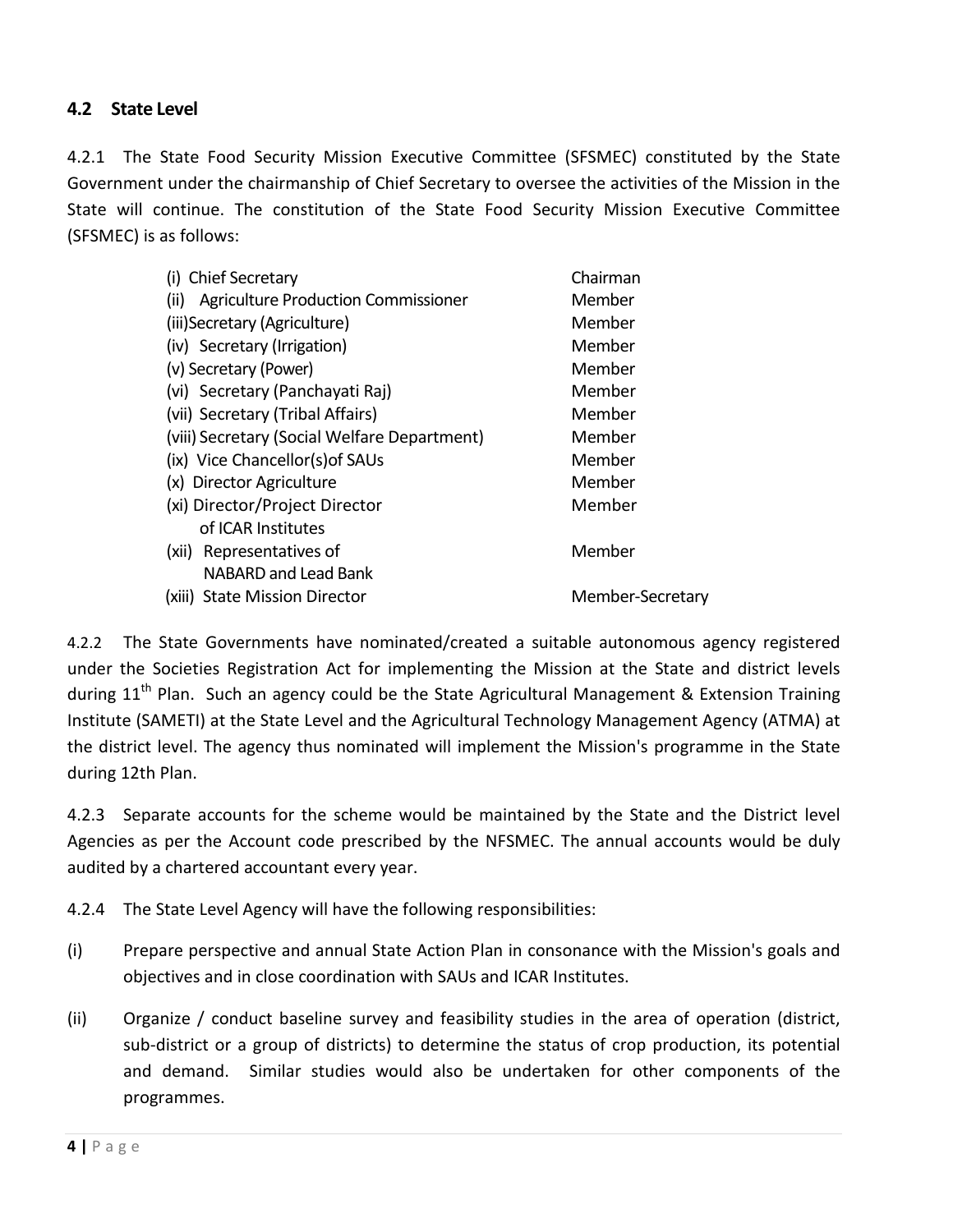- (iii) Implementation of the Mission's activities in the State through Farmers Societies, Non-Governmental Organizations (NGOs), Growers' associations, Self-Help Groups(SHGs), State institutions and other similar entities.
- (iv) Organize workshops, seminars and training programmes for farmers and other stakeholders at the State level in collaboration with SAUs and ICAR Institutes.
- (v) Execution of approved Action Plan for the State from fund received from Government of India for National Food Security Mission.

#### **4.3 District Level**

- 4.3.1 At the district level, the scheme will be implemented through ATMA. The State Level Agency will provide the required funds to the District Level Agency for execution of the programme at the district/block level.
- 4.3.2 A District Food Security Mission Executive Committee (DFSMEC) constituted in 11th Plan will continue to function for project formulation, implementation and monitoring of the scheme components through the Agriculture Department.
- 4.3.3 DFSMEC has representatives from the line Departments concerned including SAUs, Krishi Vigyan Kendras (KVKs), ATMA, progressive farmers, SHGs of farmers and reputed NGOs as its members. The Deputy Director (Agriculture)/District Agriculture Officer is the Member Secretary of the DFSMEC. The constitution of the DFSMEC is as follows:

| District Collector/CEO<br>of Zilla Parishad                     | Chairman |
|-----------------------------------------------------------------|----------|
| Representatives from                                            |          |
| line Departments                                                | Member   |
| (iii) Nominated progressive                                     |          |
| farmers                                                         | Member   |
| (iv) Representatives from Self<br><b>Help Groups of farmers</b> | Member   |
| Representatives from                                            |          |
| reputed NGOs                                                    | Member   |
| Representative of KVK /ICAR/                                    |          |
| SAU                                                             | Member   |
| (vii) Project Director ATMA                                     | Member   |
| (viii) Representative from Lead Bank and NABARD                 | Member   |
|                                                                 |          |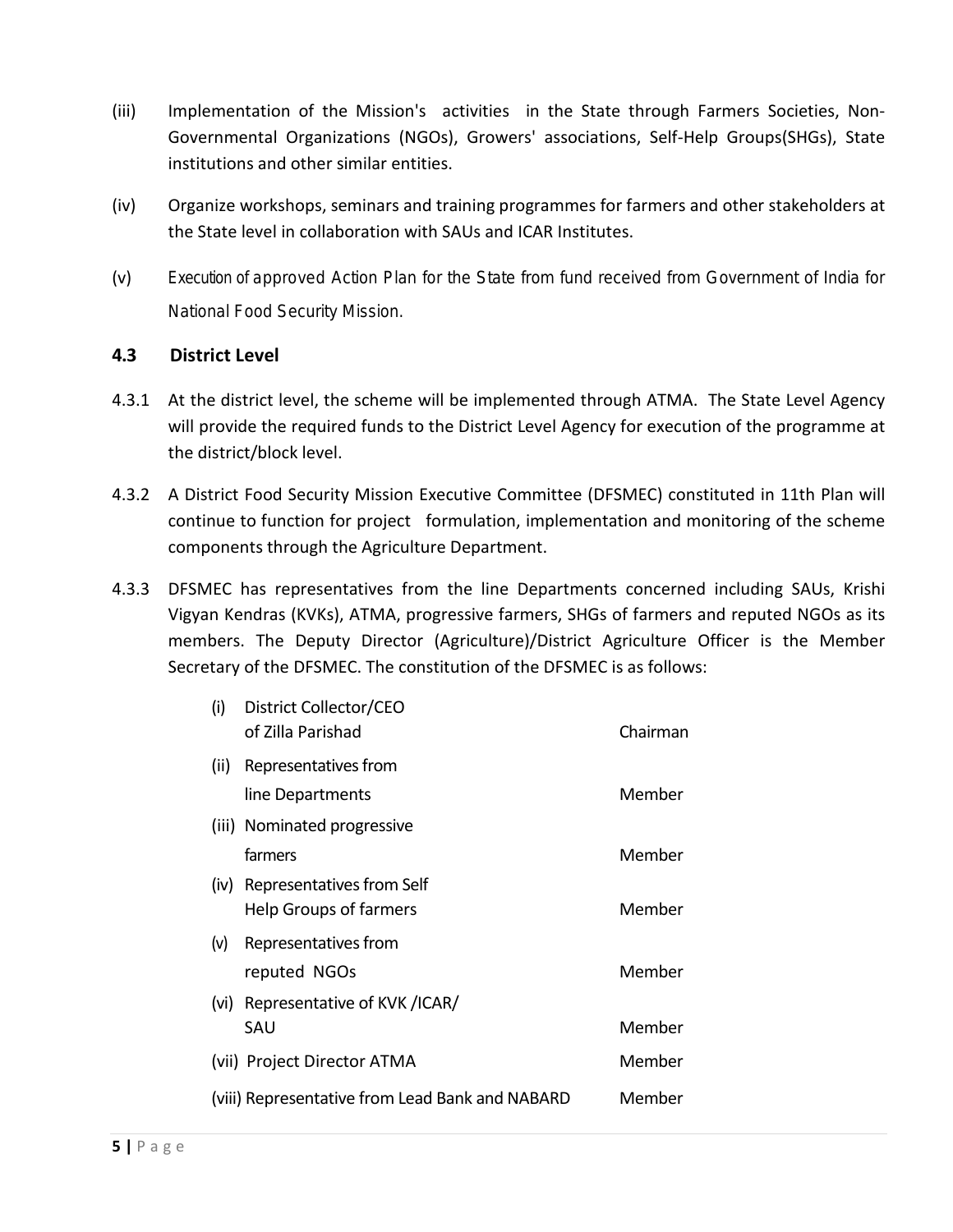| (ix) Deputy Director   |           |
|------------------------|-----------|
| (Agriculture)/District | Member    |
| Agricultural Officer   | Secretary |

4.3.4 Chairman, DFSMEC may nominate additional officials/persons of importance as felt necessary.

#### 4.4 **Project Management Team**

- 4.4.1 The Project Management Team (PMT) constituted at the National level will continue to function under the leadership of the Mission Director. Advisors/Consultants in identified fields of expertise, Program Manager, Senior Programmers, Technical Assistants, and supporting staff will form part of the national PMT.
- 4.4.2 PMTs constituted at the State and the district levels would continue in 12th Plan. States with more than 15 districts under NFSM would be eligible for additional one state level Consultant and two Technical Assistants for every additional 15 districts. The states may engage one accountant in place of one TA at State Head Quarter to assist in preparation and maintenance of accounts etc. The districts covered under NFSM will be entitled for one PMT if the area under any one of the NFSM crops is at least 10000 ha. In addition, Crop Development Directorates will be provided with one State level Consultant and two Technical Assistants each. The number of PMTs provided for each state is given in **Annexure-I (b)**. In addition, Rs. 1.2 lakh is allowed annually for hiring the vehicle to each District and State PMT for field visits. List of districts having provision of PMT is given in **Annexure-I(c).**
- 4.4.3 The State/district PMTs constituted will continue to function under the leadership of the State Mission Director/District Agriculture Officer. The State/district Consultants and Technical Assistants would be members of the PMT. The PMTs will have the responsibility to ensure collaboration among various line departments in the Centre / State /District to achieve the targets. The appointment of technical manpower will be made on contract basis with the terms of reference laid down for the purpose by NFSMEC. The PMT will provide the technical services/advice. Basic qualifications and experience for the candidates of PMTs along with honorarium to be appointed on contractual services are given at **Annexure-I(a)**. Duties of Consultants and Technical Assistants are given in **Annexure-I (d)**.
- 4.4.4 The Project Management Team will have the following responsibilities:

(a)Guide the States/districts in organizational and technical matters.

(b)Help in the implementation and monitoring of the various interventions of the Mission.

(c)Assist the States/districts in capacity building programmes and record the data on crop yield through crop cutting experiments.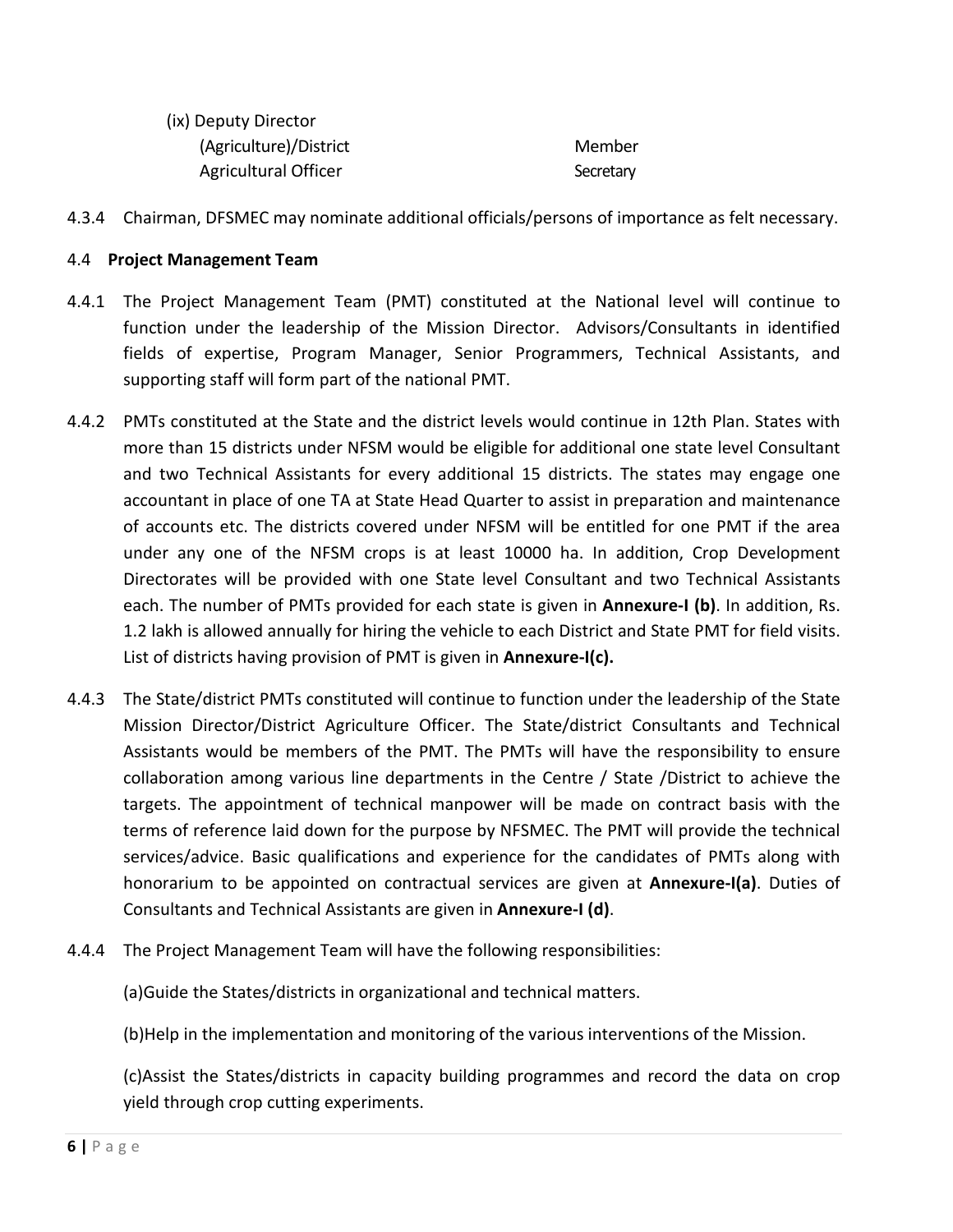(d)Assist the district and State agencies in concurrent evaluation based on case studies in identified districts and document and disseminate the success stories.

(e)Undertake publicity/ information campaign to create awareness about the Mission activities.

4.4.5 ICAR institutes, SAUs and KVKs functioning in the district will provide technical support in formulation of district action plans, its implementation and monitoring. The technical staff will be sourced from these organizations for imparting training to the farmers and extension personnel.

#### **5. Role of Panchayati Raj Institutions**

5.1 Panchayati Raj Institutions will be actively involved in selection of beneficiary and selection of interventions under Local Initiatives in the identified districts.

5.2 A model activity map is given at **Annexure-I(e).** The States will prepare Activity Map suitable to their local conditions.

#### **6. Area of Operation of Food Security Mission**

6.1 NFSM-Rice, NFSM-Wheat, NFSM-Pulses and NFSM-Coarse Cereals will be implemented in 199, 119, 557 and 182 identified districts of different States, respectively. List of the identified districts is given at **Annexure-II (a-d).**

#### 6.2 **Criteria for selection of districts:**

(a) Districts with area more than 50,000 ha and yield below State average yield under NFSMrice and NFSM-wheat have been selected.

(b) All districts of 16 states included earlier under pulses during  $11<sup>th</sup>$  Five Years Plan have been selected. All districts of North Eastern States including Sikkim have been included.

(c) In case of coarse cereals, the districts covering 70 % of the total coarse cereals area of the State have been selected.

(d) All districts of north-eastern states (except Assam) with at least 5000 ha area under rice have been selected.

(e) Districts with at least 15000 ha area under rice or wheat in hill states of Himachal Pradesh, Jammu & Kashmir and Uttarakhand have been selected.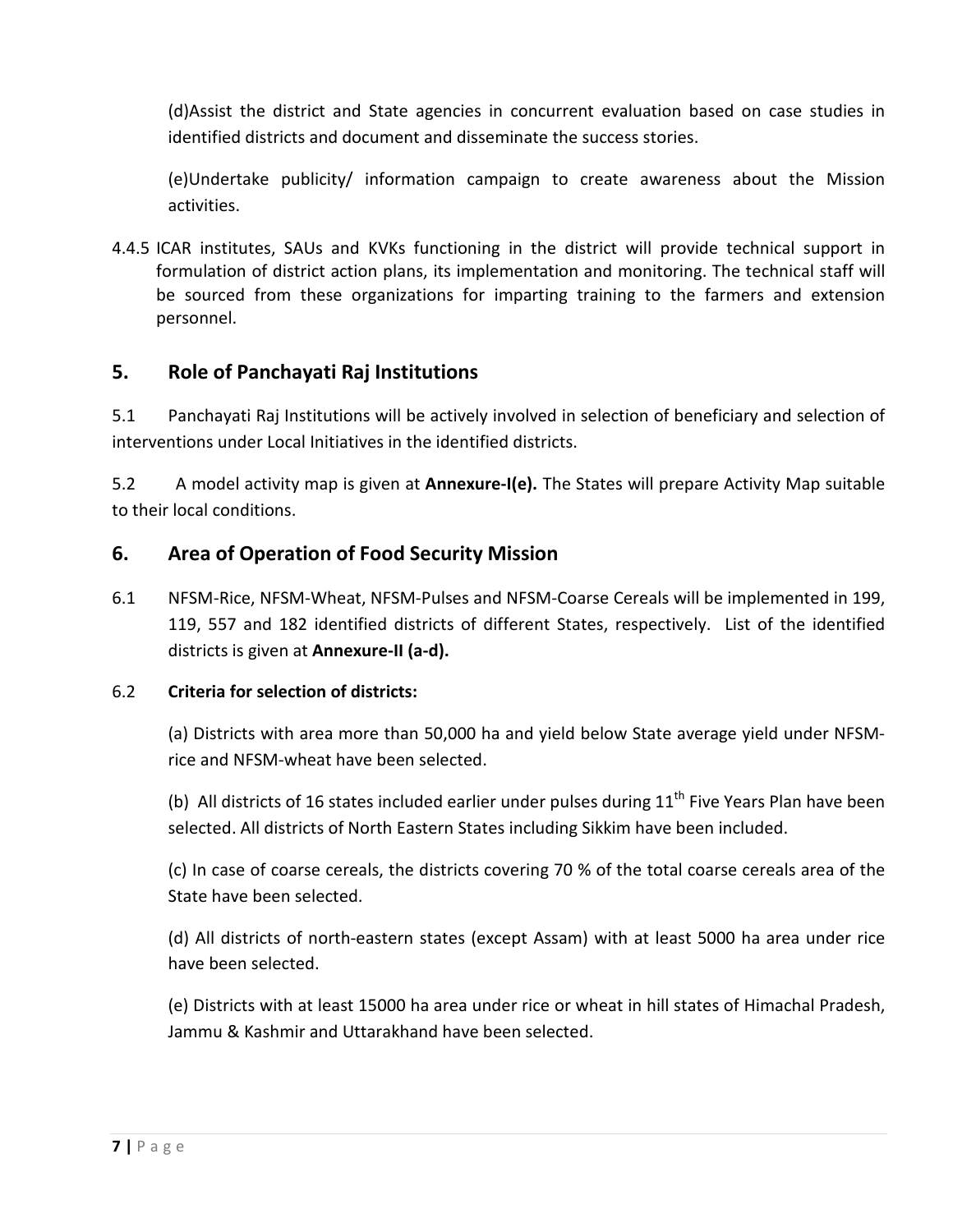6.3 The General Council (GC) is empowered to include or exclude the districts for implementation of various components of the Mission based on the latest available data of area, production and yield of the component crops.

#### **7. Mechanism of Fund Flow**

- 7.1 Funds for implementing the Mission's programme will be released to the State governments with the approval of the NFSMEC. The State governments will release the funds to the State Level Agency. The State Level Agency would make funds available to the District Level Agency in accordance with approved programme of the district. Funds would be released in installments based on the progress reports and submission of utilization certificate.
- 7.2 The funds for the implementation of the activities of the components will be released by the State/District Level Agency to the nodal departments for the procurement of the required inputs. The nodal departments will submit the utilization certificate to the State/District Level Agency which, will be compiled and a consolidated utilization certificate, duly authenticated by the DFSMEC and SFSMEC will be submitted to the Ministry of Agriculture, Govt. of India for further release of fund.
- 7.3 As far as possible 'electronic banking' will be used for transfer of funds to the State Level Agency and further to the districts. The State Level Agency will have to maintain a separate budget and prescribed accounting system for the Mission, both at the State and district level.

#### **8. Procedure for Approval and Implementation**

- 8.1 The Department of Agriculture & Cooperation, Government of India would communicate component-wise tentative annual outlay to each State for developing Annual Action Plan. The agency (DFSMEC) at the district level will prepare the annual action plan keeping in view their priority and potential and submit the plan to the State Mission Director. The State Mission Director will prepare a State Action Plan based on the District Action Plans. The State Mission Director will get the State Action Plan vetted by the State Food Security Mission Executive Committee (SFSMEC) and furnish the same in prescribed format **(Annexures III (a-d))** to Ministry of Agriculture for consideration by the NFSMEC. Along with Annual Action Plan, State would also submit a brief report on implementation of NFSM in preceding year, interventions undertaken, salient outcomes, lessons learnt, success stories etc.
- 8.2 SFSMEC is empowered to make inter-componental changes in budgetary allocation based on the local needs to the extent of 20 % of the total allocation.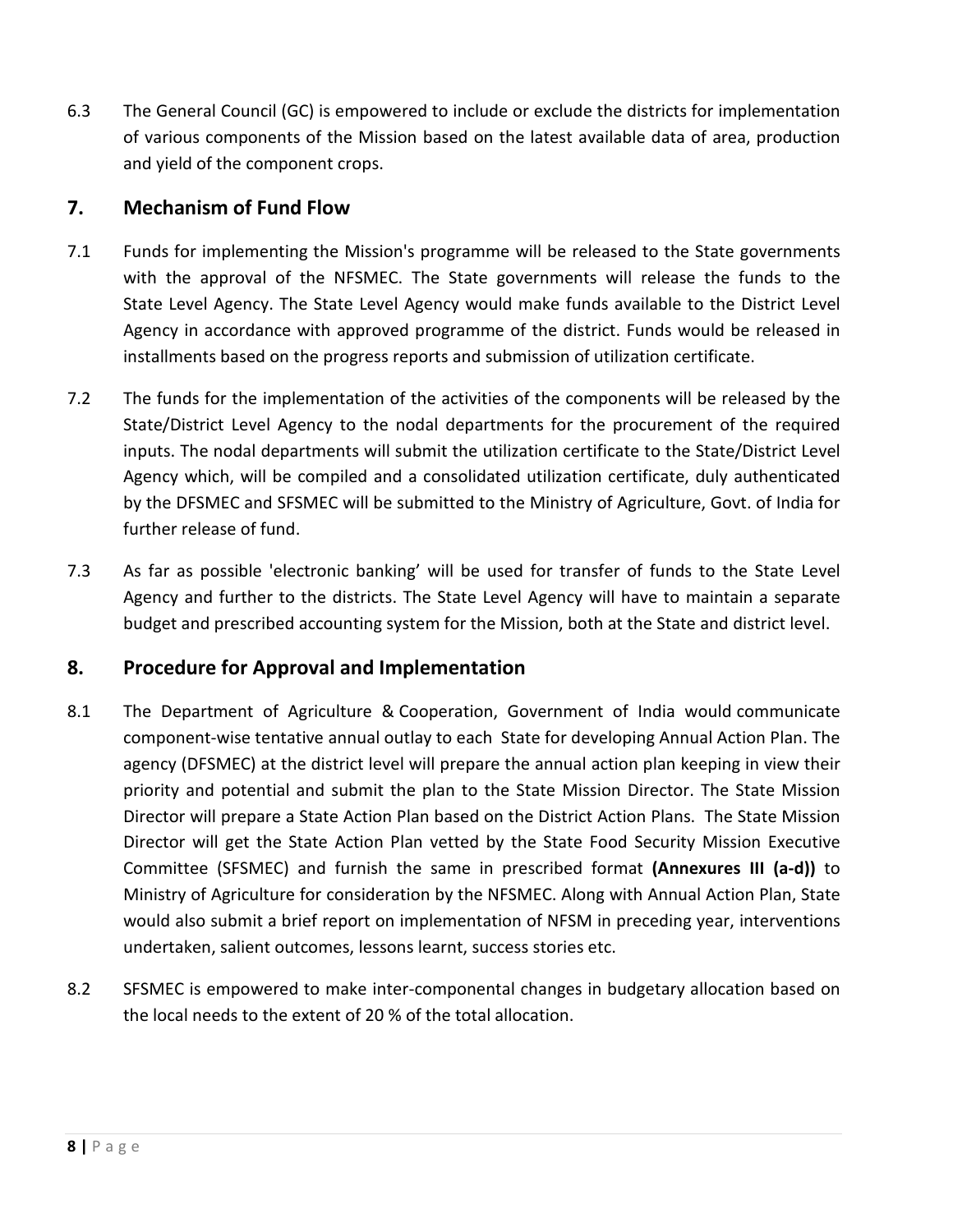#### **9. Monitoring mechanism**

- 9.1 The Mission will have a strong mechanism of monitoring and evaluation with the involvement of all the implementing agencies and the line departments. At the district level, monitoring will be undertaken by DFSMEC supported by the Project Management Team.
- 9.2 Close monitoring of physical and financial targets of various program interventions would be done by the monitoring teams. Format for monitoring these interventions would be prescribed by NFSMEC.
- 9.3 The State Department of Economics and Statistics will be involved in adopting the prescribed format for data collection pertaining to different parameters of the Mission for monitoring to suit the local requirements.
- 9.4 At the State level, the activities of the Mission will be monitored by a Committee to be constituted under the Chairmanship of the State Mission Director with members from the line departments, SAUs, Lead Bank, NABARD, ICAR institutes and Crop Development Directorates of DAC.
- 9.5 At the National level, the activities of the Mission will be monitored by a Committee to be constituted under the Chairmanship of the Mission Director with members from DAC, ICAR, SAUs, CDDs, research institutions concerned and officials of State Departments concerned. The nine Crop Development Directorates will be involved in monitoring of the Mission activities in States assigned to them.
- 9.6 The National Level Monitoring Teams (NLMOTs) would be constituted for each state for monitoring the activities of the Mission.

#### **10. Reporting System**

10.1 The State Department of Agriculture will ensure submission of Quarterly Progress Reports (QPRs) which should reach by the 15th of the month following each quarter. Similarly, the detailed Annual Progress Report (APR) should be sent to the National Mission Director, within three months after the end of the year; in prescribed format **(Annexure-IV (a-d))**. One copy of the quarterly/annual report of NFSM-Rice should be sent to the Directorate for Rice Development, Patna, of NFSM-Wheat to the Directorate of Wheat Development, Ghaziabad and of NFSM-Pulses to the Directorate of Pulses Development, Bhopal and NFSM-Coarse cereals to Directorate of Millets Development, Jaipur. The formats for reporting would be as prescribed by the NFSMEC.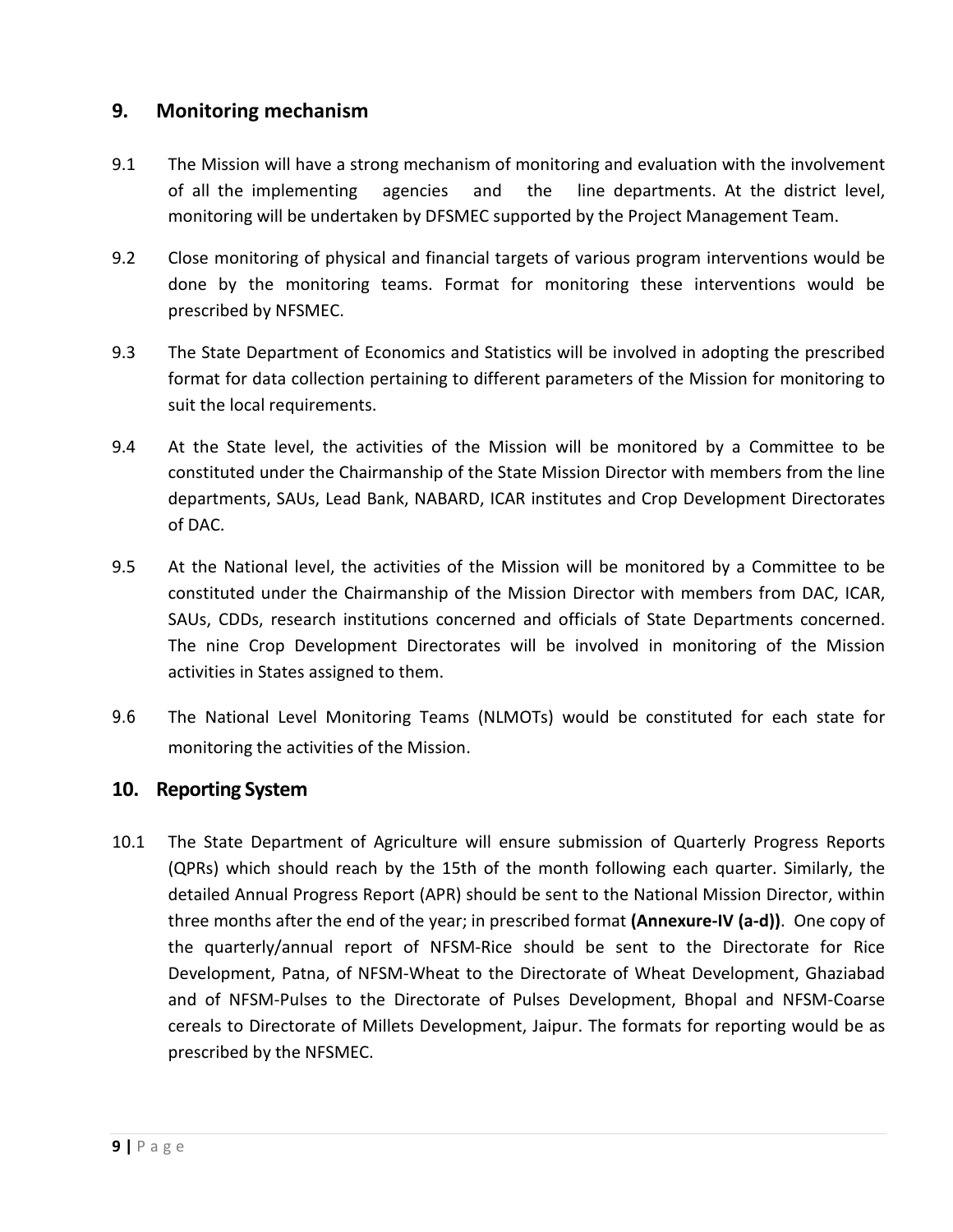#### **11. Evaluation**

- 11.1 A baseline survey will be conducted by the State Department of Agriculture/ State Department of Economics & Statistics to know the resource endowments of the farmers and the level of crop productivity.
- 11.2 Concurrent Evaluation will be done every year. The State Department of Agriculture/ Department of Economics and Statistics/SAU would be responsible for conducting this evaluation to assess the performance of the Mission commensurate with annual action plan and its objectives.
- 11.3 In the 3rd year of implementation of the NFSM, a mid-term evaluation at the National Level will be undertaken through an independent agency/organization on performance and shortcomings so as to take the remedial measures / make required changes in the scheme and its method of implementation.
- 11.4 Impact Evaluation Study/Studies at the National Level will also be undertaken through an independent agency after the third year of implementation to assess the impact of the scheme in increasing the productivity of rice, wheat, pulses and coarse cereals and enhancement of farmers' income.
- 11.5 Information communication technology (ICT) will be used for reporting, monitoring and evaluation of the Mission. Specialized software for the reporting, monitoring and evaluation of the Mission's activities already exists.

#### **12. Criteria for Identification of Areas and Beneficiaries**

- 12.1 In accordance with the decision of the Government of India regarding implementation of Special Component Plan (SCP) for Scheduled Castes and Tribal Sub-Plan (TSP) for Scheduled Tribes, 16% of the total allocation for SCP and 8% for TSP will be earmarked. The allocation to SC/ST farmers will be made proportionate to their population in the district.
- 12.2 At least 33% allocation of the fund is to be made for small and marginal farmers.
- 12.3 At least 30% allocation of the fund is to be made for women farmers.
- 12.4 All the farmers are entitled to avail the assistance for various components of the Mission limited to 5 hectares in a season.
- 12.5 A district level Seed Committee will be constituted by the Chairman of DFSMEC which will be tasked to verify the list of beneficiaries for seeds, its indent and the ultimate distribution to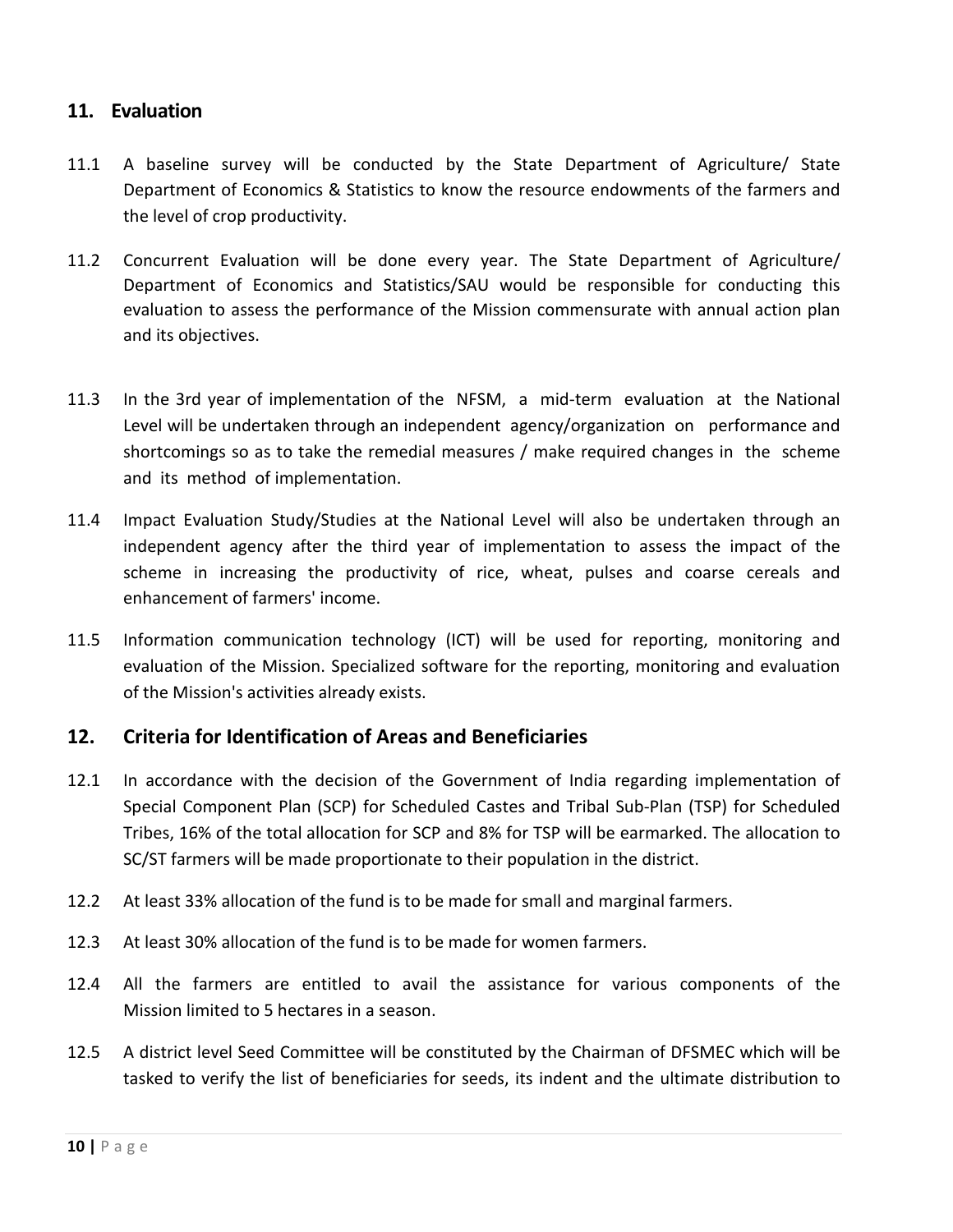end users. In case the subsidy on seed is administered at source, the list of beneficiaries may be approved post-facto subject to random verification.

12.6 Zonal research stations of SAUs, KVKs, ATMA, reputed NGOs and other line departments will be actively involved in planning and execution of demonstrations, training of farmers and evaluation. The Project Management Team at the district level will help in developing synergy among research institutes and various line departments to get the desired output.

#### **13. Position of Ongoing Schemes**

13.1 The project listed below now stand discontinued and merged with NFSM.

a) Initiative for Nutritional Security through Intensive Millets Promotion (INSIMP) Programme b)Maize component of Integrated Scheme of Oilseeds, Pulses, Oil palm and Maize ( ISOPOM) c) Dual purpose coarse cereals of Accelerated Fodder Development Programme (AFDP) d)Technology Mission on Cotton (TMC)

e)Jute Technology Mission (JTM)

#### **14. Interventions**

Interventions proposed under the four components (Rice, Wheat, Pulses and Coarse Cereals) of NFSM are given below whereas norms of financial assistance are summarized in **Annexure-V.**

#### **14.1 Accelerated Crop Production Programme (ACPP)**

Large blocks of crop areas will be taken up for demonstration of production and protection technologies in a cropping system based mode. A cafeteria of crop specific interventions (bio-fertilizers, nutrients, plant protection chemicals, weedicides etc.) has been illustrated ( Annexure-VI ) to enable the states to choose interventions relevant to that particular Agro-climatic zone for demonstrations.

#### **14.1.1 Demonstrations**

- i. Field demonstrations of improved package of practices will be conducted on cropping system as well as on sole crop.
- ii. The cropping system based approach which has been included under NFSM entails that demonstrations are done in cropping sequence on the same plot of land. States should conduct at least 30 % demonstrations under cropping system based approach.
- iii. **Area of operation:** The demonstrations will be conducted in a contiguous block by dividing the fields in two blocks, one for improved practices and the other for farmer's practices in a cluster of 100 ha or more. Size of cluster for hill and north-eastern States will be 10 ha. The lowest productivity areas in selected districts should be given priority. Demonstrations should be evenly distributed within and among selected clusters.
- iv. All farmers in a cluster would be included in a demonstration. For each farmer, at least 0.4 ha area will be included in demonstration.
- v. **Selection of beneficiary Farmers:** Gram Panchayat should be in involved in selection of beneficiary farmers. Only the farmers willing to cooperate and contribute some of the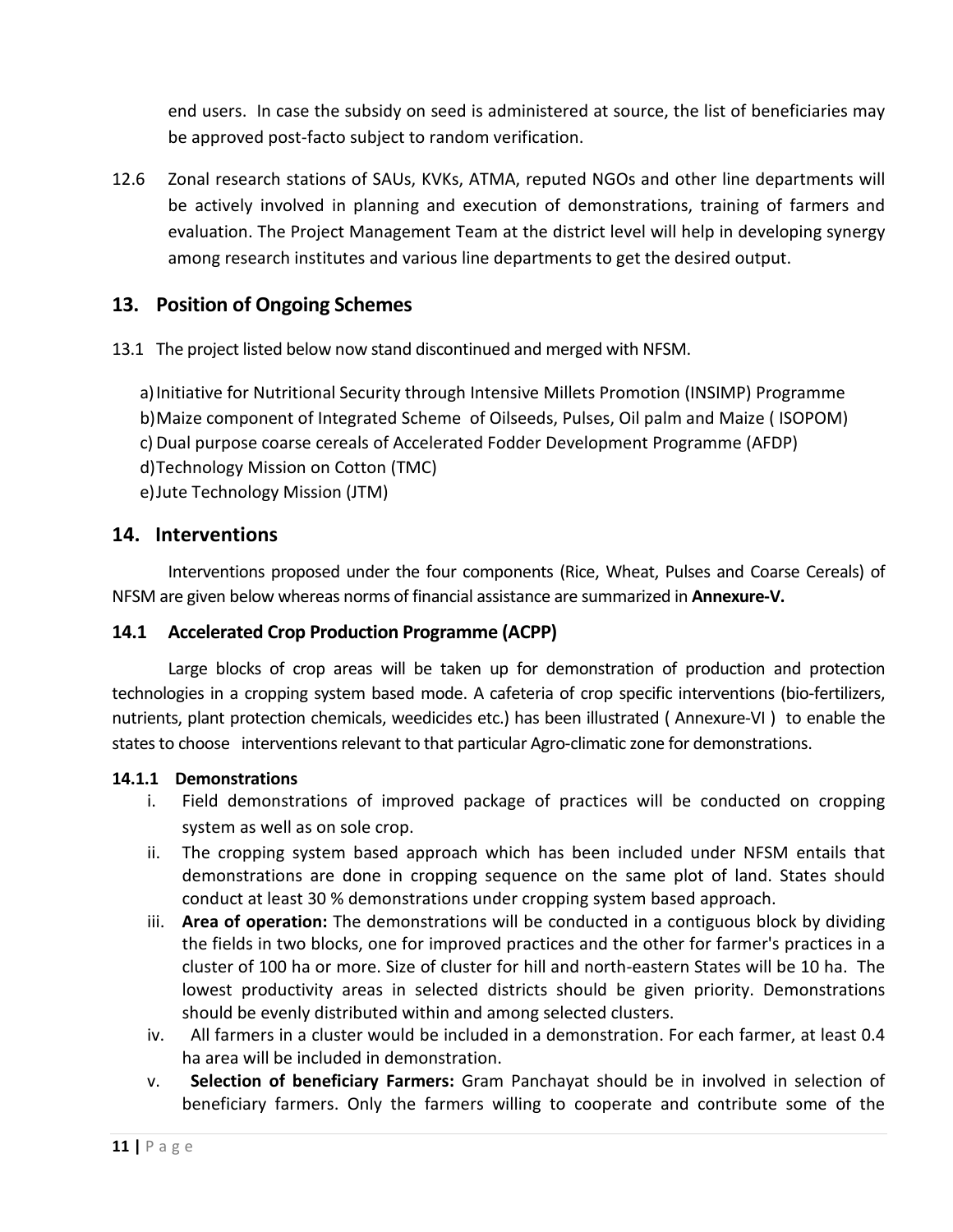resources should be selected. Selection of beneficiaries should be done adopting participatory approach by holding meetings in the village by explaining the objectives of the demonstrations and role and responsibilities including expectations from the participating farmers.

- vi. **Selection of Site:** Demonstration site should be easily accessible for the farmers and the extension workers. It should not be on an isolated field. The selected site should be the representative of soil type and soil fertility status of the area.
- vii. **Soil Analysis:** As far as possible soil fertility status of the selected field should be known well in advance for deciding the use of fertilizer and soil ameliorants.
- viii. **Identification of Technologies to be demonstrated:** The improved practices for the demonstration plots should be identified in consultation with SAU through their Regional Research Stations/KVKs located in the area. However, the most critical inputs should be given top priority. For example correction of soil acidity through liming should be done while conducting a demonstration on improved package on acid soils. The varieties to be included in the package should preferably be new varieties.
- ix. **Development of package of inputs to be distributed:** Once the technologies are identified, a package of inputs including micronutrients and bio-fertilizers should be finalized as to which inputs are to be provided for the conduct of demonstrations. Similarly the inputs to be contributed by the beneficiary farmers (if required) may also be assessed.
- x. **Distribution of demonstration kits and training of participating farmers:** An orientation training programme should be organized to brief the beneficiary farmers about the procedure to be followed for conducting demonstrations. Farmers should be informed about the critical operations for the demonstrations. The demonstration kits may be distributed to the farmers during the training programme. The demonstrations should be conducted by extension functionaries of the State Department of Agriculture under the supervision of District Consultant.
- xi. **Monitoring:** District Consultants/Technical Assistants of NFSM should monitor the conduct of demonstrations throughout the cropping season and should report the outcome in prescribed format to the district level PMT. The extension functionaries should visit the demonstration plots and arrange need based visits of scientists.
- xii. **Display Board:** A display board containing the following information should be installed at the demonstration plot. In addition to other information, the display board should contain information on the critical inputs used and the interventions being demonstrated.
	- a) Number of farmers
	- b) Name of Village
	- c) Name of Variety/ hybrid
	- d) Type of demonstration
	- e) Fertilizers applied
	- f) Bio-fertilizers applied
	- g) Micronutrient applied
	- h) Date of Sowing/Transplanting
	- i) Seed Rate and Spacing
	- j) Any other critical input used
	- k) Mobile number of District Consultant/ Technical Assistant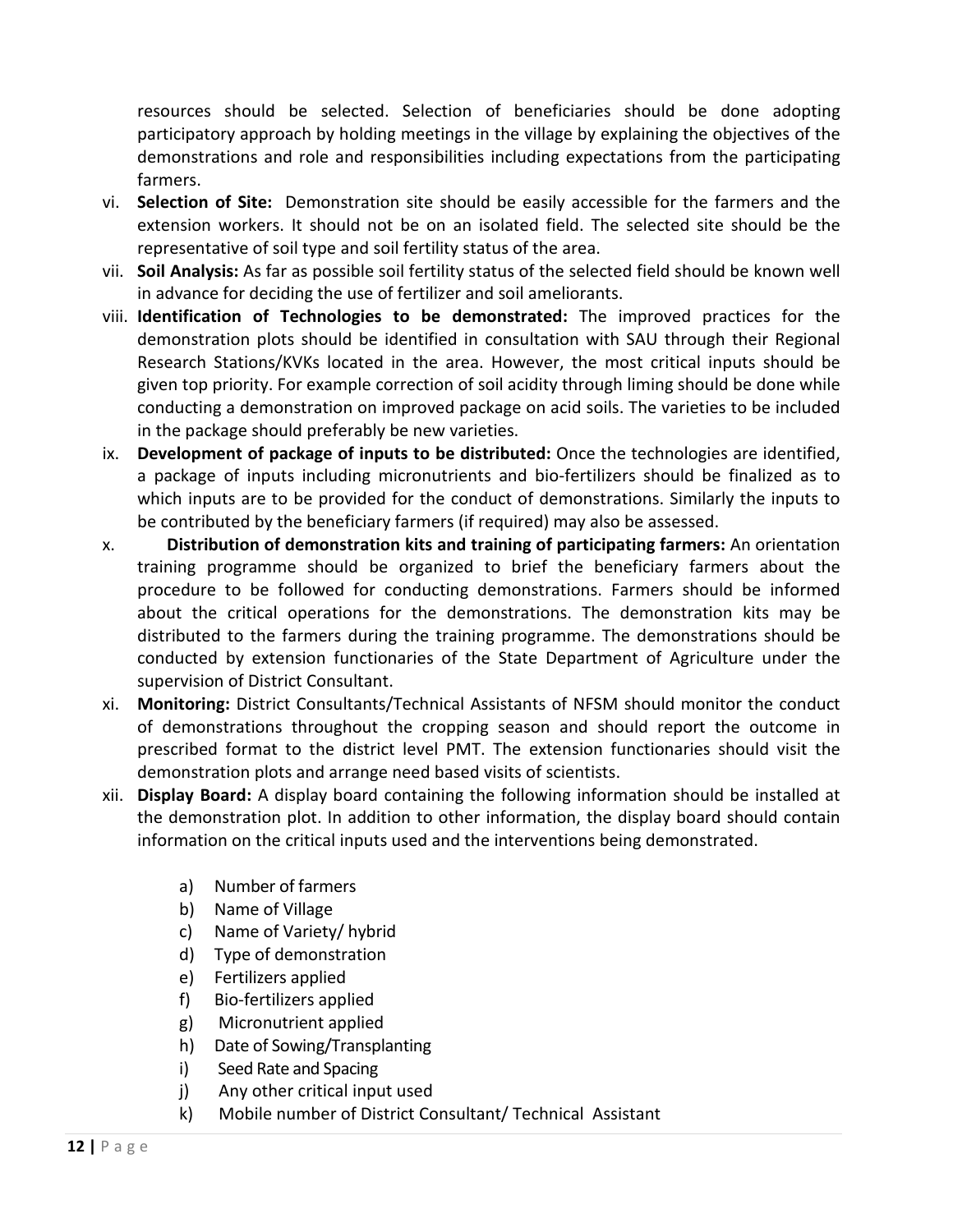- xiii. State should include more than one improved variety/hybrid in one cluster demonstration.
- xiv. **Field day**: A field day should be organized during reproductive phase of the crop preferably at grain filling stage. The participation of scientists from SAUs/KVKs should be ensured for critical observations and solutions of problems. Some relevant extension literature like leaflets, pamphlets etc should also be made available to the participating farmers.
- xv. **Reporting of the Results:** The results of the demonstrations should be compiled at block, district and State level. At State level, the results of the demonstrations should be compiled in the form of document. The state should analyze the contribution of various interventions undertaken under cluster demonstrations and up-scaling of particular intervention in succeeding years.
- xvi. **Front Line Demonstration:** Front Line Demonstration (FLD) is a form of adaptive research on the latest notified/released varieties/technologies which is demonstrated by ICAR/SAUs system on the selected farmer's field. The FLDs for rice, wheat, pulses and coarse cereals are the approved components of NFSM for which 5% of the amount of ACPP is available. ICAR/SAUs may indicate the Nodal Institutes for respective crops to coordinate the implementation of FLDs.

#### **14.1.2 Improved Package of Practices -** Rice and Rice-based cropping systems

#### **Rice**

There will be demonstrations on system of rice intensification, direct seeded rice, hybrid rice

technology, stress tolerant varieties and improved package of practices (variety, nutrient management,

integrated pest management etc).

#### **Rice-based cropping systems:**

The Mission has adopted cropping system-based approach for improving productivity of the system followed extensively in a given agro-climatic zone. Therefore, there will be field demonstrations on;

- (a) Direct-seeded rice (DSR)-wheat sequence.
- (b) Direct-seeded rice-chickpea sequence in rain-fed areas.
- (c) Rice-chickpea/ lentil/moong/ urd sequence in rice-fallow system

#### **Wheat**

There will be demonstrations on improved package of practices (variety, resource conservation technology, micronutrients, bio-fertilizers, nutrient management etc.) in wheat and wheat based cropping system such as

- (a) wheat-summer moong
- (b) wheat relay crop with cotton
- (c) wheat –kharif pulses
- (d) wheat-coarse cereals( maize, bajra)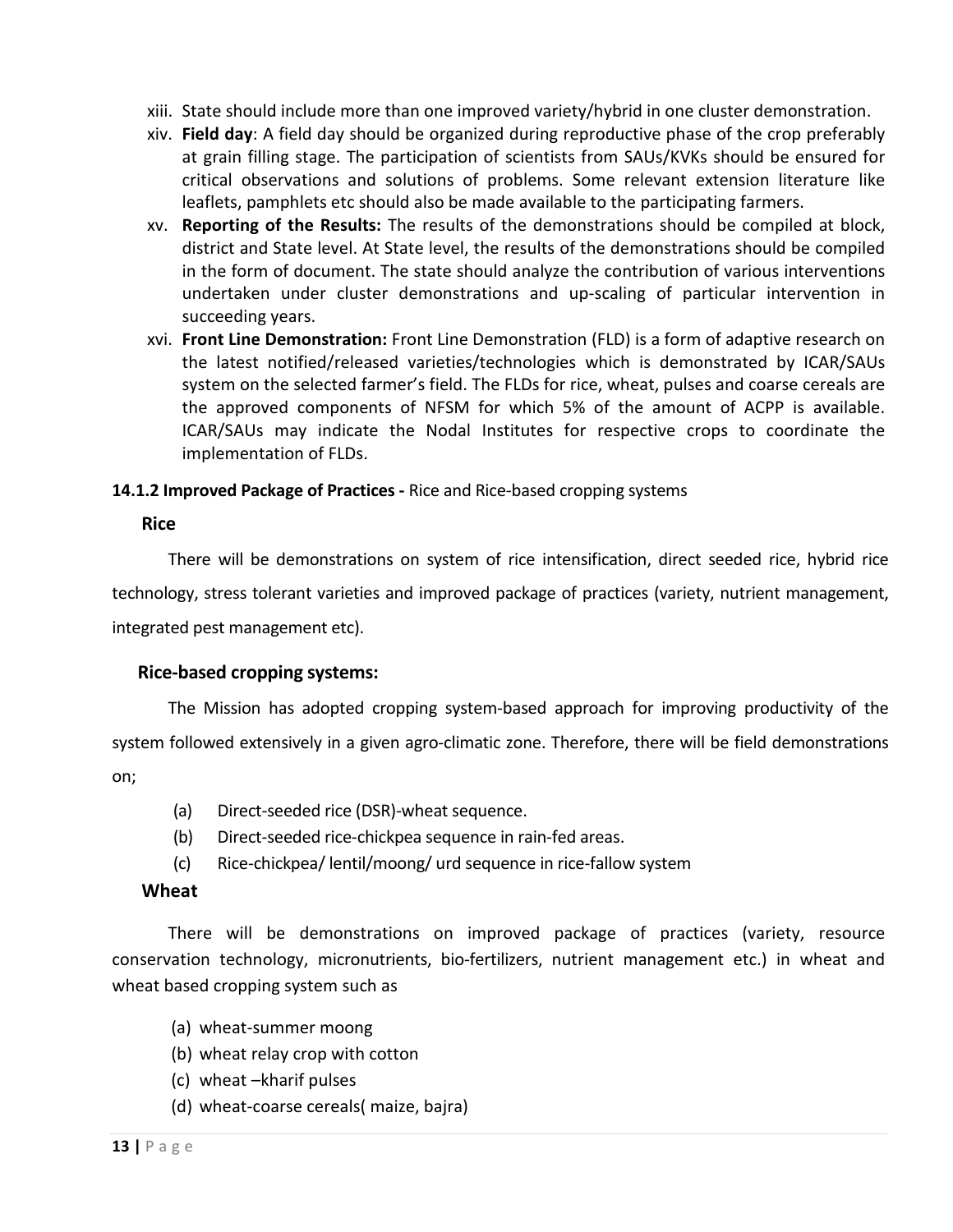#### **Pulses**

Demonstrations will be conducted on pulse-crop-based cropping system and pulses as intercrops with commercial crops ( sugarcane, cotton etc.), oilseeds (soybean, groundnut etc.) and coarse cereals. SAU/ICAR/KVKs may be approached for recommended intercropping systems and associated package of practices.

#### **Coarse Cereals**

Demonstrations will be on coarse cereal crops and coarse cereal based cropping- systems. The crops involved are maize, sorghum, barley, pearl millet, finger millet and small millets (Kudos, Barnyard, Foxtail, Proso and Little millet (Kutki). Intercropping systems such as maize + urd/ moong/ pigeonpea, sorghum + kharif pulses, pearl millet + urd/ moong/pigeonpea/mothbean/any otherpulse should be selected depending on the area.

#### **Cost Norms of Demonstration**

The cost of demonstration for one ha area for sole crop (excluding coarse cereals) will Rs 7500/- and Rs. 12,500/-for a cropping sequence. For coarse cereals, the cost of demonstration for one ha area will be Rs. 5000/-. The cost of demonstrations includes organization of field day, distribution of publicity material and visit of scientists/GOI and state officials @Rs. 250, Rs. 250 and Rs. 300, respectively. Illustrative lists of interventions that can be taken up within the amount fixed for demonstrations are given in **annexure-VI**. In the annual Action Plan State Government will clearly specify the interventions proposed to be demonstrated. The interventions selected should be based on the recommendations made by SAU/Zonal Research Station for the Agro climatic Zone concerned. Beneficiary farmers should be asked to arrange recommended quantity of chemical fertilizers. Additional cost, if any should be borne by the farmer. For an individual farmer, the area under demonstration should not exceed 2 ha.

### **14.2 Need based inputs (Seed, Nutrients, Soil Ameliorants, Bio-fertilizers, Plant Protection, Farm Machines and Training)**

#### **14.2.1 Distribution of hybrid / certified seed**

(i) Seed producing agencies (NSC/SSCs/SAUs/ICAR Institutes/Private Companies) authorized by the State will distribute seed to selected districts. The DFSMEC will finalize the list of beneficiaries in consultation with Village Panchayat. Assistance for purchase of seeds will be available to selected farmers for the area not exceeding 2 ha each. Assistance for purchase of seed is as below:

• **Rice** 

(a) Hybrids - Rs.50/kg or 50% of the cost whichever is less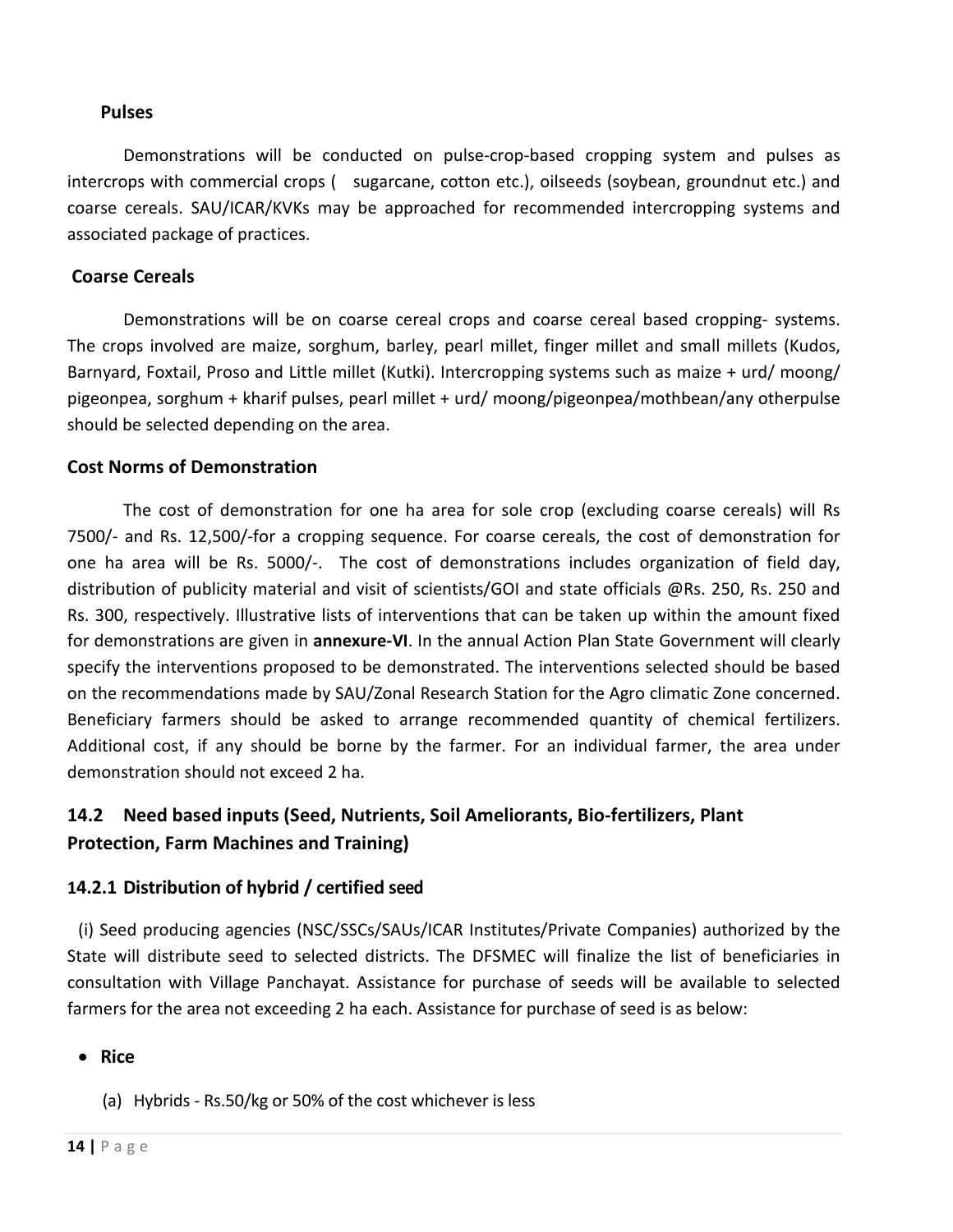- (b) Varieties less than 10 years old- Rs.10/kg
- **Wheat**

Varieties less than 10 years old-Rs.10/kg

#### • **Pulses**

Varieties less than 10 years old-Rs.25/kg or 50% of the cost, whichever is less

#### • **Coarse Cereals**

- (a) Hybrids-Rs.50/kg
- (b) Varieties less than 10 years old- Rs.15/kg or 50% of the cost whichever is less.

(ii) In case of supply of seeds by Central Seed Agencies like NSC/SFCI, reimbursement of subsidy for distribution of Hybrid/HYV seeds of rice, wheat, coarse cereals and pulses will be made directly by the Ministry to such agency, within 20% of State's Seed distribution target in identified NFSM districts on the basis of verification by Districts/States and adjusted from the State's overall allocation under seed distribution component.

#### **14.2.2 Nutrient management / soil ameliorants**

- i. This component will be implemented by the State Department of Agriculture. The DFSMEC will finalize the list of beneficiaries in consultation with Village Panchayat.
- ii. The micronutrients/lime/gypsum or other sulphur containing fertilizers such as phosphorgypsum/ bentonite sulphur will be applied as basal/foliar application based on the recommendations of ICAR/SAUs concerned. A farmer will be given assistance for a maximum of 2 ha area for the target crop. Following assistance or 50% of the cost whichever is less will be provided:
	- a. Micronutrient: @Rs.500 per ha
	- b. Liming or paper mud of acidic soil: @ Rs.1000 per ha
	- c. Gypsum/other sources of sulphur @Rs.750 per ha
- iii. Use of bio-fertilizers such as Rhizobium, phosphate solubilizing bacteria(PSB) in pulses @Rs. 100 per ha or 50% of the cost whichever is less.
- iv. Crop components covered will be rice, wheat and pulses.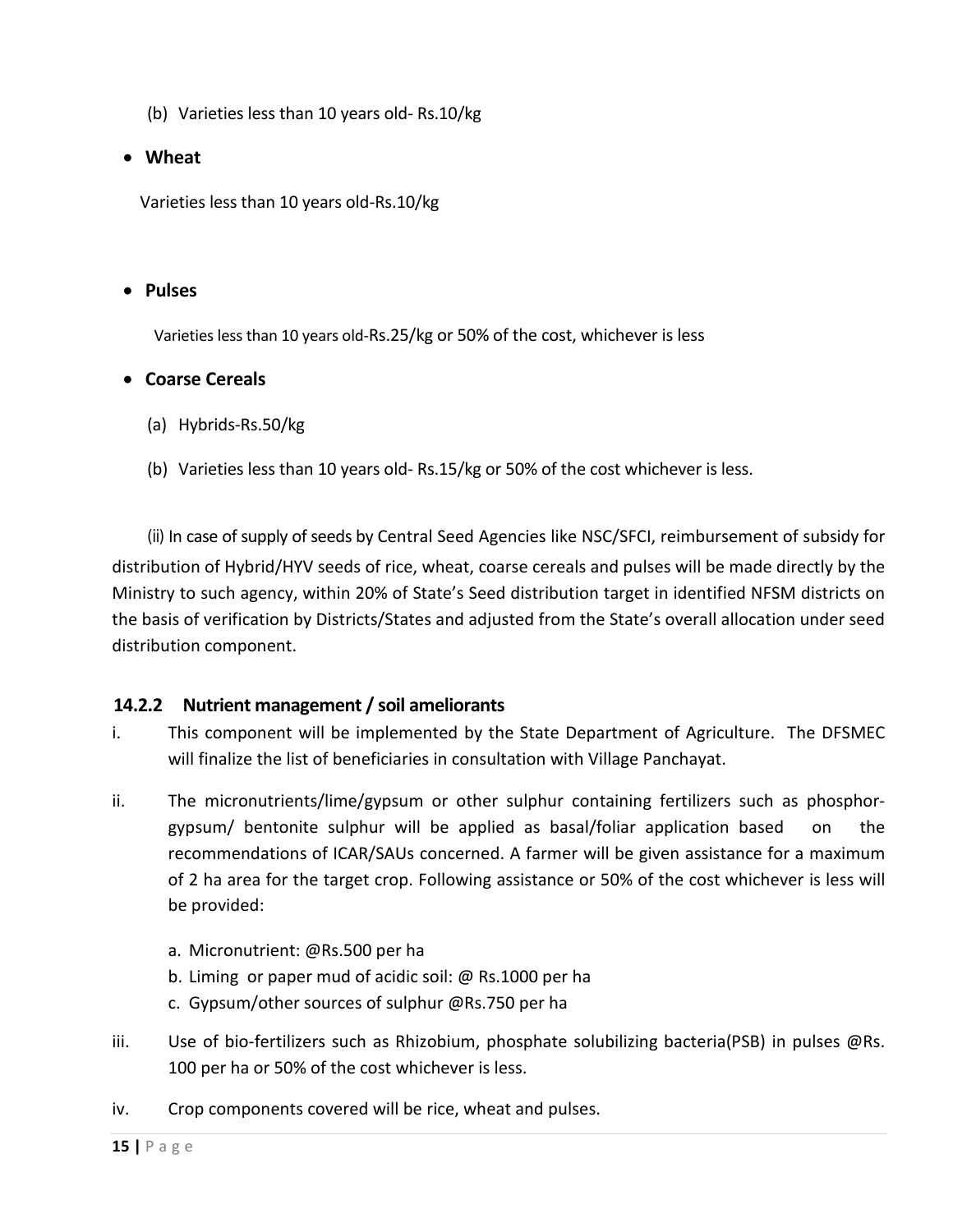#### **14.2.3. Plant Protection Measures**

- i.Financial assistance of Rs. 500 per ha or 50% of the cost whichever is less will be provided for Integrated Pest Management including plant protection chemicals , bio-pesticides and weedicides in the identified districts. The DFSMEC will finalize the list of beneficiaries in consultation with Village Panchayat.
	- ii. A farmer will be given assistance for a maximum of 2 ha area for the target crop.

#### **14.2.4 Farm Mechanization**

- i. Mechanization will help in timely completion of field operations, improving the efficacy of field operations, increasing cropping intensity and economize the cost of cultivation.
- ii. Weeds pose a major problem in rice; especially those planted with SRI technique/Direct Seeded Rice. Mechanical control of weeds along with chemicals is an effective option.
- iii. The time available for the sowing of wheat following rice is limited particularly in rainfed/partially irrigated areas. The delayed sowing of wheat leads to significant reduction in its yield. Use of seed drills for planting wheat/pulses/coarse cereals enables farmers to cover large area in a short period and utilization residual soil moisture. Besides, seed drill sowing leads to uniform crop stand and row spacing which require less quantity of seed and facilitates inter-culture operations.
- iv. Tractor drawn rotavator or turbo seeder pulverizes the soil, chops and mixes crop residues in the soil.
- v. Farm implements and pattern of assistance to be provided are given in Annexure-V.
- vi. The farm implements, particularly rotavator, turbo seeder, seed drill, multi crop planter and multi crop harvester should conform to ISI standards or certified by Farm Machinery Training & Testing Institutes of Government of India, CIAE, Bhopal or SAUs.
- vii. SFSMEC would nominate the agency and fix the cost of the farm implements for supplying the same to the selected farmers.
- viii. 50% of the farmers selected for assistance for Farm Mechanization shall be those who have also been selected for cluster demonstrations.
- ix. The list of beneficiaries would be prepared by the District Agriculture Officer in consultation with the Zilla Parishad and approved by the DFSMEC. Cost of the machine, inclusive of the admissible subsidy and the farmers share, would be reimbursed by ATMA to the agency fixed by the SFSMEC for supplying the machines to the selected beneficiaries.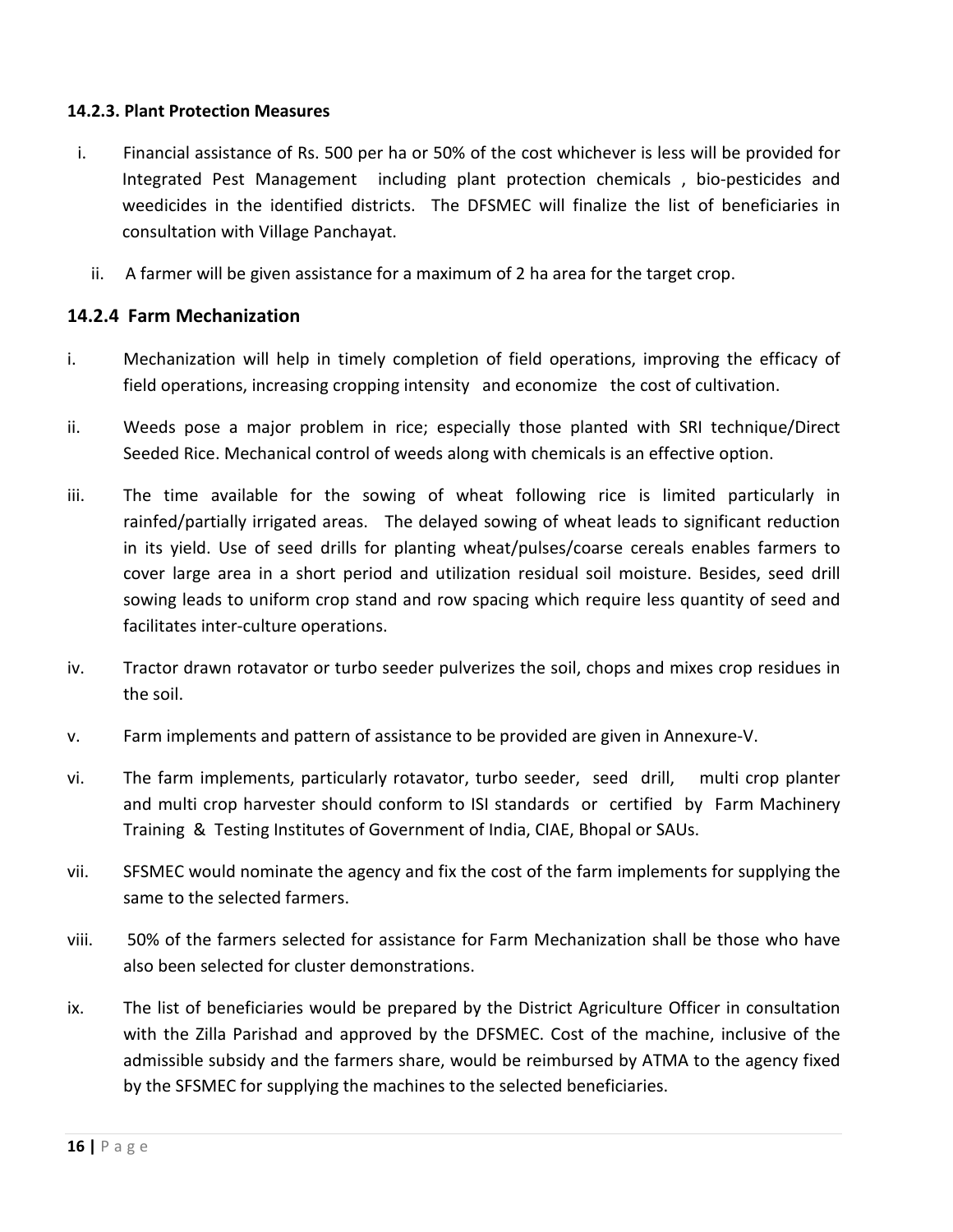x. CIAE, Bhopal/SAU would be the nodal institute for technical support.

#### **14.2.5 Training**

 Training of trainers/farmers plays crucial role in speedy dissemination of improved crop production practices. Since the Mission has adopted cropping system-based approach, it is proposed to organize four sessions of each training. One at the beginning of kharif and rabi season, one each during kharif and rabi season. The training will be imparted by crop/subject matter specialists of ICAR institutes/SAUs/KVKs and will involve crop management (agronomic and plant protection practices) including primary processing of produce, storage etc. There will be a group of 30 participants/farmers in each session and participants in all four sessions will be same. A sum of Rs 14000/- per training (Rs.3500/- per session /-) will be available. The item-wise breakup of training given as under:

| <b>Item</b>                                | Rate (Rs.)             | Amount (Rs.) for 4 sessions |  |
|--------------------------------------------|------------------------|-----------------------------|--|
| Honorarium for one trainer                 | Rs.500/- per session   | 2000.00                     |  |
| Training material & stationary             | Rs.500/- per session   | 2000.00                     |  |
| Refreshment for trainees, supporting staff | Rs.50/-<br>head<br>per | 7000.00                     |  |
|                                            | session for 35 persons |                             |  |
| Contingency, POL transport, etc.           | Rs.750/- per session   | 3000.00                     |  |
|                                            | <b>Total</b>           | 14000.00                    |  |

**14.3 Commercial Crop-based cropping systems**: The cropping system approach and inter-cropping of pulses with commercial crops especially cotton, jute and sugarcane leads to improved land use efficiency and better use of land and water resources. The main objectives of including commercial crop based cropping systems are i) to utilize vacant inter-row space of commercial Crops for growing pulses; ii) to generate higher net returns and cultivable land utilization index as compared to monocropping; iii) to improve soil fertility status; iv) to facilitate IPM strategies and reduce pest incidence through cropping system approach; v) to demonstrate latest technologies of intercropping, seed production; and vi) to implement need based interventions in cotton, jute and sugarcane crops. The annual action plans would be prepared by the State Governments in consultation with the respective Crop Development Directorate and would be approved by the NFSMEC. The activities would be implemented by the States in close coordination with the Crop Development Directorates. Separate guidelines would be issued for commercial crops. A summary of activities is at **annexure- VII (a-b).**

#### **14.4 Research Support:**

14.4.1 In order to facilitate the conduct of strategic adaptive research, address various research issues and gaps of potential yield and yield realized at farmers' field of food crops, research projects will be supported during the 12th Plan. SAUs, National and International research organizations may submit research proposals on the themes given below.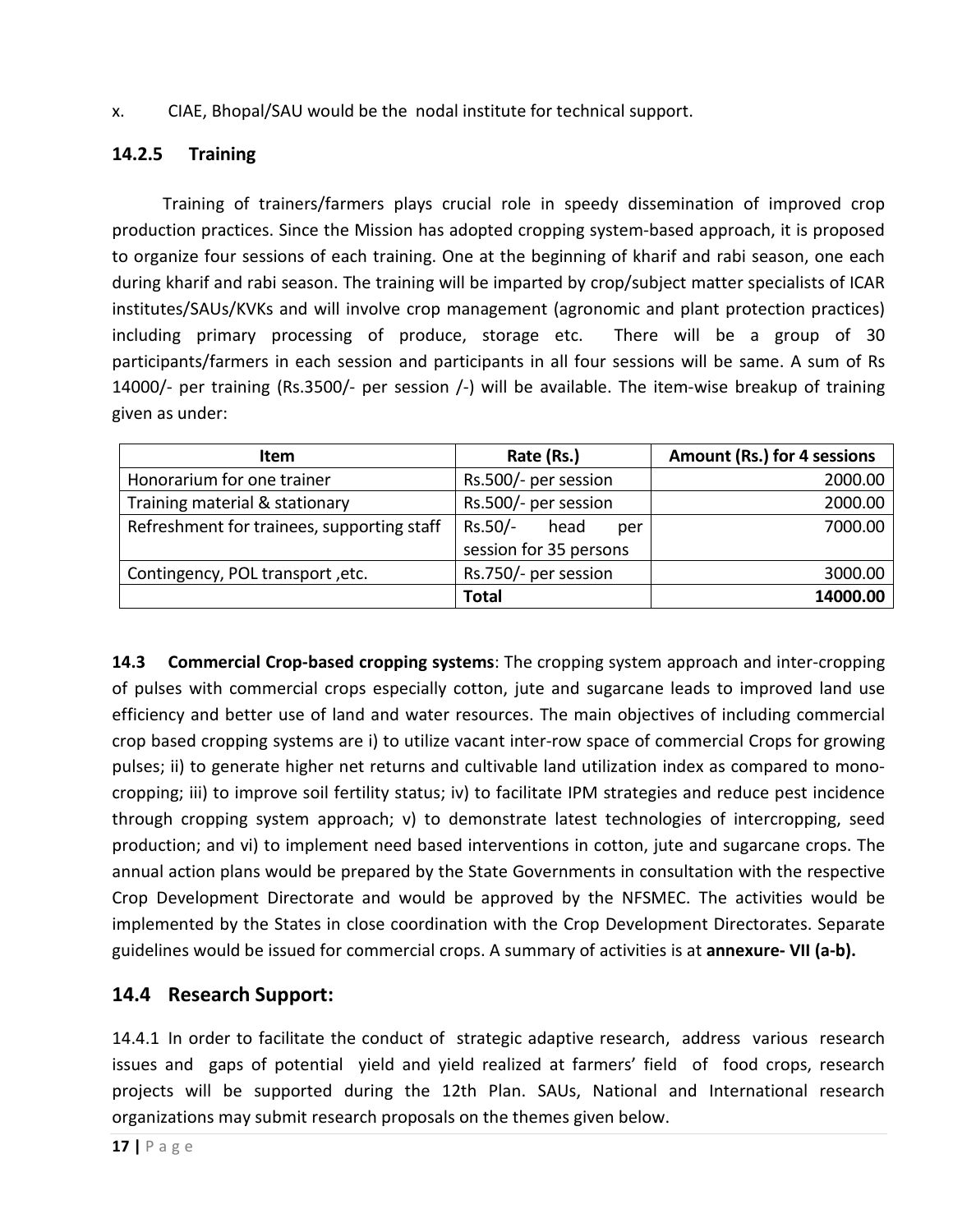- (i) Conservation of natural resources (land, water) and their efficient use.
- (ii) Integrated nutrient management.
- (iii) Integrated disease and pest management.
- (iv) Modification/refinements in farm machines/tools for various soils types/cropping systems.
- (v) Upscaling of improved crop varieties/hybrids in NFSM adopted states/agro-climatic zones under water/thermal stress conditions.
- (vi) Nutrient management in acidic/alkaline/sodic.
- (vii) Crop-husbandry.
- (viii) Input use efficiency.
- (ix) Rain-water management in *kharif* pulses.
- (x) Refinement of relay cropping systems.
- (xi) Agronomic practices for intercropping systems involving pulses.
- (xii) Quality seed storages in the humid and hot climatic conditions-coastal areas.
- (xiii) Value addition in case of coarse cereals and pulses
- (xiv) Precision farming -nutrient manager and crop manager
- (xv) Any other innovative approach for enhancement of crop productivity.
- 14.4.2 **Training of extension functionaries:** In order to propagate latest crop specific technologies amongst Central and State functionaries who are involved in implementation of NFSM programme, the SAUs, National and International research organizations would be assisted to organise crop specific trainings within the country.

#### **14.5 Other Initiatives**

- (i) **Specialized projects for high productivity areas:** For sustainability of the high productivity areas, special projects such as reclamation of problematic soils, development of water-logged areas and mitigation of adverse effect of climate change would be funded under the Mission. A sum of Rs.600 crores has been earmarked for funding such project during  $12<sup>th</sup>$  Plan. States may submit project proposals relating to these areas provided that these areas are not covered under regular development schemes. The proposals vetted by the SFSMEC would be accorded approval by NFSMEC on case to case basis. The unit cost of these project proposals would be limited to Rs.50, 000 per ha including farmer share of 25%. The total cost of each project proposal should not exceed Rs.10 crore and the project proposal should be for areas covered under NFSM. The suggestive interventions for the development of such area as:
	- a.**Reclamation of problematic soils:** i) The surveys and project preparation; ii) Land development activities; iii) Rate of application of amendments and cost (gypsum, phospho-gypsum, pyrites etc) based on severity of alkalinity/salinity etc; iv) Crops tolerant to alkalinity/salinity/acidity etc. adapting the reclamation packages etc.
	- b.**Development of water-logged areas:** i) The surveys for the project preparation; ii) Construction of field/community ditches linking to natural drains or pumping of the excess water to a natural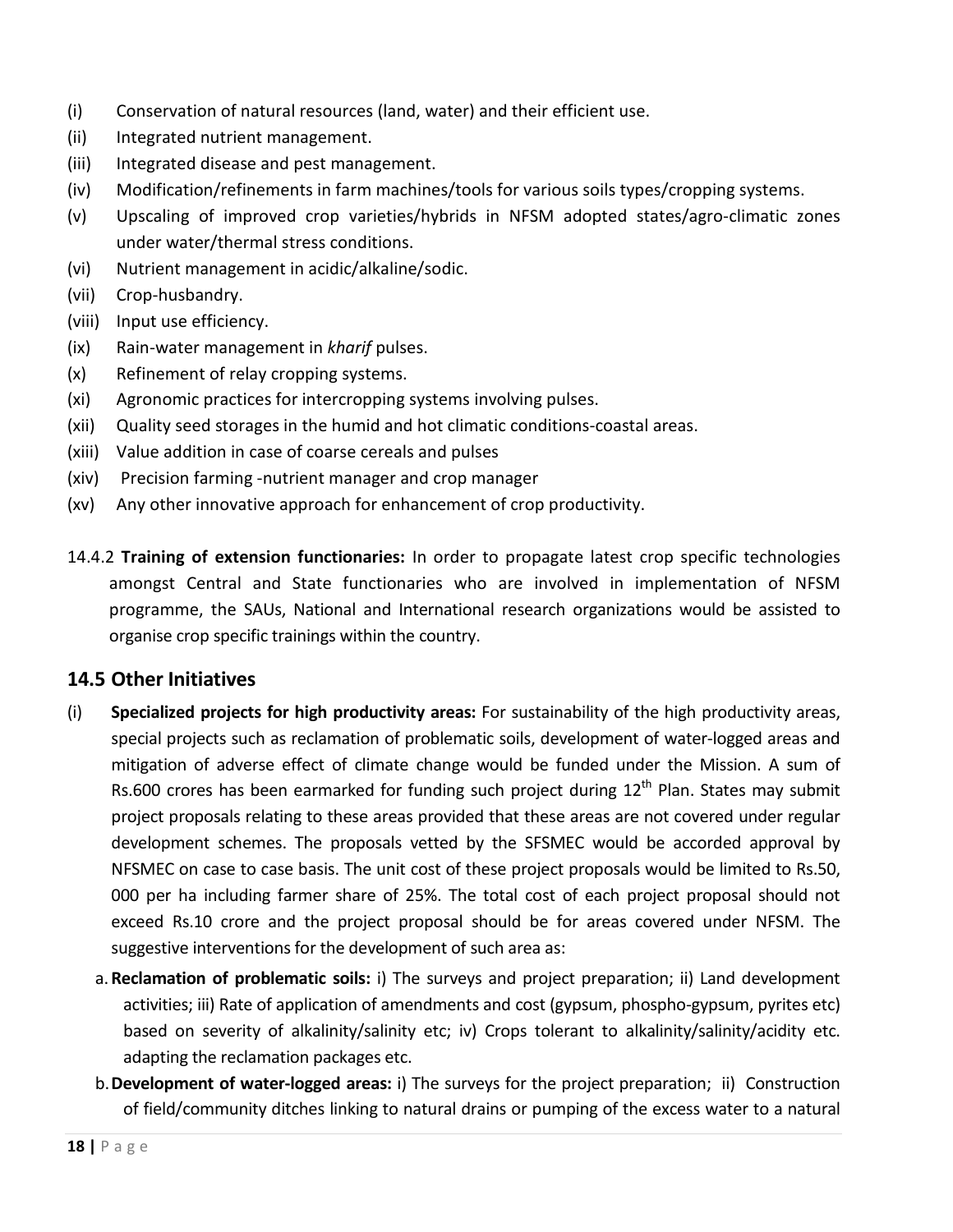drainage lines and related activities; iii) Evaluation of crops tolerant to water-logging etc.

- c. **Projects to combat the effect of climate change:** The projects aimed at mitigating adverse effect of climate change in high productivity areas would qualify for the financial support. The demonstration of heat tolerant varieties, promotion of micro-irrigation system (drip and sprinkler) for protective irrigation etc. would be focused.
- (ii) **Support to institutes/organizations including NGOs in remote areas:** It is experienced that reaching out to farmers in remote areas is difficult due to poor accessibility. These regions are mostly rainfed and inhabited by tribal and poor farmers. States may identify such areas requiring special efforts for raising productivity of food grain crops. Suitable institutes/organizations including NGOs may be entrusted to undertake clusters demonstrations in these areas. The cost norms for demonstrations specified in **annexure-V** will be followed. In addition, 10% of cost of demonstration may be paid as institutional charge. State/district authorities will monitor the work done. Suitable institutes/organizations including NGOs will be identified at district level for this purpose based on the criteria suggested below:
	- (a) At least 3 years experience of successful execution of agriculture/rural development projects in remote/backward areas.
	- (b) Should have accounts audited for all programmes implemented during past three years.
- (iii) **Value Chain integration of small producers:**Majority of the farmers are small producers who face difficulties in managing high risk involved in farming mainly due to weather aberrations, uneven access to technologies, unreliable input supplies, erratic power supply, inadequate marketing arrangements etc. Their situation is likely to worsen in the near future if these challenges are not addressed. Forming and strengthening of Farmer Producer Organizations (FPOs) is likely to mitigate at least some of the risks and constraints faced by the farmers. The formation of FPOs may offer a collective strength for seed production and seed procurement, access to credit and improved technologies, reduce transaction costs, facilitate value addition, tap high value markets and enter into partnerships with private entities on more equitable terms. SFAC has already demonstrated the benefits of aggregating farmers into FPOs during the XI Plan.

States will be required to submit their action plans for FPO promotion, to be undertaken through SFAC or similar organisations, along with their annual action plans. Assistance for FPO promotion will be available for a maximum period of three years as per the FPO Process Guidelines of DAC. The Action Plans must specify the commodity, target area and target producers, besides the manner in which value addition will be undertaken during the promotion of FPOs. The Action Plan should be broadly divided into four areas viz. (i) Mobilization, training, exposure and capacity building interventions (ii) agriculture based livelihood interventions such as trial and demonstration of Good Agriculture Practices (replacement of varieties, pre-and Post-sowing practices, seed production and dissemination, INM, IPM, etc.) (iii) formation and development of Kissan Producer Company or other institutional form, which will include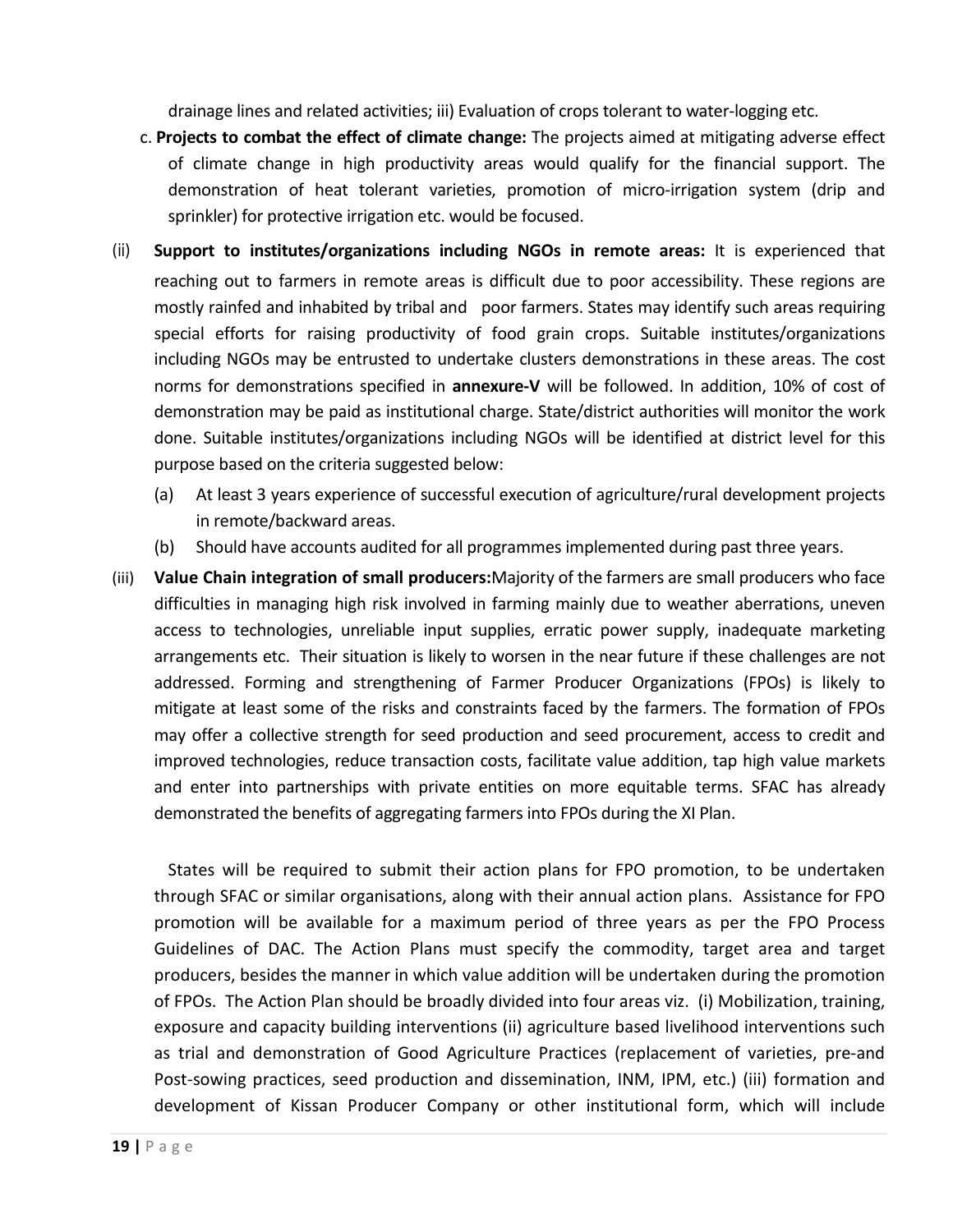awareness building, federating, drafting constitution, registration of the company, develop and establish system and procedures related to administration, accounts, HR, develop business plan and implementation, statutory compliance , etc. and (iv) linkage to value chain (marketing). SFAC will assist the States in drawing up action plans, if required. States will also have the flexibility to undertake FPO promotion through any other Central, State, civil society or private in the Process Guidelines for FPOs referred to above, will be followed in such sector entity of their choice. However, the methodology of selecting such entities, as laid down cases. A copy of the FPO Process Guidelines is available on the DAC and SFAC web sites. The component wise financial provisions for one FPO of 1000 farmers under Value Chain Integration of Small and Marginal farmers is given at **Annexure-VIII.**

- (iv) **Assistance to Custom Hiring Centres:** For small land holders, the farm mechanization by individual farm families is economically not viable. Therefore, such farm holders utilize the services of Custom Hiring Centres for the various farm operations. Also, under special cases, community operations of selected farm activities are required to be undertaken within a time frame. In view of this, provision has been made to subsidize cost of hiring machines for farming operations at individual farmer/community level. The machines can be hired from existing Custom Hiring Centres and/or Custom Hiring Centres to be established under the National Mission on Agricultural Mechanization. The States may submit proposals with subsidy for hiring machines for farm operations not exceeding Rs. 1500/- per hectare. The proposals submitted by the States would be approved by the NFSMEC.
- (v) **Marketing support for pulses and millets:** For promoting the production of pulses and millets, it is proposed that marketing support would be provided to growers in form of insurance cover, Dal mill and millet processing unit to individual/communities, incentives to processing agencies etc. Assistance will be limited to 50% of the cost of the items. Funds will be allocated to SFAC and similar organizations at Centre/State levels against specific proposals approved by NFSMEC. The support for value addition and marketing in pulses and millets is given **annexure-VIII** will cover the following areas:-
	- 1. Establishment of mini dal mills by farmers, farmer groups or registered FPOs (@Rs. 10.00 lakhs, or 30% of the total cost, whichever is lower, as one time support)
	- 2. Support for branding and marketing of milled pulses or millets (available only to registered FPOs @Rs.5.00 lakh per FPO, for one time support only)
	- 3. Marketing support to un-registered farmer groups, SHGs, SHG federation etc. for local marketing of pulses and millets (@Rs.2.00 lakh per group of 15 farmers, for one time support only).
	- 4. Support to registered FPOs to set up and equip procurement centres to grade and process pulses and millets (@Rs.5.00 lakh per FPO for one time support only)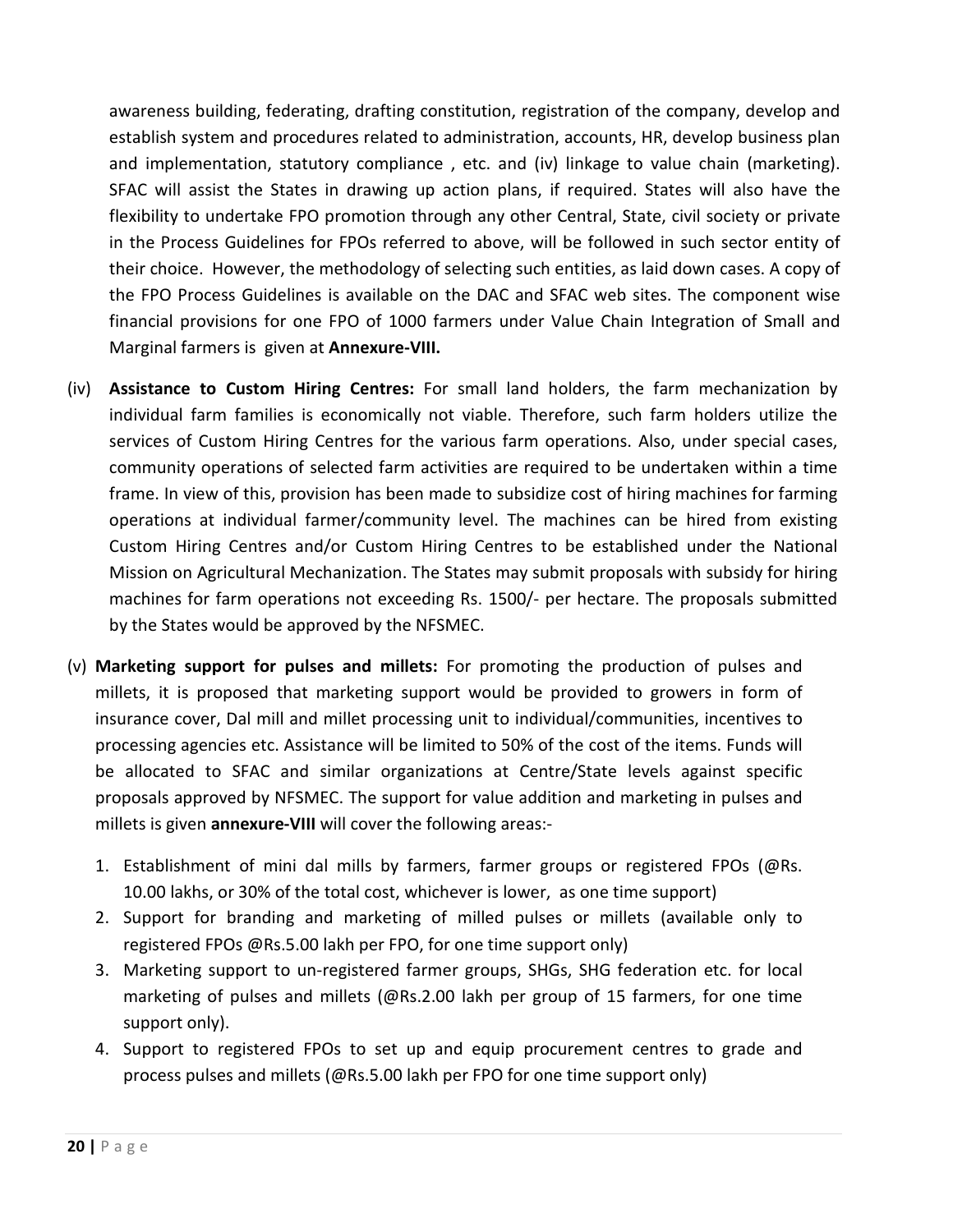Proposals for marketing support to individual farmers, informal farmer groups, SHGs / SHG federations and registered FPOs must form part of the annual Action Plan of the States.

#### **14.6 Exposure visit to International Organizations**

- i. In order to enrich the knowledge base of the technical personnel involved in the Mission, exposure visit/training of technical officers/staff at international organizations like IRRI, CYMMIT, ICRISAT, AVRDC, ICARDA or any other research organization in crop production technologies etc. would be organized.
- ii. A sum of Rs.3 crores will be provided for the entire Plan period.
- iii. NFSMEC would approve the proposal of exposure visits /trainings.

#### **14.7 Award for the best performing districts**

- (i) There would be awards for outstanding performance by the districts for the implementation of NFSM. The award amount provided is Rs. 5 lakh per district for each of the four components - NFSM Wheat, Rice, Pulses and Coarse Cereals. The funds for this purpose will be released to States after getting proposals from the State Level Agency duly vetted by SFSMEC.
- (ii) Awards at State level would be given at interval of two years for the best performing district under each of the four NFSM components-Rice, Wheat, Pulses and Coarse Cereals. The number of awards to be given away would be one award per five NFSM districts for each crop.
- (iii) At National level, awards would be given to best performing States under all crop categories annually. A total of 7 Awards; consisting of 3 Awards to States for highest food production and 4 Awards – one each for the highest production under rice, wheat, pulses and coarse cereals will be given annually. The Award amount is Rs.2.0 crore to each state of highest food grain production categories and Rs.1.0 crore for the individual crop category.
- (iv) The State level awards will be given preferably by the Governor/Chief Minister of the concerned State on Independence Day/ Republic Day/ Gandhi Jayanti etc. The National awards will be given by the Agriculture Minister. The money for the award will be utilized for the development of the infrastructure of the district/state agriculture department following the laid out norms of the State Government.
- (v) The performance of the districts will be judged by assigning weights to various activities on a scale of 100. The highest scoring district in a State will be selected for the award. Following criteria will be adopted to judge the performance of the districts: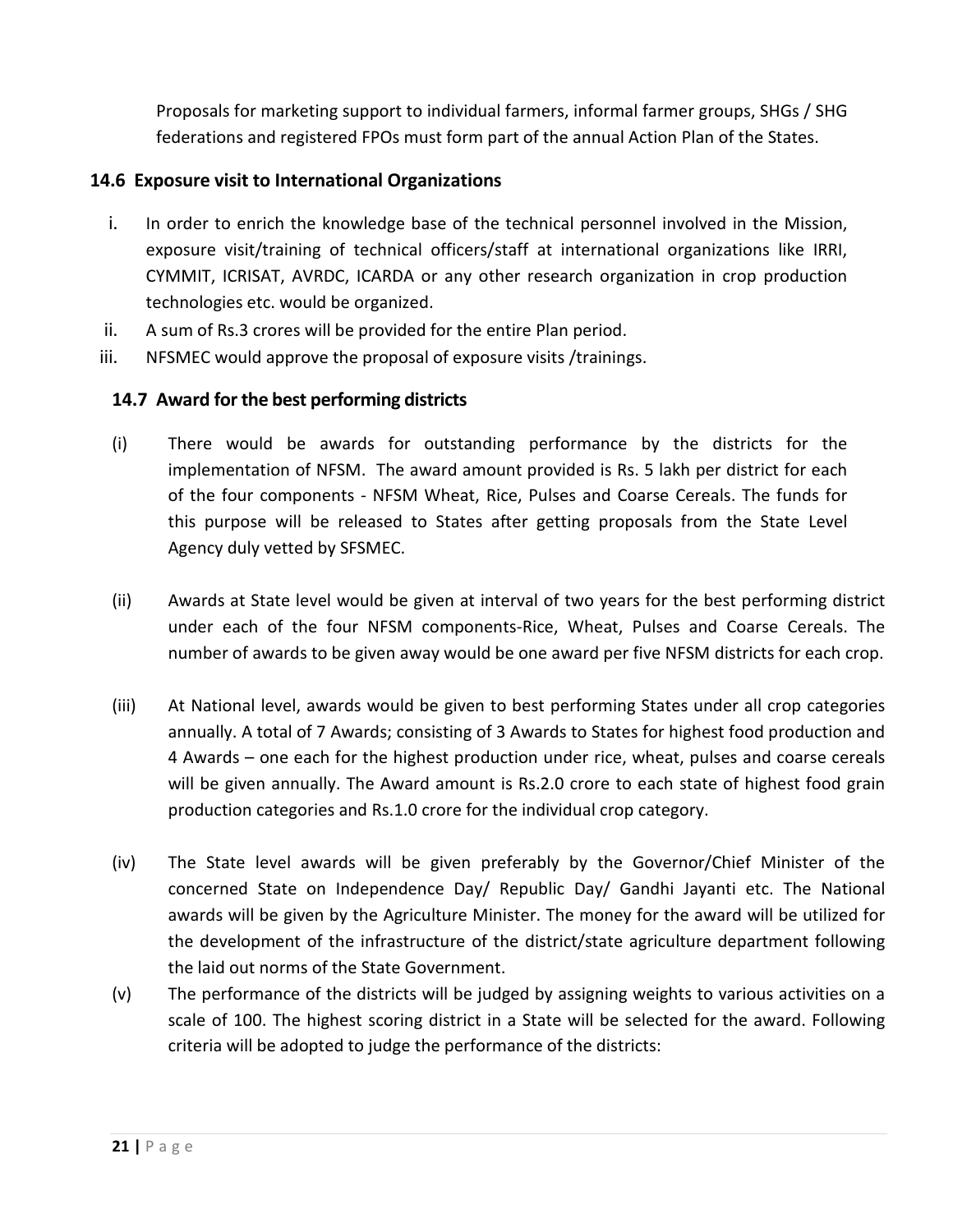|    | <b>Set of Parameters</b>                                                      | Weightage  |
|----|-------------------------------------------------------------------------------|------------|
| a. | Increase in the productivity of the crops-rice, wheat, pulses, coarse cereals | 20         |
| b. | Utilization of funds in terms of physical and financial targets               | 10         |
| c. | Increase in Seed Replacement Rate                                             | 5          |
|    | Increase in Varietal Replacement Rate                                         | 5          |
| d. | Adoption of balanced use of fertilizers                                       |            |
|    | <b>Micronutrients</b>                                                         | 5          |
|    | <b>Bio-fertilizers</b>                                                        | 5          |
| e. | Integrated Pest Management                                                    | 10         |
| f. | Capacity building of farmers                                                  | 5          |
| g. | Adoption of resource conservation technologies                                | 5          |
| h. | Reclamation of alkaline/acidic soils                                          | 5          |
| ı. | Adoption of local initiatives                                                 | 5          |
|    | Organization of kisan melas, exhibitions, fairs                               | 5          |
|    | Crop cutting experiments and online submission of data on NFSM website        | 5          |
|    | <b>Exposure visits of farmers</b>                                             | 5          |
|    | Soil health cards distributed                                                 | 5          |
|    | Total                                                                         | <b>100</b> |

(vi) In addition, leadership awards would be given to district level officers for good performance in the field. Other miscellaneous awards would also continue.

#### **14.8 Local Initiatives**

- (i) To support important location specific interventions, which not covered under the normal activities of the Mission but can help in boosting the production of rice, wheat, pulses and coarse cereals, States will be provided financial assistance. Augmentation of water resources, development of godowns for safe storage of critical inputs, machines for post-harvest processing like graders, dehusking machines etc are some examples.
- (ii) The interventions will be selected in consultation with Zilla Parishad.
- (iii) The assistance will be limited to 5% of the total budgetary allocation made to the State. Assistance would be limited to 50% of the cost of each intervention.
- (iv) The interventions proposed would be evaluated by a team of experts at the State level and will be cleared by SFSMEC for releasing the funds to the implementing agency at the district level.

#### **14.9 Miscellaneous Expenses**:

 Financial assistance would be provided at district, state and national levels to improve mobility of staff, meet office expenses including stationery and other miscellaneous expenditure. At district level, the assistance of Rs.1.2 lakh per year for hiring the vehicle, Rs. 0.50 lakh per year for stationery would be provided. An assistance of Rs.1.00 lakh as one time grant for computer and its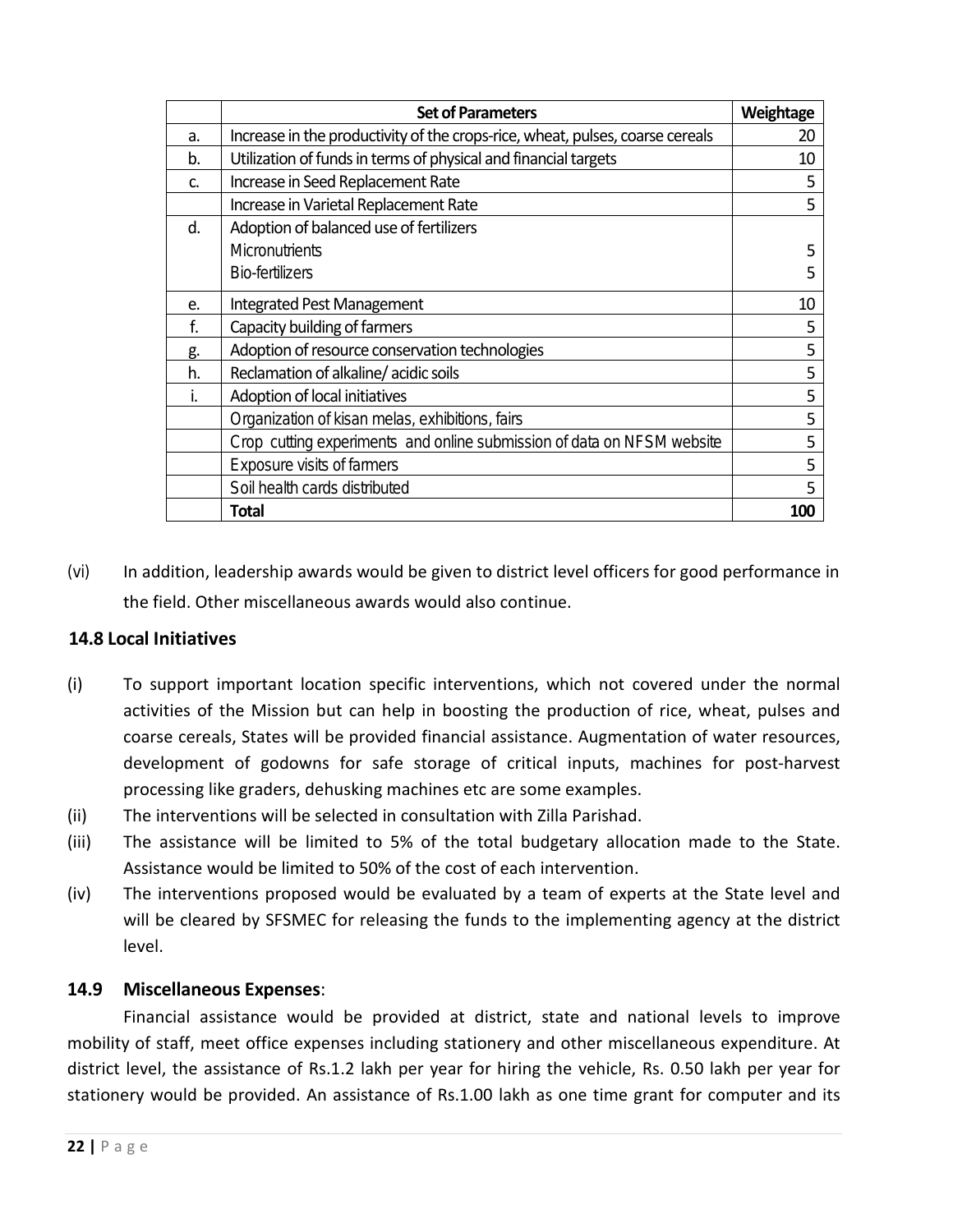accessories to new districts or those districts which did not avail this grant during  $11<sup>th</sup>$  Plan would be provided.

At state level, the assistance of **Rs. 1.2** lakh per year for hiring the vehicle, **Rs. 1.0** lakh per year for stationery and other contingencies (for every 15 districts). However, such support will not include any expenditure for recurring expenses like pay and allowances to the staff of the State Government.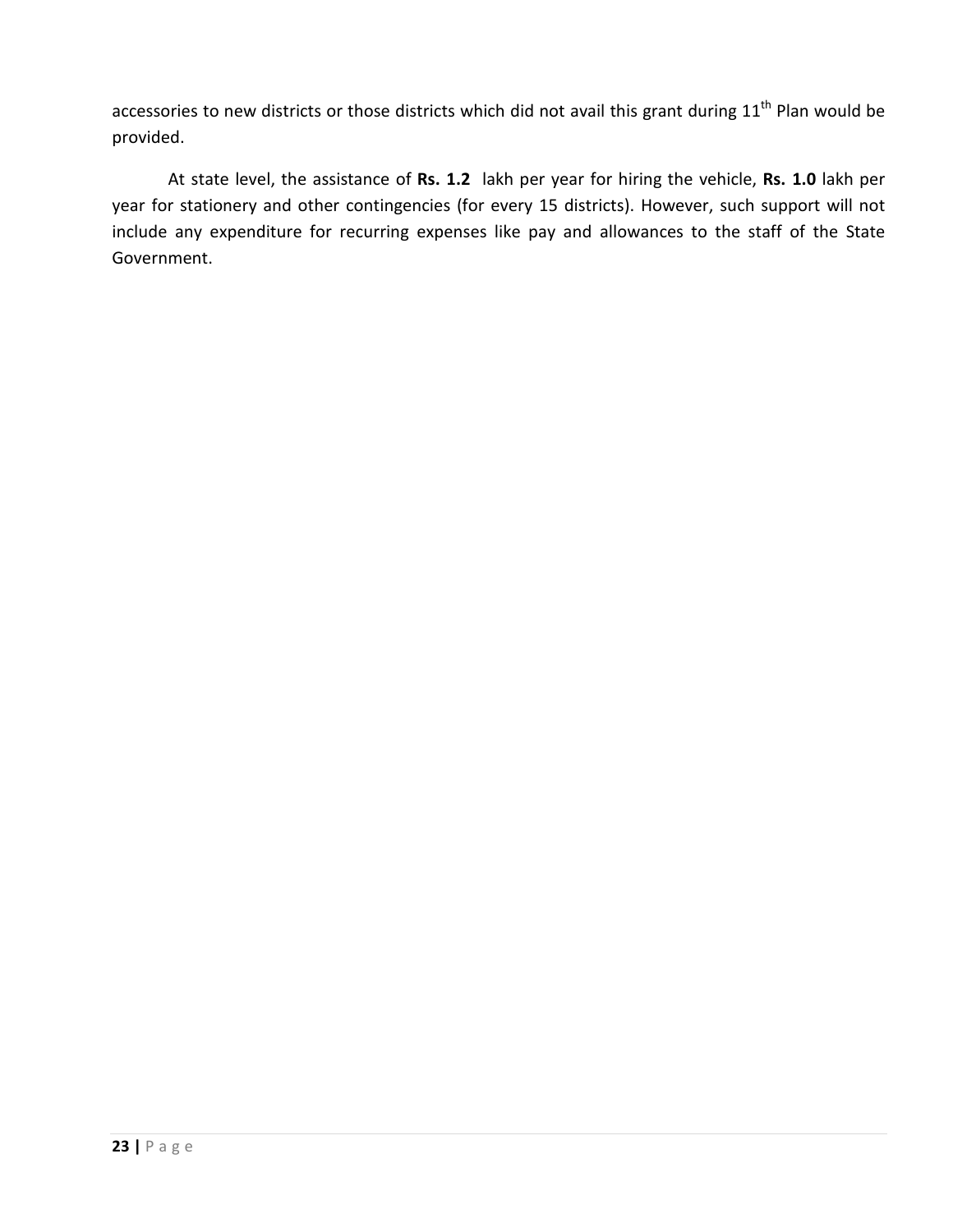#### **BASIC QUALIFICATION, EXPERIENCE AND HONORARIUM OF ADVISORS/CONSULTANTS/TECHNICAL ASSISTANTS**

| Level and post                     | <b>Educational Qualification &amp; experience</b>                                                                                                                                                                                                                                                                                                                                                                                                                                                                                                   | Honorarium<br>(Rs./ Month) | Conveyance<br><b>Allowance</b><br>(Rs./ Month) | <b>Daily</b><br><b>Allowance</b><br>(Rs./Day)                     |
|------------------------------------|-----------------------------------------------------------------------------------------------------------------------------------------------------------------------------------------------------------------------------------------------------------------------------------------------------------------------------------------------------------------------------------------------------------------------------------------------------------------------------------------------------------------------------------------------------|----------------------------|------------------------------------------------|-------------------------------------------------------------------|
| A. District level:                 |                                                                                                                                                                                                                                                                                                                                                                                                                                                                                                                                                     |                            |                                                |                                                                   |
| Consultants                        | 1. Basic degree in Agriculture with Masters<br>Degree in Agronomy/Agri.<br>Extension/Soil<br>Science/Plant Protection/Crop Improvement<br>having at least 10 years of field experience in<br>crop production/ Extension.<br>The person should have the ability of team<br>2.<br>leadership & motivation.                                                                                                                                                                                                                                            | 30,000                     | 1,000                                          | 150<br>(for 10 days in<br>a month)<br>or<br>as per state<br>rules |
| <b>Technical Assistants</b>        | Basic degree in agriculture with computer<br>1.<br>skills. In case of non-availability of agriculture<br>graduates, candidates with basic degree in life<br>sciences may be considered.<br>2.<br>Person with experience of research and<br>extension will be given preference.                                                                                                                                                                                                                                                                      | 20,000                     | 800                                            | 100<br>(for 10 days in<br>a month)<br>or<br>as per state<br>rules |
| <b>B. State Level</b>              |                                                                                                                                                                                                                                                                                                                                                                                                                                                                                                                                                     |                            |                                                |                                                                   |
| Consultants                        | Doctorate Degree in Agronomy/ Agriculture<br>1.<br>Extension/Soil Science/Plant Breeding/Plant<br>Protection / Crop Improvement having at least<br>10 years of field experience or Master Degree in<br>above subject with at least 20 years of<br>experience in crop production.<br>Ability to analyze data and preparation of<br>2.<br>projects, writing reports/seminar notes/<br>articles as evidenced by publication in national<br>and international journals.<br>The person should have the ability of team<br>3.<br>leadership & motivation. | 50,000                     | 2,000                                          | 200<br>(for 10 days in<br>a month)<br>or<br>as per state<br>rules |
| <b>Technical Assistants</b>        | 1.<br>Agriculture<br>Master<br>degree<br>with<br>in<br>specialization in management of field crops.<br>Knowledge of computer essential.<br>2. Person with experience of research and<br>extension will be given preference.                                                                                                                                                                                                                                                                                                                         | 25,000                     | 1,500                                          | 150<br>(for 10 days in<br>a month)<br>or<br>as per state<br>rules |
| <b>C. National Level</b>           |                                                                                                                                                                                                                                                                                                                                                                                                                                                                                                                                                     |                            |                                                |                                                                   |
| Advisors/<br>1.<br>Consultants (6) | Doctorate Degree in Agronomy/ Agriculture<br>1.<br>Extension/Soil Science/Plant Breeding/Crop<br>Improvement/Plant Protection or M. Tech<br>in Agricultural Engineering having at least 15<br>years of field<br>experience in<br>crop<br>production/Crop<br>Improvement/ natural<br>resource management/ mechanization or 5<br>years experience in the rank of Additional<br>Commissioner in Government of India.                                                                                                                                   | 70,000                     | 3,000                                          | As per Gol<br>rules                                               |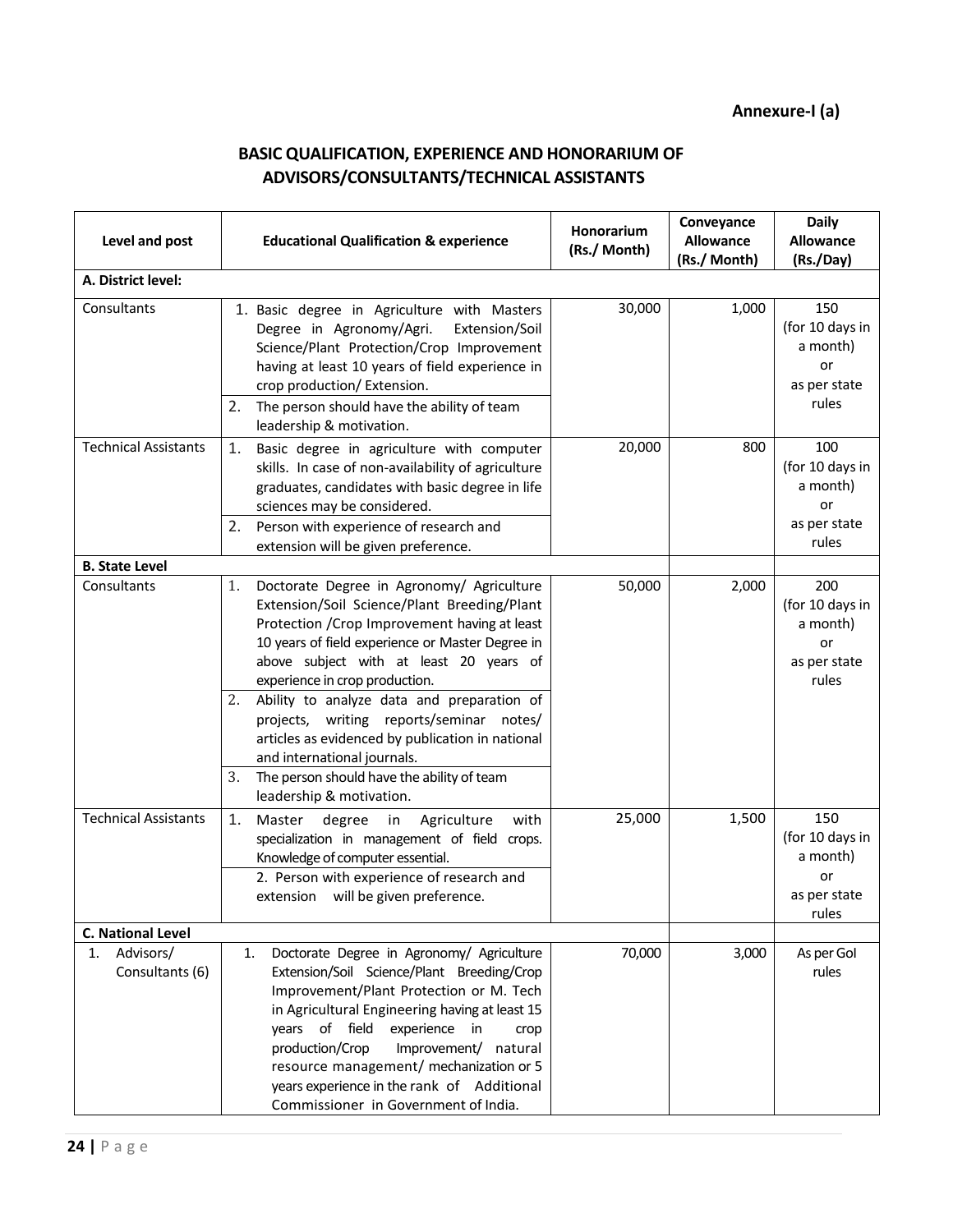|    |                        | 2. | Ability to analyze data and preparation of     |           |       |              |
|----|------------------------|----|------------------------------------------------|-----------|-------|--------------|
|    |                        |    | writing<br>reports/seminar<br>projects,        |           |       |              |
|    |                        |    | notes/articles as evidenced by publication in  |           |       |              |
|    |                        |    | national and international journals.           |           |       |              |
|    |                        | 3. | The person should have the ability of team     |           |       |              |
|    |                        |    | leadership & motivation.                       |           |       |              |
| 2. | Programme              | 1. | At least 10 years experience of working in     | 70,000    | 3,000 | As per Gol   |
|    | Manager (1)            |    | administration and finance out of which at     |           |       | rules        |
|    |                        |    | least 5 years as Deputy Secretary or above     |           |       |              |
|    |                        | 2. | Working<br>knowledge<br>оf<br>Computer         |           |       |              |
|    |                        |    | Application.                                   |           |       |              |
| 3. | Senior                 | 1. | Masters degree in Computer Science from        | 42,000    |       | As per Gol   |
|    | Programmers            |    | recognized university/ institutes with 4 years |           |       | rules        |
|    | (3)                    |    | experience in web based applications and       |           |       |              |
|    |                        |    | independently handling of projects             |           |       |              |
| 4. | Technical              | 1. | Agronomy/Soil<br>Master<br>degree<br>in        | 30,000    | 1,500 | As per Gol   |
|    | Assistants (13)        |    | science/Agriculture<br>Extension/Plant         |           |       | rules        |
|    |                        |    | Breeding/Crop<br>Improvement<br>with           |           |       |              |
|    |                        |    | specialization in management of field          |           |       |              |
|    |                        |    | crops. Knowledge of computer essential.        |           |       |              |
|    |                        | 2. | Person with experience of research and         |           |       |              |
|    |                        |    | extension will be given preference.            |           |       |              |
| 5. | Part<br>time           | 1. | Doctorate Degree in Agronomy/ Agriculture      | 3,000/day | Nil   | As per Gol   |
|    | need<br>based          |    | Extension/Soil Science/Plant Breeding/Crop     |           |       | rules        |
|    | Consultants            |    | Improvement/Plant Protection or M. Tech        |           |       |              |
|    | (Total 40 men          |    | in Agricultural Engineering having at least 15 |           |       |              |
|    | months)                |    | years of field<br>experience in<br>crop        |           |       |              |
|    |                        |    | production/Crop<br>Improvement/ natural        |           |       |              |
|    |                        |    | resource management/ mechanization or 5        |           |       |              |
|    |                        |    | years experience in the rank of Additional     |           |       |              |
|    |                        |    | Commissioner in Government of India.           |           |       |              |
|    |                        | 2. | Ability to analyze data and preparation of     |           |       |              |
|    |                        |    | reports/seminar<br>writing<br>projects,        |           |       |              |
|    |                        |    | notes/articles as evidenced by publication in  |           |       |              |
|    |                        |    | national and international journals.           |           |       |              |
|    |                        | 3. | The person should have the ability of team     |           |       |              |
|    |                        |    | leadership & motivation.                       |           |       |              |
| 6. | Stenographer           | 1. | Graduate with six month computer course.       | 15000     |       | As per rules |
|    | $(5)/$ Data            | 2. | Minimum 1 year experience in relevant field    |           |       |              |
|    | Entry                  |    | of work.                                       |           |       |              |
|    | Operator (4)           |    |                                                |           |       |              |
| 7. | Attendant/<br>Peon (4) | 1. | Matriculate                                    | 12000     |       | As per rules |
|    |                        |    |                                                |           |       |              |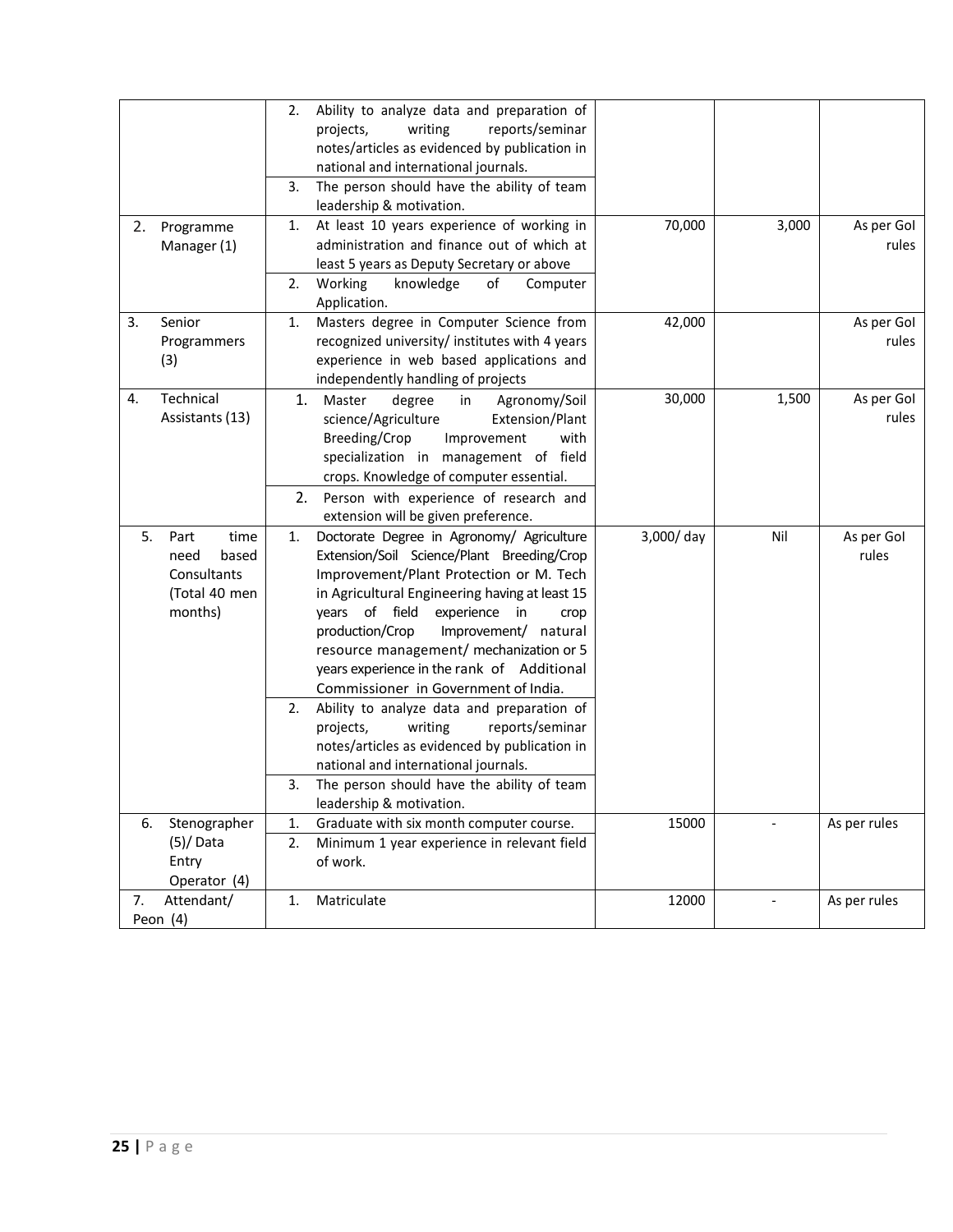#### **Annexure-I(b)**

| SI.            | <b>States</b>             | <b>Number of NFSM Districts</b> |                  |               |                       | <b>State PMTs</b>  |                         |                      |
|----------------|---------------------------|---------------------------------|------------------|---------------|-----------------------|--------------------|-------------------------|----------------------|
| No.            |                           | Rice                            | Wheat            | <b>Pulses</b> | <b>Coarse Cereals</b> | <b>Consultants</b> | T A                     | <b>District PMTs</b> |
| $\mathbf{1}$   | Andhra Pradesh            | 9                               |                  | 22            | $\bf 8$               | $\mathbf 1$        | $\overline{2}$          | 22                   |
| $\overline{2}$ | Arunachal Pradesh         | $10\,$                          |                  | 17            | $\overline{7}$        | $\mathbf 1$        | $\overline{2}$          | $\mathbf 0$          |
| 3              | Assam                     | $13\,$                          |                  | 27            | 4                     | $\mathbf 1$        | $\overline{2}$          | 14                   |
| $\overline{4}$ | Bihar                     | 15                              | 10               | 38            | 11                    | $\overline{2}$     | $\overline{\mathbf{4}}$ | 29                   |
| 5              | Chhattisgarh              | 12                              |                  | 18            | 5                     | $1\,$              | $\overline{2}$          | 17                   |
| 6              | Gujarat                   | $\overline{2}$                  | $\overline{5}$   | 26            | $\bf 8$               | $\mathbf 2$        | $\overline{\mathbf{4}}$ | 25                   |
| $\overline{7}$ | Haryana                   |                                 | $\overline{7}$   | 21            | 5                     | $\mathbf{1}$       | $\overline{2}$          | 10                   |
| 8              | Himachal Pradesh          | $\overline{2}$                  | $9\,$            |               | 5                     | $\mathbf{1}$       | $\overline{2}$          | 9                    |
| 9              | Jammu & Kashmir           | $\bf 8$                         | 5                |               | $\overline{7}$        | $\mathbf{1}$       | $\overline{2}$          | 11                   |
| 10             | Jharkhand                 | $\overline{4}$                  |                  | 17            | 11                    | $\mathbf{1}$       | $\overline{2}$          | 17                   |
| 11             | Karnataka                 | $\overline{7}$                  |                  | $30\,$        | 11                    | $\overline{2}$     | $\overline{a}$          | 27                   |
| 12             | Kerala                    | $\mathbf{1}$                    |                  |               | $\mathbf 1$           | $\pmb{0}$          | $\pmb{0}$               | $\mathbf 1$          |
| 13             | Madhya Pradesh            | 8                               | 17               | $51*$         | 16                    | $\overline{3}$     | 6                       | 50                   |
| 14             | Maharashtra               | $\boldsymbol{8}$                | $\overline{3}$   | 33            | 8                     | $\overline{2}$     | $\overline{4}$          | 31                   |
| 15             | Manipur                   | 9                               |                  | 09            | $\overline{2}$        | $\mathbf 1$        | $\overline{2}$          | $\pmb{0}$            |
| 16             | Meghalaya                 | $\overline{7}$                  |                  | 11            | 3                     | $\mathbf{1}$       | $\overline{2}$          | 0                    |
| 17             | Mizoram                   | 6                               |                  | 08            | $\pmb{0}$             | $1\,$              | $\overline{2}$          | 0                    |
| 18             | Nagaland                  | 11                              |                  | 11            | 4                     | $\mathbf 1$        | $\overline{2}$          | $\pmb{0}$            |
| 19             | Odisha                    | 14                              |                  | 30            | 6                     | $\overline{2}$     | $\overline{\mathbf{4}}$ | 30                   |
| 20             | Punjab                    |                                 | 10               | 20            | 3                     | $\mathbf{1}$       | $\overline{2}$          | 11                   |
| 21             | Rajasthan                 |                                 | 13               | 33            | 12                    | $\overline{2}$     | 4                       | 29                   |
| 22             | Sikkim                    | $\overline{2}$                  |                  | 04            | $\overline{2}$        | $\mathbf{1}$       | $\overline{2}$          | $\mathbf 0$          |
| 23             | <b>Tamil Nadu</b>         | 8                               |                  | $30\,$        | 10                    | $\overline{2}$     | $\overline{4}$          | 24                   |
| 24             | Tripura                   | $\bf 8$                         |                  | 08            | $\overline{2}$        | $\mathbf{1}$       | $\overline{2}$          | $\mathbf 0$          |
| 25             | <b>Uttar Pradesh</b>      | 23                              | 31               | $75*$         | 20                    | $\overline{4}$     | 8                       | 63                   |
| 26             | Uttarakhand               | 5                               | $\boldsymbol{9}$ |               | $\overline{4}$        | $\mathbf{1}$       | $\overline{2}$          | $\boldsymbol{9}$     |
| 27             | West Bengal               | $\overline{7}$                  |                  | 18            | 3                     | $\mathbf{1}$       | $\overline{2}$          | 12                   |
|                | Commodity<br>Directorates |                                 |                  |               |                       | $\boldsymbol{9}$   | 18                      |                      |
|                | <b>Total States</b>       | 24                              | 11               | 16            | 27                    |                    |                         |                      |
|                | <b>Total Districts</b>    | 199                             | 119              | 557           | 182                   | 47                 | 94                      | 441                  |

#### **Crop wise Number of District, Number of States and District PMT in NFSM States**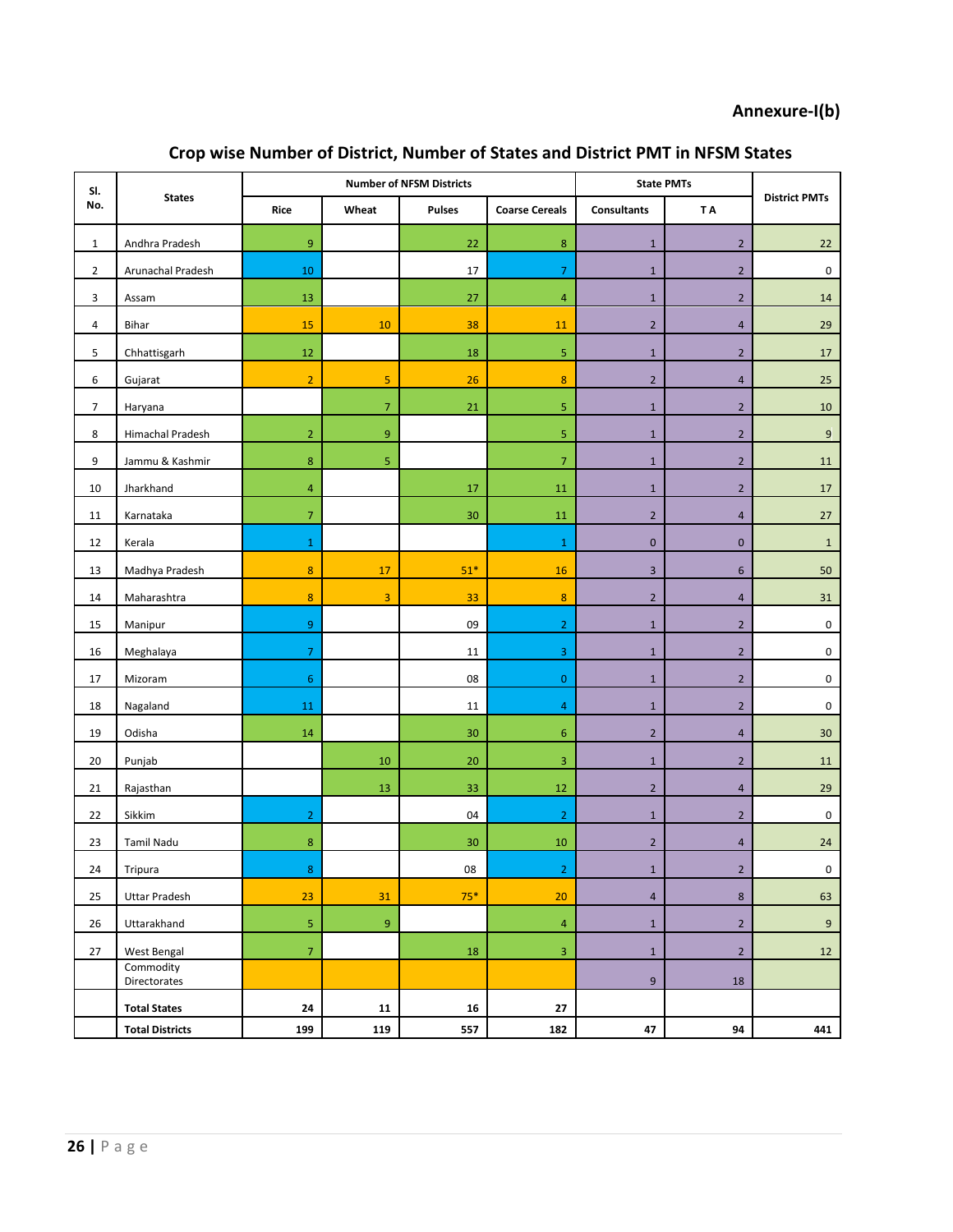## Names of PMT Districts (441)

| 1. Andhra Pradesh (22) |                  |    |                    |  |
|------------------------|------------------|----|--------------------|--|
| 1                      | Adilabad         | 12 | Medak              |  |
| $\overline{2}$         | Anantapur        | 13 | Nalgonda           |  |
| 3                      | Chittoor         | 14 | Nellore            |  |
| 4                      | Cuddapah         | 15 | Nizamabad          |  |
| 5                      | East Godavari    | 16 | Prakasam           |  |
| 6                      | Guntur           | 17 | Rangareddy         |  |
| 7                      | Karin Nagar      | 18 | Srikakulam         |  |
| 8                      | Khammam          | 19 | Vishakhapatnam     |  |
| 9                      | Krishna          | 20 | Viziangram         |  |
| 10                     | Kurnool          | 21 | Warangal           |  |
| 11                     | Mahbubnagar      | 22 | West Godawari      |  |
| 2. Assam (14)          |                  |    |                    |  |
| $\mathbf 1$            | Barpeta          | 8  | Karbi Anglong      |  |
| 2                      | <b>Baska</b>     | 9  | Kokrajhar          |  |
| 3                      | Bongaigaon       | 10 | Lakhimpur          |  |
| 4                      | Chirang          | 11 | Marigaon           |  |
| 5                      | Dhemaji          | 12 | Sonitpur           |  |
| 6                      | Dibrugarh        | 13 | Tinsukia           |  |
| 7                      | Jorhat           | 14 | Udalguri           |  |
| 3. Bihar (29)          |                  |    |                    |  |
| 1                      | Araria           | 16 | Muzaffarpur        |  |
| 2                      | Aurangabad       | 17 | Nalanda            |  |
| 3                      | Begusarai        | 18 | Pashchim Champaran |  |
| 4                      | Bhagalpur        | 19 | Patna              |  |
| 5                      | Bhojpur          | 20 | Purbi Champaran    |  |
| 6                      | Darbhanga        | 21 | Purnia             |  |
| 7                      | Gaya             | 22 | Rohtas             |  |
| 8                      | Gopalganj        | 23 | Saharsa            |  |
| 9                      | Kaimur (Bhabhua) | 24 | Samastipur         |  |
| 10                     | Katihar          | 25 | Saran              |  |
| 11                     | Khagaria         | 26 | Sitamarhi          |  |
| 12                     | Kishanganj       | 27 | Siwan              |  |
| 13                     | Lakhisarai       | 28 | Supaul             |  |
| 14                     | Madhepura        | 29 | Vaishali           |  |
| 15                     | Madhubani        |    |                    |  |
| 4. Chhattisgarh (17)   |                  |    |                    |  |
| 1                      | <b>Bastar</b>    | 10 | Kawardha           |  |
| $\overline{2}$         | Bijapur          | 11 | Korba              |  |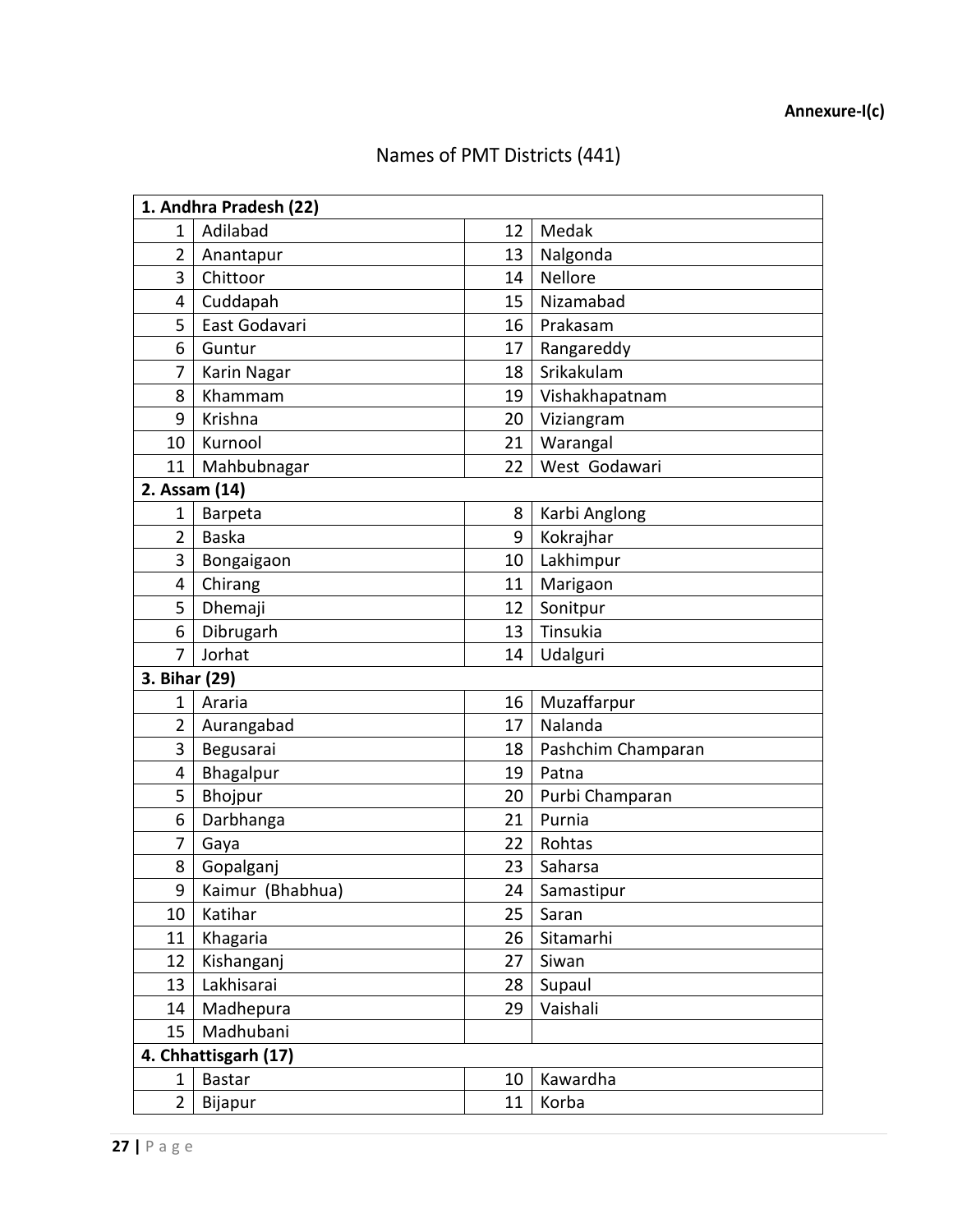| 3                       | <b>Bilaspur</b>         | 12 | Koriya        |  |
|-------------------------|-------------------------|----|---------------|--|
| 4                       | Dantewada               | 13 | Mahasamand    |  |
| 5                       | Dhamtari                | 14 | Raigarh       |  |
| 6                       | Durg                    | 15 | Raipur        |  |
| 7                       | Janjgir-Champa          | 16 | Rajnandgaon   |  |
| 8                       | Jashpur (Jagdalpur)     | 17 | Sarguja       |  |
| 9                       | Kanker (North Bastar)   |    |               |  |
|                         | 5. Gujarat (25)         |    |               |  |
| 1                       | Ahmadabad               | 14 | Narmada       |  |
| $\overline{2}$          | Amreli                  | 15 | Navsari       |  |
| 3                       | Anand                   | 16 | Panch Mahals  |  |
| 4                       | Banas Kantha            | 17 | Patan         |  |
| 5                       | <b>Bharuch</b>          | 18 | Porbandar     |  |
| 6                       | Dang                    | 19 | Rajkot        |  |
| 7                       | Dohad                   | 20 | Sabar Kantha  |  |
| 8                       | Gandhinagar             | 21 | Surat         |  |
| 9                       | Jamnagar                | 22 | Surendranagar |  |
| 10                      | Junagadh                | 23 | Tapi          |  |
| 11                      | Kheda                   | 24 | Vadodara      |  |
| 12                      | Kutch                   | 25 | Valsad        |  |
| 13                      | Mahesana                |    |               |  |
|                         | 6. Haryana (10)         |    |               |  |
| 1                       | Ambala                  | 6  | Mahendragargh |  |
| $\overline{2}$          | Bhiwani                 | 7  | Mewat         |  |
| 3                       | Hisar                   | 8  | Palwal        |  |
| 4                       | Jhajjar                 | 9  | Rewari        |  |
| 5                       | Jind                    | 10 | Rohtak        |  |
|                         | 7. Himachal Pradesh (9) |    |               |  |
| 1                       | Bilaspur                | 6  | Mandi         |  |
| $\overline{2}$          | Chamba                  | 7  | Sirmaur       |  |
| 3                       | Hamirpur                | 8  | Solan         |  |
| 4                       | Kangra                  | 9  | Una           |  |
| 5                       | Kulu                    |    |               |  |
| 8. Jammu & Kashmir (11) |                         |    |               |  |
| 1                       | Anantnagh               | 7  | Kupwara       |  |
| $\overline{2}$          | Baramulla               | 8  | Poonch        |  |
| 3                       | <b>Budgam</b>           | 9  | Pulwanna      |  |
| 4                       | Doda                    | 10 | Rajouri       |  |
| 5                       | Jammu                   | 11 | Udhampur      |  |
| 6                       | Kathua                  |    |               |  |
| 9. Jharkhand (17)       |                         |    |               |  |
| 1                       | Chatra                  | 10 | Lohardaga     |  |
| $\overline{2}$          | Dumka                   | 11 | Pakur         |  |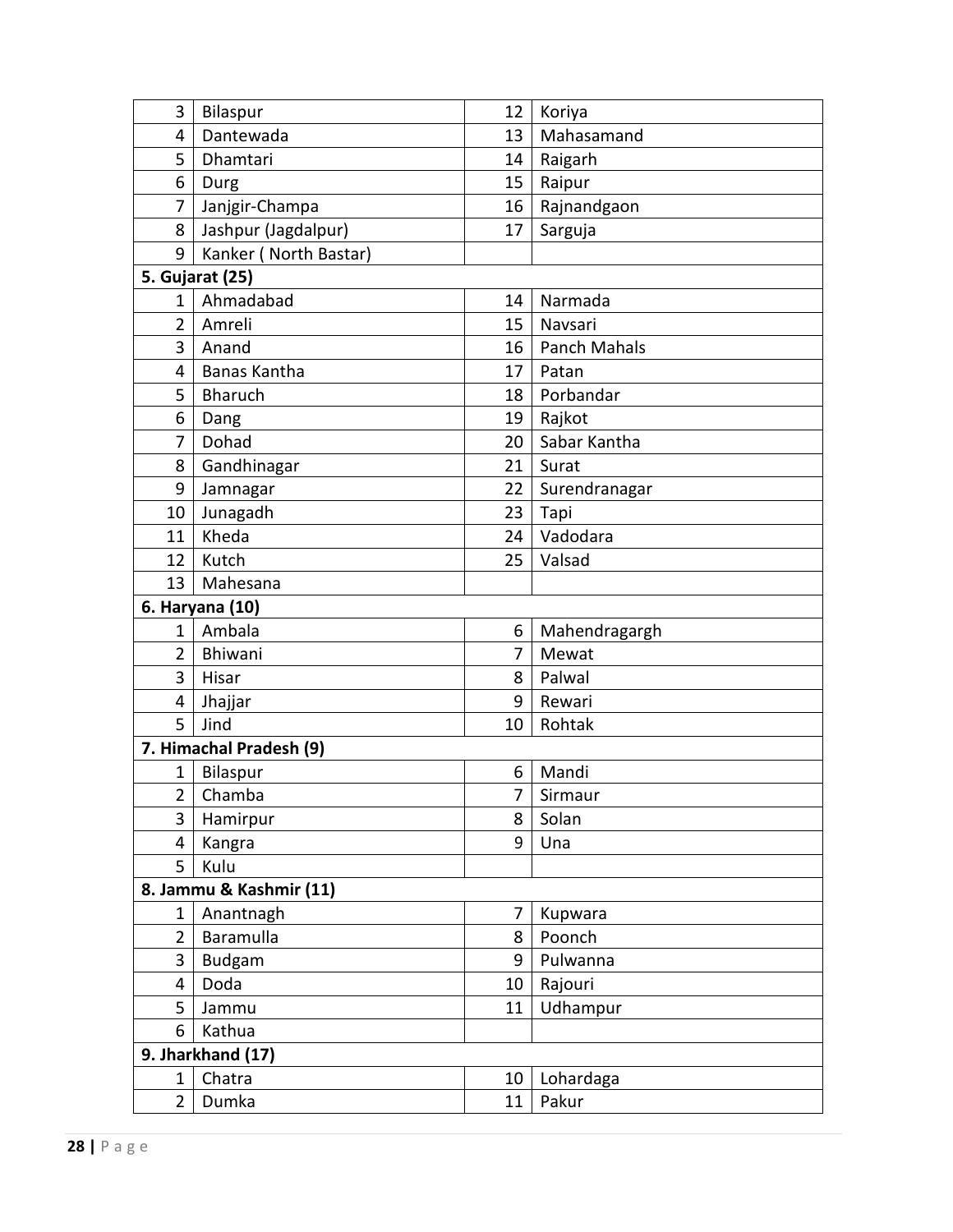| 3              | Garhwa                  | 12 | Palamu              |
|----------------|-------------------------|----|---------------------|
| 4              | Giridih                 | 13 | Sahebganj           |
| 5              | Godda                   | 14 | Saraikela Kharsawan |
| 6              | Gumla                   | 15 | Simdega             |
| 7              | Hazaribagh              | 16 | Singhbhum (East)    |
| 8              | Khunti                  | 17 | West Singhbhum      |
| 9              | Latehar                 |    |                     |
|                | 10. Karnataka (27)      |    |                     |
| $\mathbf 1$    | Bagalkot                | 15 | Hassan              |
| 2              | Belgaum                 | 16 | Haveri              |
| 3              | <b>Bellary</b>          | 17 | Kolar               |
| 4              | <b>Bidar</b>            | 18 | Koppal              |
| 5              | Bijapur                 | 19 | Mandya              |
| 6              | Chamarajanagar          | 20 | Mysore              |
| 7              | Chikballapur            | 21 | Raichur             |
| 8              | Chikmagalur             | 22 | Ramanagaram         |
| 9              | Chitradurga             | 23 | Shimoga             |
| 10             | Dakshin Kannad          | 24 | Tumkur              |
| 11             | Davangere               | 25 | Udupi               |
| 12             | Dharwad                 | 26 | <b>Uttar Kannad</b> |
| 13             | Gadag                   | 27 | Yadgir              |
| 14             | Gulbarga                |    |                     |
| 11. Kerala (1) |                         |    |                     |
| $\mathbf{1}$   | Palakkad                |    |                     |
|                | 12. Madhya Pradesh (50) |    |                     |
| 1              | Aagar                   | 26 | Mandla              |
| $\overline{2}$ | Alirajpur               | 27 | Mandsaur            |
| 3              | Anuppur                 | 28 | Morena              |
| 4              | Ashoknagar              | 29 | Narsinghpur         |
| 5              | Balaghat                | 30 | Neemuch             |
| 6              | Barwani                 | 31 | Panna               |
| 7              | Betul                   | 32 | Raisen              |
| 8              | <b>Bhind</b>            | 33 | Rajgarh             |
| 9              | <b>Bhopal</b>           | 34 | Ratlam              |
| 10             | Chhatarpur              | 35 | Rewa                |
| 11             | Chhindwara              | 36 | Sagar               |
| 12             | Damoh                   | 37 | Satna               |
| 13             | Datia                   | 38 | Sehore              |
| 14             | Dewas                   | 39 | Seoni               |
| 15             | Dhar                    | 40 | Shahdol             |
| 16             | Dindori                 | 41 | Shajapur            |
| 17             | East Nimar (Khandwa)    | 42 | Sheopur             |
| 18             | Guna                    | 43 | Shivpuri            |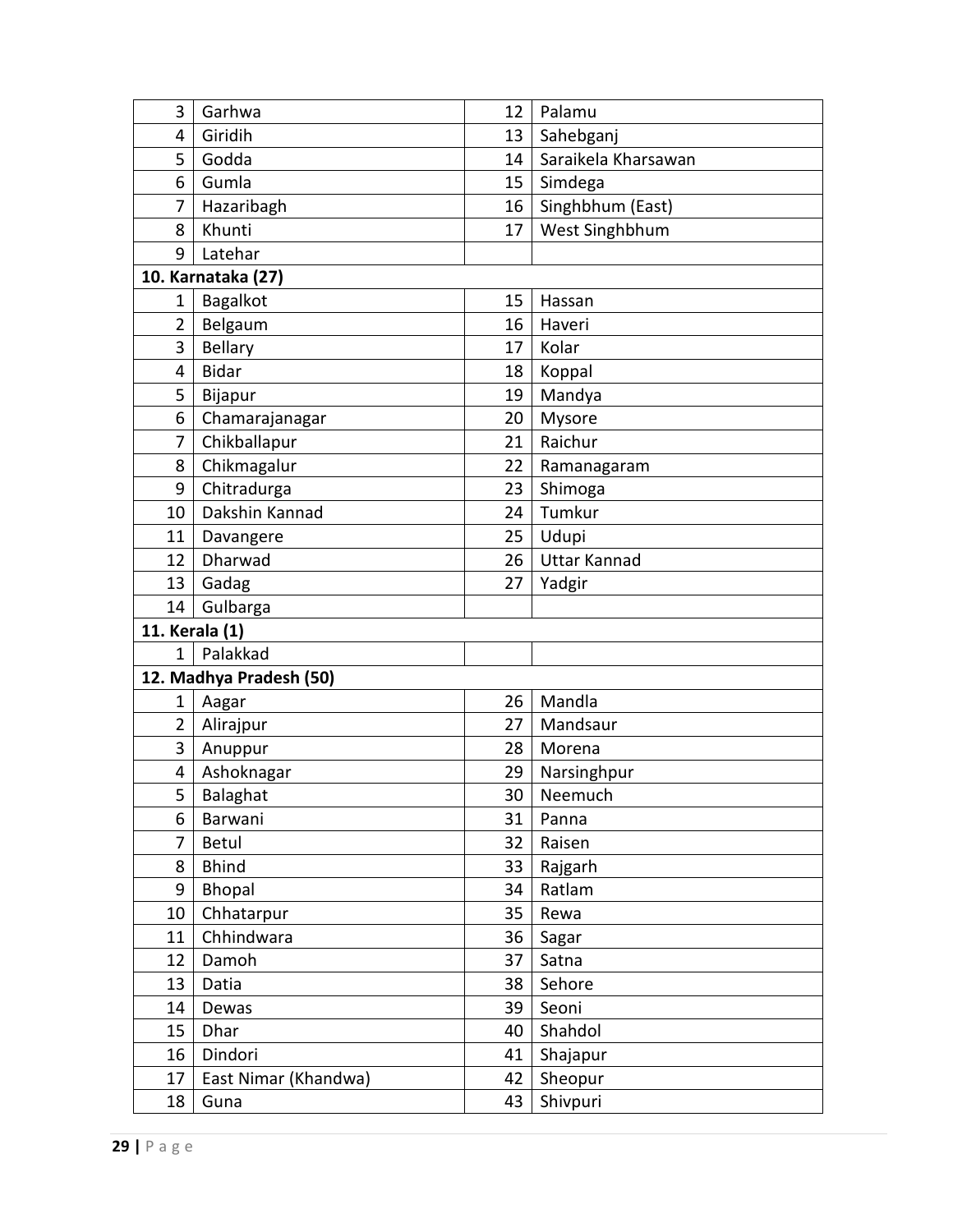| 19              | Gwalior              | 44 | Sidhi                |  |
|-----------------|----------------------|----|----------------------|--|
| 20              | Harda                | 45 | Singrauli            |  |
| 21              | Hoshangabad          | 46 | Tikamgarh            |  |
| 22              | Indore               | 47 | Ujjain               |  |
| 23              | Jabalpur             | 48 | Umaria               |  |
| 24              | Jhabua               | 49 | Vidisha              |  |
| 25              | Katni                | 50 | West Nimar (Khargon) |  |
|                 | 13. Maharashtra (31) |    |                      |  |
| 1               | Ahmednagar           | 17 | Nagpur               |  |
| $\overline{2}$  | Akola                | 18 | Nanded               |  |
| 3               | Amravati             | 19 | Nandurbar            |  |
| 4               | Aurangabad           | 20 | <b>Nasik</b>         |  |
| 5               | <b>Beed</b>          | 21 | Osmanabad            |  |
| 6               | Bhandara             | 22 | Parbhani             |  |
| 7               | <b>Buldhana</b>      | 23 | Pune                 |  |
| 8               | Chandrapur           | 24 | Raigad               |  |
| 9               | <b>Dhule</b>         | 25 | Sangli               |  |
| 10              | Gadchiroli           | 26 | Satara               |  |
| 11              | Gondia               | 27 | Solapur              |  |
| 12              | Hingoli              | 28 | Thane                |  |
| 13              | Jalgaon              | 29 | Wardha               |  |
| 14              | Jalna                | 30 | Washim               |  |
| 15              | Kolhapur             | 31 | Yavatmal             |  |
| 16              | Latur                |    |                      |  |
|                 | 14. Odisha (30)      |    |                      |  |
| 1               | Anugul               | 16 | Kendrapara           |  |
| 2               | Baleshwar (Balasore) | 17 | Keonjhar             |  |
| 3               | Baragarh             | 18 | Khurdha              |  |
| 4               | <b>Bhadrak</b>       | 19 | Koraput              |  |
| 5               | Bolangir             | 20 | Malkangiri           |  |
| 6               | Boudha               | 21 | Mayurbhanj           |  |
| 7               | Cuttack              | 22 | Nawapara             |  |
| 8               | Deogarh              | 23 | Nawrangpur           |  |
| 9               | Dhenkanal            | 24 | Nayagarh             |  |
| 10              | Gajapati             | 25 | Phulbani             |  |
| 11              | Ganjam               | 26 | Puri                 |  |
| 12              | Jagatsinghapur       | 27 | Rayagada             |  |
| 13              | Jajapur              | 28 | Sambalpur            |  |
| 14              | Jharsuguda           | 29 | Sonepur              |  |
| 15              | Kalahandi            | 30 | Sundargarh           |  |
| 15. Punjab (11) |                      |    |                      |  |
| 1               | Amritsar             | 7  | Kapurthala           |  |
| $\overline{2}$  | Bathinda             | 8  | Mohali (Ajitgarh)    |  |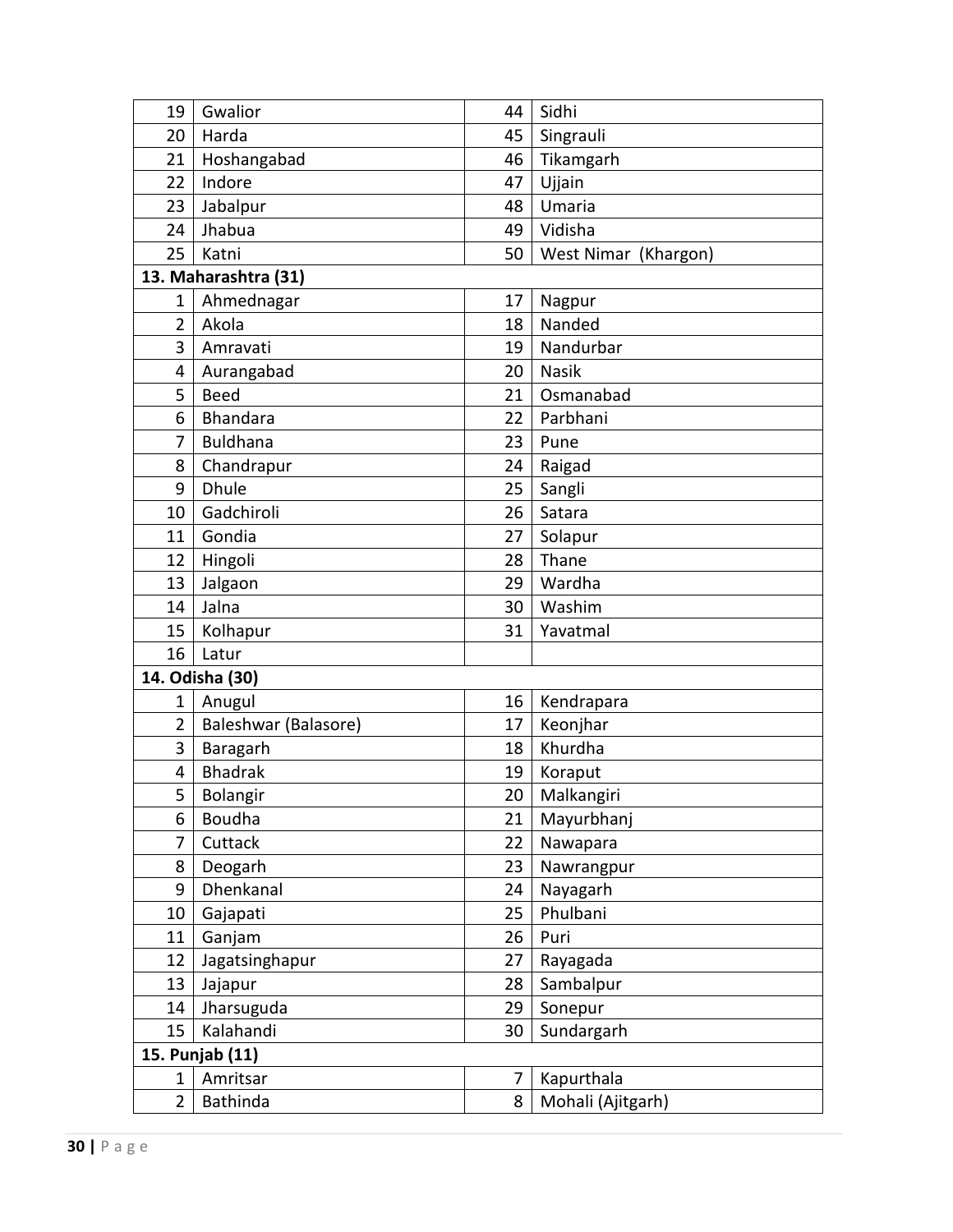| 3                      | Firozepur           | 9  | Nawanshahr         |  |
|------------------------|---------------------|----|--------------------|--|
| 4                      | Gurdaspur           | 10 | Rupnagar           |  |
| 5                      | Hoshiarpur          | 11 | <b>Taran Taran</b> |  |
| 6                      | Jalandhar           |    |                    |  |
|                        | 16. Rajasthan (29)  |    |                    |  |
| 1                      | Ajmer               | 16 | Jalore             |  |
| $\overline{2}$         | Alwar               | 17 | Jhalawar           |  |
| 3                      | Banswara            | 18 | Jhunjhunu          |  |
| 4                      | <b>Baran</b>        | 19 | Jodhpur            |  |
| 5                      | <b>Barmer</b>       | 20 | Karauli            |  |
| 6                      | <b>Bhilwara</b>     | 21 | Kota               |  |
| 7                      | <b>Bikaner</b>      | 22 | Nagaur             |  |
| 8                      | <b>Bundi</b>        | 23 | Pali               |  |
| 9                      | Chittorgarh         | 24 | Pratapgarh         |  |
| 10                     | Churu               | 25 | Sawai Madhopur     |  |
| 11                     | Dungarpur           | 26 | Sikar              |  |
| 12                     | Ganganagar          | 27 | Sirohi             |  |
| 13                     | Hanumangarh         | 28 | Tonk               |  |
| 14                     | Jaipur              | 29 | Udaipur            |  |
| 15                     | Jaisalmer           |    |                    |  |
|                        | 17. Tamil Nadu (24) |    |                    |  |
| 1                      | Coimbatore          | 13 | Sivaganga          |  |
| 2                      | Cuddalore           | 14 | Thanjavur          |  |
| 3                      | Dharmapuri          | 15 | Theni              |  |
| 4                      | Dindigul            | 16 | Thiruvarur         |  |
| 5                      | Krishnagiri         | 17 | Thoothukudi        |  |
| 6                      | Madurai             | 18 | Tiruchirappalli    |  |
| 7                      | Nagapattinam        | 19 | Tirunelveli        |  |
| 8                      | Namakkal            | 20 | Tiruppur           |  |
| 9                      | Perambalur          | 21 | Tiruvannamalai     |  |
| 10                     | Pudukkottai         | 22 | Vellore            |  |
| 11                     | Ramanathapuram      | 23 | Villupuram         |  |
| 12                     | Salem               | 24 | Virudhunagar       |  |
| 18. Uttar Pradesh (63) |                     |    |                    |  |
| 1                      | Agra                | 33 | Jaunpur            |  |
| $\overline{2}$         | Aligarh             | 34 | Jhansi             |  |
| 3                      | Allahabad           | 35 | Kannauj            |  |
| 4                      | Ambedkar Nagar      | 36 | Kanpur Dehat       |  |
| 5                      | Auraiya             | 37 | Kanpur Nagar       |  |
| 6                      | Azamgarh            | 38 | Kashiram Nagar     |  |
| 7                      | Badaun              | 39 | Kaushambi          |  |
| 8                      | <b>Ballia</b>       | 40 | Kheri              |  |
| 9                      | Balrampur           | 41 | Kushi Nagar        |  |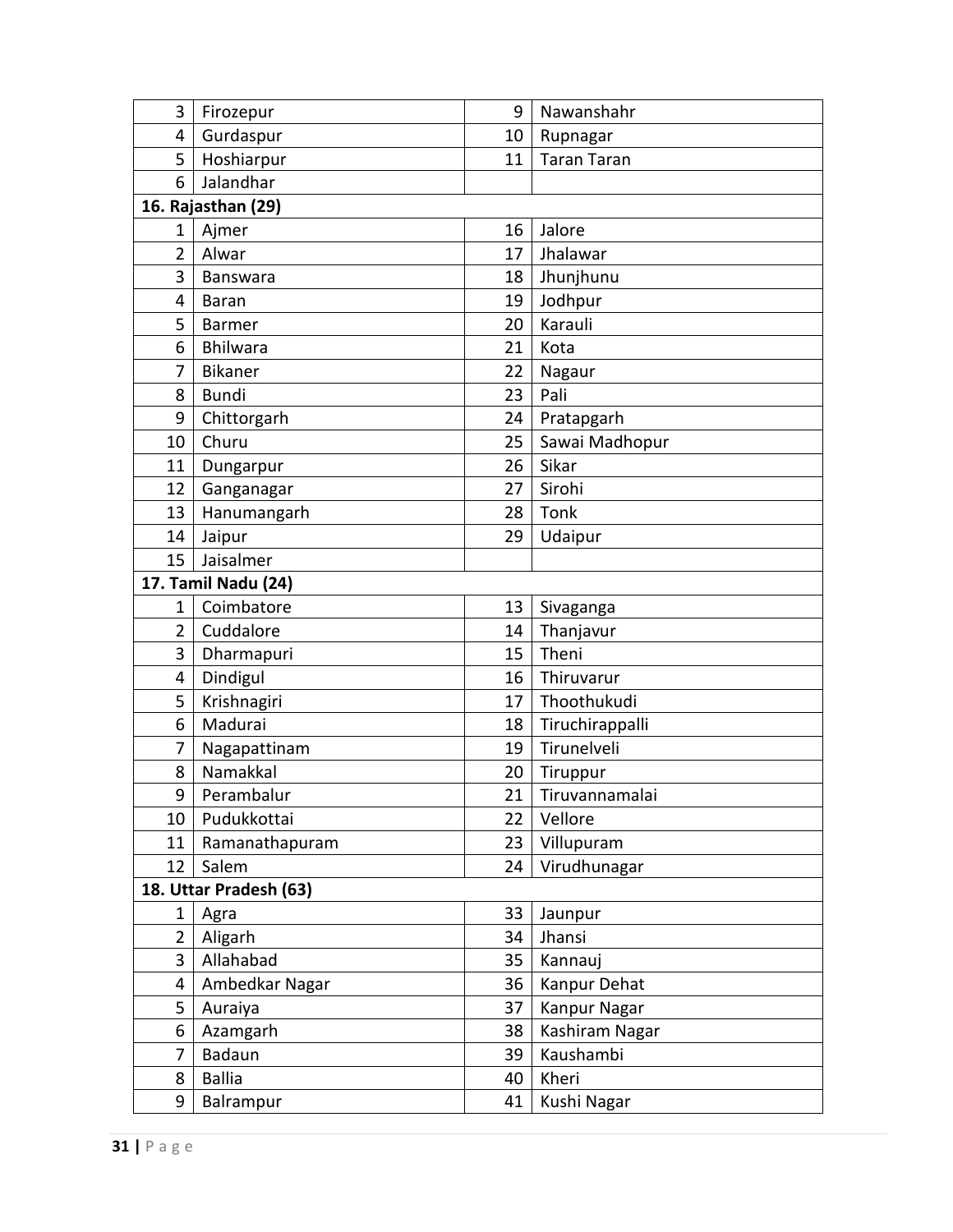| 10                   | Banda                       | 42 | Lalitpur                 |  |
|----------------------|-----------------------------|----|--------------------------|--|
| 11                   | Barabanki                   | 43 | Lucknow                  |  |
| 12                   | <b>Bareilly</b>             | 44 | Mahamaya Nagar (Hathras) |  |
| 13                   | <b>Basti</b>                | 45 | Mahoba                   |  |
| 14                   | Beharaich                   | 46 | Mainpuri                 |  |
| 15                   | Bulandshahr                 | 47 | Mathura                  |  |
| 16                   | Chandauli                   | 48 | Mau                      |  |
| 17                   | Chatrapati Shahu Ji Maharaj | 49 | Mirzapur                 |  |
| 18                   | Chitrakoot                  | 50 | Moradabad                |  |
| 19                   | Deoria                      | 51 | Pratapgarh               |  |
| 20                   | Etah                        | 52 | Rae Bareli               |  |
| 21                   | Etawah                      | 53 | Rampur                   |  |
| 22                   | Faizabad                    | 54 | Sambhal                  |  |
| 23                   | Farrukhabad                 | 55 | Sant Kabeer Nagar        |  |
| 24                   | Fatehpur                    | 56 | Shahjahanpur             |  |
| 25                   | Firozabad                   | 57 | Shamli                   |  |
| 26                   | Ghazipur                    | 58 | Shravasti                |  |
| 27                   | Gonda                       | 59 | Sitapur                  |  |
| 28                   | Gorakhpur                   | 60 | Sonbhadra                |  |
| 29                   | Hamirpur                    | 61 | Sultanpur                |  |
| 30                   | Hapur                       | 62 | Unnao                    |  |
| 31                   | Hardoi                      | 63 | Varanasi                 |  |
| 32                   | Jalaun                      |    |                          |  |
| 19. Uttarakhand (9)  |                             |    |                          |  |
| 1                    | Almora                      | 6  | Pauri Garhwal            |  |
| $\overline{2}$       | Bageshwar                   | 7  | Pithoragarh              |  |
| 3                    | Dehardun                    | 8  | <b>Tehri Garhwal</b>     |  |
| 4                    | Haridwar                    | 9  | <b>Udham Singh Nagar</b> |  |
| 5                    | Nainital                    |    |                          |  |
| 20. West Bengal (12) |                             |    |                          |  |
| 1                    | 24 Paraganas South          | 7  | Jalpaiguri               |  |
| $\overline{2}$       | Birbhum                     | 8  | Maldah                   |  |
| 3                    | Coochbehar                  | 9  | Midnapore East           |  |
| 4                    | Darjeeling                  | 10 | Murshidabad              |  |
| 5                    | Dinajpur Uttar              | 11 | Nadia                    |  |
| 6                    | Howrah                      | 12 | Purulia                  |  |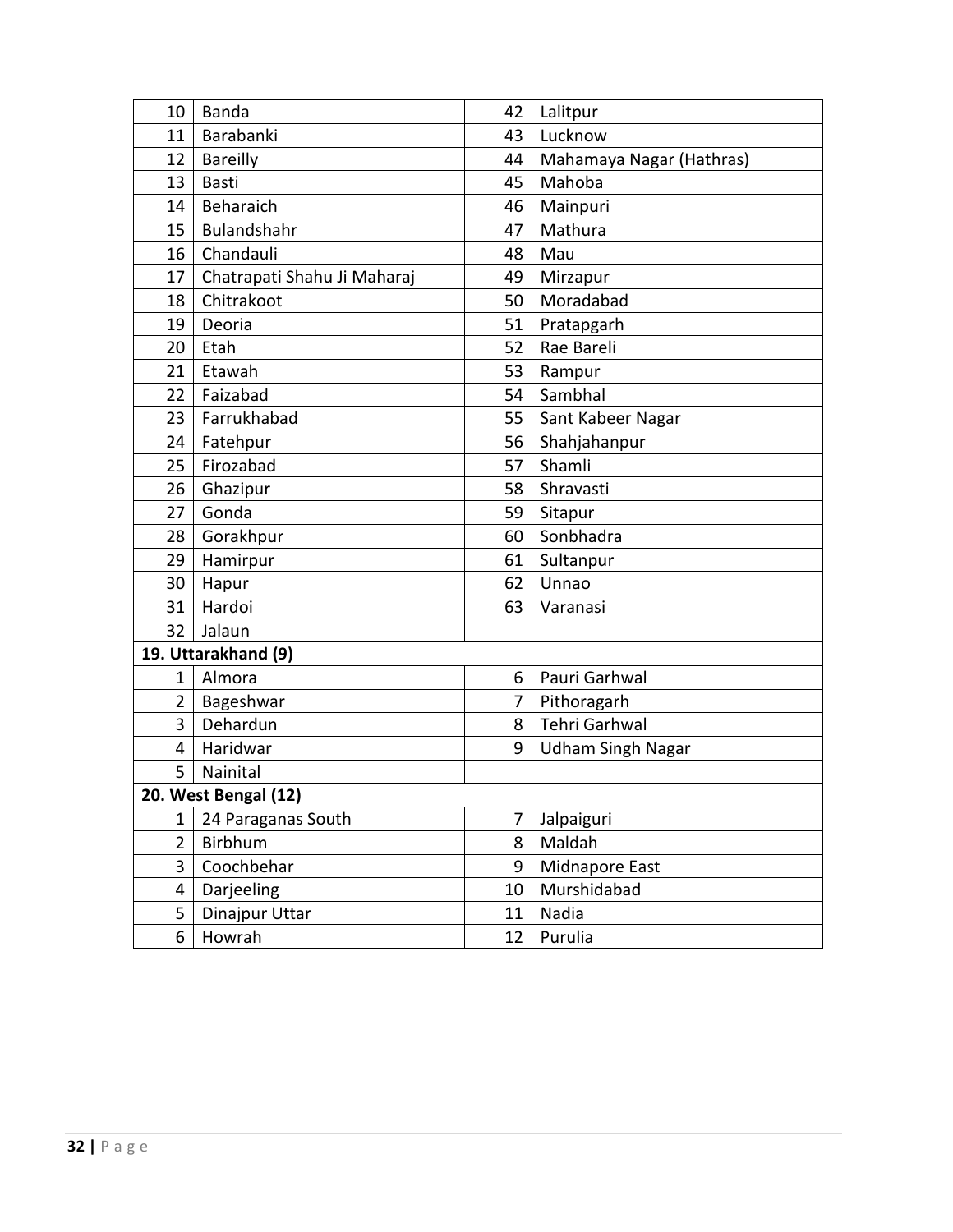## DUTIES OF CONSULTANTS AND TECHNICAL ASSISTANTS UNDER NFSM AT NATIONAL, STATE AND DISTRICT LEVEL

National Food Security Mission in operation in 27 States has a provision for engaging State Consultants, District Consultants and Technical Assistants. While engaging consultants/Technical Assistants under the Mission the following guidelines may be followed:

### **NATIONAL ADVISORS/CONSULTANTS:**

### **A. Qualification: As prescribed in NFSM guidelines.**

### **B. Duties: Consultants:**

- To provide technical guidance to the Mission director on matters related to interventions proposed in the Mission. To develop standardized formats for sub-Mission of action plans
- To assist State in planning, formulation of NFSM action plans, whenever required.
- To provide technical assistance to NFSM staff in scrutinizing the action plans received from the States.
- To Establish time-lines and indicators for completion of each activity
- To supervise the quality of implementation of various interventions proposed in the Mission for improving the production of rice, wheat and pulses.
- To assist Mission Director and other senior officers in synchronizing and synergizing with other divisions of DAC; State governments; State agriculture Universities; ICAR research institutions and other stake holders on technical front.
- To constitute teams for monitoring the progress of works in the States and provide technical guidance to them in conducting Monitoring and evaluation.
- To coordinate the work of State Project Management Team and District Management Team.
- To visit the States periodically to provide technical guidance and impart knowledge about best practices.
- To assist in the conduction of specific central and regional workshops.
- To analyze the data received from various States and to come up with suggestions wherever improvements are required in the execution of the activities.
- Documentation and dissemination of contribution of various interventions of cluster demonstration and success stories.
- To render overall help to the technical staff working in the cell.
- To perform other tasks specified by Mission Director.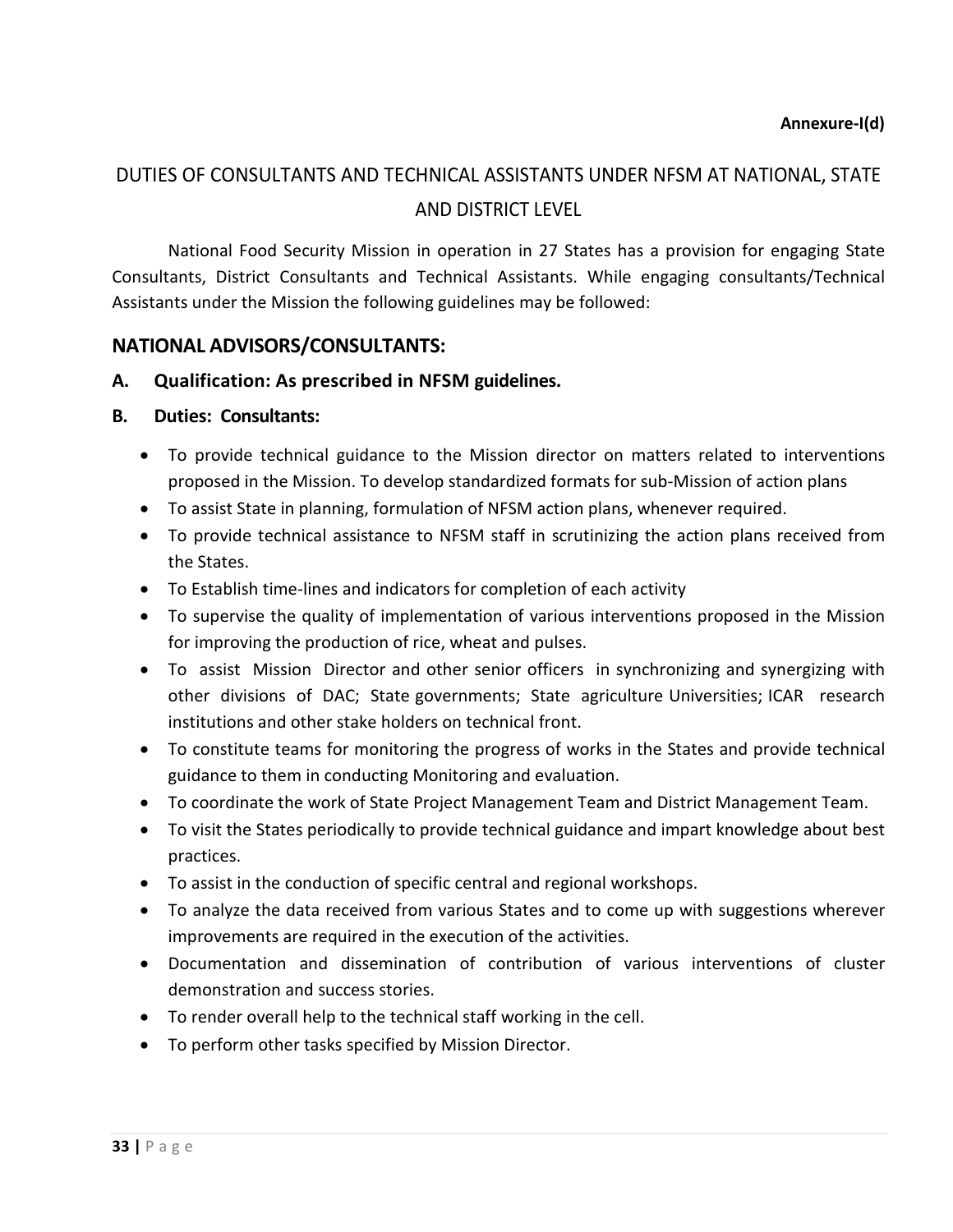## **TECHNICAL ASSISTANTS:**

### **A. Qualification: As prescribed in NFSM guidelines.**

- **B. Duties:**
	- To procure, compile and analyze the State wise data relating to the proposed interventions of the Mission activities.
	- To maintain relevant records/ file and data of the various Mission activities.
	- To assist in developing uniform formats for submission of action plans; monitoring and evaluation formats.
	- To scrutinize the action plans for the interventions proposed.
	- To undertake field visits to assess the progress of the Mission activities.
	- To assist senior officers of the NFSM cell on all technical matters.
	- To undertake other works assigned by the Mission director from time to time.

### **STATE CONSULTANTS:**

### **A. Qualification: As prescribed in NFSM guidelines.**

- **B. Duties:**
- 1. Liaisoning with SAUs, ICAR Institutes& Commodity Directorates.
- 2. Identification and delineation of acid/alkali soils in the State.
- 3. Updating of package of practices of mandated crops and making the same available to the State/ districts.
- 4. Assessment of requirement of inputs for the State based on targets approved by GOI.
- 5. Development of training material and activity schedule for Cropping System based Training.
- 6. Planning of field demonstrations and supervision of the same.
- 7. Analysis of yield advantage attributable to improved practices/technology with due consideration to seasonal weather conditions, incidence of pest and diseases, soil conditions etc and reporting the same to the State Mission Director.
- 8. Training of field staff engaged in NFSM work.
- 9. Identification of promising crop varieties/hybrids of the mandated crops for the State.
- 10. Development of seed rolling plan for NFSM districts in consultation with SAUs, State Seed Corporation & State Department of Agriculture.
- 11. Making available technical information required by National Level Monitoring team during its visit to the State.
- 12. Development of technical literature/ extension materials for farmers.
- 13. Compilation and documentation of contribution of various interventions under cluster demonstrations, lessons learnt and success stories from NFSM districts .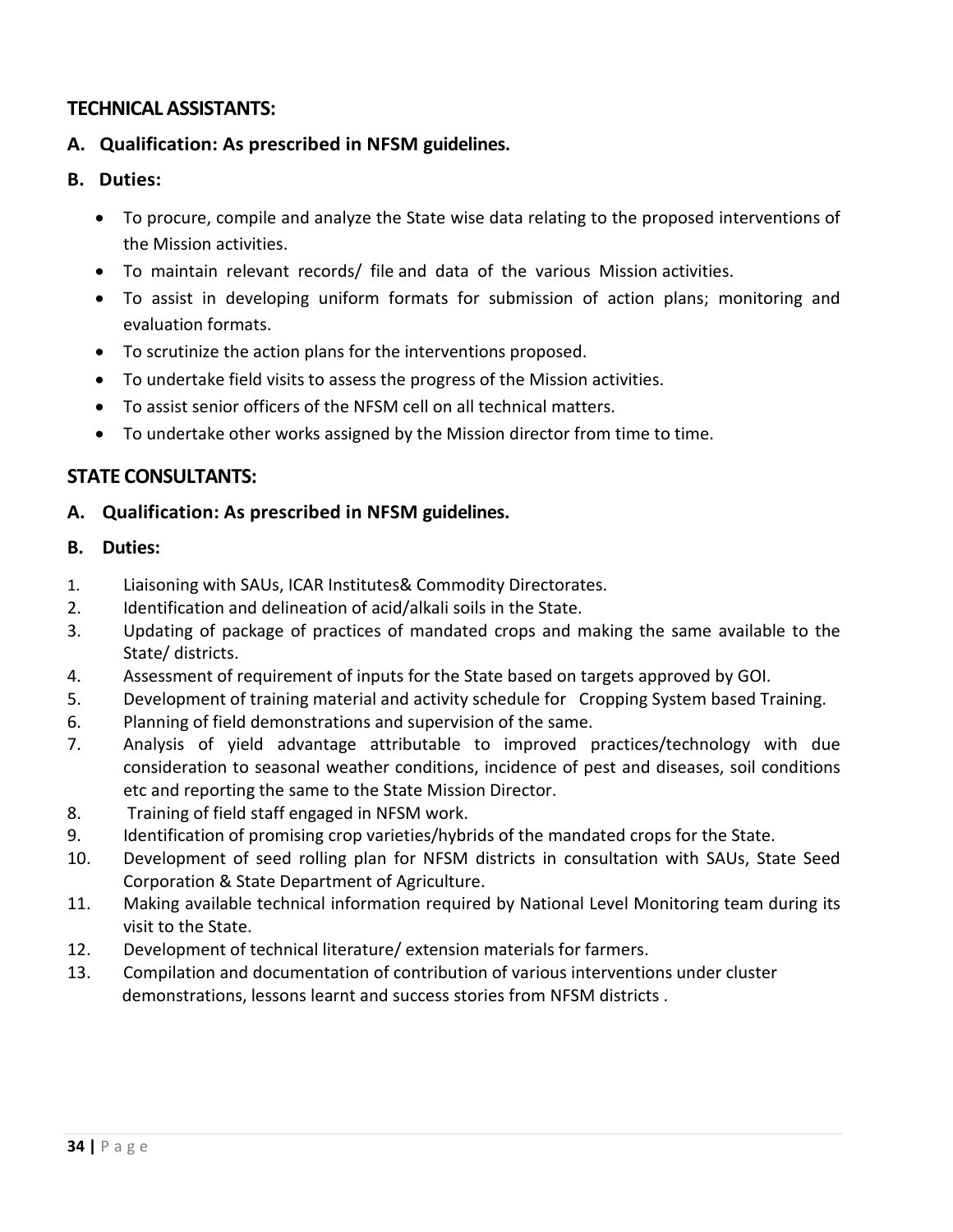## **TECHNICAL ASSISTANTS:**

### **A. Qualification: As prescribed in NFSM guidelines.**

### **B. Duties:**

- To procure, compile and analyze the district wise data relating to the proposed interventions of the Mission activities.
- To maintain relevant records/ file and data of the various Mission activities.
- To undertake field visits to assess the progress of the Mission activities.
- To undertake other works assigned by the State Mission director from time to time.

### **DISTRICT CONSULTANTS:**

### **A. Qualifications: As prescribed in NFSM guidelines.**

### **B. Duties:**

- 1. Liaisoning with KVK and other Agricultural Research Organizations located in the districts.
- 2. Collection and maintenance of basic Agricultural and allied statistics of the district.
- 3. Planning and supervising conduction of field demonstration and FFS and reporting yield, weather data to the State Mission Director/State Consultant.
- 4. Development of technical/extension material for farmers in consultation with District Agricultural Officer and the State Consultant.
- 5. Assessing input requirement of the district for NFSM programme.
- 6. Training of district extension staff in improved crop production practices with emphasis on mandated crops.
- 7. Analyze and documentation of the contribution of various interventions under cluster demonstrations and success stories.

### **TECHNICAL ASSISTANTS:**

### **A. Qualifications: As per guidelines.**

### **B. Duties:**

- 1. Conduction of field demonstrations with the help of Panchayat level field extension functionaries.
- 2. Assisting Consultants in performance of duties assigned to them at State/Districts level.
- 3. Monitoring of crop condition, major incidence of insect/pest, nutrient deficiency and reporting to the District Consultant.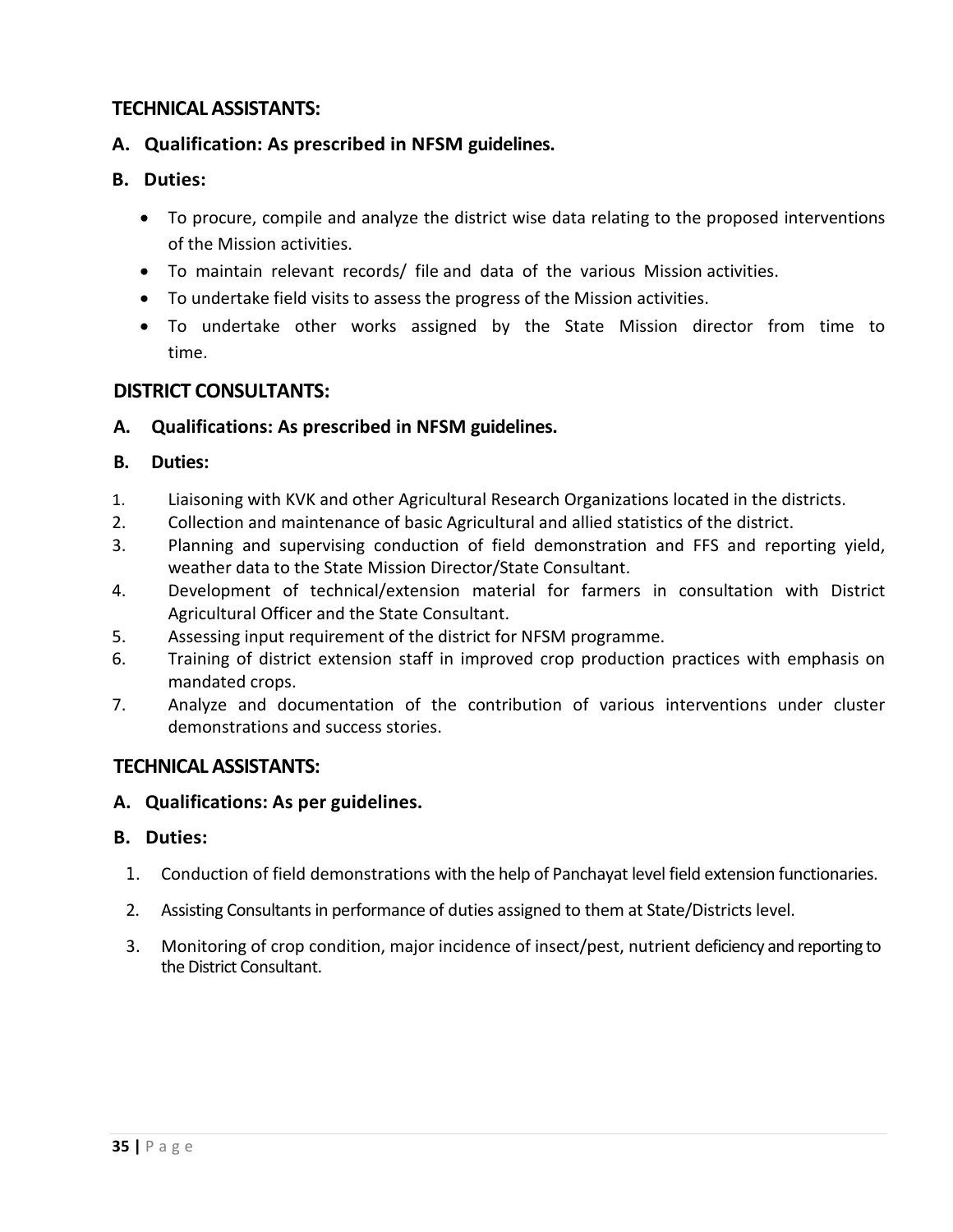**Annexure-I(e)**

# **NFSM MODEL ACTIVITY PLAN (MAP)**

| S.  | <b>Activity Description</b> | <b>Union Government</b>    | <b>State Government</b>           | <b>District Level</b>   | <b>LOCAL GOVERNMENTS AND PLANNING BODIES</b> |                       |                          |
|-----|-----------------------------|----------------------------|-----------------------------------|-------------------------|----------------------------------------------|-----------------------|--------------------------|
| No. | (Category)                  |                            |                                   |                         |                                              | Panchayati Raj System |                          |
|     |                             |                            |                                   |                         | <b>District</b>                              | <b>Intermediate</b>   | <b>Village Panchayat</b> |
|     |                             |                            |                                   |                         | Panchayat                                    | Panchayat             |                          |
| 1.  | Setting                     | DAC- Issue guidelines for  | translation<br>of<br><b>Issue</b> |                         |                                              |                       |                          |
|     | <b>Standards</b>            | implementation of NFSM     | guidelines in local language      |                         |                                              |                       |                          |
|     |                             | in the States.             | to all stake holders.             |                         |                                              |                       |                          |
| 2.  | Planning                    | DAC- General Council       | State Government prepares         | <b>District</b><br>Food | <b>DFSMEC</b>                                |                       |                          |
|     |                             | (GC) takes decisions on    | Annual<br>Action<br>Plan<br>in    | Mission<br>Security     | prepares                                     |                       |                          |
|     |                             | policy<br>issues<br>and    | consultation with SAUs and        | Executive               | <b>District</b>                              |                       |                          |
|     |                             | provides frameworks for    | others concerned within the       | Committee               | Mission                                      |                       |                          |
|     |                             | preparation of Annual      | allocated funds.                  | (DFSMEC)<br>headed      | Action<br>Plan                               |                       |                          |
|     |                             | Action<br>Plan by the      | State Food Security Mission-      | district<br>by          | (DMAP)                                       |                       |                          |
|     |                             | National Food<br>States.   | Executive<br>Committee            | collector/CEO<br>of     | taking inputs                                |                       |                          |
|     |                             | Security<br>Mission        | (SFSMEC), chaired by Chief        | Parishad<br>Zilla<br>to | from district                                |                       |                          |
|     |                             | Executive<br>Committee     | Secretary of the state to         | prepare the district    | level PRIs.                                  |                       |                          |
|     |                             | chaired<br>by<br>Secretary | approve the Annual Action         | Plan<br>Action<br>and   |                                              |                       |                          |
|     |                             | (ABC)<br>the<br>approves   | Plan after receiving the          | submits to SFSMEC       |                                              |                       |                          |
|     |                             | Annual<br>State<br>Action  | district plans.                   | for consideration.      |                                              |                       |                          |
|     |                             | Plans.                     |                                   |                         |                                              |                       |                          |
| 3.  | Demonstrations              | DAC-Release of funds to    | Release of funds to District      | Allocation of funds     |                                              |                       | Village<br>/Gram         |
|     | of improved crop            | States.                    | Level Implementing Agencies       | concerned<br>to         |                                              |                       | Panchayat involved       |
|     | technologies                |                            | for implementation of the         | the<br>Agencies<br>in   |                                              |                       | of<br>selection<br>in.   |
|     |                             |                            | approved annual action plan       | districts<br>for<br>the |                                              |                       | beneficiary              |
|     |                             |                            | of the district.                  | implementation of       |                                              |                       | farmers.                 |
|     |                             |                            |                                   | the programmes.         |                                              |                       |                          |
| 4.  | Seed                        | DAC-Release of funds to    | Release of funds by SFSMEC        | Allocation of funds     |                                              |                       | /Gram<br>Village         |
|     | distribution                | States.                    | <b>District</b><br>Level<br>to    | concerned<br>to         |                                              |                       | Panchayat                |
|     |                             |                            | Implementing Agencies for         | the<br>in<br>Agencies   |                                              |                       | involved<br>in           |
|     |                             |                            | of<br>implementation<br>the       | districts.              |                                              |                       | of<br>selection          |
|     |                             |                            | approved annual action plan       |                         |                                              |                       | beneficiary              |
|     |                             |                            | of the district.                  |                         |                                              |                       | farmers.                 |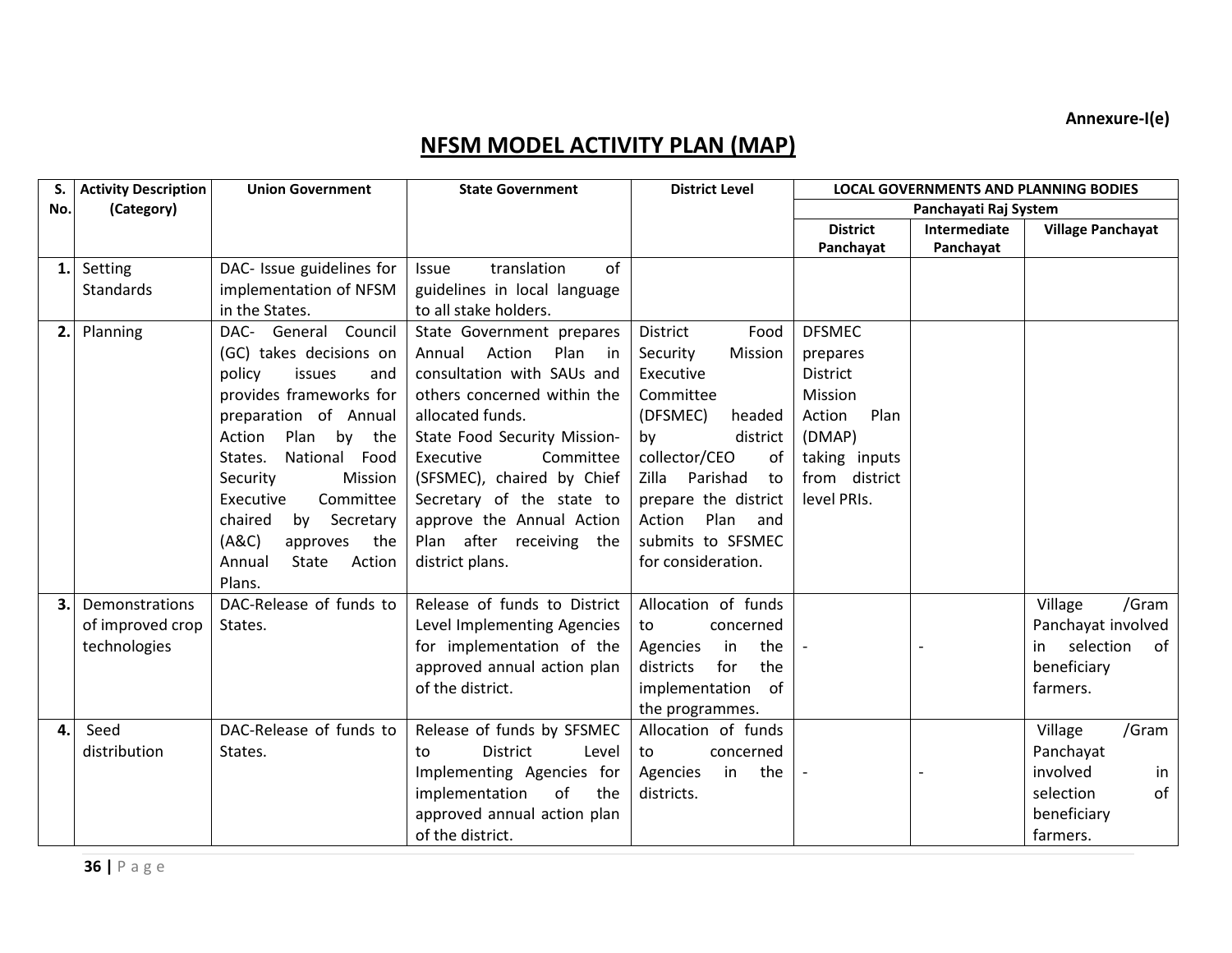| 5. | Integrated                                   | DAC-Release of funds to  | Release of funds to District | Allocation of funds                                                                                                                                                                             |                                          |                                       | /Gram<br>Village                   |
|----|----------------------------------------------|--------------------------|------------------------------|-------------------------------------------------------------------------------------------------------------------------------------------------------------------------------------------------|------------------------------------------|---------------------------------------|------------------------------------|
|    | Nutrients/ soil                              | States.                  | Level Implementing Agencies  | concerned<br>to                                                                                                                                                                                 |                                          |                                       | Panchayat                          |
|    | ameliorants                                  |                          | for implementation of the    | the<br>Agencies<br>in                                                                                                                                                                           |                                          |                                       | involved<br>in                     |
|    | Management                                   |                          | approved annual action plan  | districts.                                                                                                                                                                                      |                                          |                                       | of<br>selection                    |
|    |                                              |                          | of the district.             |                                                                                                                                                                                                 |                                          |                                       | beneficiary                        |
|    |                                              |                          |                              |                                                                                                                                                                                                 |                                          |                                       | farmers.                           |
| 6. | Plant Protection                             | DAC-Release of funds to  | Release of funds to District | Allocation of funds                                                                                                                                                                             |                                          |                                       | /Gram<br>Village                   |
|    | Measures                                     | States.                  | Level Implementing Agencies  | concerned<br>to                                                                                                                                                                                 |                                          |                                       | Panchayat                          |
|    |                                              |                          | for implementation of the    | the<br>in<br>Agencies                                                                                                                                                                           |                                          |                                       | involved<br>in                     |
|    |                                              |                          | approved annual action plan  | districts.                                                                                                                                                                                      |                                          |                                       | of<br>selection                    |
|    |                                              |                          | of the district.             |                                                                                                                                                                                                 |                                          |                                       | beneficiary                        |
|    |                                              |                          |                              |                                                                                                                                                                                                 |                                          |                                       | farmers.                           |
| 7. | Farm                                         | DAC-Release of funds to  | Release of funds to District | Allocation of funds                                                                                                                                                                             | Zilla Parishad                           |                                       |                                    |
|    | Machineries and                              | States.                  | Level Implementing Agencies  | concerned<br>to                                                                                                                                                                                 | involved<br>in                           |                                       |                                    |
|    | Implements                                   |                          | for implementation of the    | Agencies<br>in<br>the                                                                                                                                                                           | of<br>selection                          |                                       |                                    |
|    |                                              |                          | approved annual action plan  | districts.                                                                                                                                                                                      | beneficiary                              |                                       |                                    |
|    |                                              |                          | of the district.             |                                                                                                                                                                                                 | farmers                                  |                                       |                                    |
| 8. | Local Initiatives                            | DAC-Release of funds to  | Release of funds to District | Allocation of funds                                                                                                                                                                             | Zilla Parishad                           |                                       |                                    |
|    | (identification                              | States.                  | Level Implementing Agencies  | concerned<br>to                                                                                                                                                                                 | involved<br>in                           |                                       |                                    |
|    | of interventions                             |                          | for implementation of the    | Agencies<br>in<br>the                                                                                                                                                                           | identification                           |                                       |                                    |
|    | on need based)                               |                          | approved annual action plan  | districts.                                                                                                                                                                                      | of                                       |                                       |                                    |
|    |                                              |                          | of the district.             |                                                                                                                                                                                                 | interventions                            |                                       |                                    |
|    |                                              |                          |                              |                                                                                                                                                                                                 |                                          |                                       |                                    |
|    |                                              |                          |                              |                                                                                                                                                                                                 |                                          |                                       |                                    |
|    |                                              |                          |                              |                                                                                                                                                                                                 |                                          |                                       |                                    |
|    |                                              |                          |                              |                                                                                                                                                                                                 |                                          |                                       |                                    |
|    |                                              |                          |                              |                                                                                                                                                                                                 |                                          |                                       |                                    |
|    |                                              |                          |                              |                                                                                                                                                                                                 |                                          |                                       |                                    |
|    |                                              |                          |                              |                                                                                                                                                                                                 |                                          |                                       |                                    |
|    |                                              |                          |                              |                                                                                                                                                                                                 |                                          |                                       |                                    |
|    |                                              |                          |                              |                                                                                                                                                                                                 |                                          |                                       |                                    |
| 9. | Monitoring &<br>Evaluation of<br><b>NFSM</b> | <b>Impact Evaluation</b> | <b>Concurrent Evaluation</b> | Supervise<br>implementation.<br>Quarterly<br>review<br>for<br>meetings<br>monitoring progress<br>of NFSM in district,<br>providing feedback<br>for<br>policy<br>formulation<br>and<br>planning. | Providing<br>feedback for<br>monitoring. | Providing<br>feedback on<br>progress. | Providing feedback<br>on progress. |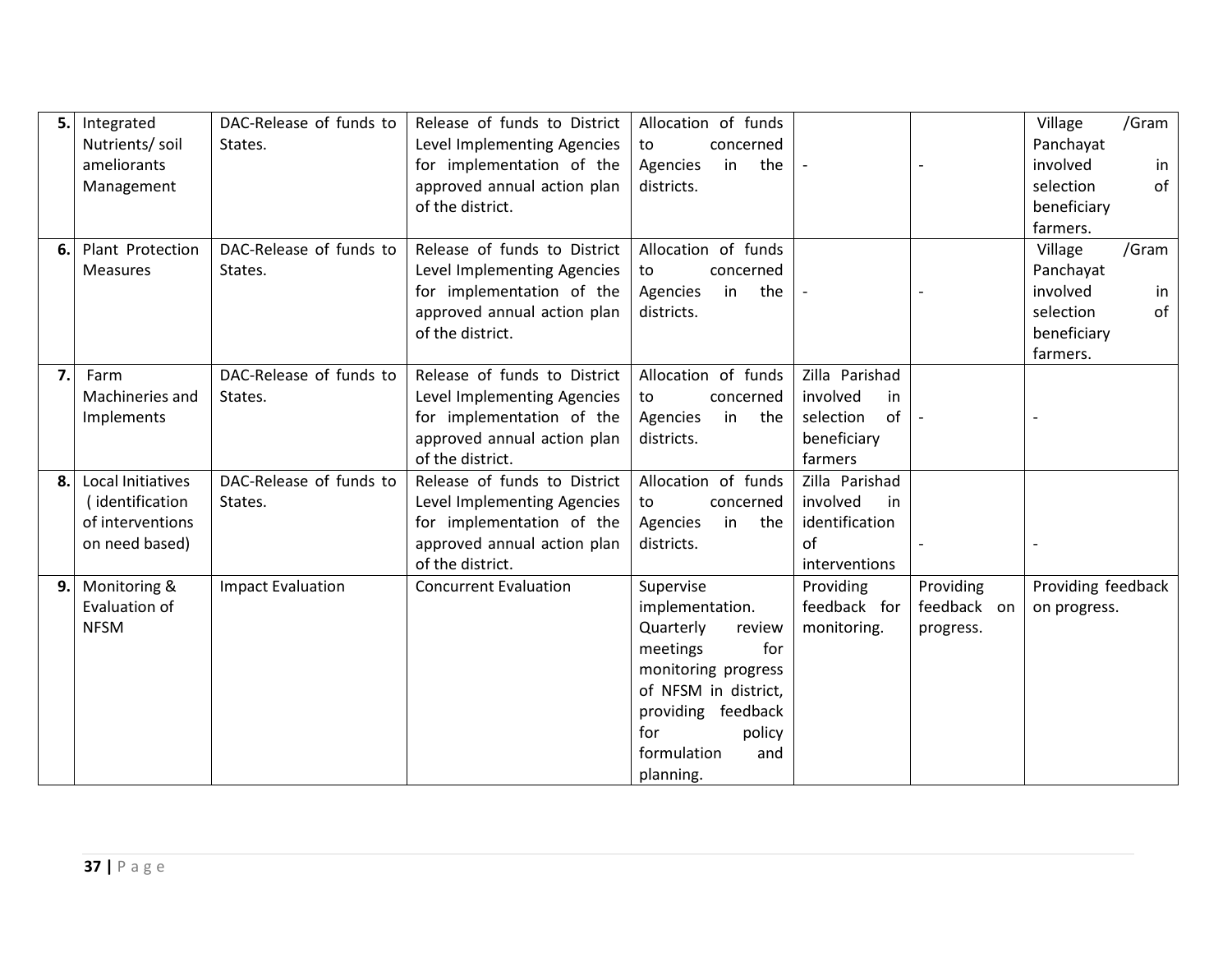| Districts covered under NFSM-Rice (199) |  |  |  |
|-----------------------------------------|--|--|--|
|-----------------------------------------|--|--|--|

| <b>State</b>              | <b>Name of Districts</b> |                     |  |
|---------------------------|--------------------------|---------------------|--|
| 1. Andhra Pradesh (9)     | Adilabad                 | Srikakulam          |  |
|                           | Anantapur                | Visakhapatanam      |  |
|                           | Cuddapah                 | Vizianagaram        |  |
|                           | Khammam                  | Warangal            |  |
|                           | Mahbubnagar              |                     |  |
| 2. Arunachal Pradesh (10) | Changlang                | Lower Dibang Valley |  |
|                           | East Kameng              | Papum Pare          |  |
|                           | <b>East Siang</b>        | Tirap               |  |
|                           | Lower Subansiri          | <b>Upper Siang</b>  |  |
|                           | Lohit (Tezu)             | <b>West Siang</b>   |  |
| 3. Assam (13)             | Barpeta                  | Kokrajhar           |  |
|                           | <b>Baska</b>             | Lakhimpur           |  |
|                           | Bongaigaon               | Marigaon            |  |
|                           | Chirang                  | Sonitpur            |  |
|                           | Dhemaji                  | <b>Tinsukia</b>     |  |
|                           | Dibrugarh                | Udalguri            |  |
|                           | Karbi Anglong            |                     |  |
| 4. Bihar (15)             | Araria                   | Muzaffarpur         |  |
|                           | Purvi Champaran          | Purnia              |  |
|                           | Darbhanga                | Saharsa             |  |
|                           | Gopalganj                | Samastipur          |  |
|                           | Katihar                  | Sitamarhi           |  |
|                           | Kishanganj               | Siwan               |  |
|                           | Madhepura                | Supaul              |  |
|                           | Madhubani                |                     |  |
| 5. Chhattisgarh (12)      | <b>Bastar</b>            | Korba               |  |
|                           | Bijapur                  | Koriya              |  |
|                           | Bilaspur                 | Raigarh             |  |
|                           | Dantewada                | Raipur              |  |
|                           | Jashpur(Jagdalpur)       | Rajnandgaon         |  |
|                           | Kawardha                 | Surguja             |  |
| 6. Gujarat (2)            | Panch Mahals             | Vadodara            |  |
| 7. Himachal Pradesh (2)   | Kangra                   | Mandi               |  |
| 8. Jammu & Kashmir (8)    | Anantnagh                | Kathua              |  |
|                           | Baramulla                | Kupwara             |  |
|                           | Budgam                   | Pulwanna            |  |
|                           | Jammu                    | Rajouri             |  |
| 9. Jharkhand (4)          | Dumka                    | Saraikela Kharsawan |  |
|                           | Gumla                    | West Singhbhum      |  |
| 10. Karnataka (7)         | Belgaum                  | Udupi               |  |
|                           | Dakshin Kannad           | <b>Uttar Kannad</b> |  |
|                           | Haveri                   | Yadgir              |  |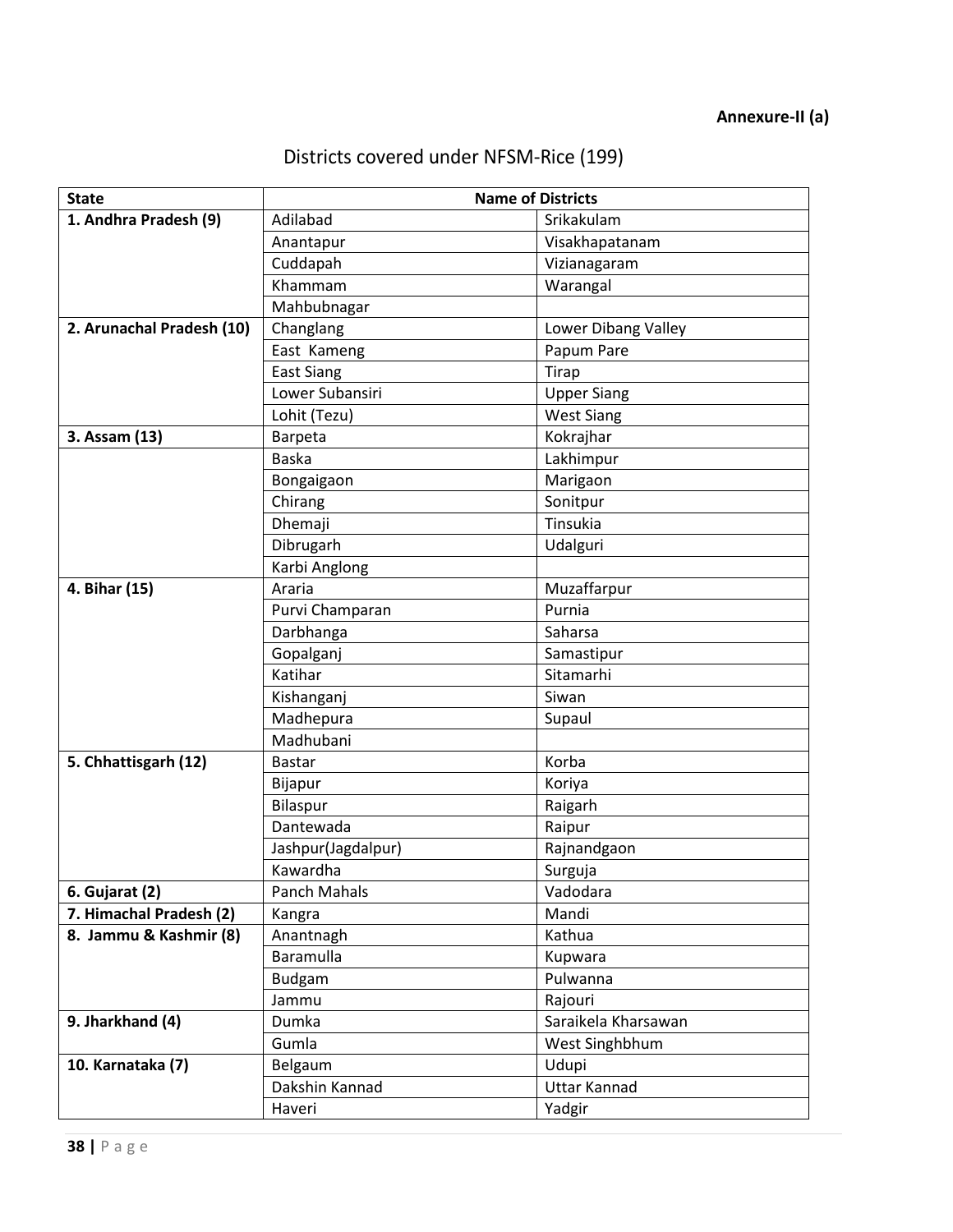|                           | Shimoga                 |                           |
|---------------------------|-------------------------|---------------------------|
| 11. Kerala (1)            | Palakkad                |                           |
| 12. Madhya Pradesh (8)    | Anooppur                | Mandla                    |
|                           | Damoh                   | Panna                     |
|                           | Dindori                 | Rewa                      |
|                           | Katni                   | Sidhi                     |
| 13. Maharashtra (8)       | <b>Bhandara</b>         | Nagpur                    |
|                           | Chandrapur              | Nasik                     |
|                           | Gadchiroli              | Pune                      |
|                           | Gondia                  | Satara                    |
| 14. Manipur (9)           | Bishnupur               | Senapati                  |
|                           | Chandel                 | Tamenglong                |
|                           | Churachandpur           | Thoubal                   |
|                           | <b>Imphal East</b>      | Ukhrul                    |
|                           | Imphal West             |                           |
| 15. Meghalaya (7)         | <b>East Garo Hills</b>  | South Garo Hills          |
|                           | <b>East Khasi Hills</b> | <b>West Garo Hills</b>    |
|                           | Jaintia Hills           | West Khasi Hills          |
|                           | Ri-bhoi District        |                           |
| 16. Mizoram (6)           | Aizawal                 | Lawngtlai                 |
|                           | Champhai                | Luglei District           |
|                           | Kolasib                 | Mamit                     |
| 17. Nagaland (11)         | Dimapur                 | Phek                      |
|                           | Kohima                  | Tuensang                  |
|                           | Mokokchung              | Wokha                     |
|                           | Peren                   | Kiphire                   |
|                           | Longleng                | Zunheboto                 |
|                           | Mon                     |                           |
| 18. Odisha (14)           | Angul                   | Malkangiri                |
|                           | Balangir                | Mayurbhanj                |
|                           | <b>Boudh</b>            | Nawapada                  |
|                           | Ganjam                  | Nawarangpur               |
|                           | Jajapur                 | Nayagarh                  |
|                           | Kendrapara              | Sambalpur                 |
|                           | Keonjhar                | Sundargarh                |
| 19. Sikkim (2)            | East Sikkim             | <b>West Sikkim</b>        |
| <b>20. Tamil Nadu (8)</b> | Cuddalore               | Sivaganga                 |
|                           | Nagapattinam            | Thanjavur                 |
|                           | Pudukkottai             | Thiruvarur                |
|                           | Ramanathapuram          | Tiruvannamalai (TV Malai) |
| 21. Tripura (8)           | Dhalai                  | <b>West Tripura</b>       |
|                           | South Tripura           | North Tripura             |
|                           | Unakoti                 | Khowai                    |
|                           | Sepahijala              | Gomati                    |
| 22. Uttar Pradesh (23)    | Aligarh                 | Jaunpur                   |
|                           | Azamgarh                | Mau                       |
|                           | Badaun                  | Mirzapur                  |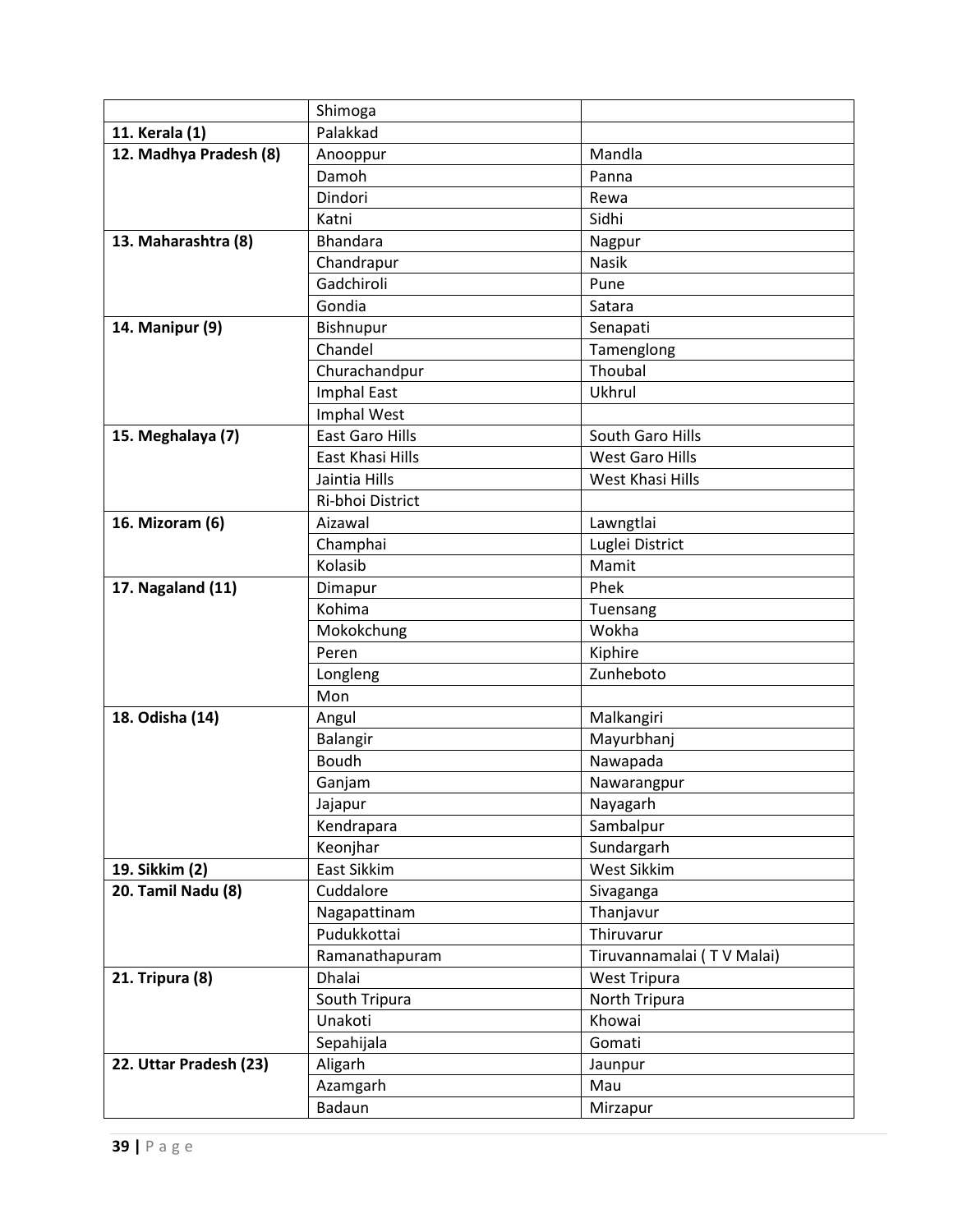|                     | <b>Ballia</b>                     | Moradabad               |
|---------------------|-----------------------------------|-------------------------|
|                     | Balrampur                         | Pratapgarh              |
|                     | <b>Bareilly</b>                   | Rae Bareli              |
|                     | <b>Beharaich</b>                  | Rampur                  |
|                     |                                   |                         |
|                     | Chatrapati Shahu Ji Maharaj Nagar | Sant Kabeer Nagar       |
|                     | Deoria                            | Shravasti               |
|                     | Ghazipur                          | Sitapur                 |
|                     | Gorakhpur                         | Unnao                   |
|                     | Hardoi                            |                         |
| 23. Uttarakhand (5) | Almora                            | Pithoragarh             |
|                     | Haridwar                          | <b>Udhamsingh Nagar</b> |
|                     | Pauri Garhwal                     |                         |
| 24. West Bengal (7) | 24-Parganas (South)               | Jalpaiguri              |
|                     | Coochbehar                        | Midnapur (East)         |
|                     | Dinajpur (North)                  | Purulia                 |
|                     | Howrah                            |                         |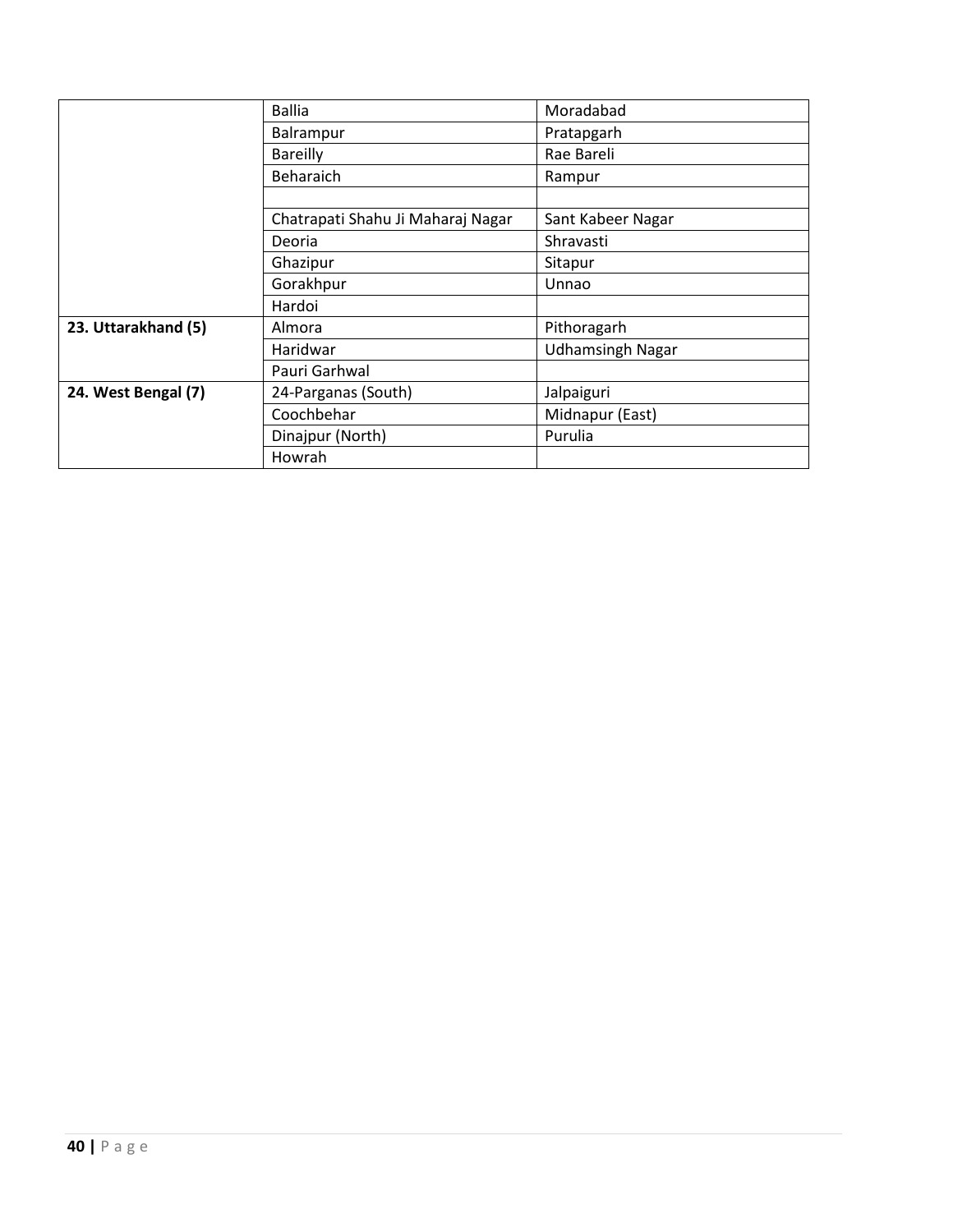# Districts covered under NFSM-Wheat (119)

| <b>State</b>            |              | <b>Name of Districts</b> |  |
|-------------------------|--------------|--------------------------|--|
| 1. Bihar (10)           | Araria       | Nalanda                  |  |
|                         | Aurangabad   | Patna                    |  |
|                         | Bhojpur      | Sitamarhi                |  |
|                         | Gaya         | Siwan                    |  |
|                         | Gopalganj    | Supaul                   |  |
| 2. Gujarat (5)          | Ahmadabad    | Kheda                    |  |
|                         | Anand        | Sabar Kantha             |  |
|                         | Banas Kantha |                          |  |
| 3. Haryana (7)          | Ambala       | Mewat                    |  |
|                         | Bhiwani      | Palwal                   |  |
|                         | Hisar        | Rohtak                   |  |
|                         | Jhajjar      |                          |  |
| 4. Himachal Pradesh (9) | Bilaspur     | Mandi                    |  |
|                         | Chamba       | Sirmaur                  |  |
|                         | Hamirpur     | Solan                    |  |
|                         | Kangra       | Una                      |  |
|                         | Kullu        |                          |  |
| 5. Jammu & Kashmir (5)  | Jammu        | Rajouri                  |  |
|                         | Kathua       | Udhampur                 |  |
|                         | Poonch       |                          |  |
| 6. Madhya Pradesh (17)  | Ashoknagar   | Rewa                     |  |
|                         | Chhatarpur   | Sagar                    |  |
|                         | East Nimar   | Satna                    |  |
|                         | Guna         | Seoni                    |  |
|                         | Katni        | Shivpuri                 |  |
|                         | Khandwa      | Sidhi                    |  |
|                         | Panna        | Tikamgarh                |  |
|                         | Raisen       | Vidisha                  |  |
|                         | Rajgarh      |                          |  |
| 7. Maharashtra (3)      | <b>Beed</b>  | Solapur                  |  |
|                         | Nagpur       |                          |  |
| 8. Punjab (10)          | Amritsar     | Jalandhar                |  |
|                         | Bhatinda     | Kapurthala               |  |
|                         | Ferozepur    | Mohali (Ajitgarh)        |  |
|                         | Gurdaspur    | Ropar                    |  |
|                         | Hosiarpur    | <b>Tarn Taran Sahib</b>  |  |
| 9. Rajasthan (13)       | Banswara     | Nagaur                   |  |
|                         | Bhilwara     | Pratapgarh               |  |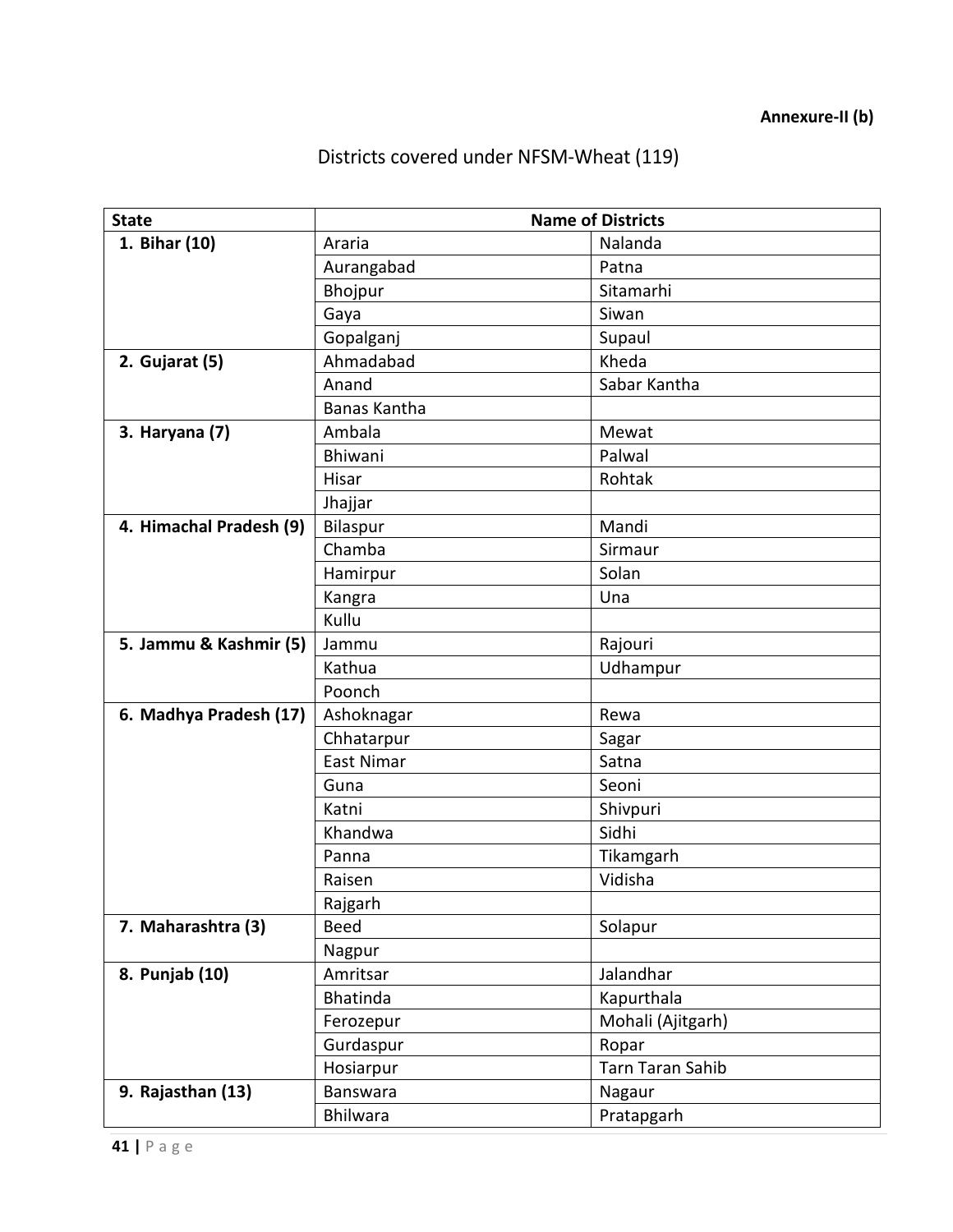|                        | <b>Bikaner</b>                    | Sawai Madhopur           |
|------------------------|-----------------------------------|--------------------------|
|                        | Jaipur                            | Sikar                    |
|                        | Jhunjhunu                         | Tonk                     |
|                        | Jodhpur                           | Udaipur                  |
|                        | Karauli                           |                          |
| 10. Uttar Pradesh (31) | Allahabad                         | Jaunpur                  |
|                        | Azamgarh                          | Jhansi                   |
|                        | <b>Ballia</b>                     | Kaushambi                |
|                        | Balrampur                         | Kushi nagar              |
|                        | <b>Banda</b>                      | Lalitpur                 |
|                        | <b>Basti</b>                      | Lucknow                  |
|                        | Beharaich                         | Mahamaya nagar (hathras) |
|                        | Chandauli                         | Mahoba                   |
|                        | Chatrapati shahu ji maharaj Nagar | Mau                      |
|                        | Chitrakoot                        | Mirzapur                 |
|                        | Deoria                            | Pratapgarh               |
|                        | Faizabad                          | Sant kabeer nagar        |
|                        | Ghazipur                          | Shravasti                |
|                        | Gonda                             | Sonbhadra                |
|                        | Gorakhpur                         | Varanasi                 |
|                        | Hamirpur                          |                          |
| 11. Uttarakhand (9)    | Almora                            | Pauri-Garhwal            |
|                        | Bageshwar                         | Pithoragarh              |
|                        | Dehradun                          | Tehri- Garhwal           |
|                        | Haridwar                          | <b>Udham Singh Nagar</b> |
|                        |                                   |                          |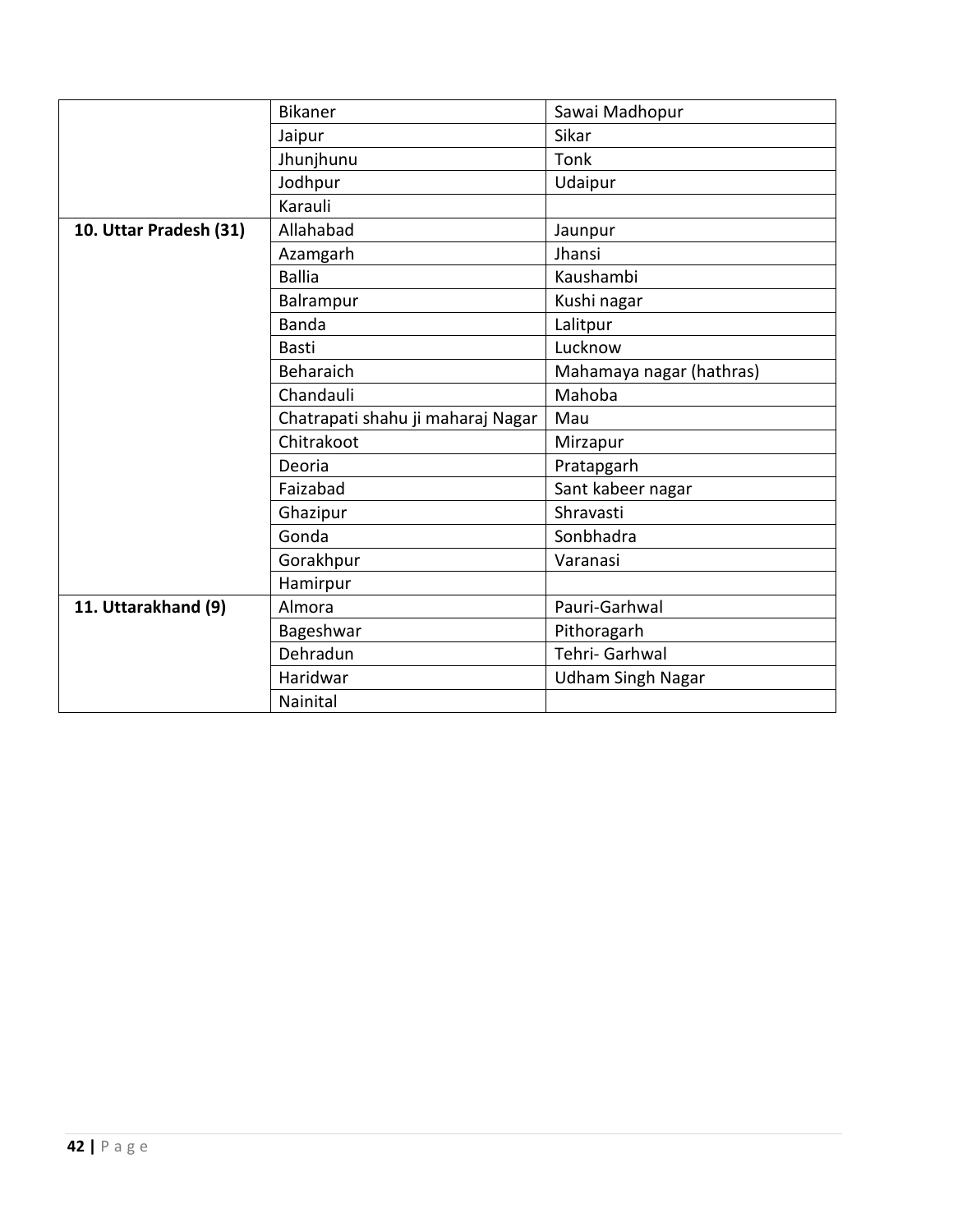Districts covered under NFSM-Pulses (557)

|    | <b>State</b>        | <b>Name of District</b> |                    |  |
|----|---------------------|-------------------------|--------------------|--|
| 1. | Andhra Pradesh (22) | Adilabad                | Medak              |  |
|    |                     | Anantapur               | Nalgonda           |  |
|    |                     | Chittoor                | Nellore            |  |
|    |                     | Cuddapah                | Nizamabad          |  |
|    |                     | East Godavari           | Prakasam           |  |
|    |                     | Guntur                  | Rangareddy         |  |
|    |                     | Karin Nagar             | Srikakulam         |  |
|    |                     | Khammam                 | Vishakhapatnam     |  |
|    |                     | Krishna                 | Viziangram         |  |
|    |                     | Kurnool                 | Warangal           |  |
|    |                     | Mahbubnagar             | West Godawari      |  |
| 2. | <b>Bihar (38)</b>   | Araria                  | Madhubani          |  |
|    |                     | Arwal                   | Munger             |  |
|    |                     | Aurangabad              | Muzaffarpur        |  |
|    |                     | <b>Banka</b>            | Nalanda            |  |
|    |                     | Begusarai               | Nawada             |  |
|    |                     | Bhagalpur               | Pashchim Champaran |  |
|    |                     | Bhojpur                 | Patna              |  |
|    |                     | <b>Buxar</b>            | Purbi Champaran    |  |
|    |                     | Darbhanga               | Purnia             |  |
|    |                     | Gaya                    | Rohtas             |  |
|    |                     | Gopalganj               | Saharsa            |  |
|    |                     | Jamui                   | Samastipur         |  |
|    |                     | Jehanabad               | Saran              |  |
|    |                     | Kaimur (Bhabhua)        | Sheikhpura         |  |
|    |                     | Katihar                 | Sheohar            |  |
|    |                     | Khagaria                | Sitamarhi          |  |
|    |                     | Kishanganj              | Siwan              |  |
|    |                     | Lakhisarai              | Supaul             |  |
|    |                     | Madhepura               | Vaishali           |  |
| 3. | Chhattishgarh (18)  | <b>Bastar</b>           | Kawardha           |  |
|    |                     | Bijapur                 | Korba              |  |
|    |                     | Bilaspur                | Koriya             |  |
|    |                     | Dantewada               | Mahasamund         |  |
|    |                     | Dhamtari                | Narayanpur         |  |
|    |                     | Durg                    | Raigarh            |  |
|    |                     | Janjgir-Champa          | Raipur             |  |
|    |                     | Jashpur (Jagdalpur)     | Rajnandgaon        |  |
|    |                     | Kanker (North Bastar)   | Surguja            |  |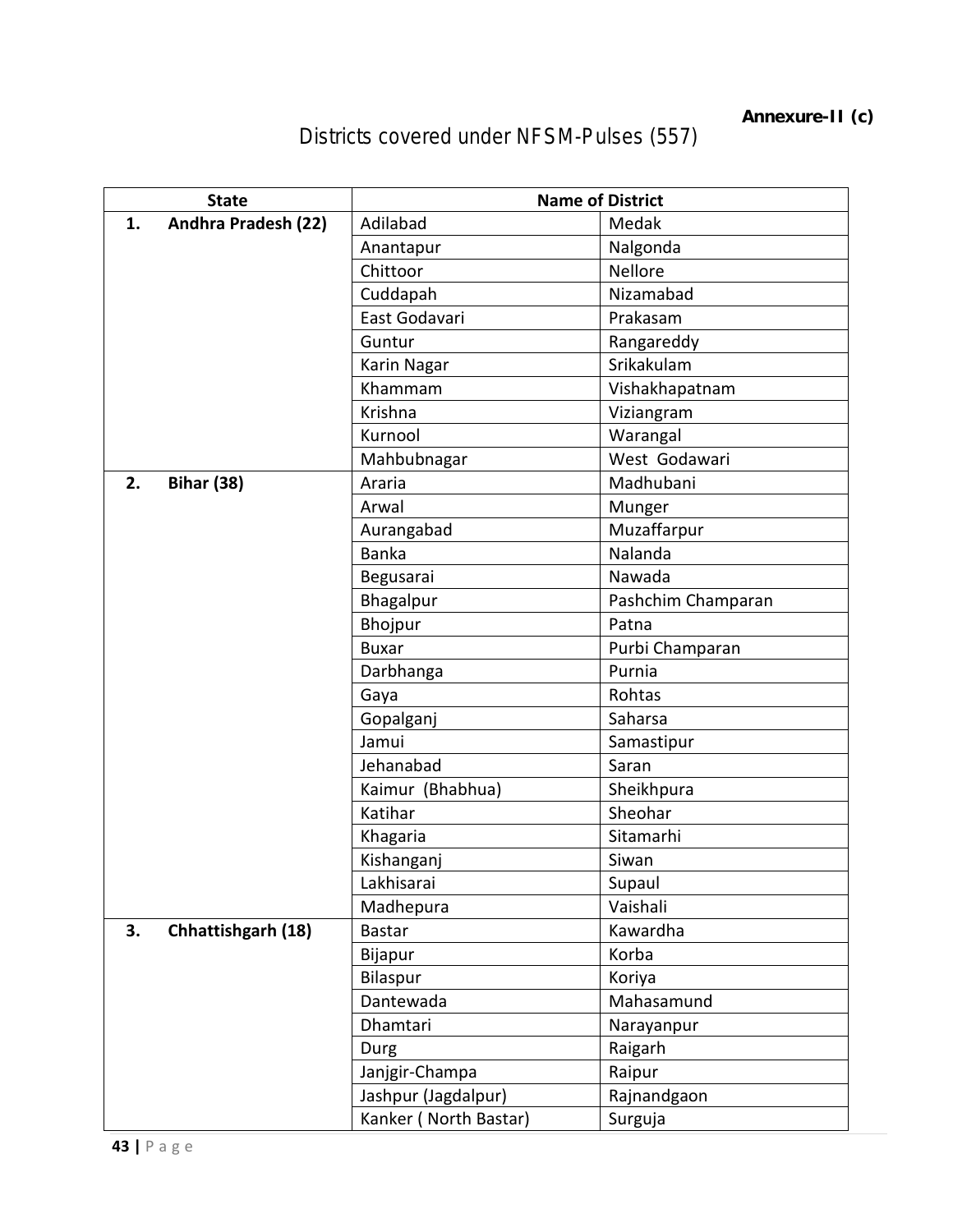| 4. | Gujarat (26)   | Ahmadabad              | Mahesana            |
|----|----------------|------------------------|---------------------|
|    |                | Amreli                 | Narmada             |
|    |                | Anand                  | Navsari             |
|    |                | Banas Kantha           | Panch Mahal         |
|    |                | <b>Bharuch</b>         | Patan               |
|    |                | Bhavnagar              | Porbandar           |
|    |                | Dang                   | Rajkot              |
|    |                | Dohad                  | Sabar Kantha        |
|    |                | Gandhinagar            | Surat               |
|    |                | Jamnagar               | Surendranagar       |
|    |                | Junagadh               | Tapi                |
|    |                | Kheda                  | Vadodara            |
|    |                | Kutch                  | Valsad              |
| 5. | Haryana (21)   | Ambala                 | Mewat               |
|    |                | Bhiwani                | Rohtak              |
|    |                | Faridabad              | Sirsa               |
|    |                | Fatehabad              | Sonepat             |
|    |                | Gurgaon                | Mahendragargh       |
|    |                | Hisar                  | Palwal              |
|    |                | Jhajjar                | Panchkula           |
|    |                | Jind                   | Panipat             |
|    |                | Kaithal                | Rewari              |
|    |                | Karnal                 | Y/ Nagar            |
|    |                | Kurukshetra            |                     |
| 6. | Jharkhand (17) | Chatra                 | Pakur               |
|    |                | Dumka                  | Palamu              |
|    |                | Garhwa                 | Ramgarh             |
|    |                | Giridih                | Ranchi              |
|    |                | Gumla                  | Sahebganj           |
|    |                | Hazaribagh             | Saraikela Kharsawan |
|    |                | Khunti                 | Simdega             |
|    |                | Latehar                | West Singhbhum      |
|    |                | Lohardaga              |                     |
| 7. | Karnataka (30) | <b>Bagalkot</b>        | Gulbarga            |
|    |                | Bangalore              | Hassan              |
|    |                | <b>Bangalore Rural</b> | Haveri              |
|    |                | Belgaum                | Kodagu              |
|    |                | <b>Bellary</b>         | Kolar               |
|    |                | <b>Bidar</b>           | Koppal              |
|    |                | Bijapur                | Mandya              |
|    |                | Chamarajanagar         | Mysore              |
|    |                | Chikballapur           | Raichur             |
|    |                | Chikmagalur            | Ramanagaram         |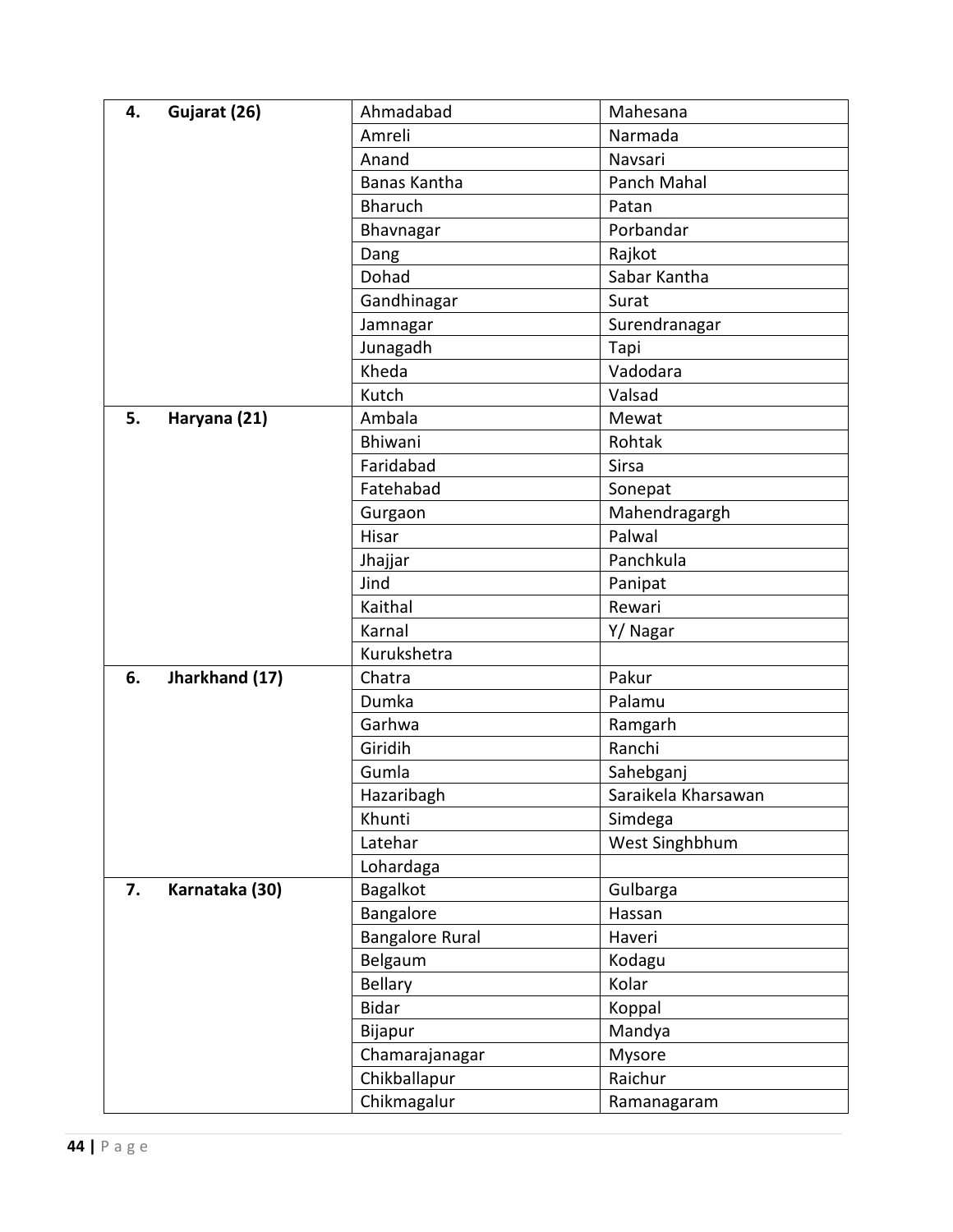|    |                            | Chitradurga     | Shimoga              |
|----|----------------------------|-----------------|----------------------|
|    |                            | Dakshin Kannad  | Tumkur               |
|    |                            | Davangere       | Udupi                |
|    |                            | Dharwad         | <b>Uttar Kannad</b>  |
|    |                            | Gadag           | Yadgir               |
| 8. | <b>Madhya Pradesh (51)</b> | Aagar           | Mandla               |
|    |                            | Alirajpur       | Mandsaur             |
|    |                            | Anuppur         | Morena               |
|    |                            | Ashoknagar      | Narsinghpur          |
|    |                            | Balaghat        | Neemuch              |
|    |                            | Barwani         | Panna                |
|    |                            | Betul           | Raisen               |
|    |                            | <b>Bhind</b>    | Rajgarh              |
|    |                            | Bhopal          | Ratlam               |
|    |                            | Burhanpur       | Rewa                 |
|    |                            | Chhatarpur      | Sagar                |
|    |                            | Chhindwara      | Satna                |
|    |                            | Damoh           | Sehore               |
|    |                            | Datia           | Seoni                |
|    |                            | Dewas           | Shahdol              |
|    |                            | Dhar            | Shajapur             |
|    |                            | Dindori         | Sheopur              |
|    |                            | East Nimar      | Shivpuri             |
|    |                            | Guna            | Sidhi                |
|    |                            | Gwalior         | Singrauli            |
|    |                            | Harda           | Tikamgarh            |
|    |                            | Hoshangabad     | Ujjain               |
|    |                            | Indore          | Umaria               |
|    |                            | Jabalpur        | Vidisha              |
|    |                            | Jhabua          | West Nimar (Khargon) |
|    |                            | Katni           |                      |
| 9. | Maharashtra (33)           | Ahmednagar      | Nanded               |
|    |                            | Akola           | Nandurbar            |
|    |                            | Amravati        | Nasik                |
|    |                            | Aurangabad      | Osmanabad            |
|    |                            | <b>Beed</b>     | Parbhani             |
|    |                            | <b>Bhandara</b> | Pune                 |
|    |                            | <b>Buldhana</b> | Raigad               |
|    |                            | Chandrapur      | Ratnagiri            |
|    |                            | <b>Dhule</b>    | Sangli               |
|    |                            | Gadchiroli      | Satara               |
|    |                            | Gondia          | Sindhudurg           |
|    |                            | Hingoli         | Solapur              |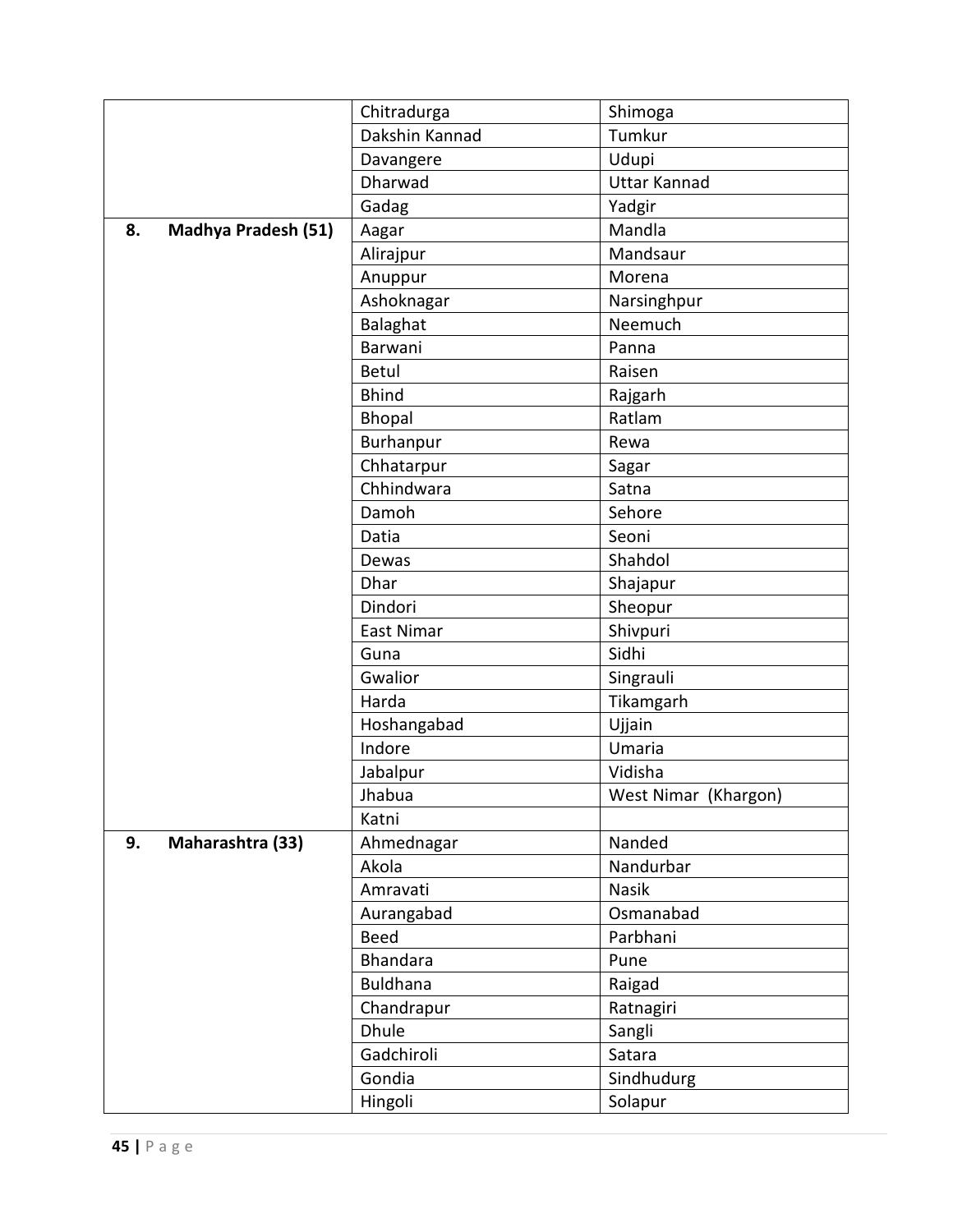|                       | Jalgaon         | Thane               |
|-----------------------|-----------------|---------------------|
|                       | Jalna           | Wardha              |
|                       | Kolhapur        | Washim              |
|                       | Latur           | Yavatmal            |
|                       | Nagpur          |                     |
| 10.<br>Odisha (30)    | Anugul          | Kendrapara          |
|                       | Balangir        | Keonjhar            |
|                       | Baleshwar       | Khurdha             |
|                       | Baragarh        | Koraput             |
|                       | Bolangir        | Malkangiri          |
|                       | <b>Boudha</b>   | Mayurbhanj          |
|                       | Cuttack         | Nawapara            |
|                       | Deogarh         | Nawrangpur          |
|                       | Dhenkanal       | Nayagarh            |
|                       | Gajapati        | Phulbani            |
|                       | Ganjam          | Puri                |
|                       | Jagatsinghapur  | Rayagada            |
|                       | Jajapur         | Sambalpur           |
|                       | Jharsuguda      | Sonepur             |
|                       | Kalahandi       | Sundargarh          |
| Punjab (20)<br>11.    | Amritsar        | Ludhiana            |
|                       | <b>Barnala</b>  | Mansa               |
|                       | <b>Bathinda</b> | Moga                |
|                       | Faridkot        | Mohali              |
|                       | Fatehgarh Sahib | Muktsar             |
|                       | Firozepur       | Nawanshahr          |
|                       | Gurdaspur       | Patiala             |
|                       | Hoshiarpur      | Rupnagar            |
|                       | Jalandhar       | Sangrur             |
|                       | Kapurthala      | <b>Taran Taaran</b> |
| Rajasthan (33)<br>12. | Ajmer           | Jaisalmer           |
|                       | Alwar           | Jalore              |
|                       | Banswara        | Jhalawar            |
|                       | <b>Baran</b>    | Jhunjhunu           |
|                       | Barmer          | Jodhpur             |
|                       | Bharatpur       | Karauli             |
|                       | Bhilwara        | Kota                |
|                       | Bikaner         | Nagaur              |
|                       | <b>Bundi</b>    | Pali                |
|                       | Chittorgarh     | Pratapgarh          |
|                       | Churu           | Rajsamand           |
|                       | Dausa           | Sawai Madhopur      |
|                       | Dholpur         | Sikar               |
|                       |                 |                     |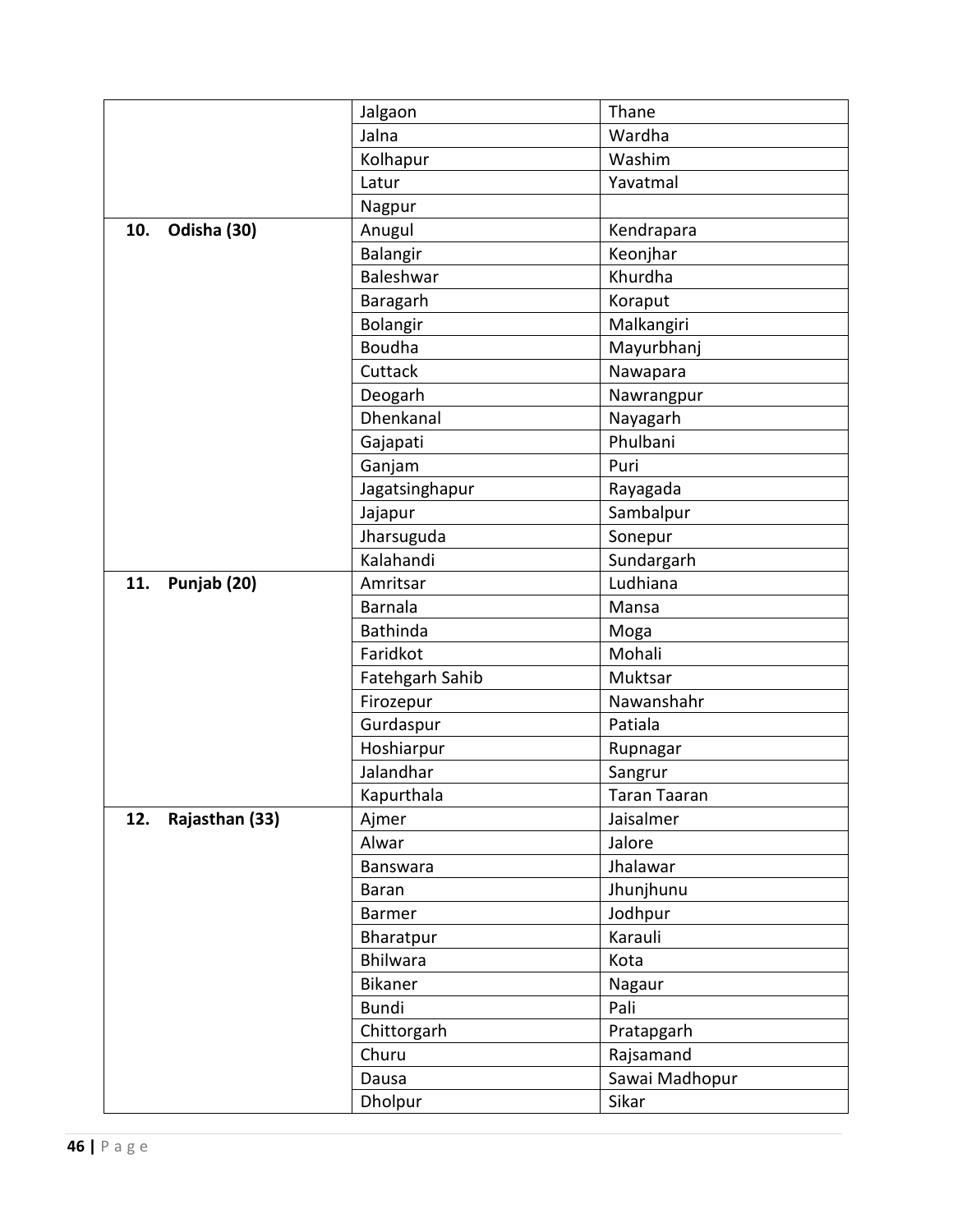|                                  | Dungarpur                   | Sirohi                   |  |  |  |  |
|----------------------------------|-----------------------------|--------------------------|--|--|--|--|
|                                  | Ganganagar                  | Tonk                     |  |  |  |  |
|                                  | Hanumangarh                 | Udaipur                  |  |  |  |  |
|                                  | Jaipur                      |                          |  |  |  |  |
| 13.<br>Tamil Nadu (30)           | Ariyalur                    | Pudukkottai              |  |  |  |  |
|                                  | Coimbatore                  | Ramanathapuram           |  |  |  |  |
|                                  | Cuddalore                   | Salem                    |  |  |  |  |
|                                  | Dharmapuri                  | Sivaganga                |  |  |  |  |
|                                  | Dindigul                    | Thanjavur                |  |  |  |  |
|                                  | Erode                       | Theni                    |  |  |  |  |
|                                  | Kanchipuram                 | Thiruvallur              |  |  |  |  |
|                                  | Kanniyakumari               | Thiruvarur               |  |  |  |  |
|                                  | Karur                       | Thoothukudi              |  |  |  |  |
|                                  | Krishnagiri                 | Tiruchirappalli          |  |  |  |  |
|                                  | Madurai                     | Tirunelveli              |  |  |  |  |
|                                  | Nagapattinam                | Tiruvannamalai           |  |  |  |  |
|                                  | Namakkal                    | Vellore                  |  |  |  |  |
|                                  | <b>Nilgiris</b>             | Villupuram               |  |  |  |  |
|                                  | Perambalur                  | Virudhunagar             |  |  |  |  |
| 14.<br><b>Uttar Pradesh (75)</b> | Agra                        | Jyotiba Phule Nagar      |  |  |  |  |
|                                  | Aligarh                     | Kannauj                  |  |  |  |  |
|                                  | Allahabad                   | Kanpur Dehat             |  |  |  |  |
|                                  | Ambedkar Nagar              | Kanpur Nagar             |  |  |  |  |
|                                  | Auraiya                     | Kashiram Nagar           |  |  |  |  |
|                                  | Azamgarh                    | Kaushambi                |  |  |  |  |
|                                  | <b>Badaun</b>               | Kheri                    |  |  |  |  |
|                                  | <b>Baghpat</b>              | Kushi Nagar              |  |  |  |  |
|                                  | <b>Ballia</b>               | Lalitpur                 |  |  |  |  |
|                                  | Balrampur                   | Lucknow                  |  |  |  |  |
|                                  | Banda                       | Mahamaya Nagar (Hathras) |  |  |  |  |
|                                  | Barabanki                   | Maharajganj              |  |  |  |  |
|                                  | <b>Bareilly</b>             | Mahoba                   |  |  |  |  |
|                                  | Basti                       | Mainpuri                 |  |  |  |  |
|                                  | Beharaich                   | Mathura                  |  |  |  |  |
|                                  | Bijnor                      | Mau                      |  |  |  |  |
|                                  | Bulandshahr                 | Meerut                   |  |  |  |  |
|                                  | Chandauli                   | Mirzapur                 |  |  |  |  |
|                                  | Chatrapati Shahu Ji Maharaj | Moradabad                |  |  |  |  |
|                                  | Chitrakoot                  | Muzaffarnagar            |  |  |  |  |
|                                  | Deoria                      | Pilibhit                 |  |  |  |  |
|                                  | Etah                        | Pratapgarh               |  |  |  |  |
|                                  | Etawah                      | Rae Bareli               |  |  |  |  |
|                                  | Faizabad                    | Rampur                   |  |  |  |  |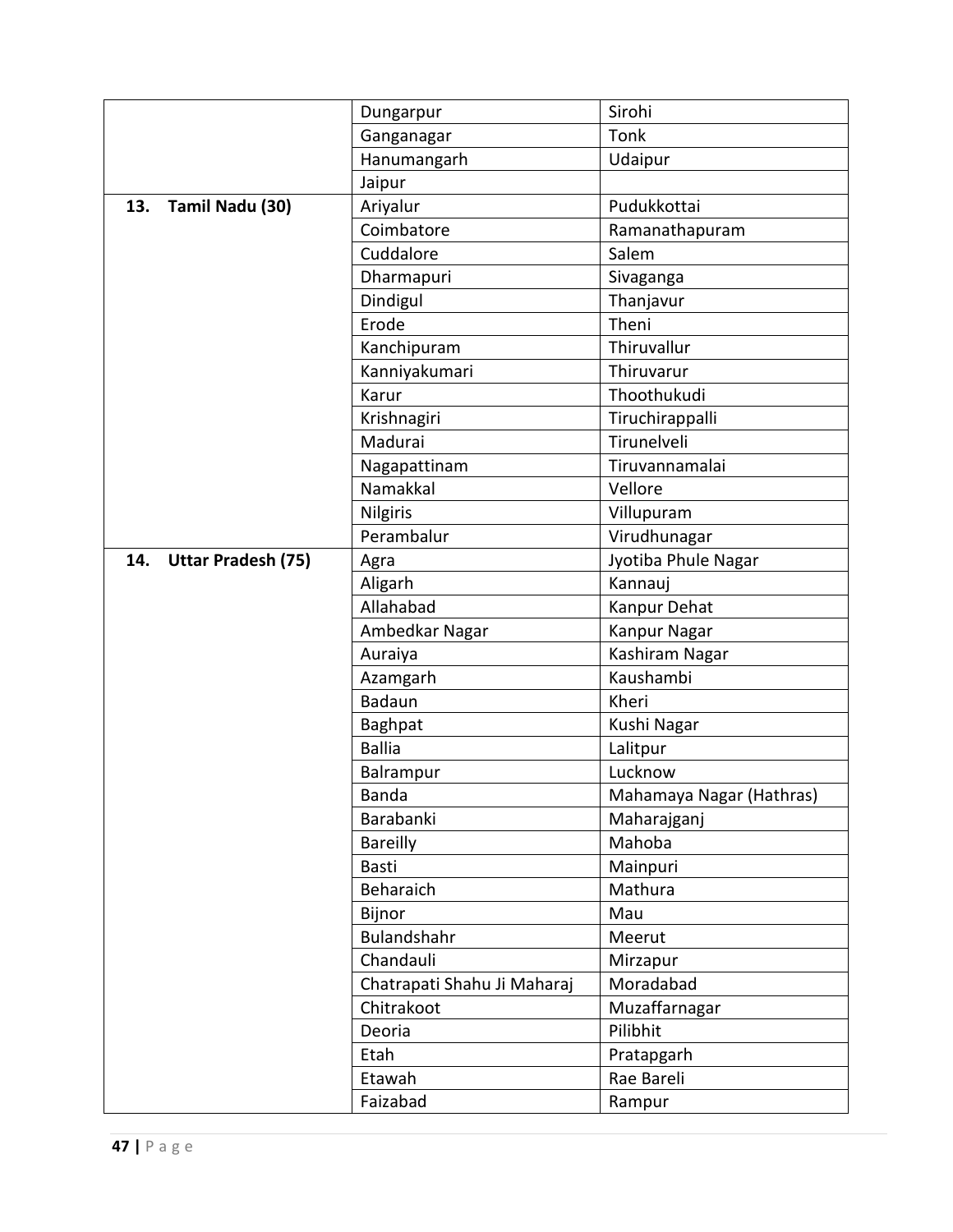|                         | Farrukhabad         | Saharanpur                                         |  |  |  |  |  |
|-------------------------|---------------------|----------------------------------------------------|--|--|--|--|--|
|                         | Fatehpur            | Sambhal                                            |  |  |  |  |  |
|                         | Firozabad           | Sant Kabeer Nagar                                  |  |  |  |  |  |
|                         | Gautam Buddha Nagar | Sant Ravidas Nagar                                 |  |  |  |  |  |
|                         | Ghaziabad           | Shahjahanpur                                       |  |  |  |  |  |
|                         | Ghazipur            | Shamli                                             |  |  |  |  |  |
|                         | Gonad               | Shravasti                                          |  |  |  |  |  |
|                         | Gorakhpur           | Siddharth Nagar                                    |  |  |  |  |  |
|                         | Hamirpur            | Sitapur                                            |  |  |  |  |  |
|                         | Hapur               | Sonbhadra                                          |  |  |  |  |  |
|                         | Hardoi              | Sultanpur                                          |  |  |  |  |  |
|                         | Jalaun              | Unnao                                              |  |  |  |  |  |
|                         | Jaunpur             | Varanasi                                           |  |  |  |  |  |
|                         | Jhansi              |                                                    |  |  |  |  |  |
| 15.<br>West Bengal (18) | 24 Paraganas North  | Hooghly                                            |  |  |  |  |  |
|                         | 24 Paraganas South  | Howrah                                             |  |  |  |  |  |
|                         | <b>Bankura</b>      | Jalpaiguri                                         |  |  |  |  |  |
|                         | Bardhaman           | Maldah                                             |  |  |  |  |  |
|                         | Birbhum             | <b>Medinipur East</b>                              |  |  |  |  |  |
|                         | Coochbehar          | <b>Medinipur West</b>                              |  |  |  |  |  |
|                         | Darjeeling          | Murshidabad                                        |  |  |  |  |  |
|                         | Dinajpur Dakshin    | Nadia                                              |  |  |  |  |  |
|                         | Dinajpur Uttar      | Purulia                                            |  |  |  |  |  |
| 16. Arunachal           |                     | All 95 districts of North Eastern region included. |  |  |  |  |  |
| Pradesh(17), Assam      |                     |                                                    |  |  |  |  |  |
| (27), Manipur (09),     |                     |                                                    |  |  |  |  |  |
| Meghalaya(11),          |                     |                                                    |  |  |  |  |  |
| Mizoram (08),           |                     |                                                    |  |  |  |  |  |
| Nagaland(11),           |                     |                                                    |  |  |  |  |  |
| Sikkim(04),             |                     |                                                    |  |  |  |  |  |
| Tripura(08)             |                     |                                                    |  |  |  |  |  |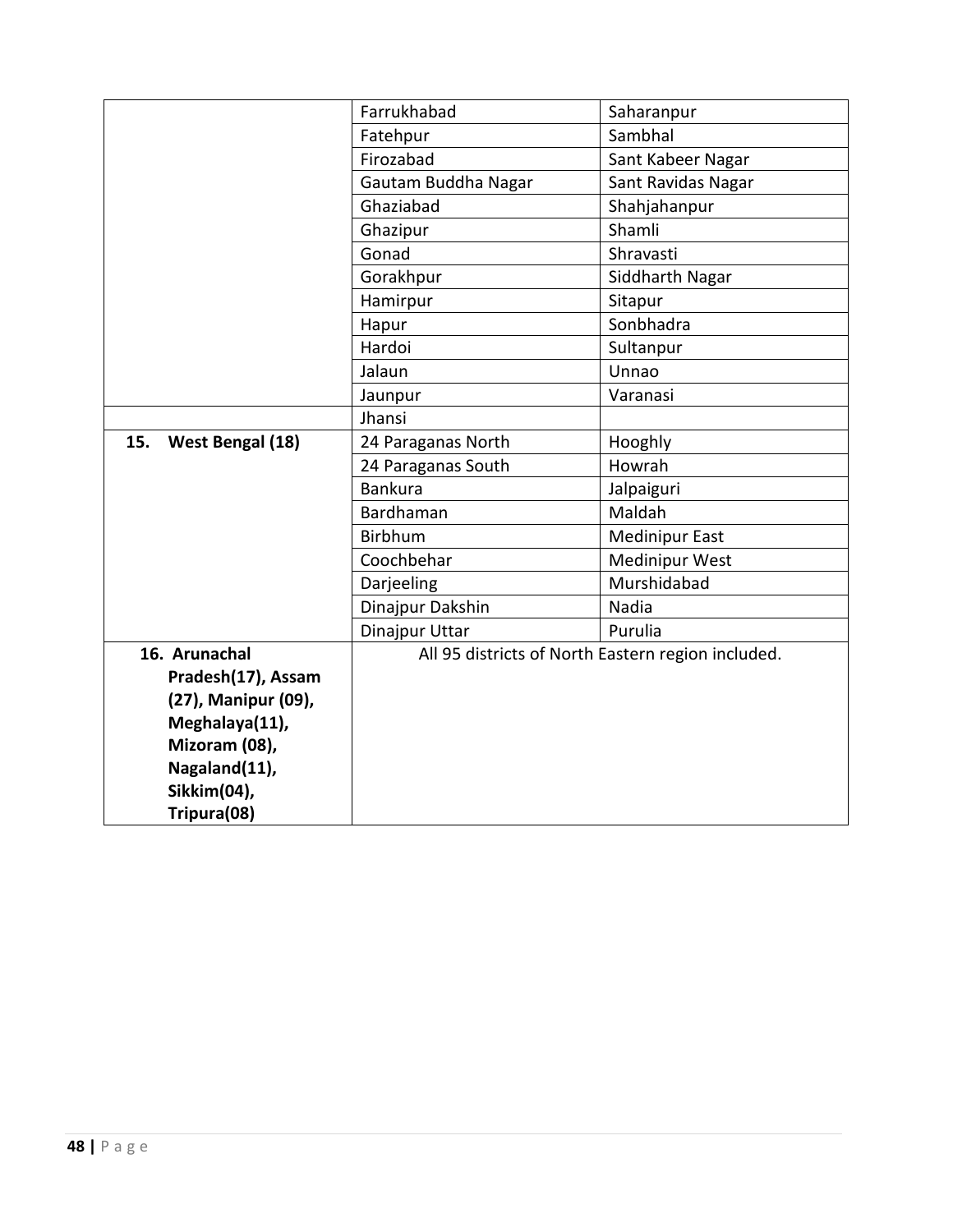Districts covered under NFSM-Coarse Cereals (182)

|    | <b>State</b>                 |                     | <b>Name Of Districts</b> |  |  |  |  |
|----|------------------------------|---------------------|--------------------------|--|--|--|--|
| 1. | Andhra Pradesh (8)           | Adilabad            | Mahbubnagar              |  |  |  |  |
|    |                              | East Godavari       | Medak                    |  |  |  |  |
|    |                              | Karimnagar          | Nizamabad                |  |  |  |  |
|    |                              | Kurnool             | Warangal                 |  |  |  |  |
| 2. | <b>Arunachal Pradesh (7)</b> | Anjaw               | <b>Tirap</b>             |  |  |  |  |
|    |                              | <b>East Siang</b>   | West Kameng              |  |  |  |  |
|    |                              | L/Dibang Valley     | <b>West Siang</b>        |  |  |  |  |
|    |                              | Lohit               |                          |  |  |  |  |
| 3. | Assam (4)                    | Darrang             | Kokrajhar                |  |  |  |  |
|    |                              | Karbi-Anglong       | N C Hills                |  |  |  |  |
| 4. | <b>Bihar (11)</b>            | Begusarai           | Purnia                   |  |  |  |  |
|    |                              | Bhagalpur           | Saharsa                  |  |  |  |  |
|    |                              | E.Champaran         | Samastipur               |  |  |  |  |
|    |                              | Katihar             | Saran                    |  |  |  |  |
|    |                              | Khagaria            | Vaishali                 |  |  |  |  |
|    |                              | Madhepura           |                          |  |  |  |  |
| 5. | Chhattisgarh (5)             | Dantewada           | Kanker                   |  |  |  |  |
|    |                              | Jagdalpur           | Sarguja                  |  |  |  |  |
|    |                              | Kabirdham(Kawardha) |                          |  |  |  |  |
| 6. | Gujarat (8)                  | Anand               | Mehsana                  |  |  |  |  |
|    |                              | Banaskantha         | Panchmahals              |  |  |  |  |
|    |                              | Dahod               | Sabarkantha              |  |  |  |  |
|    |                              | Kheda               | Vadodara                 |  |  |  |  |
| 7. | Haryana (5)                  | Bhiwani             | Mohindergarh             |  |  |  |  |
|    |                              | Hissar              | Rewari                   |  |  |  |  |
|    |                              | Jhajjar             |                          |  |  |  |  |
| 8. | <b>Himachal Pradesh (5)</b>  | Chamba              | Mandi                    |  |  |  |  |
|    |                              | Hamirpur            | Una                      |  |  |  |  |
|    |                              | Kangra              |                          |  |  |  |  |
| 9. | Jammu & Kashmir (7)          | Baramulla           | Poonch                   |  |  |  |  |
|    |                              | Doda                | Rajouri                  |  |  |  |  |
|    |                              | Kathua              | Udhampur                 |  |  |  |  |
|    |                              | Kupwara             |                          |  |  |  |  |
|    | 10. Jharkhand (11)           | Chatra              | Hazaribagh               |  |  |  |  |
|    |                              | Deogarh             | Latehar                  |  |  |  |  |
|    |                              | Dumka               | Pakur                    |  |  |  |  |
|    |                              | Garhwa              | Palamau                  |  |  |  |  |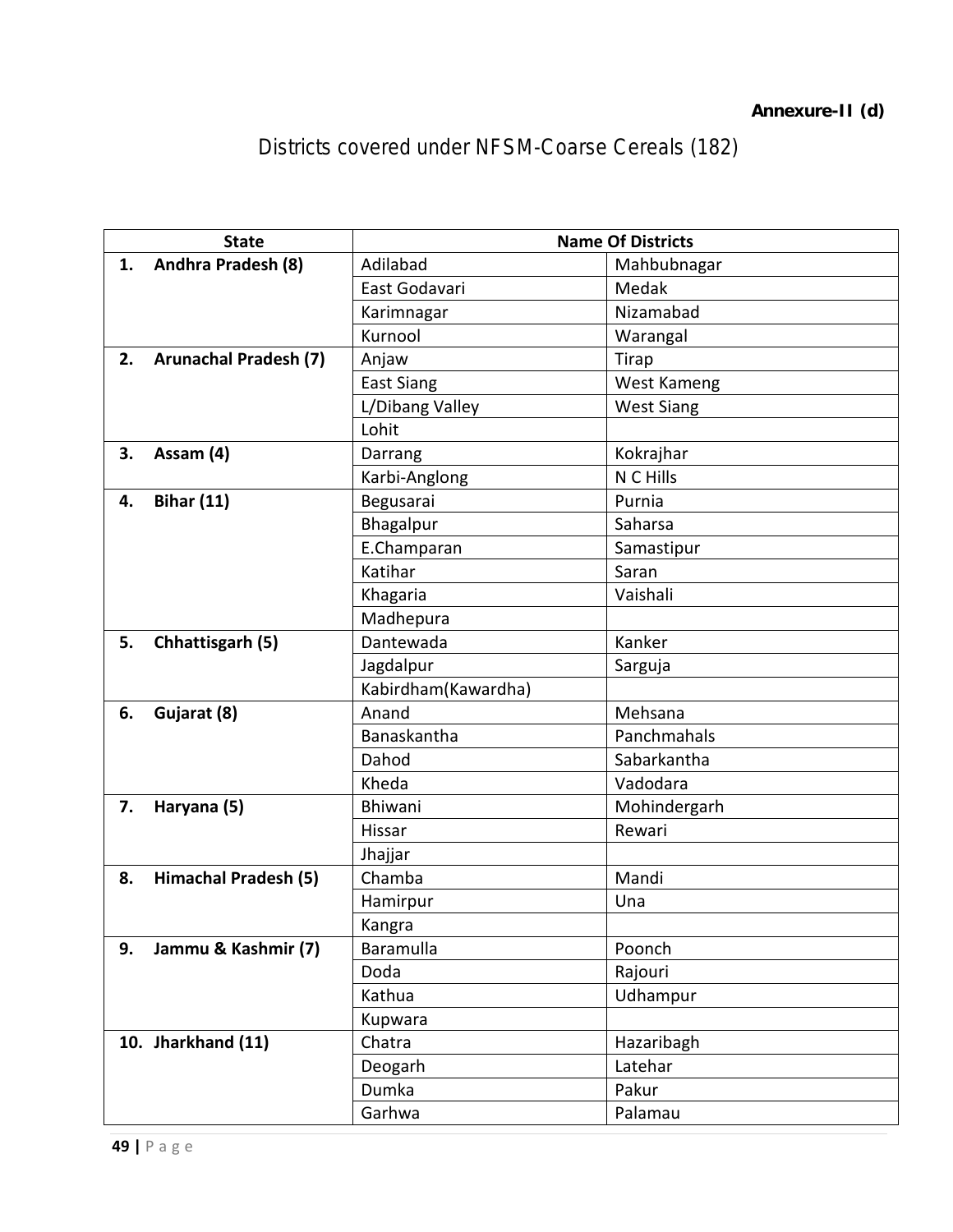|                         | Giridh                 | Singhbhum (East)   |
|-------------------------|------------------------|--------------------|
|                         | Godda                  |                    |
| 11. Karnataka (11)      | Bagalkote              | Gulbarga           |
|                         | Belgaum                | Haveri             |
|                         | <b>Bellary</b>         | Koppal             |
|                         | Bijapur                | Raichur            |
|                         | Chitradurga            | Tumkur             |
|                         | Davangere              |                    |
| 12. Kerala (1)          | Palakkad               |                    |
| 13. Madhya Pradesh (16) | Alirajpur              | Mandla             |
|                         | Barwani                | Mandsaur           |
|                         | <b>Betul</b>           | Morena             |
|                         | Chhindwara             | Rajgarh            |
|                         | <b>Dhar</b>            | Ratlam             |
|                         | Dindori                | Shajapur           |
|                         | East Nimar (Khargone)  | Shivpuri           |
|                         | Jhabua                 | Singroli           |
| 14. Maharashtra (8)     | Ahmednagar             | Pune               |
|                         | Aurangabad             | Sangli             |
|                         | <b>Beed</b>            | Satara             |
|                         | Osmanabad              | Solapur            |
| 15. Manipur (2)         | Senapati               | Ukhrul             |
| 16. Meghalaya (3)       | <b>East Garo Hills</b> | Jainta Hills       |
|                         | <b>West Garo Hills</b> |                    |
| 17. Mizoram (4)         | Aizwal                 | Lunglei            |
|                         | Chhimtuipui            | Serchhip           |
| 18. Nagaland (4)        | Dimapur                | Tuensang           |
|                         | Phek                   | Zunheboto          |
| 19. Odisha (6)          | Gajpati                | Koraput            |
|                         | Ganjam                 | Nawarangpur        |
|                         | Keonjhar               | Rayagada           |
| 20. Punjab (3)          | Hoshiarpur             | Nawanshahr         |
|                         | Ropar(Rupnagar)        |                    |
| 21. Rajasthan (12)      | Ajmer                  | Jaipur             |
|                         | Alwar                  | Jalore             |
|                         | Barmer                 | Jhunjhunu          |
|                         | <b>Bhilwara</b>        | Jodhpur            |
|                         | Bikaner                | Nagaur             |
|                         | Churu                  | Sikar              |
| 22. Sikkim (2)          | South Sikkim           | <b>West Sikkim</b> |
| 23. Tamil Nadu (10)     | Coimbatore             | Salem<br>Theni     |
|                         | Dharmapuri             |                    |
|                         | Dindigul               | Thoothukkudi       |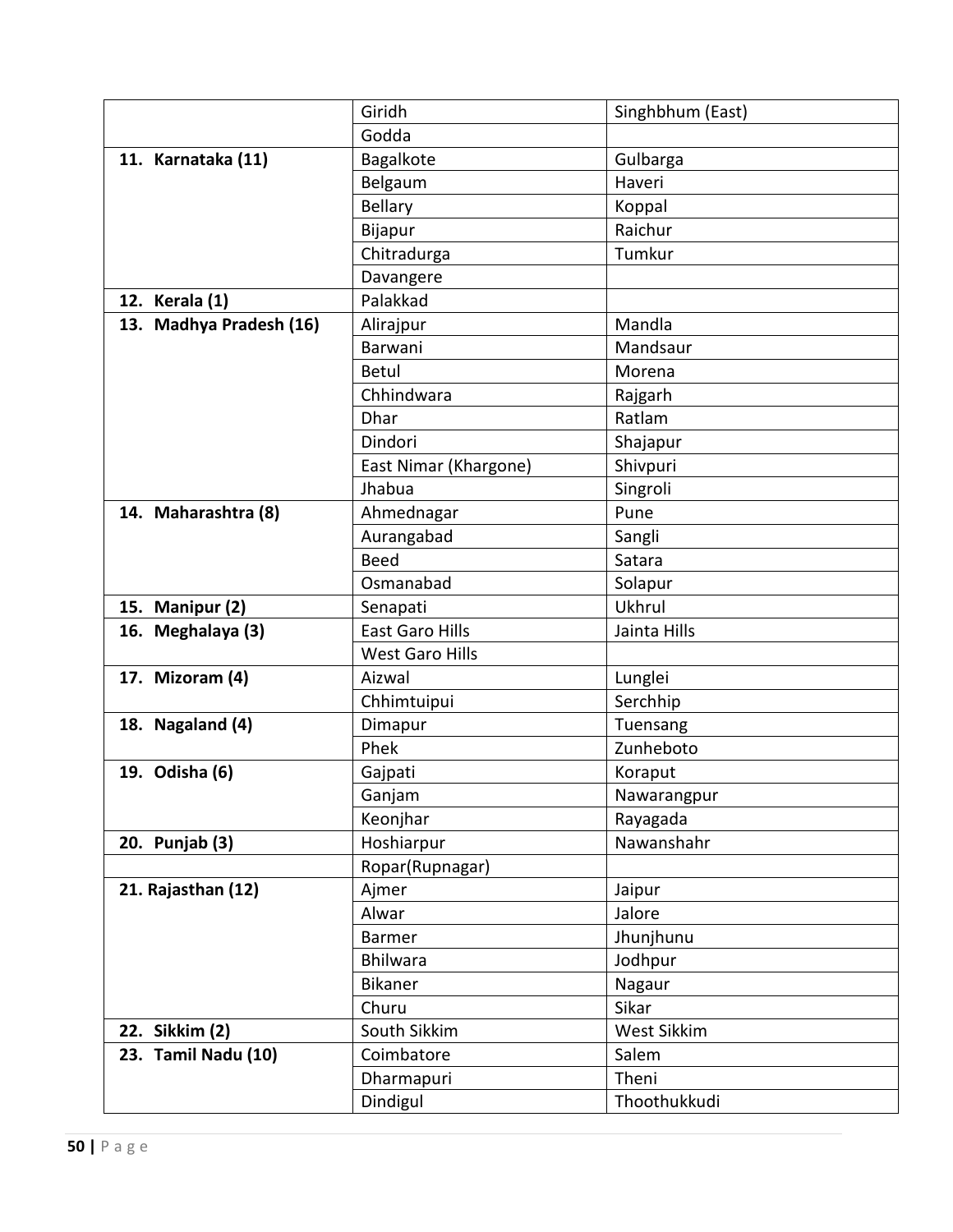|                        | Krishnagiri      | Tiruchirappalli     |
|------------------------|------------------|---------------------|
|                        | Perambalur       | Tiruppur            |
| 24. Tripura (2)        | South Tripura    | <b>West Tripura</b> |
| 25. Uttar Pradesh (20) | Agra             | Gonda               |
|                        | Aligarh          | Hardoi              |
|                        | Auraiya          | Hatharas            |
|                        | <b>B.</b> Shahar | Jalaun              |
|                        | <b>Bahraich</b>  | Kannauj             |
|                        | <b>Budaun</b>    | Kanpur Dehat        |
|                        | Etah             | Kansi Ram Nagar     |
|                        | Etawah           | Lalitpur            |
|                        | Farrukhabad      | Mainpuri            |
|                        | Firozabad        | Mathura             |
| 26. Uttarakhand (4)    | Almora           | Pithoragarh         |
|                        | Pauri Garhwal    | Tehri Garhwal       |
| 27. West Bengal (3)    | Darjeeling       | Jalpaiguri          |
|                        | Dinajpur(North)  |                     |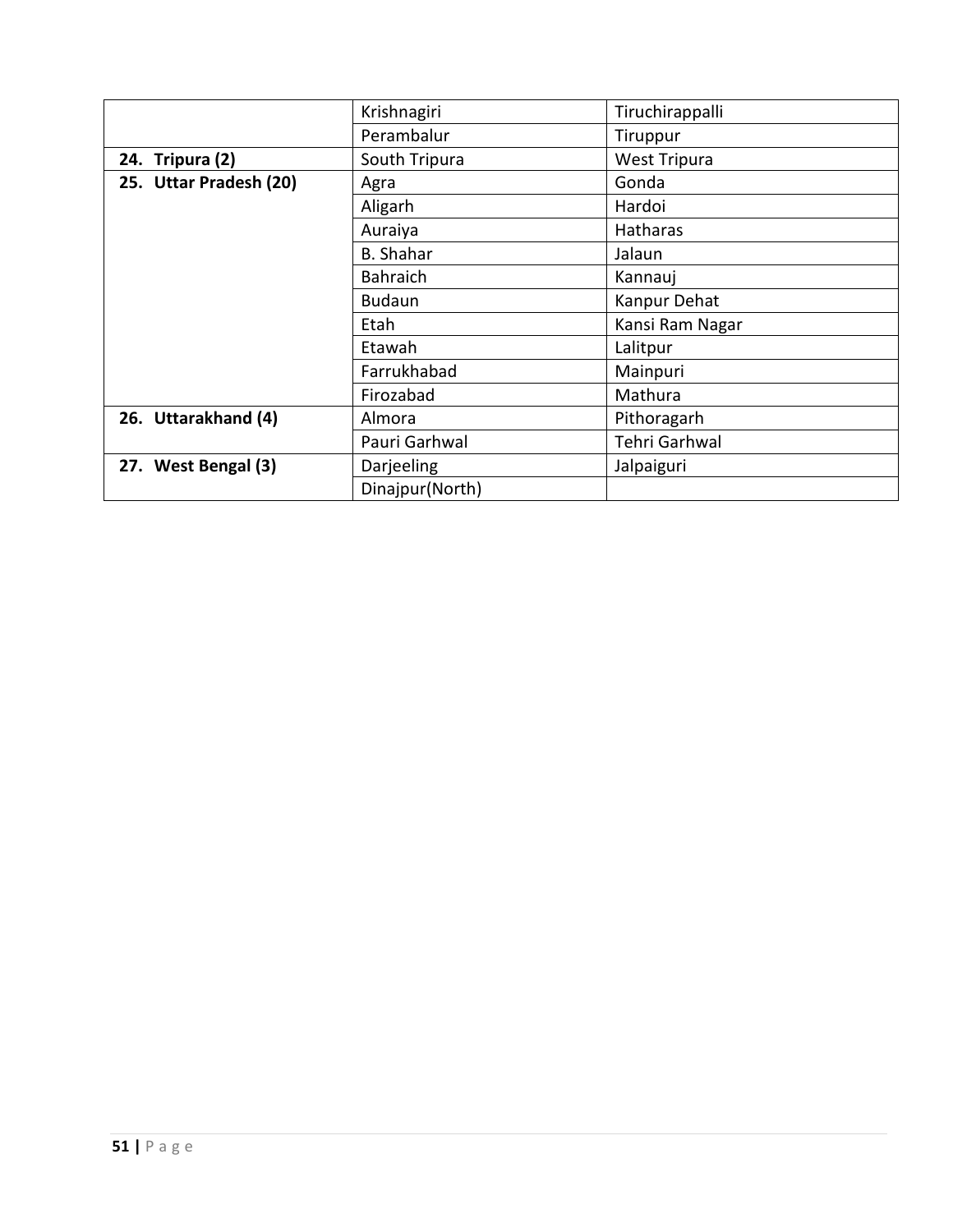### **Annexure-III (a)**

**Action Plan for NFSM-Rice for \_\_\_\_\_\_\_\_ year**

|     | State:                                            |                         |          |   |                          |                         |   |  |  |  |
|-----|---------------------------------------------------|-------------------------|----------|---|--------------------------|-------------------------|---|--|--|--|
| SI. | Interventions                                     | <b>Approved Rate of</b> | Unit     |   | <b>Targets</b>           | <b>Final Targets</b>    |   |  |  |  |
| No. |                                                   | Assistance              |          |   | <b>Proposed by State</b> | Approved by GOI         |   |  |  |  |
|     |                                                   |                         |          |   |                          |                         |   |  |  |  |
| 1   | $\overline{2}$                                    | 3                       | 4        | 5 | 6                        | $\overline{\mathbf{z}}$ | 8 |  |  |  |
| 1.  | *Cluster Demonstrations by State Department       |                         |          |   |                          |                         |   |  |  |  |
|     | of Agriculture with the technical backstopping    |                         |          |   |                          |                         |   |  |  |  |
|     | of ICAR/SAUs/IRRI (One Cluster of 100 ha)         |                         |          |   |                          |                         |   |  |  |  |
|     | (a) Direct Seeded Rice/ Line Transplanting/SRI    |                         |          |   |                          |                         |   |  |  |  |
|     | (Target 1.5% of area of District)                 | Rs.7500/ha              | ha       |   |                          |                         |   |  |  |  |
|     | (b) Demonstrations on Hybrid Rice (One cluster    | Rs.7500/ha              | ha       |   |                          |                         |   |  |  |  |
|     | of 100 ha) Target 0.5% of Area of District        |                         |          |   |                          |                         |   |  |  |  |
|     | Demonstrations on Swarna Sub-1/Sahbhagi<br>(c)    | Rs.7500/ha              | ha       |   |                          |                         |   |  |  |  |
|     | Dhan of 100 ha each                               |                         |          |   |                          |                         |   |  |  |  |
|     | (d) Cropping system based demonstration           | Rs.12500/ha             | ha       |   |                          |                         |   |  |  |  |
|     | Sub-Total 1(a) to 1 (d)                           |                         |          |   |                          |                         |   |  |  |  |
| 2.  | <b>Seed Distribution:</b>                         |                         |          |   |                          |                         |   |  |  |  |
|     | (a) Hybrid Rice Seed                              | Rs.5000/qtl             | qtl      |   |                          |                         |   |  |  |  |
|     | (b) HYVs Seeds                                    | Rs.1000/gtl             | qtl      |   |                          |                         |   |  |  |  |
|     | Sub-Total 2 (a) and 2 (b)                         |                         |          |   |                          |                         |   |  |  |  |
| 3.  | <b>Plant and Soil Protection Management:</b>      |                         |          |   |                          |                         |   |  |  |  |
|     | (a) Micronutrients                                | Rs.500/ha               | ha       |   |                          |                         |   |  |  |  |
|     | (b) Liming in Acidic Soils                        | Rs.1000/ha              | ha       |   |                          |                         |   |  |  |  |
|     | Plant Protection Chemicals and bio-agents<br>(c)  | Rs.500/ha               | ha       |   |                          |                         |   |  |  |  |
|     | (d) Weedicides                                    | Rs.500/ha               | ha       |   |                          |                         |   |  |  |  |
|     | Sub-Total 3 (a) to 3 (e)                          |                         |          |   |                          |                         |   |  |  |  |
| 4.  | <b>Resource Conservation Techniques/Tools:</b>    |                         |          |   |                          |                         |   |  |  |  |
|     | (a) Cono-weeder                                   | Rs.600/Unit             | Nos.     |   |                          |                         |   |  |  |  |
|     | (b) Manual Sprayer                                | Rs. 600/Unit            |          |   |                          |                         |   |  |  |  |
|     |                                                   |                         |          |   |                          |                         |   |  |  |  |
|     | (c) Power knack Sack sprayer                      | Rs3000/Unit             | Nos.     |   |                          |                         |   |  |  |  |
|     | (d) Multi Crop Planter                            | Rs.15000/Unit           | Nos.     |   |                          |                         |   |  |  |  |
|     | (e) Seed drill                                    | Rs.15000/Unit           | Nos.     |   |                          |                         |   |  |  |  |
|     | Power Weeder<br>(f)                               | Rs.15000/Unit           | Nos.     |   |                          |                         |   |  |  |  |
|     | Zero Till Multi Crop Planter<br>(g)               | Rs.15000/Unit           | Nos.     |   |                          |                         |   |  |  |  |
|     | (h) Drum seeder                                   | Rs.1500/Unit            | Nos.     |   |                          |                         |   |  |  |  |
|     | (i)<br>Rotavator                                  | Rs.35000/Unit           | Nos.     |   |                          |                         |   |  |  |  |
|     | (i)<br>Laser Land Leveler                         | Rs.150000/Unit          | Nos.     |   |                          |                         |   |  |  |  |
|     | Sub-Total 4(a) to 4 (I)                           |                         |          |   |                          |                         |   |  |  |  |
| 5.  | Incentive for Pump Sets                           | Rs.10000/Unit           | Nos.     |   |                          |                         |   |  |  |  |
| 6.  | Paddy thresher/multi-crop thresher                | Rs.40000/Unit           | Nos.     |   |                          |                         |   |  |  |  |
| 7.  | Self Propelled Paddy transplanter                 | Rs.75000/Unit           | Nos.     |   |                          |                         |   |  |  |  |
| 8.  | Cropping System based trainings (Four Sessions    | Rs.3500/Session         | Nos.     |   |                          |                         |   |  |  |  |
|     | i.e. one before Kharif and rabi seasons, One each | Rs.14000/Training       |          |   |                          |                         |   |  |  |  |
|     | during <i>Kharif</i> and <i>Rabi</i> crops )      |                         |          |   |                          |                         |   |  |  |  |
| 9.  | <b>Miscellaneous Expenses</b>                     |                         |          |   |                          |                         |   |  |  |  |
|     | (a) Project Management Team & Other               |                         | No. of   |   |                          |                         |   |  |  |  |
|     | Miscellaneous Expenses at District level          |                         | district |   |                          |                         |   |  |  |  |
|     | (b) Project Management Team & Other               |                         |          |   |                          |                         |   |  |  |  |
|     | Miscellaneous Expenses at State level             |                         |          |   |                          |                         |   |  |  |  |
|     | Sub-Total 9(a) and 9(b)                           |                         |          |   |                          |                         |   |  |  |  |
| 10. | <b>Local Initiatives</b>                          |                         |          |   |                          |                         |   |  |  |  |
|     | Activity to be specified<br>(a)                   |                         |          |   |                          |                         |   |  |  |  |
| 11. | <b>Other Initiatives</b>                          |                         |          |   |                          |                         |   |  |  |  |
|     | Demonstration by NGOs<br>(a)                      |                         |          |   |                          |                         |   |  |  |  |
|     | Assistance for custom hiring<br>(b)               |                         |          |   |                          |                         |   |  |  |  |
|     | Specialized projects<br>(c)                       |                         |          |   |                          |                         |   |  |  |  |
|     | Sub-Total 11(a) to 11(c)                          |                         |          |   |                          |                         |   |  |  |  |
|     | Total Financial (1 to 11)                         |                         |          |   |                          |                         |   |  |  |  |
|     | <b>Allocation Communicated Earlier by GOI</b>     |                         |          |   |                          |                         |   |  |  |  |

**\* Please specify the interventions proposed to be demonstrated**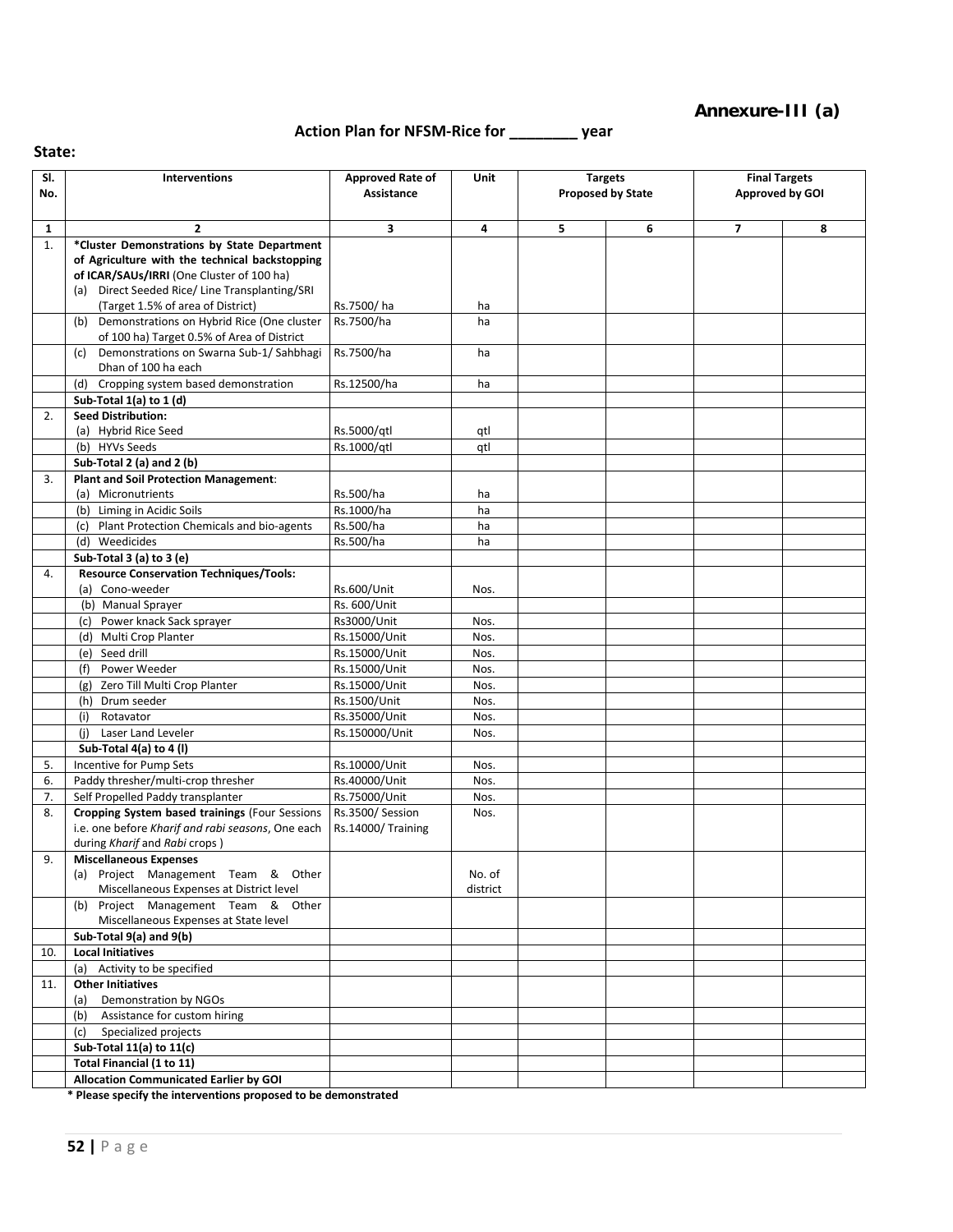#### **Annexure-III (b)**

**Targets Approved by GOI**

#### **Action Plan for NFSM-Wheat for \_\_\_\_\_\_\_\_\_\_ year**

**Unit Targets** 

**Proposed by State**

**Assistance**

**Interventions Approved Rate of Approved Rate of** 

| $\mathbf{1}$ | $\mathbf{z}$                                                         | 3                              | 4                  | 5 | 6 | 7 | 8 |
|--------------|----------------------------------------------------------------------|--------------------------------|--------------------|---|---|---|---|
| 1.           | *Demonstrations on Improved Technologies:                            | Rs.7500/ha                     | ha                 |   |   |   |   |
|              | Cluster Demonstrations (of 100 ha<br>a.                              |                                |                    |   |   |   |   |
|              | each)                                                                |                                |                    |   |   |   |   |
|              | Cropping system based demonstrations<br>b.                           | Rs.12500/ha                    | ha                 |   |   |   |   |
|              | Sub-Total 1(a) and 1 (b)                                             |                                |                    |   |   |   |   |
| 2.           | <b>Seed Distribution:</b>                                            |                                |                    |   |   |   |   |
|              | HYVs seeds                                                           | Rs.1000/gtl                    | qtl                |   |   |   |   |
| 3.           | <b>Need Based Plant/Soil Management:</b>                             |                                |                    |   |   |   |   |
|              | (a) Micronutrients                                                   | Rs.500/ha                      | ha                 |   |   |   |   |
|              | (b) Gypsum                                                           | Rs.750/ha                      | ha                 |   |   |   |   |
|              | (c) Plant Protection Chemicals & bio-agents                          | Rs.500/ha                      | ha                 |   |   |   |   |
|              | (d) Weedicides                                                       | Rs.500/ha                      | ha                 |   |   |   |   |
|              | Sub-Total 3(a) to 3(e)                                               |                                |                    |   |   |   |   |
| 4.           | Resource Conservation Machineries/<br><b>Energy</b>                  |                                |                    |   |   |   |   |
|              | Management:<br><b>Manual Sprayer</b>                                 | Rs. 600/Unit                   |                    |   |   |   |   |
|              | (a)<br>Power Knap Sack Sprayer<br>(b)                                | Rs.3000/Unit                   | Nos.<br>Nos.       |   |   |   |   |
|              |                                                                      |                                |                    |   |   |   |   |
|              | Zero Till Seed Drill<br>(c)<br>Multi Crop Planter                    | Rs.15000/Unit                  | Nos.               |   |   |   |   |
|              | (d)                                                                  | Rs.15000/Unit<br>Rs.15000/Unit | Nos.               |   |   |   |   |
|              | Power weeder<br>(e)<br>(f)<br>Seed drill                             | Rs.15000/Unit                  | Nos.<br>Nos.       |   |   |   |   |
|              | Zero Till Multi Crop Planter                                         | Rs.15000/Unit                  | Nos.               |   |   |   |   |
|              | (g)<br>(h)<br>Rotavator/Turbo seeder                                 | Rs.35000/Unit                  | Nos.               |   |   |   |   |
|              | Chiseller<br>(i)                                                     | Rs.8000/Unit                   | Nos.               |   |   |   |   |
|              | Laser Land Leveler<br>(i)                                            | Rs.150000/Unit                 | Nos.               |   |   |   |   |
|              | (k)<br>Tractor mounted sprayer                                       | Rs.10000/Unit                  | Nos.               |   |   |   |   |
|              | Multi crop thresher<br>(1)                                           | Rs. 40000/Unit                 | Nos.               |   |   |   |   |
|              | Sub-Total 4 (a) to 4 (l)                                             |                                |                    |   |   |   |   |
| 5.           | <b>Efficient Water Application Tools:</b>                            |                                |                    |   |   |   |   |
|              | (a) Water carrying pipes                                             | Rs. 15000/ or                  | Mtr.               |   |   |   |   |
|              |                                                                      | Rs.25/m upto 600m              |                    |   |   |   |   |
|              |                                                                      | Length                         |                    |   |   |   |   |
|              | (b) Pumpsets                                                         | Rs.10000/Unit                  | Nos.               |   |   |   |   |
|              | (c) Sprinkler sets                                                   | Rs.10000/ha                    | ha                 |   |   |   |   |
|              | (d) Mobile Rain Gun                                                  | Rs. 15000/Unit                 | Nos.               |   |   |   |   |
|              | Sub-Total for Water Application Tools<br>$5(a)$ to $5$               |                                |                    |   |   |   |   |
|              | (c)                                                                  |                                |                    |   |   |   |   |
| 6.           | Cropping system based trainings (Four Sessions                       | Rs.3500/ session               | Nos.               |   |   |   |   |
|              | i.e. one before Kharif and rabi seasons. One each                    | Rs.14000/Training              |                    |   |   |   |   |
|              | during Kharif and Rabi crops)                                        |                                |                    |   |   |   |   |
| 7.           | <b>Miscellaneous Expenses</b><br>(a) Project Management Team & Other |                                |                    |   |   |   |   |
|              | Miscellaneous Expenses at District level                             |                                | No. of<br>District |   |   |   |   |
|              | (b) Project Management Team &<br>Other                               |                                |                    |   |   |   |   |
|              | Miscellaneous Expenses at State level                                |                                |                    |   |   |   |   |
|              | Sub-Total 7(a) and 7(b)                                              |                                |                    |   |   |   |   |
| 8.           | <b>Local Initiatives</b>                                             |                                |                    |   |   |   |   |
|              | (a) Activities to be specified                                       |                                |                    |   |   |   |   |
| 9            | <b>Other Initiatives</b>                                             |                                |                    |   |   |   |   |
|              | Demonstration by NGOs<br>(a)                                         |                                |                    |   |   |   |   |
|              | Assistance for custom hiring<br>(b)                                  |                                |                    |   |   |   |   |
|              | (c) Specialized projects                                             |                                |                    |   |   |   |   |
|              | Sub-Total 9(a) to 9(c)                                               |                                |                    |   |   |   |   |
|              | Total Financial (1 to 9)                                             |                                |                    |   |   |   |   |

**Allocation communicated Earlier by GOI**

**\* Please specify the interventions proposed to be demonstrated**

**State: Sl. No.**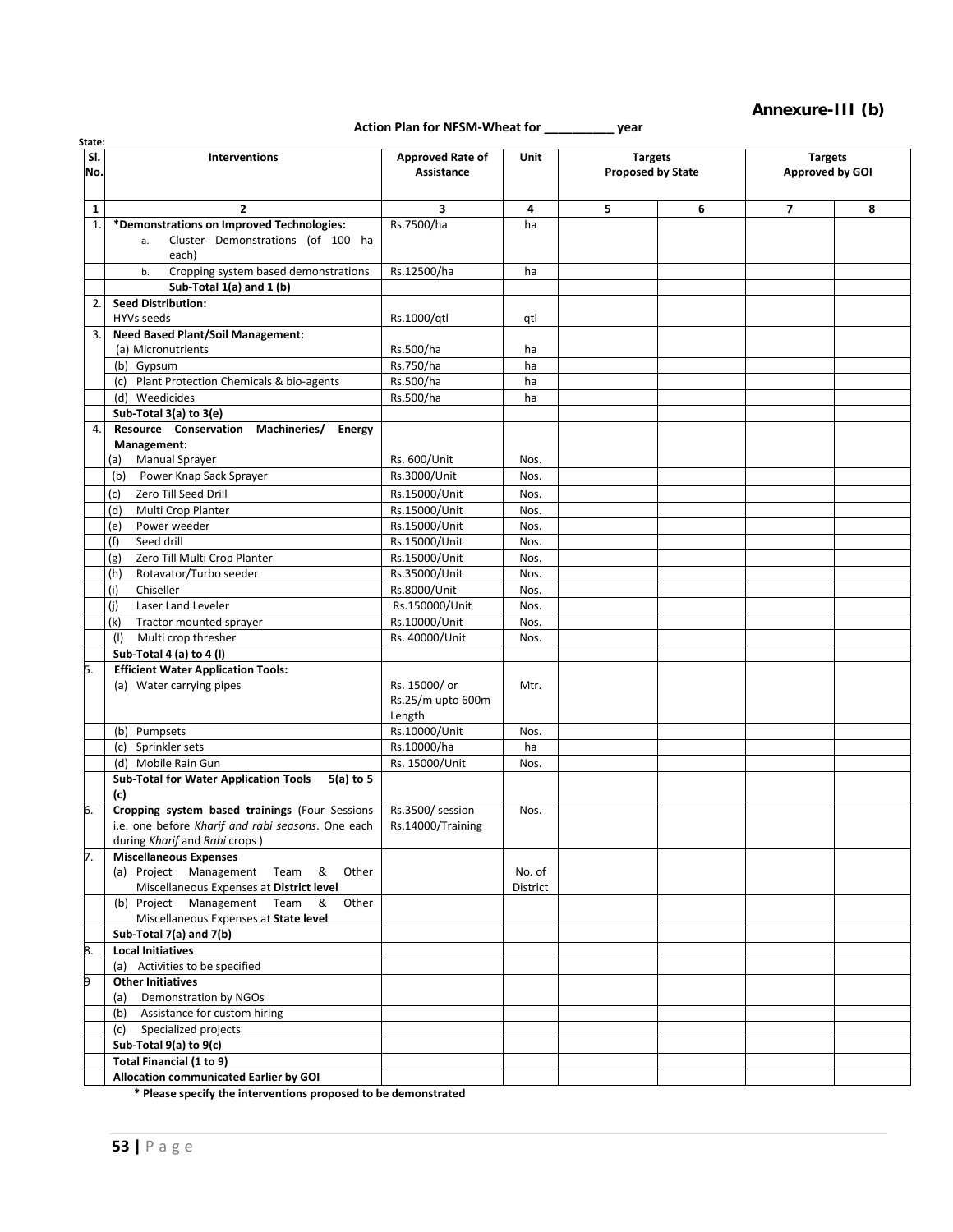#### **Annexure-III (C)**

## **Action Plan-NFSM-Pulses for \_\_\_\_\_\_\_\_\_\_\_\_Year**

| State:       |                                                                                        |                               |          |   |                          |                         |                      |  |
|--------------|----------------------------------------------------------------------------------------|-------------------------------|----------|---|--------------------------|-------------------------|----------------------|--|
| Sl. No.      | Interventions                                                                          | Approved Rate of              | Unit     |   | <b>Targets</b>           |                         | <b>Final Targets</b> |  |
|              |                                                                                        | Assistance                    |          |   | <b>Proposed by State</b> |                         | Approved by GOI      |  |
|              |                                                                                        |                               |          |   |                          |                         |                      |  |
|              |                                                                                        |                               |          |   |                          |                         |                      |  |
| $\mathbf{1}$ | $\overline{2}$<br>*Demonstrations on Improved Technologies:                            | 3                             | 4        | 5 | 6                        | $\overline{\mathbf{z}}$ | 8                    |  |
| 1.           | (a) Cluster Demonstrations (of 100 ha each)                                            | Rs.7500/ha                    | ha       |   |                          |                         |                      |  |
|              | (b) Cropping system based demonstrations                                               | Rs.12500/ha                   | ha       |   |                          |                         |                      |  |
|              | Sub-Total 1(a) and 1 (b)                                                               |                               |          |   |                          |                         |                      |  |
| 2.           | <b>Distribution of Certified Seeds:</b>                                                |                               |          |   |                          |                         |                      |  |
|              | HYVs seeds                                                                             | Rs.2500/qtl                   | Qtl      |   |                          |                         |                      |  |
| 3.           | <b>Integrate Nutrient Management:</b>                                                  |                               |          |   |                          |                         |                      |  |
|              | (a) Micro-nutrients                                                                    | Rs.500/ha                     | ha       |   |                          |                         |                      |  |
|              | Gypsum/80% WG Sulphur<br>(b)                                                           | Rs.750/ha                     | ha       |   |                          |                         |                      |  |
|              | Lime<br>(c)                                                                            | Rs.1000/ha                    | ha       |   |                          |                         |                      |  |
|              | <b>Bio-fertilizers</b><br>(d)                                                          | Rs.100/ha                     | ha       |   |                          |                         |                      |  |
|              | Sub-Total INM 3 (a) to 3 (d)                                                           |                               |          |   |                          |                         |                      |  |
| 4.           | <b>Integrated Pest Management (IPM)</b>                                                |                               |          |   |                          |                         |                      |  |
|              |                                                                                        |                               |          |   |                          |                         |                      |  |
|              | Distribution of PP Chemicals<br>(a)                                                    | Rs.500/ha                     | ha       |   |                          |                         |                      |  |
|              | (b)<br>Weedicides                                                                      | Rs.500/ha                     | ha       |   |                          |                         |                      |  |
|              | Sub-Total 4(a) to 4 (d)                                                                |                               |          |   |                          |                         |                      |  |
| 5.           | <b>Resource Conservation Technologies/Tools:</b>                                       |                               |          |   |                          |                         |                      |  |
|              | (a) Manual Sprayer                                                                     | Rs. 600/Unit                  | Nos.     |   |                          |                         |                      |  |
|              | (b) Power Knap Sack Sprayer                                                            | Rs.3000/Unit                  | Nos.     |   |                          |                         |                      |  |
|              | Zero Till Seed Drill<br>(c)                                                            | Rs.15000/Unit                 | Nos.     |   |                          |                         |                      |  |
|              | Multi Crop Planter<br>(d)                                                              | Rs.15000/Unit                 | Nos.     |   |                          |                         |                      |  |
|              | Seed Drill<br>(e)                                                                      | Rs.15000/Unit                 | Nos.     |   |                          |                         |                      |  |
|              | Zero Till Multi Crop Planter<br>(f)                                                    | Rs.15000/Unit                 | Nos.     |   |                          |                         |                      |  |
|              | <b>Ridge Furrow Planter</b>                                                            | Rs.15000/Unit                 | Nos.     |   |                          |                         |                      |  |
|              | (g)<br>(h)<br>Chiseller                                                                |                               | Nos.     |   |                          |                         |                      |  |
|              | Rotavator                                                                              | Rs.8000/Unit<br>Rs.35000/Unit | Nos.     |   |                          |                         |                      |  |
|              | (i)                                                                                    |                               |          |   |                          |                         |                      |  |
|              | (i)<br>Laser Land Leveler                                                              | Rs.150000/Unit                | Nos.     |   |                          |                         |                      |  |
|              | (k)<br>Tractor mounted sprayer                                                         | Rs. 10000/Unit                | Nos.     |   |                          |                         |                      |  |
|              | Multi crop thresher<br>(1)                                                             | Rs. 40000/Unit                | Nos.     |   |                          |                         |                      |  |
|              | Sub-Total of Machinery 5(a) to 5(I)                                                    |                               |          |   |                          |                         |                      |  |
| 6.           | <b>Efficient Water Application Tools:</b>                                              |                               |          |   |                          |                         |                      |  |
|              | (a) Sprinkler Sets                                                                     | Rs.10000/ha                   | ha       |   |                          |                         |                      |  |
|              | Pump Sets<br>(b)                                                                       | Rs.10000/Unit                 | Nos.     |   |                          |                         |                      |  |
|              | Pipe for carrying water from source to the field<br>(c)                                | Rs. 15000 or Rs.25/m          | Mtr      |   |                          |                         |                      |  |
|              |                                                                                        | upto 600m                     |          |   |                          |                         |                      |  |
|              | (d) Mobile Rain gun                                                                    | Rs. 15000/Unit                | Nos.     |   |                          |                         |                      |  |
|              | Sub Total 6(a) to 6(d)                                                                 |                               |          |   |                          |                         |                      |  |
| 7.           | Cropping System based trainings (Four Sessions i.e. One                                | Rs.3500/Session               | Nos.     |   |                          |                         |                      |  |
|              | before Kharif and rabi seasons, one each during Kharif<br>and Rabi Crops)              | Rs.14000/Training             |          |   |                          |                         |                      |  |
|              |                                                                                        |                               |          |   |                          |                         |                      |  |
| 8.           | <b>Miscellaneous Expenses:</b><br>Project Management Team & Other Miscellaneous<br>(a) |                               | No. of   |   |                          |                         |                      |  |
|              | Expenses at District level                                                             |                               | District |   |                          |                         |                      |  |
|              | Project Management Team & Other Miscellaneous<br>(b)                                   |                               |          |   |                          |                         |                      |  |
|              | Expenses at State level                                                                |                               |          |   |                          |                         |                      |  |
|              | Sub-Total 8(a) and 8(b)                                                                |                               |          |   |                          |                         |                      |  |
| 9.           | <b>Local Initiatives</b>                                                               |                               |          |   |                          |                         |                      |  |
|              | Activity to be Specified<br>(a)                                                        |                               |          |   |                          |                         |                      |  |
| 10.          | <b>Other Initiatives</b>                                                               |                               |          |   |                          |                         |                      |  |
|              | Demonstration by NGOs<br>(a)                                                           |                               |          |   |                          |                         |                      |  |
|              | Assistance for custom hiring<br>(b)                                                    |                               |          |   |                          |                         |                      |  |
|              | Marketing support<br>(c)                                                               |                               |          |   |                          |                         |                      |  |
|              | Specialized projects<br>(d)                                                            |                               |          |   |                          |                         |                      |  |
|              | Value chain integration<br>(e)                                                         |                               |          |   |                          |                         |                      |  |
|              | Sub-Total 10(a) to 10(e)                                                               |                               |          |   |                          |                         |                      |  |
|              | <b>Total Financial (1 to 10)</b>                                                       |                               |          |   |                          |                         |                      |  |
|              | <b>Allocation Communicated Earlier by GOI</b>                                          |                               |          |   |                          |                         |                      |  |
|              |                                                                                        |                               |          |   |                          |                         |                      |  |

**\* Please specify the interventions proposed to be demonstrated**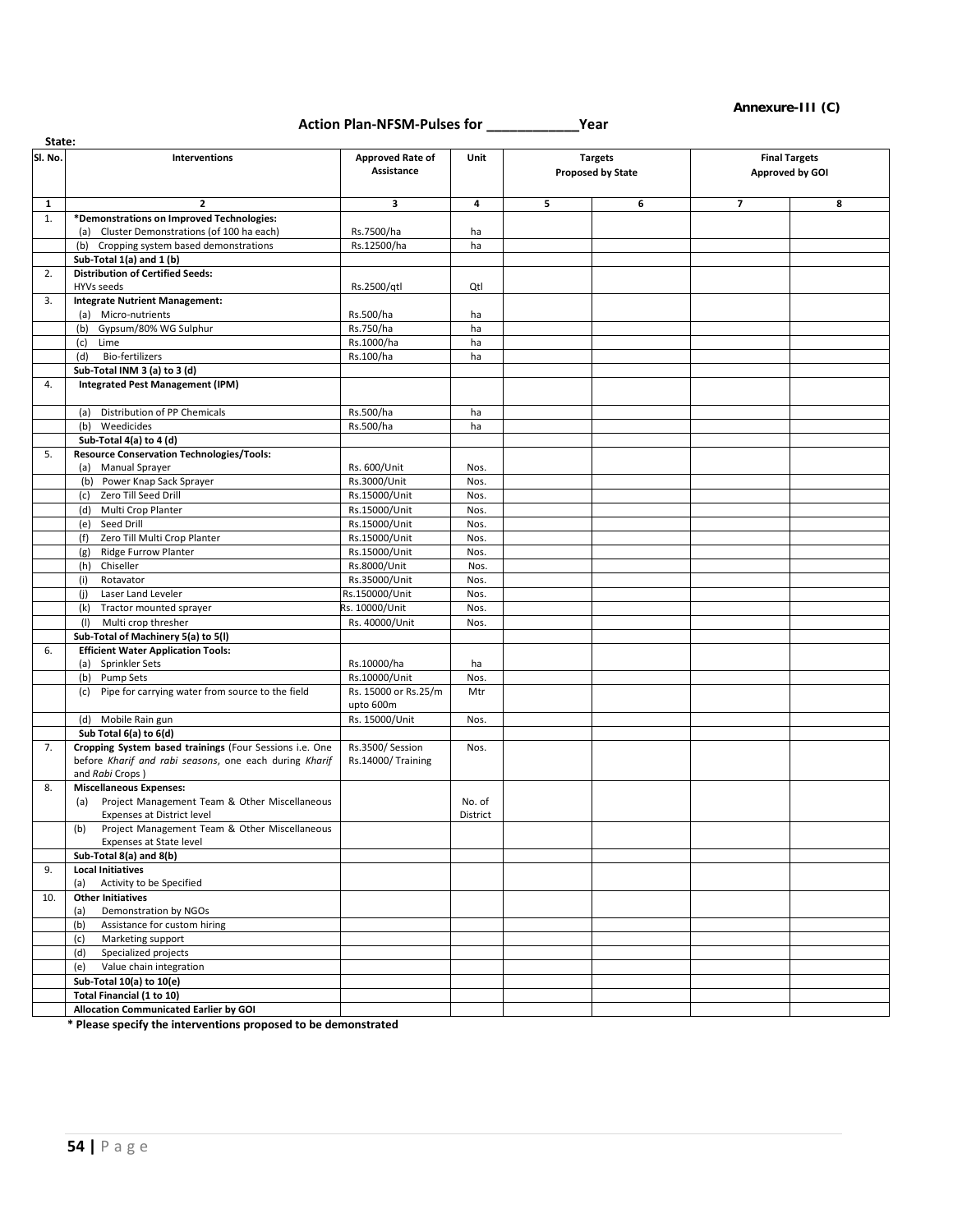### **Action Plan for NFSM-Coarse Cereals for \_\_\_\_\_\_\_\_\_Year**

| State:  |                                                          |                                       |                 |          |                                            |                                   |                  |  |
|---------|----------------------------------------------------------|---------------------------------------|-----------------|----------|--------------------------------------------|-----------------------------------|------------------|--|
| SI. No. | <b>Interventions</b>                                     | <b>Approved Rate of</b><br>Assistance | Unit            |          | <b>Targets</b><br><b>Proposed by State</b> | <b>Targets</b><br>Approved by GOI |                  |  |
|         |                                                          |                                       |                 | Physical | Financial                                  | Physical                          | <b>Financial</b> |  |
| 1       | $\overline{2}$                                           | 3                                     | 4               | 5        | 6                                          | 7                                 | 8                |  |
| 1.      | Demonstration of Improved package                        | Rs.5000/ha                            | ha              |          |                                            |                                   |                  |  |
| 2.      | Distribution of certified seed                           |                                       |                 |          |                                            |                                   |                  |  |
|         | a. HVY seeds                                             | Rs.1500                               | qtl             |          |                                            |                                   |                  |  |
|         | b. Hybrid seeds                                          | Rs. 5000                              | atl             |          |                                            |                                   |                  |  |
|         | Sub-Total 2 (a) and 2 (b)                                |                                       |                 |          |                                            |                                   |                  |  |
| 3.      | (a) Project Management Team at<br>District level         |                                       | No. of district |          |                                            |                                   |                  |  |
|         | (b) Project Management Team at<br>State Level            |                                       |                 |          |                                            |                                   |                  |  |
|         | Sub-Total 3(a) and 3(b)                                  |                                       |                 |          |                                            |                                   |                  |  |
| 4.      | Local Initiative<br>Activity to be specified<br>(a)      |                                       |                 |          |                                            |                                   |                  |  |
| 5.      | <b>Other Initiatives</b><br>Demonstration by NGOs<br>(a) |                                       |                 |          |                                            |                                   |                  |  |
|         | Assistance for custom hiring<br>(b)                      |                                       |                 |          |                                            |                                   |                  |  |
|         | Marketing support<br>(c)                                 |                                       |                 |          |                                            |                                   |                  |  |
|         | Specialized projects<br>(d)                              |                                       |                 |          |                                            |                                   |                  |  |
|         | Value chain integration<br>(e)                           |                                       |                 |          |                                            |                                   |                  |  |
|         | Sub-Total 5(a) to 5(e)                                   |                                       |                 |          |                                            |                                   |                  |  |
|         | Total Financial (1 to 5)                                 |                                       |                 |          |                                            |                                   |                  |  |
|         | Allocation Communicated Earlier by<br><b>GOI</b>         |                                       |                 |          |                                            |                                   |                  |  |

**\* Please specify the interventions proposed to be demonstrated**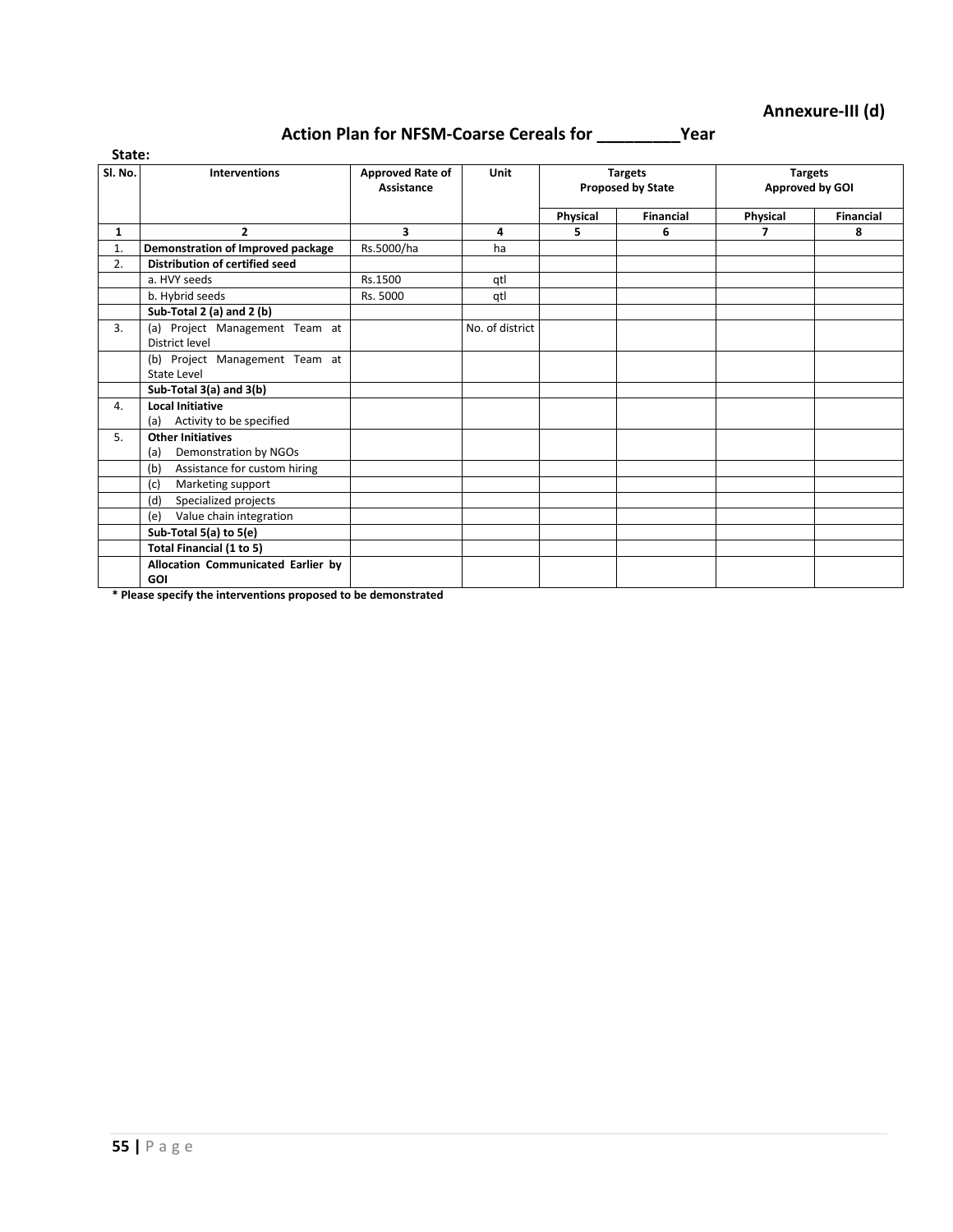## **Quarterly/Annual Progress Report of NFSM-Rice for \_\_\_\_\_\_\_\_ year**

| Sl. No.      | Interventions                                                                                   | <b>Approved Rate of</b>    | Unit         |   | <b>Targets</b>           |                | <b>Final Targets</b> |          | <b>Quarterly/Annual Progress Report</b>     |          |                                             |
|--------------|-------------------------------------------------------------------------------------------------|----------------------------|--------------|---|--------------------------|----------------|----------------------|----------|---------------------------------------------|----------|---------------------------------------------|
|              |                                                                                                 | Assistance                 |              |   | <b>Proposed by State</b> |                | Approved by GOI      |          | <b>Achievements for</b><br>quarter I/II/III |          | <b>Achievements till</b><br>$31^{st}$ March |
|              |                                                                                                 |                            |              |   |                          |                |                      | Physical | Financial                                   | Physical | Financial                                   |
| $\mathbf{1}$ | $\overline{2}$                                                                                  | 3                          | 4            | 5 | 6                        | $\overline{7}$ | 8                    | 9        | 10                                          | 11       | 12                                          |
| 1.           | Cluster Demonstrations by State Department of                                                   |                            |              |   |                          |                |                      |          |                                             |          |                                             |
|              | Agriculture with the technical backstopping of                                                  |                            |              |   |                          |                |                      |          |                                             |          |                                             |
|              | ICAR/SAUs/IRRI (One Cluster of 100 ha)                                                          |                            |              |   |                          |                |                      |          |                                             |          |                                             |
|              | (a) Direct Seeded Rice/Line Transplanting/ SRI                                                  |                            |              |   |                          |                |                      |          |                                             |          |                                             |
|              | (Target 1.5% of area of District)                                                               | Rs.7500/ha                 | ha           |   |                          |                |                      |          |                                             |          |                                             |
|              | Demonstrations on Hybrid Rice (One cluster<br>(b)<br>of 100 ha) Target 0.5% of Area of District | Rs.7500/ha                 | ha           |   |                          |                |                      |          |                                             |          |                                             |
|              | Demonstrations on Swarna Sub-1/ Sahbhagi<br>(c)<br>Dhan of 100 ha each                          | Rs.7500/ha                 | ha           |   |                          |                |                      |          |                                             |          |                                             |
|              | Cropping system based demonstration<br>(d)                                                      | Rs.12500/ha                | ha           |   |                          |                |                      |          |                                             |          |                                             |
|              | Sub-Total 1(a) to 1 (d)                                                                         |                            |              |   |                          |                |                      |          |                                             |          |                                             |
| 2.           | <b>Seed Distribution:</b>                                                                       |                            |              |   |                          |                |                      |          |                                             |          |                                             |
|              | (a) Hybrid Seeds                                                                                | Rs.5000/gtl                | Qtl          |   |                          |                |                      |          |                                             |          |                                             |
|              | (b) HYVs Seeds                                                                                  | Rs.1000/gtl                | Qtl          |   |                          |                |                      |          |                                             |          |                                             |
|              | Sub-Total 2 (a) and 2 (b)                                                                       |                            |              |   |                          |                |                      |          |                                             |          |                                             |
| 3.           | <b>Plant and Soil Protection Management:</b>                                                    |                            |              |   |                          |                |                      |          |                                             |          |                                             |
|              | (a) Micronutrients                                                                              | Rs.500/ha                  | ha           |   |                          |                |                      |          |                                             |          |                                             |
|              | (b) Liming in Acidic Soils                                                                      | Rs.1000/ha                 | ha           |   |                          |                |                      |          |                                             |          |                                             |
|              | (c) Plant Protection Chemicals and bio-agents                                                   | Rs.500/ha                  | ha           |   |                          |                |                      |          |                                             |          |                                             |
|              | (d) Weedicides                                                                                  | Rs.500/ha                  | ha           |   |                          |                |                      |          |                                             |          |                                             |
|              | Sub-Total 3 (a) to 3 (e)                                                                        |                            |              |   |                          |                |                      |          |                                             |          |                                             |
| 4.           | <b>Resource Conservation Techniques/Tools:</b><br>Conoweeder                                    |                            |              |   |                          |                |                      |          |                                             |          |                                             |
|              | (a)                                                                                             | Rs.600/Unit<br>Rs.600/Unit | Nos.<br>Nos. |   |                          |                |                      |          |                                             |          |                                             |
|              | <b>Manual Sprayer</b><br>(b)                                                                    |                            |              |   |                          |                |                      |          |                                             |          |                                             |
|              | Power sprayer<br>(c)                                                                            | Rs3000/Unit                |              |   |                          |                |                      |          |                                             |          |                                             |
|              | Seed Drill<br>(d)                                                                               | Rs.15000/Unit              | Nos.         |   |                          |                |                      |          |                                             |          |                                             |
|              | Multi Crop Planter<br>(e)                                                                       | Rs.15000/Unit              | Nos.         |   |                          |                |                      |          |                                             |          |                                             |
|              | Power Weeder<br>(f)                                                                             | Rs.15000/Unit              | Nos.         |   |                          |                |                      |          |                                             |          |                                             |
|              | Zero Till Multi Crop Planter<br>(g)                                                             | Rs.15000/Unit              | Nos.         |   |                          |                |                      |          |                                             |          |                                             |
|              | Drum seeder<br>(h)                                                                              | Rs.1500/Unit               | Nos.         |   |                          |                |                      |          |                                             |          |                                             |
|              | (i)<br>Rotavator                                                                                | Rs.35000/Unit              | Nos.         |   |                          |                |                      |          |                                             |          |                                             |
|              | (i)<br>Laser Land Leveler                                                                       | Rs.150000/Unit             | Nos.         |   |                          |                |                      |          |                                             |          |                                             |
|              | Sub-Total 4(a) to 4 (j)                                                                         |                            |              |   |                          |                |                      |          |                                             |          |                                             |
| 5.           | <b>Incentive for Pump Sets</b>                                                                  | Rs.10000/Unit              | Nos.         |   |                          |                |                      |          |                                             |          |                                             |
| 6.           | Paddy thresher/multi-crop thresher                                                              | Rs.40000/unit              | Nos.         |   |                          |                |                      |          |                                             |          |                                             |
| 7.           | Self Propelled Paddy transplanter                                                               | Rs.75000/unit              | Nos.         |   |                          |                |                      |          |                                             |          |                                             |
| 8.           | Cropping System based trainings(Four Sessions                                                   | Rs.3500/Session            | Nos.         |   |                          |                |                      |          |                                             |          |                                             |
|              | i.e. one before Kharif and rabi seasons, One                                                    | Rs.14000/Training          |              |   |                          |                |                      |          |                                             |          |                                             |
|              | each during Kharif and Rabi crops)                                                              |                            |              |   |                          |                |                      |          |                                             |          |                                             |
| 9.           | <b>Miscellaneous Expenses</b>                                                                   |                            |              |   |                          |                |                      |          |                                             |          |                                             |
|              | (a) Project Management Team & Other                                                             |                            | No. of       |   |                          |                |                      |          |                                             |          |                                             |
|              | Miscellaneous Expenses at District level<br>(b) Project Management Team & Other                 |                            | district     |   |                          |                |                      |          |                                             |          |                                             |
|              | Miscellaneous Expenses at State level                                                           |                            |              |   |                          |                |                      |          |                                             |          |                                             |
|              | Sub-Total 9(a) and 9(b)                                                                         |                            |              |   |                          |                |                      |          |                                             |          |                                             |
| 10.          | <b>Local Initiatives</b>                                                                        |                            |              |   |                          |                |                      |          |                                             |          |                                             |
|              | (a) Activity to be specified                                                                    |                            |              |   |                          |                |                      |          |                                             |          |                                             |
| 11.          | <b>Other Initiatives</b><br>Demonstration by NGOs<br>(a)                                        |                            |              |   |                          |                |                      |          |                                             |          |                                             |
|              | (b) Assistance for custom hiring                                                                |                            |              |   |                          |                |                      |          |                                             |          |                                             |
|              | (c) Specialized projects                                                                        |                            |              |   |                          |                |                      |          |                                             |          |                                             |
|              | Sub-Total 11(a) to 11(c)                                                                        |                            |              |   |                          |                |                      |          |                                             |          |                                             |
|              | Total Financial (1 to 11)                                                                       |                            |              |   |                          |                |                      |          |                                             |          |                                             |
|              | <b>Allocation Communicated Earlier by GOI</b>                                                   |                            |              |   |                          |                |                      |          |                                             |          |                                             |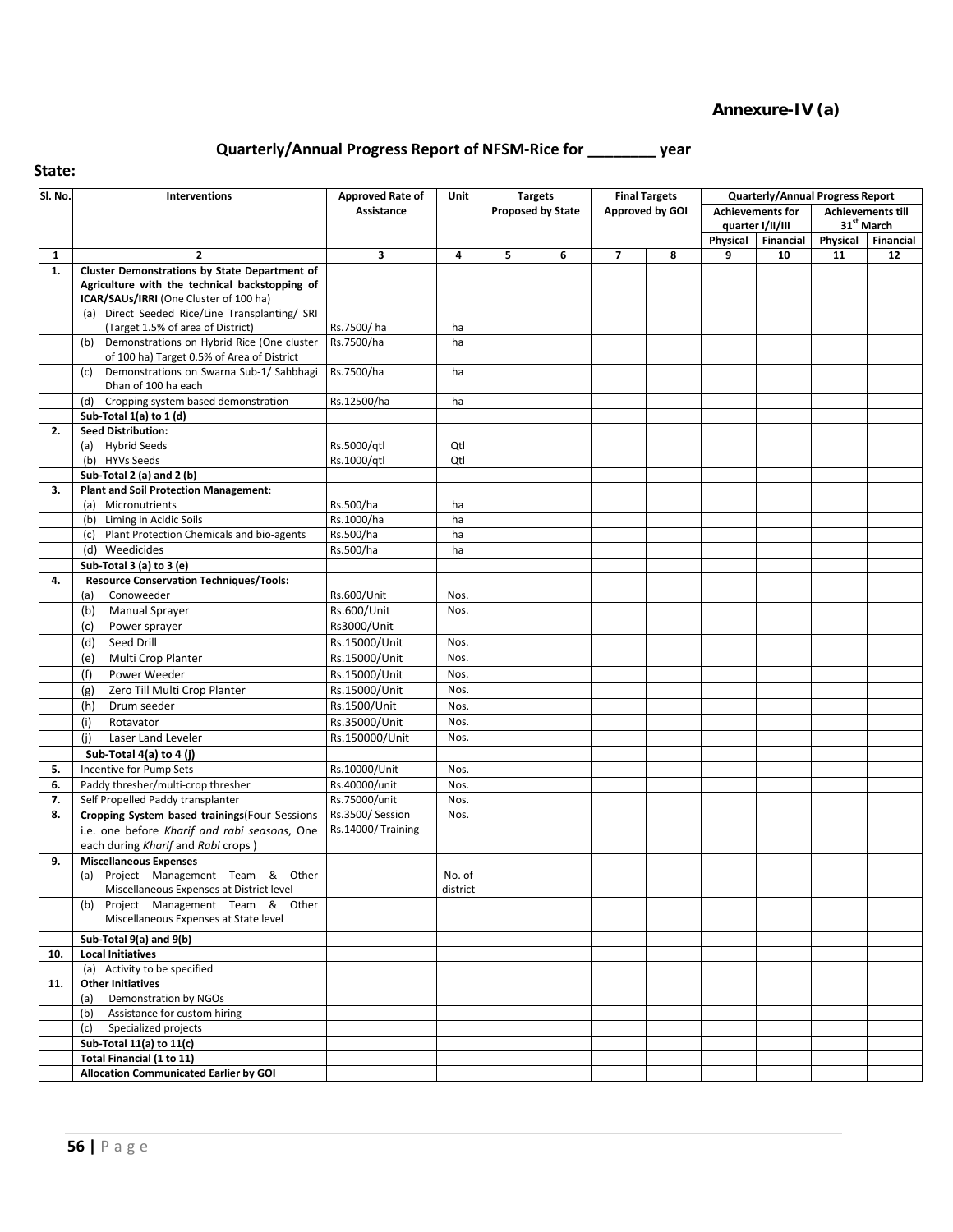### **Annexure-IV (b)**

### **Quarterly/Annual Progress Report of NFSM-Wheat for \_\_\_\_\_\_\_\_\_\_ year**

| State: |                                                                           |                                |                    |              |                |                |                    |               |                                         |                                              |    |
|--------|---------------------------------------------------------------------------|--------------------------------|--------------------|--------------|----------------|----------------|--------------------|---------------|-----------------------------------------|----------------------------------------------|----|
| SI.    | <b>Interventions</b>                                                      | <b>Approved Rate</b>           | Unit               |              | <b>Targets</b> |                | <b>Targets</b>     |               | <b>Quarterly/Annual Progress Report</b> |                                              |    |
| No.    |                                                                           | of Assistance                  |                    |              | Proposed by    |                | <b>Approved by</b> |               | <b>Achievements for</b>                 | <b>Achievements till</b>                     |    |
|        |                                                                           |                                |                    | <b>State</b> |                |                | <b>GOI</b>         |               | quarter I/II/III                        | 31 <sup>st</sup> March<br>Physical Financial |    |
| 1      | $\overline{2}$                                                            | 3                              | 4                  | 5            | 6              | $\overline{ }$ | 8                  | Physical<br>9 | Financial<br>10                         | 11                                           | 12 |
| 1.     | <b>Demonstrations on Improved Technologies:</b>                           | Rs.7500/ha                     | ha                 |              |                |                |                    |               |                                         |                                              |    |
|        | a. Cluster Demonstrations (of 100 ha each)                                |                                |                    |              |                |                |                    |               |                                         |                                              |    |
|        | b. Cropping system based demonstrations                                   | Rs.12500/ha                    | ha                 |              |                |                |                    |               |                                         |                                              |    |
|        | Sub-Total 1 (a) to 1 (b)                                                  |                                |                    |              |                |                |                    |               |                                         |                                              |    |
| 2.     | <b>Distribution of seeds</b><br>HYVs seeds                                | Rs.1000/gtl                    | Qtl                |              |                |                |                    |               |                                         |                                              |    |
| 3.     | <b>Need Based Plant/Soil Management:</b>                                  |                                |                    |              |                |                |                    |               |                                         |                                              |    |
|        | (a) Micronutrients                                                        | Rs.500/ha                      | ha                 |              |                |                |                    |               |                                         |                                              |    |
|        | (b) Gypsum                                                                | Rs.750/ha                      | ha                 |              |                |                |                    |               |                                         |                                              |    |
|        | PP Chemicals & bio-agents<br>(c)                                          | Rs.500/ha                      | ha                 |              |                |                |                    |               |                                         |                                              |    |
|        | (d) Weedicides                                                            | Rs.500/ha                      | ha                 |              |                |                |                    |               |                                         |                                              |    |
|        | Sub-Total 3 (a) to 3(e)                                                   |                                |                    |              |                |                |                    |               |                                         |                                              |    |
| 4.     | Machineries/<br><b>Resource</b><br>Conservation                           |                                |                    |              |                |                |                    |               |                                         |                                              |    |
|        | <b>Energy Management:</b>                                                 |                                |                    |              |                |                |                    |               |                                         |                                              |    |
|        | Manual sprayer<br>(a)                                                     | Rs.600/Unit                    | Nos.               |              |                |                |                    |               |                                         |                                              |    |
|        | (b)<br>Power Knap Sack Sprayer                                            | Rs.3000/Unit                   | Nos.               |              |                |                |                    |               |                                         |                                              |    |
|        | Zero Till Seed Drill<br>(c)                                               | Rs.15000/Unit                  | Nos.               |              |                |                |                    |               |                                         |                                              |    |
|        | Multi Crop Planter<br>(d)<br>Power weeder                                 | Rs.15000/Unit<br>Rs.15000/Unit | Nos.<br>Nos.       |              |                |                |                    |               |                                         |                                              |    |
|        | (e)<br>(f)<br>Seed drill                                                  | Rs.15000/Unit                  | Nos.               |              |                |                |                    |               |                                         |                                              |    |
|        | Zero Till Multi Crop Planter<br>(g)                                       | Rs.15000/Unit                  | Nos.               |              |                |                |                    |               |                                         |                                              |    |
|        | Rotavator/Turbo seeder<br>(h)                                             | Rs.35000/Unit                  | Nos.               |              |                |                |                    |               |                                         |                                              |    |
|        | Chiseller<br>(i)                                                          | Rs.8000/Unit                   | Nos.               |              |                |                |                    |               |                                         |                                              |    |
|        | (i)<br>Laser Land Leveler                                                 | Rs.150000/Unit                 | Nos.               |              |                |                |                    |               |                                         |                                              |    |
|        | (k)<br>Tractor mounted sprayer                                            | Rs.10000/Unit                  | Nos.               |              |                |                |                    |               |                                         |                                              |    |
|        | (1)<br>Multi crop thresher                                                | Rs. 40000/Unit                 | Nos.               |              |                |                |                    |               |                                         |                                              |    |
|        | Sub-Total 4 (a) to 4 (l)                                                  |                                |                    |              |                |                |                    |               |                                         |                                              |    |
| 5.     | <b>Efficient Water Application Tools:</b>                                 | Rs. 15000 or                   |                    |              |                |                |                    |               |                                         |                                              |    |
|        | (a) Water carrying pipes                                                  | Rs.25/m upto                   | Mtr.               |              |                |                |                    |               |                                         |                                              |    |
|        |                                                                           | 600m Length                    |                    |              |                |                |                    |               |                                         |                                              |    |
|        | (b) Pumpsets                                                              | Rs.10000/Unit                  | Nos.               |              |                |                |                    |               |                                         |                                              |    |
|        | Sprinkler sets<br>(c)                                                     | Rs.10000/ha                    | ha                 |              |                |                |                    |               |                                         |                                              |    |
|        | (d) Mobile Rain Gun<br>Sub-Total for Water Application Tools<br>-5        | Rs. 15000/Unit                 | Nos.               |              |                |                |                    |               |                                         |                                              |    |
|        | (a) to $5$ (d)                                                            |                                |                    |              |                |                |                    |               |                                         |                                              |    |
| 6.     | Cropping system based trainings (Four                                     | Rs.3500/                       | Nos.               |              |                |                |                    |               |                                         |                                              |    |
|        | Sessions i.e. one before Kharif and rabi                                  | session                        |                    |              |                |                |                    |               |                                         |                                              |    |
|        | seasons, One each during Kharif and Rabi                                  | Rs.14000/Traini                |                    |              |                |                |                    |               |                                         |                                              |    |
|        | crops)                                                                    | ng                             |                    |              |                |                |                    |               |                                         |                                              |    |
| 7.     | <b>Miscellaneous Expenses</b>                                             |                                |                    |              |                |                |                    |               |                                         |                                              |    |
|        | (a) Project Management Team & Other<br>Miscellaneous Expenses at District |                                | No. of<br>District |              |                |                |                    |               |                                         |                                              |    |
|        | level                                                                     |                                |                    |              |                |                |                    |               |                                         |                                              |    |
|        | (b) Project Management Team & Other                                       |                                |                    |              |                |                |                    |               |                                         |                                              |    |
|        | Miscellaneous Expenses at State level                                     |                                |                    |              |                |                |                    |               |                                         |                                              |    |
|        | Sub-Total 7(a) and 7(b)                                                   |                                |                    |              |                |                |                    |               |                                         |                                              |    |
| 8.     | <b>Local Initiatives</b>                                                  |                                |                    |              |                |                |                    |               |                                         |                                              |    |
|        | (a) Activities to be specified                                            |                                |                    |              |                |                |                    |               |                                         |                                              |    |
| 9      | <b>Other Initiatives</b>                                                  |                                |                    |              |                |                |                    |               |                                         |                                              |    |
|        | Demonstration by NGOs<br>(a)                                              |                                |                    |              |                |                |                    |               |                                         |                                              |    |
|        | Assistance for custom hiring<br>(b)                                       |                                |                    |              |                |                |                    |               |                                         |                                              |    |
|        | (c) Specialized projects<br>Sub-Total 9(a) to9(c)                         |                                |                    |              |                |                |                    |               |                                         |                                              |    |
|        | Total Financial (1 to 9)                                                  |                                |                    |              |                |                |                    |               |                                         |                                              |    |
|        | Allocation communicated Earlier by GOI                                    |                                |                    |              |                |                |                    |               |                                         |                                              |    |
|        |                                                                           |                                |                    |              |                |                |                    |               |                                         |                                              |    |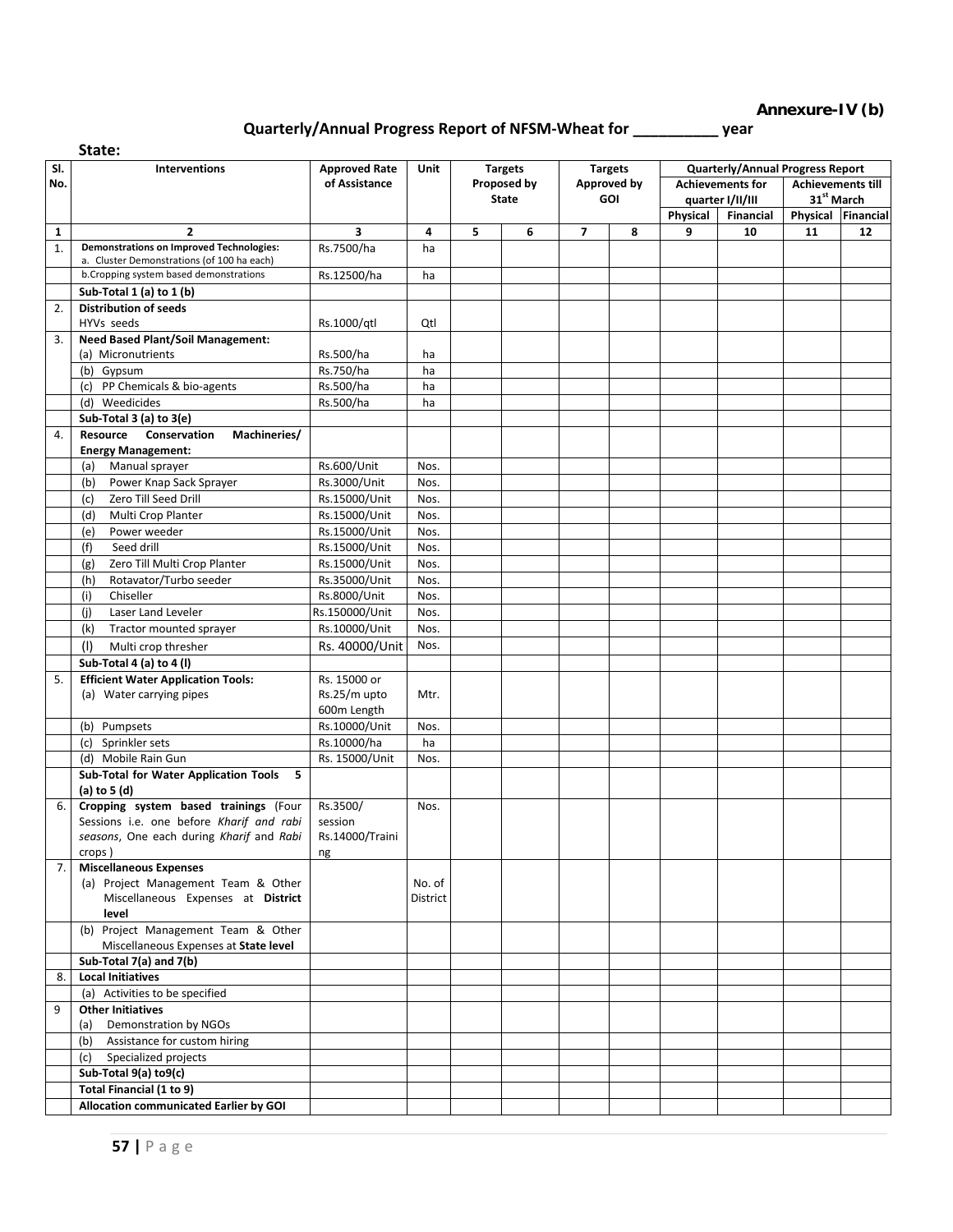### **Annexure-IV (c)**

## **Quarterly/Annual Progress Report of NFSM-Pulses for \_\_\_\_\_\_\_\_\_\_\_\_Year**

| State:       |                                                                  |                                |              |   |                          |                          |                      |                         |                                         |                                                    |           |
|--------------|------------------------------------------------------------------|--------------------------------|--------------|---|--------------------------|--------------------------|----------------------|-------------------------|-----------------------------------------|----------------------------------------------------|-----------|
| SI.          | Interventions                                                    | <b>Approved Rate</b>           | Unit         |   | <b>Targets</b>           |                          | <b>Final Targets</b> |                         | <b>Quarterly/Annual Progress Report</b> |                                                    |           |
| No.          |                                                                  | of Assistance                  |              |   | <b>Proposed by State</b> | Approved by GOI          |                      | <b>Achievements for</b> |                                         | <b>Achievements till</b><br>31 <sup>st</sup> March |           |
|              |                                                                  |                                |              |   |                          |                          |                      | Physical                | quarter I/II/III<br>Financial           | Physical                                           | Financial |
| $\mathbf{1}$ | $\mathbf{2}$                                                     | 3                              | 4            | 5 | 6                        | $\overline{\phantom{a}}$ | 8                    | 9                       | 10                                      | 11                                                 | 12        |
| 1.           | <b>Demonstrations on Improved Technologies:</b>                  |                                |              |   |                          |                          |                      |                         |                                         |                                                    |           |
|              | Cluster Demonstrations (of 100 ha each)<br>(a)                   | Rs.7500/ha                     | ha           |   |                          |                          |                      |                         |                                         |                                                    |           |
|              | (b) Cropping system based demonstrations                         | Rs.12500/ha                    | ha           |   |                          |                          |                      |                         |                                         |                                                    |           |
|              | Sub-Total 1(a) and 1(b)                                          |                                |              |   |                          |                          |                      |                         |                                         |                                                    |           |
| 2.           | <b>Distribution of Seeds:</b>                                    |                                |              |   |                          |                          |                      |                         |                                         |                                                    |           |
|              | HYVs seeds                                                       | Rs.2500/qtl                    | qtl          |   |                          |                          |                      |                         |                                         |                                                    |           |
|              | Sub-Total 2 (a) and 2 (b)                                        |                                |              |   |                          |                          |                      |                         |                                         |                                                    |           |
| 3.           | <b>Integrate Nutrient Management:</b><br>(a) Micro-nutrients     | Rs.500/ha                      | ha           |   |                          |                          |                      |                         |                                         |                                                    |           |
|              | Gypsum/80% WG Sulphur<br>(b)                                     | Rs.750/ha                      | ha           |   |                          |                          |                      |                         |                                         |                                                    |           |
|              | (c)<br>Lime                                                      | Rs.1000/ha                     | ha           |   |                          |                          |                      |                         |                                         |                                                    |           |
|              | <b>Bio-fertilizers</b><br>(d)                                    | Rs.100/ha                      | ha           |   |                          |                          |                      |                         |                                         |                                                    |           |
|              | Sub-Total INM 3 (a) to 3 (d)                                     |                                |              |   |                          |                          |                      |                         |                                         |                                                    |           |
| 4.           | <b>Integrated Pest Management (IPM)</b>                          |                                |              |   |                          |                          |                      |                         |                                         |                                                    |           |
|              |                                                                  |                                |              |   |                          |                          |                      |                         |                                         |                                                    |           |
|              | Distribution of PP Chemicals<br>(a)                              | Rs.500/ha                      | ha           |   |                          |                          |                      |                         |                                         |                                                    |           |
|              | (b)<br>Weedicides                                                | Rs.500/ha                      | ha           |   |                          |                          |                      |                         |                                         |                                                    |           |
|              | Sub-Total 4(a) to 4 (d)                                          |                                |              |   |                          |                          |                      |                         |                                         |                                                    |           |
| 5.           | <b>Resource Conservation Technologies/Tools:</b>                 |                                |              |   |                          |                          |                      |                         |                                         |                                                    |           |
|              | (a) Power Knap Sack Sprayer                                      | Rs.3000/Unit                   | Nos.         |   |                          |                          |                      |                         |                                         |                                                    |           |
|              | <b>Manual Sprayer</b><br>(b)                                     | Rs. 600/Unit                   | Nos.         |   |                          |                          |                      |                         |                                         |                                                    |           |
|              | Zero Till Seed Drill<br>(c)                                      | Rs.15000/Unit                  | Nos.         |   |                          |                          |                      |                         |                                         |                                                    |           |
|              | Multi Crop Planter<br>(d)<br>Seed Drill<br>(e)                   | Rs.15000/Unit<br>Rs.15000/Unit | Nos.<br>Nos. |   |                          |                          |                      |                         |                                         |                                                    |           |
|              | Zero Till Multi Crop Planter<br>(f)                              | Rs.15000/Unit                  | Nos.         |   |                          |                          |                      |                         |                                         |                                                    |           |
|              | <b>Ridge Furrow Planter</b><br>(g)                               | Rs.15000/Unit                  | Nos.         |   |                          |                          |                      |                         |                                         |                                                    |           |
|              | Rotavator<br>(h)                                                 | Rs.35000/Unit                  | Nos.         |   |                          |                          |                      |                         |                                         |                                                    |           |
|              | (i)<br>Chiseller                                                 | Rs.8000/Unit                   | Nos.         |   |                          |                          |                      |                         |                                         |                                                    |           |
|              | (j)<br>Laser Land Leveler                                        | Rs.150000/Unit                 | Nos.         |   |                          |                          |                      |                         |                                         |                                                    |           |
|              | (k)<br>Tractor mounted sprayer                                   | Rs. 10000/Unit                 | Nos.         |   |                          |                          |                      |                         |                                         |                                                    |           |
|              | (1)<br>Multi crop thresher                                       | Rs. 40000/Unit                 | Nos.         |   |                          |                          |                      |                         |                                         |                                                    |           |
|              | Sub-Total of Machinery 5(a) to 5(I)                              |                                |              |   |                          |                          |                      |                         |                                         |                                                    |           |
| 6.           | <b>Efficient Water Application Tools:</b>                        |                                |              |   |                          |                          |                      |                         |                                         |                                                    |           |
|              | (a) Sprinkler Sets                                               | Rs.10000/ha                    | ha           |   |                          |                          |                      |                         |                                         |                                                    |           |
|              | (b)<br>Pump Sets<br>Pipe for carrying water from source to the   | Rs.10000/Unit                  | Nos.<br>Mtr  |   |                          |                          |                      |                         |                                         |                                                    |           |
|              | (c)<br>field                                                     | Rs. 15000 or<br>Rs.25/m upto   |              |   |                          |                          |                      |                         |                                         |                                                    |           |
|              |                                                                  | 600m                           |              |   |                          |                          |                      |                         |                                         |                                                    |           |
|              | Mobile Rain gun<br>(d)                                           | Rs. 15000/ Unit                | Nos.         |   |                          |                          |                      |                         |                                         |                                                    |           |
|              | Sub Total 6(a) to 6(d)                                           |                                |              |   |                          |                          |                      |                         |                                         |                                                    |           |
| 7.           | Cropping System based trainings (Four Sessions                   | Rs.3500/Session                | Nos.         |   |                          |                          |                      |                         |                                         |                                                    |           |
|              | i.e. one before Kharif and rabi seasons, One                     | Rs.14000/                      |              |   |                          |                          |                      |                         |                                         |                                                    |           |
|              | each during Kharif and Rabi crops)                               | Training                       |              |   |                          |                          |                      |                         |                                         |                                                    |           |
| 8.           | <b>Miscellaneous Expenses:</b>                                   |                                |              |   |                          |                          |                      |                         |                                         |                                                    |           |
|              | Project Management Team & Other<br>(a)                           |                                | No. of       |   |                          |                          |                      |                         |                                         |                                                    |           |
|              | Miscellaneous Expenses at District level                         |                                | District     |   |                          |                          |                      |                         |                                         |                                                    |           |
|              | Project Management Team & Other<br>(b)                           |                                |              |   |                          |                          |                      |                         |                                         |                                                    |           |
|              | Miscellaneous Expenses at State level<br>Sub-Total 8(a) and 8(b) |                                |              |   |                          |                          |                      |                         |                                         |                                                    |           |
| 9.           | <b>Local Initiatives</b>                                         |                                |              |   |                          |                          |                      |                         |                                         |                                                    |           |
|              | (a) Activity to be Specified                                     |                                |              |   |                          |                          |                      |                         |                                         |                                                    |           |
| 10.          | <b>Other Initiatives</b>                                         |                                |              |   |                          |                          |                      |                         |                                         |                                                    |           |
|              | Demonstration by NGOs<br>(a)                                     |                                |              |   |                          |                          |                      |                         |                                         |                                                    |           |
|              | Assistance for custom hiring<br>(b)                              |                                |              |   |                          |                          |                      |                         |                                         |                                                    |           |
|              | Marketing support<br>(c)                                         |                                |              |   |                          |                          |                      |                         |                                         |                                                    |           |
|              | Specialized projects<br>(d)                                      |                                |              |   |                          |                          |                      |                         |                                         |                                                    |           |
|              | Value chain integration<br>(e)                                   |                                |              |   |                          |                          |                      |                         |                                         |                                                    |           |
|              | Sub-Total 10(a) to 10(e)                                         |                                |              |   |                          |                          |                      |                         |                                         |                                                    |           |
|              | Total Financial (1 to 10)                                        |                                |              |   |                          |                          |                      |                         |                                         |                                                    |           |
|              | <b>Allocation Communicated Earlier by GOI</b>                    |                                |              |   |                          |                          |                      |                         |                                         |                                                    |           |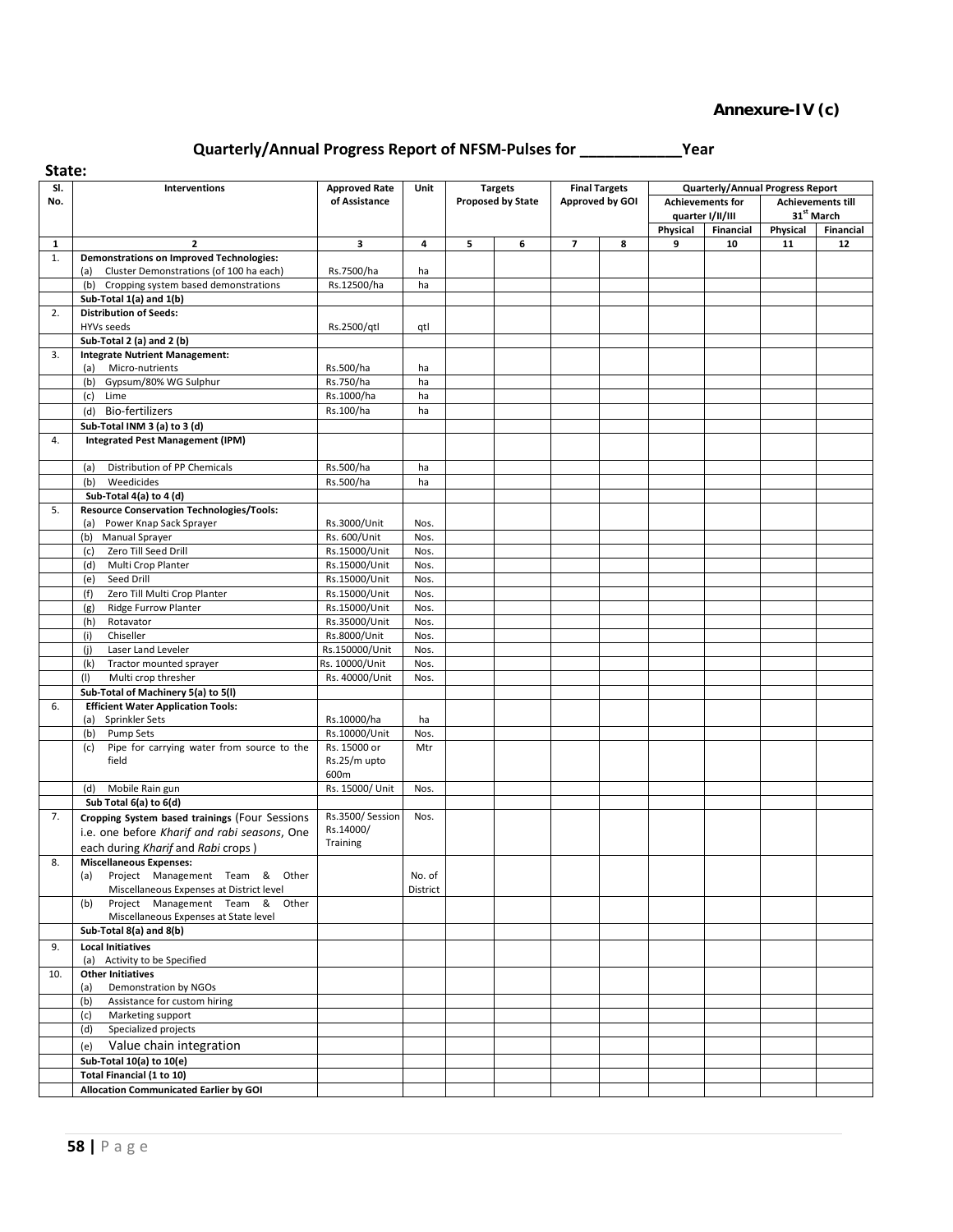**Annexure-IV (d)**

### **Quarterly/Annual Progress Report of NFSM-Coarse Cereals for \_\_\_\_\_\_\_\_\_Year**

| State:       |                                       |                   |             |   |                |                |                           |                                             |                                                                             |                                                    |  |
|--------------|---------------------------------------|-------------------|-------------|---|----------------|----------------|---------------------------|---------------------------------------------|-----------------------------------------------------------------------------|----------------------------------------------------|--|
| SI.          | <b>Interventions</b>                  | Approved          | <b>Unit</b> |   | <b>Targets</b> | <b>Targets</b> |                           |                                             |                                                                             | <b>Quarterly/Annual Progress Report</b>            |  |
| No.          |                                       | Rate of           |             |   | Proposed by    |                | Approved by<br><b>GOI</b> | <b>Achievements for</b><br>quarter I/II/III |                                                                             | <b>Achievements till</b><br>31 <sup>st</sup> March |  |
|              |                                       | <b>Assistance</b> |             |   | <b>State</b>   |                |                           |                                             | Physical Financial Physical Financial Physical Financial Physical Financial |                                                    |  |
| $\mathbf{1}$ | $\overline{2}$                        | 3                 | 4           | 5 | 6              | $\overline{ }$ | 8                         |                                             |                                                                             |                                                    |  |
| 1.           | Demonstration of Improved             | Rs.5000/ha        | ha          |   |                |                |                           |                                             |                                                                             |                                                    |  |
|              | package                               |                   |             |   |                |                |                           |                                             |                                                                             |                                                    |  |
| 2.           | <b>Distribution of certified seed</b> |                   |             |   |                |                |                           |                                             |                                                                             |                                                    |  |
|              | HYV seeds<br>(a)                      | Rs.1500           | Qtl         |   |                |                |                           |                                             |                                                                             |                                                    |  |
|              | (b) Hybrid seeds                      | Rs. 5000          | Qtl.        |   |                |                |                           |                                             |                                                                             |                                                    |  |
|              | Sub-Total 2(a) and 2(b)               |                   |             |   |                |                |                           |                                             |                                                                             |                                                    |  |
| 3.           | (a) Project Management Team           |                   | No. of      |   |                |                |                           |                                             |                                                                             |                                                    |  |
|              | at District level                     |                   | district    |   |                |                |                           |                                             |                                                                             |                                                    |  |
|              | (b)<br>Project<br>Management          |                   |             |   |                |                |                           |                                             |                                                                             |                                                    |  |
|              | Team at State Level                   |                   |             |   |                |                |                           |                                             |                                                                             |                                                    |  |
|              | Sub-Total $3(a)$ and $3(b)$           |                   |             |   |                |                |                           |                                             |                                                                             |                                                    |  |
| 4.           | <b>Local Initiative</b>               |                   |             |   |                |                |                           |                                             |                                                                             |                                                    |  |
|              | (a) Activity to be specified          |                   |             |   |                |                |                           |                                             |                                                                             |                                                    |  |
| 5.           | <b>Other Initiatives</b>              |                   |             |   |                |                |                           |                                             |                                                                             |                                                    |  |
|              | Demonstration by NGOs<br>(a)          |                   |             |   |                |                |                           |                                             |                                                                             |                                                    |  |
|              | Assistance for custom hiring<br>(b)   |                   |             |   |                |                |                           |                                             |                                                                             |                                                    |  |
|              | (c)<br>Marketing support              |                   |             |   |                |                |                           |                                             |                                                                             |                                                    |  |
|              | Specialized projects<br>(d)           |                   |             |   |                |                |                           |                                             |                                                                             |                                                    |  |
|              | Value chain integration<br>(e)        |                   |             |   |                |                |                           |                                             |                                                                             |                                                    |  |
|              | Sub-Total 5(a) to 5(e)                |                   |             |   |                |                |                           |                                             |                                                                             |                                                    |  |
|              | Total Financial (1 to 5)              |                   |             |   |                |                |                           |                                             |                                                                             |                                                    |  |
|              | <b>Allocation</b><br>Communicated     |                   |             |   |                |                |                           |                                             |                                                                             |                                                    |  |
|              | Earlier by GOI                        |                   |             |   |                |                |                           |                                             |                                                                             |                                                    |  |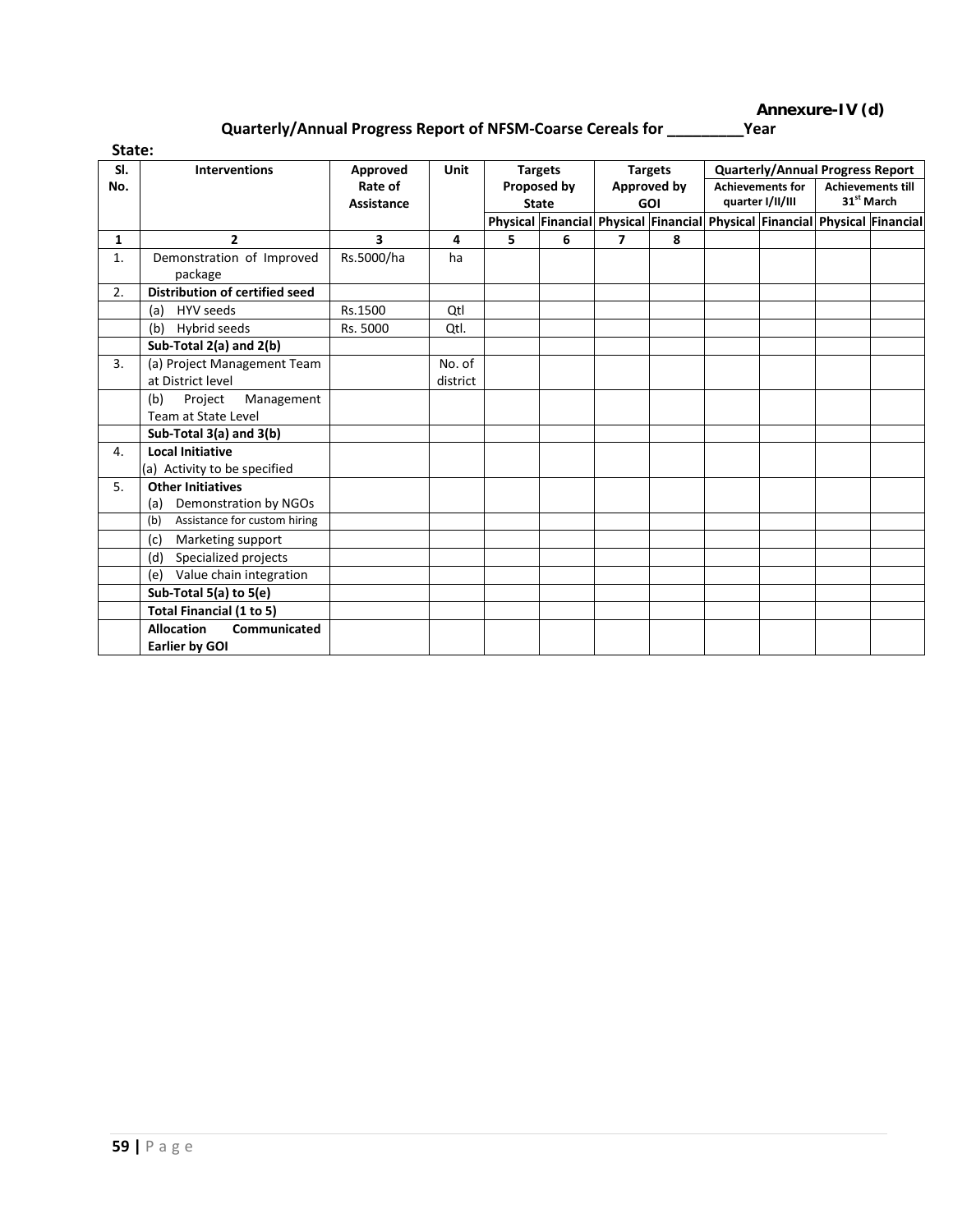**Annexure-V**

### **SUMMARY OF PATTERN OF ASSISTANCE**

### **Components and Pattern of Assistance under NFSM food grain crops**

| <b>S. No.</b>     | <b>Name of Interventions</b>                | <b>Pattern of Assistance</b>                                   | <b>Crops in Which admissible</b> |                     |            |                |
|-------------------|---------------------------------------------|----------------------------------------------------------------|----------------------------------|---------------------|------------|----------------|
|                   |                                             |                                                                | <b>Rice</b>                      | <b>Wheat Pulses</b> |            | Coarse         |
|                   |                                             |                                                                |                                  |                     |            | <b>Cereals</b> |
| 1.                | <b>Demonstration</b>                        |                                                                |                                  |                     |            |                |
| 1.1               | Improved package                            |                                                                |                                  |                     |            |                |
| (i)               | Rice/Wheat/Pulses                           | Rs.7500 per ha                                                 | $\sqrt{ }$                       | $\sqrt{ }$          | $\sqrt{ }$ |                |
| (i)               | <b>Coarse Cereals</b>                       | Rs.5000 per ha                                                 |                                  |                     |            | $\sqrt{ }$     |
| 1.2               | Cropping system based                       | Rs.12500 per ha                                                | $\sqrt{ }$                       | $\sqrt{ }$          | $\sqrt{ }$ |                |
| 2.                | <b>Seed Distribution</b>                    |                                                                |                                  |                     |            |                |
|                   | High Yielding Varieties (Rice and<br>Wheat) | Rs. 10/- per kg. or 50% of the<br>i.<br>cost whichever is less | $\sqrt{ }$                       | $\sqrt{ }$          |            |                |
|                   | <b>High Yielding Varieties (Pulses)</b>     | ii.<br>Rs. 25/- per kg or 50% of the<br>cost whichever is less |                                  |                     | $\sqrt{ }$ |                |
|                   | <b>Hybrids (Rice and Coarse Cereals)</b>    | Rs. 50/- per kg or 50% of the cost<br>whichever is less        | $\sqrt{ }$                       |                     |            | $\sqrt{ }$     |
|                   | High yielding Varieties (Coarse<br>Cereals) | Rs. 15/- per kg or 50% of the cost<br>whichever is less        |                                  |                     |            | $\sqrt{ }$     |
| 3.                | <b>Farm Machineries</b>                     |                                                                |                                  |                     |            |                |
| (i)               | Conoweeder                                  | Rs.600/- per machine                                           | $\sqrt{ }$                       |                     |            |                |
| (iii)             | Manual Sprayer:<br>Knap<br>sack             | Rs.600/- per sprayer or 50% of                                 | $\sqrt{ }$                       | $\sqrt{ }$          | $\sqrt{ }$ |                |
|                   | sprayer/Foot operated sprayer               | the cost whichever is less                                     |                                  |                     |            |                |
| (iii)             | Drum Seeder in rice                         | Rs.1500/- machine or 50% of the                                | $\sqrt{ }$                       |                     |            |                |
|                   |                                             | cost whichever is less                                         |                                  |                     |            |                |
| (iv)              | Power sprayer                               | Rs.3000/- powered sprayer<br>or                                | $\sqrt{ }$                       | $\sqrt{ }$          | $\sqrt{ }$ |                |
|                   |                                             | 50% of the cost whichever is less                              |                                  |                     |            |                |
| (v)               | Manual Chaff Cutter                         | Rs.5000/- per machine or 75%                                   |                                  |                     |            |                |
|                   |                                             | cost whichever is less                                         |                                  |                     |            |                |
| (vi)              | Chiseller (Deep Ploughing)                  | Rs.8000/- per machine or 50% of                                |                                  | $\sqrt{ }$          | $\sqrt{ }$ |                |
|                   |                                             | the cost whichever is less                                     |                                  |                     |            |                |
| (vii)             | Sprinkler set                               | Rs.10000/- per hectare or 50% of                               |                                  | $\sqrt{ }$          | $\sqrt{ }$ |                |
|                   |                                             | the cost whichever is less                                     |                                  |                     |            |                |
| (viii)            | Pump Set up to 10 HP                        | Rs.10000/- per pump set or 50%                                 | $\sqrt{ }$                       | $\sqrt{ }$          | $\sqrt{ }$ |                |
|                   |                                             | of the cost whichever is less                                  |                                  |                     |            |                |
| (ix)              | <b>Tractor Mounted Sprayer</b>              | Rs.10000/- per sprayer or 50% of                               |                                  | $\sqrt{ }$          | $\sqrt{ }$ |                |
|                   |                                             | cost whichever is less                                         |                                  | $\sqrt{ }$          | $\sqrt{ }$ |                |
| (x)               | Seed Drill                                  | Rs.15000/- per machine or 50%<br>of cost whichever is less     | $\sqrt{ }$                       |                     |            |                |
| (x <sub>i</sub> ) | Zero till seed drill                        | Rs.15000/- per machine or 50%                                  |                                  | $\sqrt{ }$          | $\sqrt{ }$ |                |
|                   |                                             | of cost whichever is less                                      |                                  |                     |            |                |
| (xii)             | Multi crop Planter                          | Rs.15000/- per machine or 50%                                  | $\sqrt{ }$                       | $\sqrt{ }$          | $\sqrt{ }$ |                |
|                   |                                             | cost whichever is less                                         |                                  |                     |            |                |
| (xiii)            | Zero till multi crop Planter                | Rs.15000/-per machine<br>or 50%                                | $\sqrt{ }$                       | $\sqrt{ }$          | $\sqrt{ }$ |                |
|                   |                                             | cost whichever is less                                         |                                  |                     |            |                |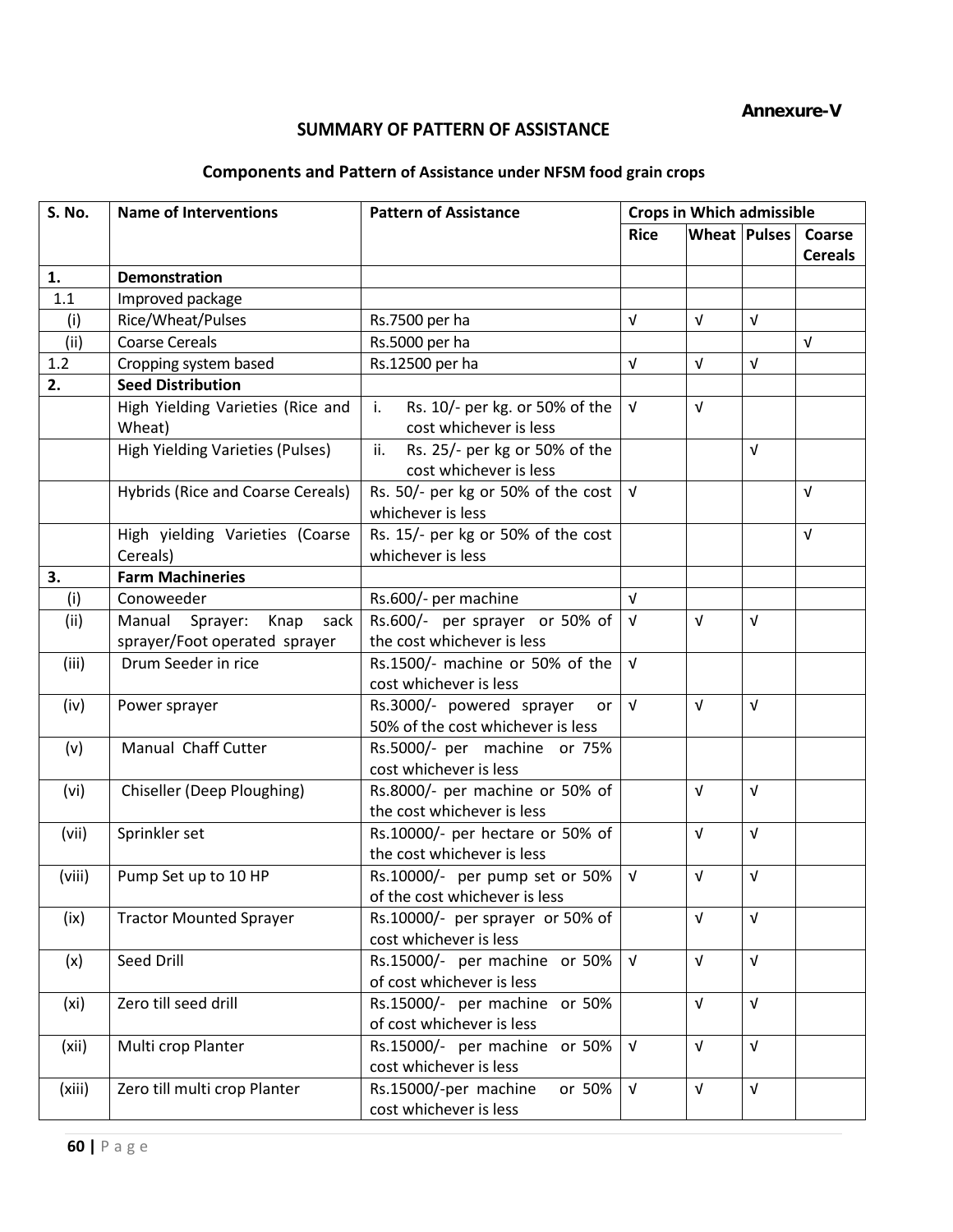| (xiv)   | Ridge Furrow Planter                           | Rs.15000/- per machine or 50%<br>cost whichever is less                                                                                |            |            | $\sqrt{ }$ |            |
|---------|------------------------------------------------|----------------------------------------------------------------------------------------------------------------------------------------|------------|------------|------------|------------|
| (xv)    | Power weeder                                   | Rs.15000/- per machine or 50%                                                                                                          | $\sqrt{ }$ | $\sqrt{ }$ |            |            |
| (xvi)   | Water carrying pipes                           | cost whichever is less<br>Rs.25/- per meter or 50% of the $\sqrt{v}$<br>cost whichever is less with<br>maximum limit of 600 meters and |            | $\sqrt{ }$ | $\sqrt{ }$ |            |
| (xvii)  | Mobile Rain gun                                | costing Rs.15000/-<br>mobile rain<br>Rs.15000/-<br>per<br>gunor 50% cost whichever is less                                             |            | $\sqrt{ }$ | $\sqrt{ }$ |            |
| (xviii) | Power driven chaff cutter                      | Rs.20000/- per machine or 75%<br>cost whichever is less                                                                                |            |            |            |            |
| (xix)   | Rotavator/turbo seeder                         | Rs.35000/- per machine or 50%<br>of cost whichever is less                                                                             | $\sqrt{ }$ | $\sqrt{ }$ | $\sqrt{ }$ |            |
| (xx)    | Paddy<br>Thresher/Multi<br>crop<br>thresher    | Rs.40000/- per machine or 50%<br>of the cost whichever is less                                                                         | $\sqrt{ }$ | $\sqrt{ }$ | $\sqrt{ }$ |            |
| (xxi)   | Laser Land Leveler                             | Rs.1.50 lakh per machine to a<br>Group of 10Farmers                                                                                    | $\sqrt{ }$ | $\sqrt{ }$ | $\sqrt{ }$ |            |
| (xxx)   | Self Propelled Paddy Transplanter              | Rs.75000/- per machine or 50% of<br>the cost whichever is less                                                                         | $\sqrt{ }$ |            |            |            |
|         |                                                |                                                                                                                                        |            |            |            |            |
| 4.      | <b>Plant protection</b>                        |                                                                                                                                        |            |            |            |            |
|         | Plant protection chemicals and                 | Rs. 500/- per ha or 50% of the cost,<br>whichever is less                                                                              | $\sqrt{ }$ | $\sqrt{ }$ | $\sqrt{ }$ |            |
|         | bio-pesticides/IPM<br>Weedicides               | Rs. 500/- per ha or 50% of the cost<br>whichever is less                                                                               | $\sqrt{ }$ | $\sqrt{ }$ | $\sqrt{ }$ |            |
| 5.      | <b>Micro-nutrients and Soil</b><br>ameliorants |                                                                                                                                        |            |            |            |            |
|         | Gypsum /phosphogypsum/<br>bentonite sulphur    | 50% of the cost of material limited<br>to Rs. 750 per ha                                                                               |            | $\sqrt{ }$ | $\sqrt{ }$ |            |
|         | Micronutrients                                 | 50% of the cost limited to Rs. 500<br>per ha                                                                                           | $\sqrt{ }$ | $\sqrt{ }$ | $\sqrt{ }$ |            |
|         | <b>Bio-fertilizers</b><br>(Rhyzobium/PSB)      | 50% of the cost limited to Rs. 100<br>per ha under NFSM.                                                                               |            |            | $\sqrt{ }$ |            |
|         | Lime / liming materials                        | 50% of the cost material limited to<br>Rs. 1000 per ha                                                                                 | $\sqrt{ }$ |            | $\sqrt{ }$ |            |
| 6.      | <b>Local initiatives</b>                       | Funding will be on Project basis, up<br>to 5% of the total allocation to the<br>State.                                                 | $\sqrt{ }$ | $\sqrt{ }$ | $\sqrt{ }$ | $\sqrt{ }$ |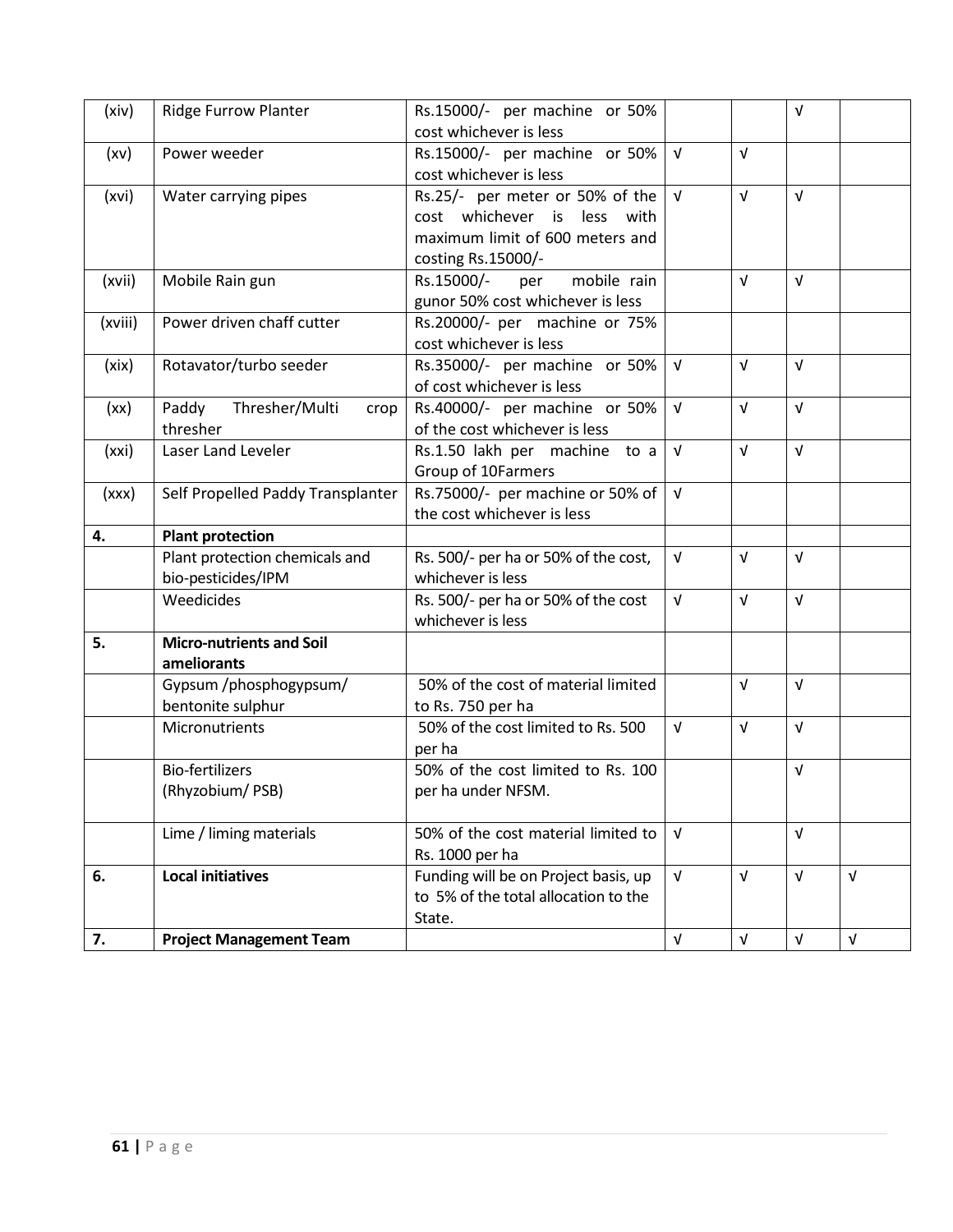## **Cafeteria of Interventions for Block Demonstration**

**A. RICE:**

| S.No           | * Name of Interventions                                                                       |
|----------------|-----------------------------------------------------------------------------------------------|
| 1              | Demonstration of potential of High Yielding varieties of rice. Transplanted and direct seeded |
| 2              | Demonstration of SRI Technique with HYV                                                       |
| 3              | Demonstration of potential of Hybrids of rice                                                 |
| $\overline{4}$ | Demonstration of SRI Technique with Hybrid rice                                               |
| 5.             | Demonstration on stress tolerant varieties                                                    |
| 6              | Seed treatment                                                                                |
| $\overline{7}$ | Promotion of use of Micro Nutrients and bio-fertilizers                                       |
| 7.1            | Zinc Sulphate                                                                                 |
| 7.2            | Boron(Borax deca hydrate, Borax penta hydrate)                                                |
| 7.3            | Iron (Ferrous sulphate)                                                                       |
| 7.4            | Bio-fertilizers such as Azospirillium,                                                        |
|                | Azotobactor, PSB, Potash mobilizing and zinc solubilizing bacteria                            |
| 8              | Demonstration on use of lime/liming material to correct soil acidity                          |
| 9              | Demonstration on effectiveness of Weedicides                                                  |
| 10             | IPM in rice including mechanical devices                                                      |
| 11             | Promotion of mechanical transplanting                                                         |
| 12             | Moisture stress management chemicals like PPFM bacteria                                       |
| 13             | <b>Green Manuring</b>                                                                         |

**Note:** 

1. Interventions and inputs are illustrative and may be selected by the States in consultation with their SAUs.

*2.* The cost of demonstrations is inclusive of organization of field day, distribution of publicity material and visit of scientists @Rs. 250, Rs. 250 and Rs. 300, respectively.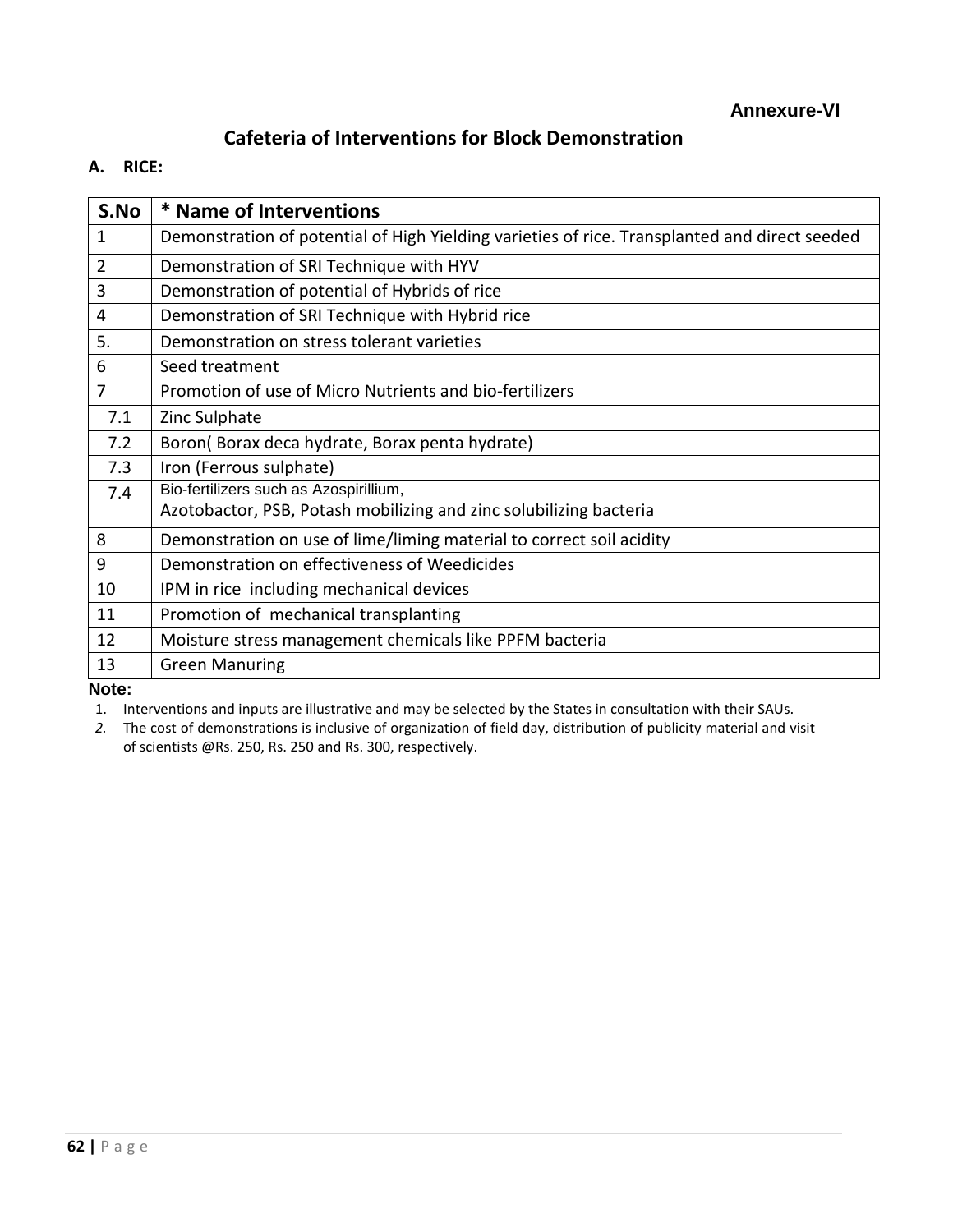### **B. WHEAT:**

| S.No         | *Name of Intervention                                              |
|--------------|--------------------------------------------------------------------|
| $\mathbf{1}$ | Demonstration on new HYV                                           |
| 2            | Lime and Liming Material for acidic soils                          |
| 3            | Use of Gypsum/Phospho gypsum in moderately alkaline soils          |
| 4            | Promotion of use of Micro Nutrients and bio-fertilizers            |
| 4.1          | Zinc Sulphate                                                      |
| 4.2          | Boron(Borax deca hydrate, Borax penta hydrate)                     |
| 4.3          | Iron (Ferrous sulphate)                                            |
| 4.4          | Bio-fertilizers such as Azospirillium,                             |
|              | Azotobactor, PSB, Potash mobilizing and zinc solubilizing bacteria |
| 5            | Demonstration on use of Sulphur as a nutrient                      |
| 6            | Seed treatment with fungicide                                      |
| 7            | Soil treatment for Termite control                                 |
| 8            | Promotion of leveling using Laser land leveler                     |
| 9            | Promotion of line sowing using seed drills.                        |
| 10           | Demonstration on use of chemical weedicides                        |
| 11           | Moisture stress chemicals Potassium chloride or hydrogel           |
| 12           | <b>Green Manuring</b>                                              |

**Note:** 

1. Interventions and inputs are illustrative and may be selected by the States in consultation with their SAUs.

2. The cost of demonstrations is inclusive of organization of field day, distribution of publicity material and visit of scientists @Rs. 250, Rs. 250 and Rs. 300, respectively.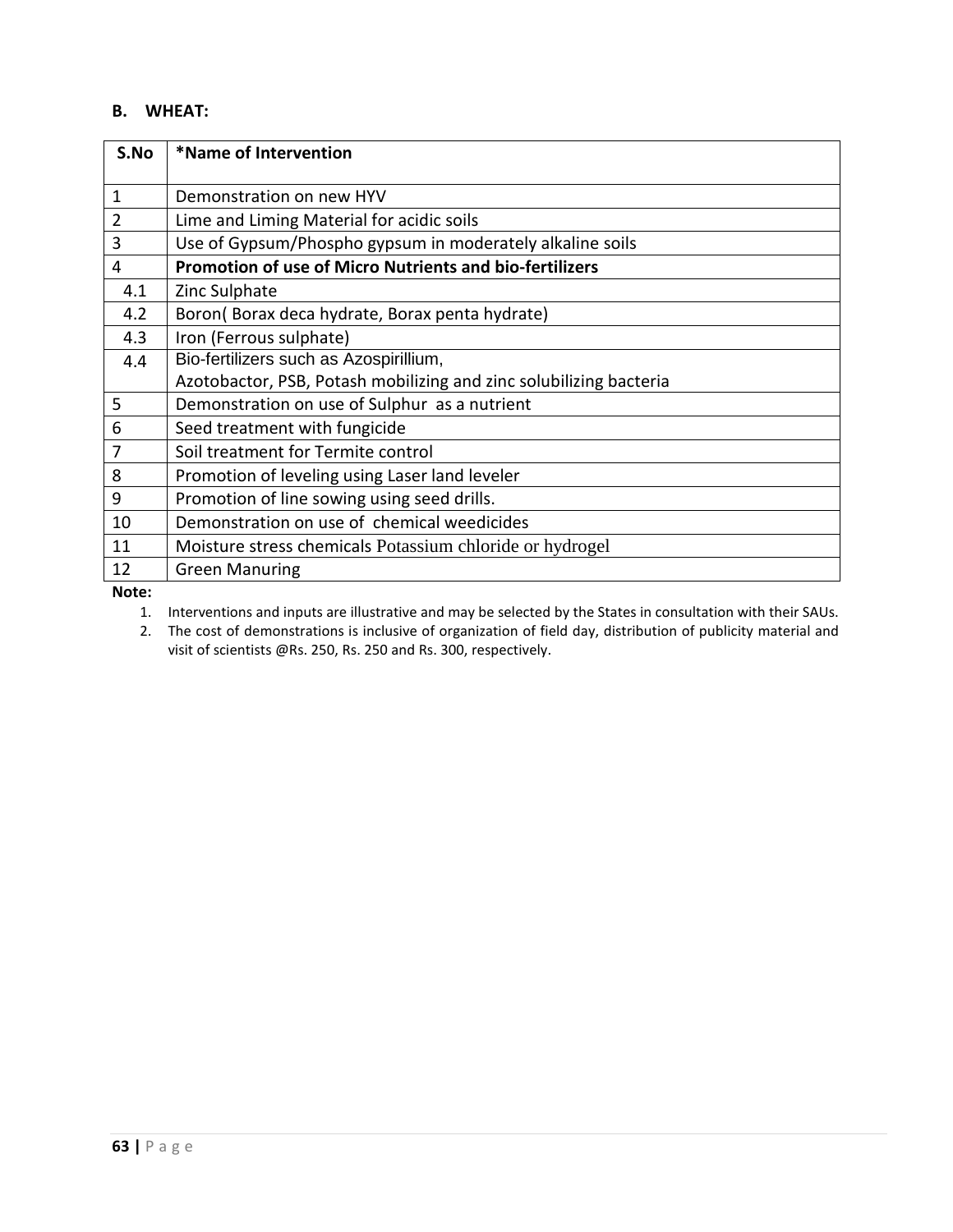### **C. Pulses:**

| S.No         | *Name of Intervention                                                                |
|--------------|--------------------------------------------------------------------------------------|
| $\mathbf{1}$ | <b>Popularization of improved varieties</b>                                          |
| 1.1          | Urd, Moong, Moth, Cowpea, Pigeon pea                                                 |
| 1.2          | Chick Pea/Field pea                                                                  |
| 1.3          | Lentil/Horse gram                                                                    |
| 1.4.         | Seed treatment with fungicides/trichoderma                                           |
| 2            | Demonstration on intercropping of pulses with other crops like sugarcane, cotton etc |
| 3            | Promotion of summer moong                                                            |
| 4            | Planting of Pulses in rice fallows and rice bunds                                    |
| 5            | Demonstration on Planting of Kharif Pulses on Ridges (Urd, Moong, Arhar)             |
| 6            | Replacement of utera crop by sown crop                                               |
| 7            | <b>Promotion of use of Micro Nutrients and bio-fertilizers</b>                       |
| 7.1          | Zinc Sulphate                                                                        |
| 7.2          | Boron (Borax deca hydrate, Borax penta hydrate)                                      |
| 7.3          | Iron (Ferrous sulphate)                                                              |
| 7.4          | Molybdenum                                                                           |
| 7.5          | Rhyzobium and PSB, Potash mobilizing bacteria and zinc solubilizing bacteria         |
| 8            | Demonstration on Use of Sulphur as a nutrient                                        |
| 9            | Demonstration on use of weedicide                                                    |
|              | (pre and post-emergence)                                                             |
| 10           | Need based Community Spray                                                           |
| 11           | Demonstration on IPM including mechanical devices                                    |
| 12           | Foliar spray of nutrients                                                            |

**Note:**

1. Interventions and inputs are illustrative and may be selected by the States in consultation with their SAUs.

2. The cost of demonstrations is inclusive of organization of field day, distribution of publicity material and visit of scientists @Rs. 250, Rs. 250 and Rs. 300, respectively.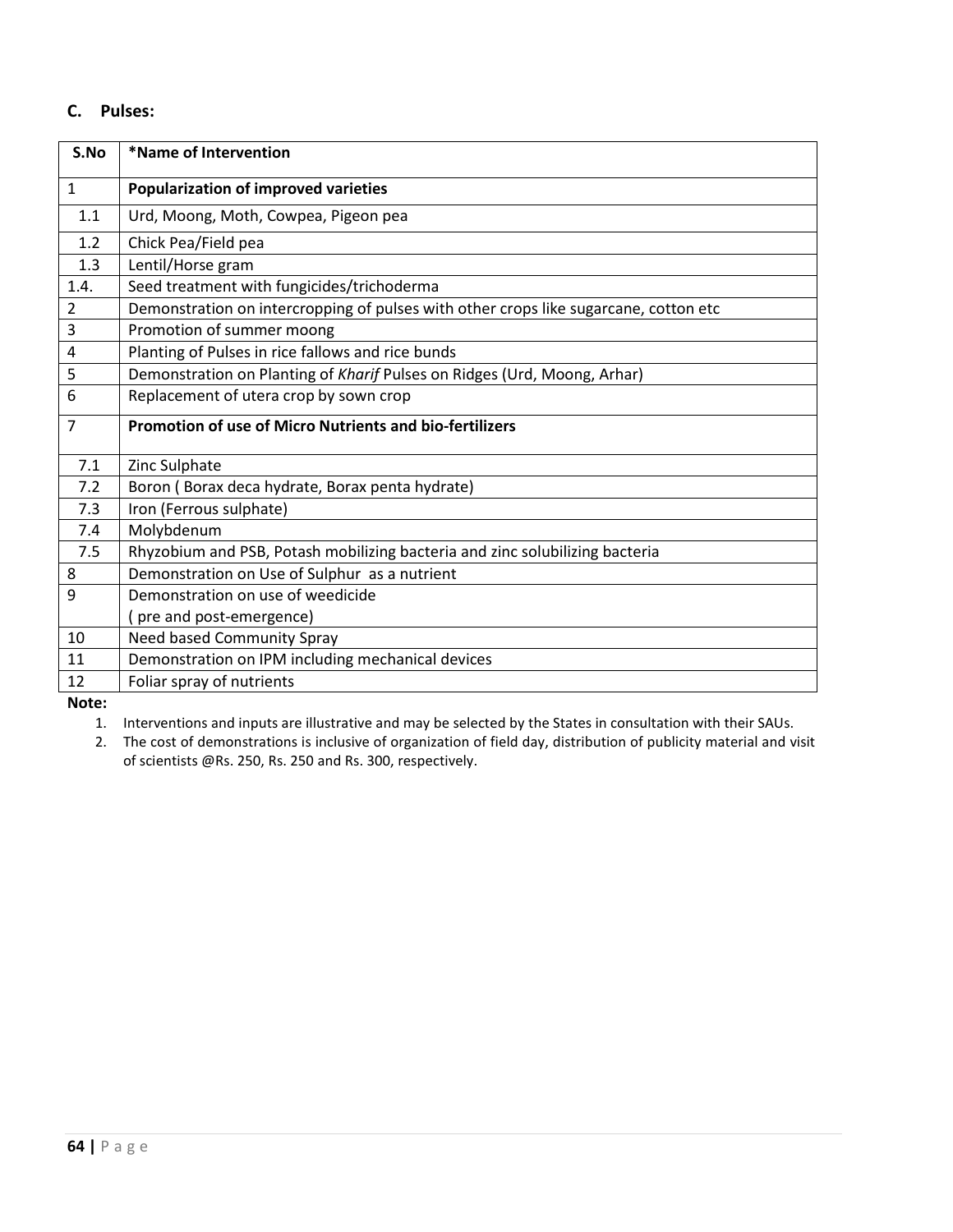### **D. MAIZE:**

| <b>S. No.</b> | * Name of Intervention                                                              |
|---------------|-------------------------------------------------------------------------------------|
| 1.            | Demonstration on Hybrid Maize                                                       |
| 2.            | Seed treatment                                                                      |
| 3.            | Demonstration on Ridge furrow planting                                              |
| 4.            | Zinc sulphate (21%)                                                                 |
| 5.            | Weedicide                                                                           |
| 6.            | Pesticide                                                                           |
| 7.            | Bio-fertilizers (Azotobactor, PSB, Potash mobilizing bacteria and zinc solubilizing |
|               | bacteria                                                                            |
| 8.            | Demonstration on IPM including mechanical devices                                   |
| $N = + -$     |                                                                                     |

*Note:* 

1. Interventions and inputs are illustrative and may be selected by the States in consultation with their SAUs.

2. The cost of demonstrations is inclusive of organization of field day, distribution of publicity material and visit of scientists @Rs. 250, Rs. 250 and Rs. 300, respectively.

#### **E. MILLETs:**

### **(Sorghum, Pearl millet, Finger millet and Small millets viz; Kodo, Barnyard, Foxtail, Proso and Little millet (Kutki)**

| S.No. | Intervention                                                                        |
|-------|-------------------------------------------------------------------------------------|
| 1     | Seed including seed treatment                                                       |
| 1.1   | Pearl millet hybrid                                                                 |
| 1.2   | Sorghum hybrid                                                                      |
| 1.3   | High yielding Varieties (all millets)                                               |
| 2     | Promotion of line sowing                                                            |
| 3     | Micro nutrients (Zinc, Boron, Iron)                                                 |
| 4     | Weedicides                                                                          |
| 5     | Insecticides                                                                        |
| 6     | Protective irrigation                                                               |
| 7     | Bio-fertilizers (azotobactor, PSB, Potash mobilizing bacteria and zinc solubilizing |
|       | bacteria)                                                                           |
| 8.    | Demonstration on IPM including mechanical devices                                   |

**Note:** 

- 1. Interventions and inputs are illustrative and may be selected by the States in consultation with their SAUs.
- 2. The cost of demonstrations is inclusive of organization of field day, distribution of publicity material and visit of scientists @Rs. 250, Rs. 250 and Rs. 300, respectively.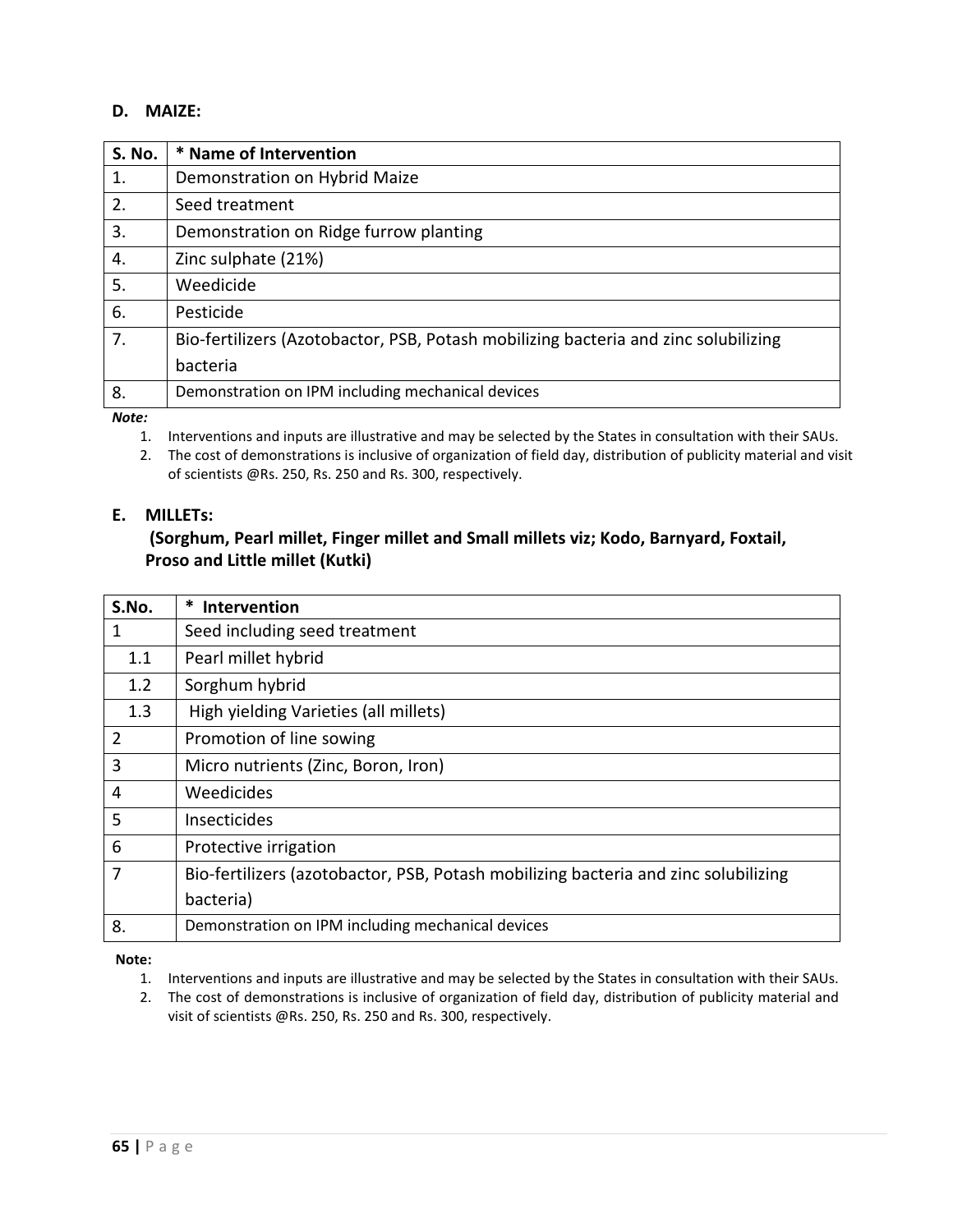## **SUMMARY OF PATTERN OF ASSISTANCE**

### **Components and Pattern of Assistance under NFSM- Commercial Crops**

### **1. Cotton based cropping system**

| Sl. No         | Component                                                                                           | Unit cost (Rs.)                                                         | Implementing agency                                                              |
|----------------|-----------------------------------------------------------------------------------------------------|-------------------------------------------------------------------------|----------------------------------------------------------------------------------|
| $\mathbf{1}$   | Insecticide Resistant Management<br>(IRM)                                                           | lakh $/$<br>dist<br>Rs.4.5<br>$+$<br>Administrative cost                | CICR, Nagpur                                                                     |
| $\overline{2}$ | Online Pest Monitoring and<br><b>Advisory Services (OPMAS)</b>                                      | dist<br>Rs. 4.5 lakh /<br>$+$<br>Administrative cost                    | NCIPM, New Delhi                                                                 |
| 3(a)           | Line<br>Demonstration<br>Front<br>on<br>Integrated Crop Management<br>(ICM)<br>((cluster of 10 ha)  | Rs.7000/ha (Rs. 6000 for<br>inputs & Rs. 1000<br>for<br>Contingency)    | ICAR/SAUs/<br>KVK/NGOs<br>SDA/<br>Cooperatives                                   |
| 3 (b)          | Front Line Demonstration on Desi and<br>ELS cotton/ELS cotton seed production<br>(cluster of 10 ha) | Rs.8000/ha (Rs 7000 for<br>inputs & Rs. 1000 for<br>Contingency)        | ICAR/SAUS/KVK/NGOS<br>/Cooperatives / State Dept of<br>Agriculture               |
| 3(c)           | Line<br>Demonstration<br>Front<br>on<br>Intercropping ((cluster of 10 ha)                           | Rs.7000/ha (Rs. 6000 for<br>inputs & Rs.<br>1000<br>for<br>Contingency) | ICAR/SAUs/<br>KVK/NGOs<br>/State<br>/Cooperatives<br>Dept<br>of<br>Agriculture - |
| 4              | Trials on High Density Planting System<br>((cluster of 10 ha)                                       | Rs.9000/ha (Rs. 8000 for<br>inputs $\&$ Rs. 1000<br>for<br>Contingency) | ICAR/SAUs/<br>KVK/NGOs<br>/Cooperatives<br>/State<br>Dept<br>. of<br>Agriculture |
| 5              | Contingencies & Electronic Print<br>Media                                                           | Rs. 40.00 lakh per year                                                 | DOCD, Mumbai                                                                     |

### **2. Jute based cropping system**

| Sl. No | Component                                     | Unit cost                 | <b>Implementing agency</b>           |
|--------|-----------------------------------------------|---------------------------|--------------------------------------|
| 1      | Seed production                               |                           | State Department, CRIJAF, NSC, SFCI, |
|        | Production of Breeder Seed                    | Rs 20000/atl              | SAU, ICAR, KVKs and farmers group    |
|        | Production of Foundation Seed                 | Rs.12000/gtl              |                                      |
|        | Production of certified Seeds                 | Rs.5000/qtl               |                                      |
| 2.     | Seed Village programme and Production         | Rs. 30,000/- ha           | State Department of Agriculture,     |
|        | of seed in government farm (10 ha             |                           | Universities, KVKs, SSC, NSC, SFCI & |
|        | each)                                         |                           | <b>SSCA</b>                          |
| 3      | FLDs on alternate Retting technologies        | Rs. 20000/FLD (Rs. 17000  | ICAR/SAUS/KVK                        |
|        | $(0.25 \text{ ha})$                           | for inputs & Rs. 3000 for |                                      |
|        |                                               | Contingency)              |                                      |
| 4      | <b>FLDs</b><br>Production technologies/<br>on | Rs.8000/ha (Rs. 7000 for  | ICAR/SAUs/ KVK/NGOs /Cooperatives    |
|        | intercropping (cluster of 10 ha))             | inputs & Rs. 1000<br>for  | /State Dept of Agriculture           |
|        |                                               | contingency)              |                                      |
| 5      | National level training                       | Rs.80000/Training         | CRIJAF, NIRJAFT, SAU such other      |
|        | (25 Participants X 3 days)                    |                           | organization.                        |
|        | State level training                          | Rs. 40000/Training        | State Dept of Agriculture SAU / KVK  |
|        | (20 Officials X 2 days)                       |                           |                                      |
| 6      | Contingencies & Electronic Print              | Rs. 40.00 lakh/ year      | DOJD, Kolkata                        |
|        | Media                                         |                           |                                      |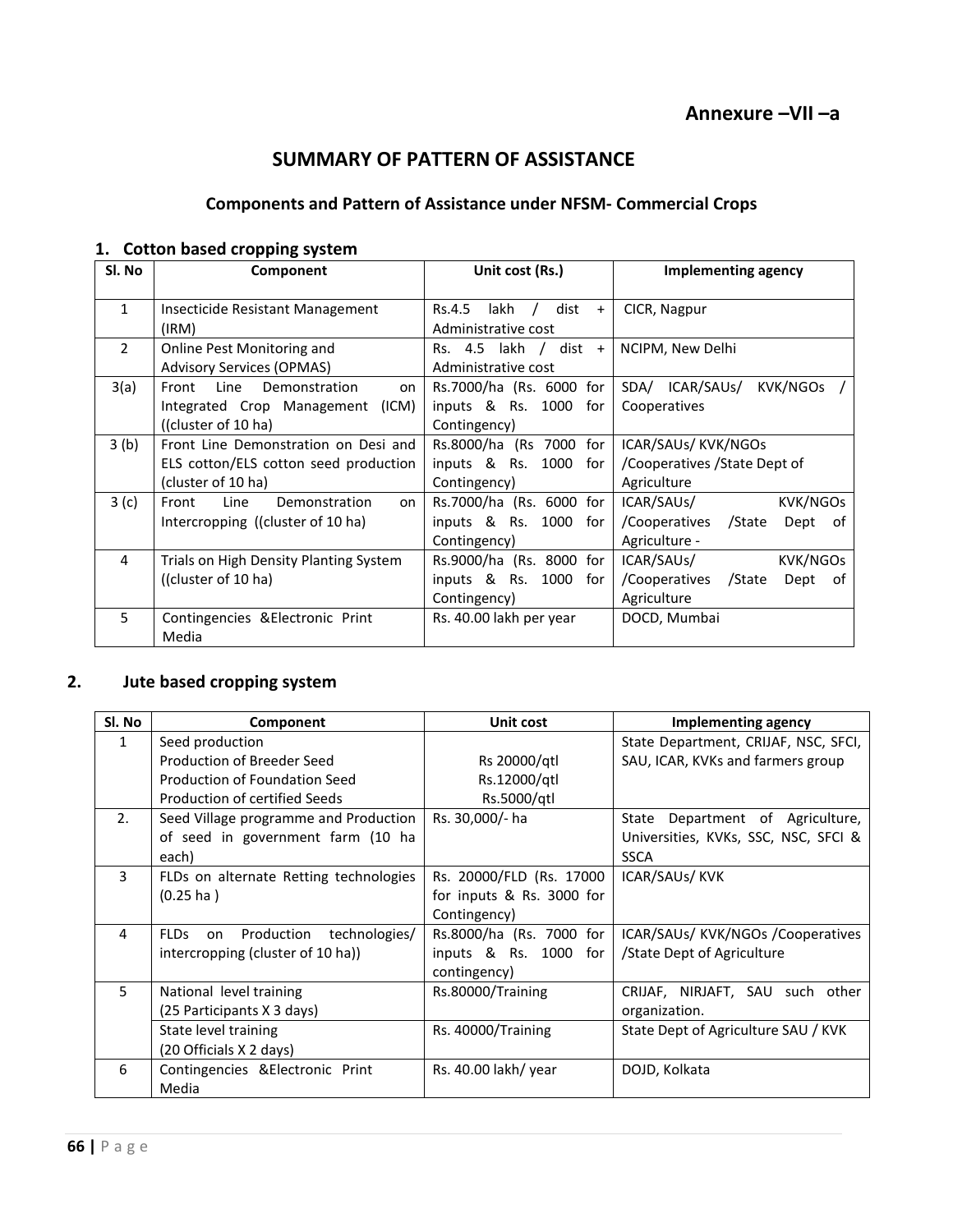### **Annexure-VII-b**

## 3. **Sugarcane based cropping system**

| Sl. No         | Component                                                                                                               | Unit cost (Rs.)                                                            | <b>Implementing agency</b>                                               |
|----------------|-------------------------------------------------------------------------------------------------------------------------|----------------------------------------------------------------------------|--------------------------------------------------------------------------|
| $\mathbf{1}$   | Demonstration<br>intercropping<br>Sugarcane and single bud<br>technology<br>chip<br>of<br>sugarcane. (cluster of 10 ha) | on Rs.8000 per ha (Rs. 7000 for inputs & Rs.<br>with 1000 for Contingency) | ICAR/SAUs/<br>KVK/NGOs<br>/Cooperatives /State Dept<br>of Agriculture    |
|                | Seed Production                                                                                                         |                                                                            |                                                                          |
| $\overline{2}$ | Assistance for Breeder Seed<br>Production                                                                               | Rs.40000 per ha<br>(Rs. 34000 for inputs & Rs. 6000 for<br>Contingency)    | SAUs/ ICAR and Sugarcane<br>Research Institute                           |
| 3              | Production of tissue culture<br>raised plantlets/ seedlings                                                             | Rs. 3.5 per seedlings                                                      | Sugarcane<br>Institutions,<br>Sugar Factories, NGOs                      |
| 4              | Strengthening /<br>establishment of bio agent<br>and tissue culture<br>laboratory                                       | 50% of cost limited to Rs. 75 lakhs per<br>laboratory                      | Sugar factories/<br>SAU's/<br>ICAR/ Sugarcane Research<br>Institute etc. |
| 5              | <b>National Level Trainings</b><br>(25 Participants X 2 days)                                                           | Rs.50000 per training                                                      | IISR, SBI, VSI, UPCSR, etc.                                              |
|                | State level training<br>(20 Officials X 2 days)                                                                         | Rs.40000 per training                                                      | State Government KVKs/<br>SAU NGO etc.                                   |
| 6              | Contingencies<br>&Electronic<br>Print<br>Media                                                                          | Rs. 27.00 lakh per year                                                    | DOSD, Lucknow                                                            |